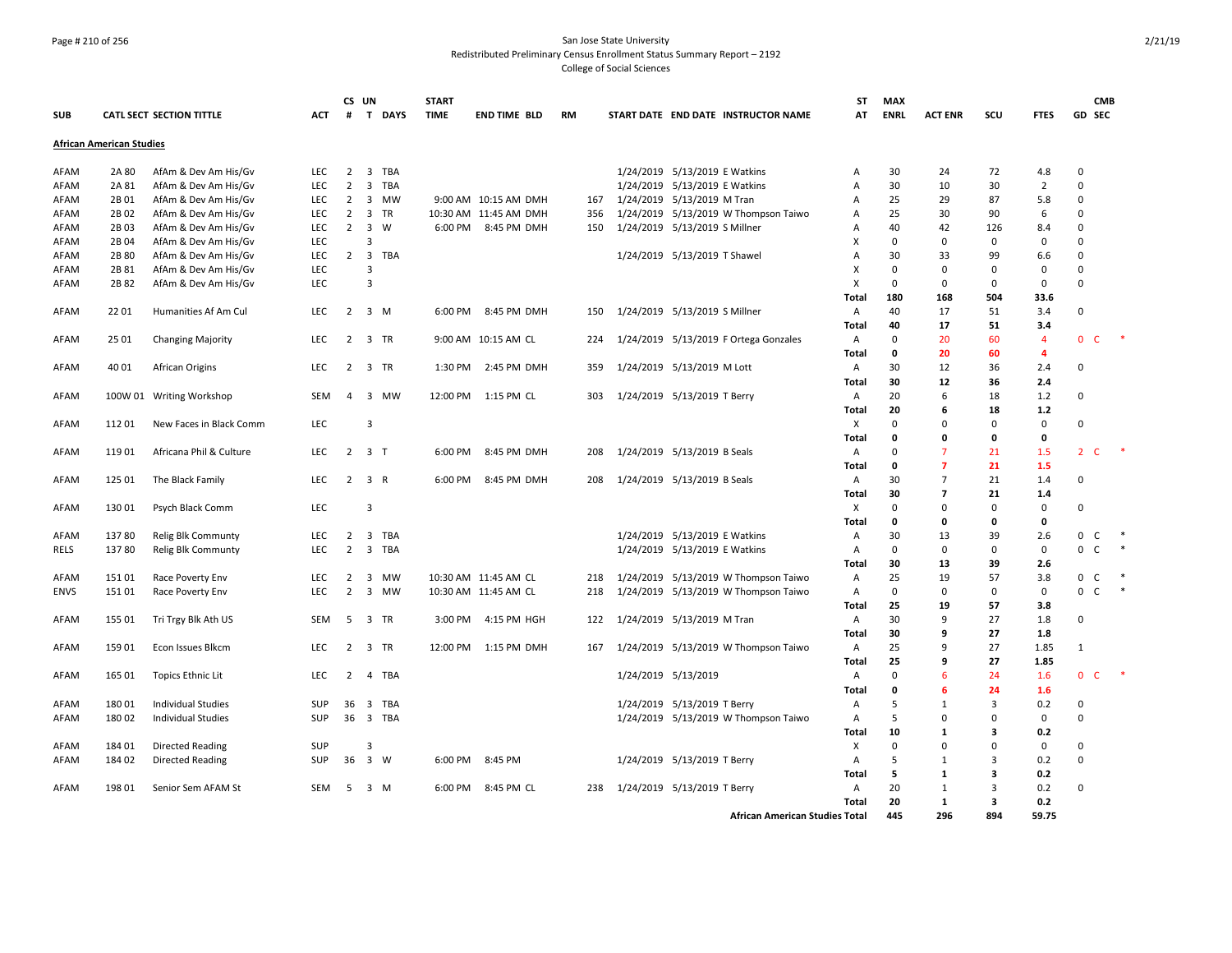# Page # 211 of 256 San Jose State University Redistributed Preliminary Census Enrollment Status Summary Report – 2192

College of Social Sciences

| <b>SUB</b>          |                  | <b>CATL SECT SECTION TITTLE</b> | ACT                      | CS UN           | # T DAYS                             | <b>START</b><br><b>TIME</b> | <b>END TIME BLD</b>                        | <b>RM</b> |                | START DATE END DATE INSTRUCTOR NAME      | ST<br>AT       | <b>MAX</b><br><b>ENRL</b> | <b>ACT ENR</b> | SCU         | <b>FTES</b>    | <b>GD SEC</b>     | <b>CMB</b> |
|---------------------|------------------|---------------------------------|--------------------------|-----------------|--------------------------------------|-----------------------------|--------------------------------------------|-----------|----------------|------------------------------------------|----------------|---------------------------|----------------|-------------|----------------|-------------------|------------|
|                     |                  |                                 |                          |                 |                                      |                             |                                            |           |                |                                          |                |                           |                |             |                |                   |            |
| Anthropology        |                  |                                 |                          |                 |                                      |                             |                                            |           |                |                                          |                |                           |                |             |                |                   |            |
| <b>ANTH</b>         | 11 01            | Cultural Anthro                 | <b>LEC</b>               | $\overline{2}$  | 3 MW                                 |                             | 9:00 AM 10:15 AM CL                        |           | 202            | 1/24/2019 5/13/2019 S Ou                 | A              | 40                        | 25             | 75          | 5              | 0                 |            |
| ANTH                | 1102             | <b>Cultural Anthro</b>          | <b>LEC</b>               |                 | 3                                    |                             |                                            |           |                |                                          | х              | 0                         | $\Omega$       | $\Omega$    | $\mathbf 0$    | $\Omega$          |            |
| ANTH                | 1103             | <b>Cultural Anthro</b>          | <b>LEC</b>               | $\overline{2}$  | 3 TR                                 |                             | 1:30 PM 2:45 PM CL                         |           | 202            | 1/24/2019 5/13/2019 G Flores Santis      | A              | 40                        | 29             | 87          | 5.8            | $\mathbf 0$       |            |
| <b>ANTH</b>         | 1104             | Cultural Anthro                 | <b>LEC</b>               | $\overline{2}$  | $\overline{3}$<br><b>TR</b>          |                             | 3:00 PM 4:15 PM CL                         |           | 202            | 1/24/2019 5/13/2019 G Bousquet           | A              | 40                        | 21             | 63          | 4.2            | $\Omega$          |            |
| ANTH                | 1180             | Cultural Anthro                 | <b>LEC</b>               | $\overline{2}$  | 3 TBA                                |                             |                                            |           |                | 1/24/2019 5/13/2019 Q McCrary            | Α              | 40                        | 40             | 120         | 8              | $\Omega$          |            |
|                     |                  |                                 |                          |                 |                                      |                             |                                            |           |                |                                          | Total          | 160                       | 115            | 345         | 23             |                   |            |
| <b>ANTH</b>         | 1201             | Intro to Human Evol             | <b>LEC</b>               | 2               | $\overline{3}$<br><b>MW</b>          |                             | 3:00 PM 4:15 PM CL                         |           | 204            | 1/24/2019 5/13/2019 V Sanchez-Chopitea   | A              | 40                        | 32             | 96          | 6.4            | $\Omega$          |            |
| ANTH                | 1202             | Intro to Human Evol             | LEC                      | $\overline{2}$  | 3<br>TR                              |                             | 10:30 AM 11:45 AM WSQ                      |           | 4              | 1/24/2019 5/13/2019 V Sanchez-Chopitea   | Α              | 40                        | 42             | 126         | 8.4            | 0                 |            |
| ANTH                | 1203             | Intro to Human Evol             | <b>LEC</b>               | $\overline{2}$  | $\overline{\mathbf{3}}$<br>TR        |                             | 4:30 PM 5:45 PM CL                         |           | 202            | 1/24/2019 5/13/2019 V Sanchez-Chopitea   | Α              | 40                        | 40             | 120         | 8              | $\Omega$          |            |
| ANTH                | 1204             | Intro to Human Evol             | <b>LEC</b>               | $\overline{2}$  | 3<br>MW                              |                             | 10:30 AM 11:45 AM WSQ                      |           | $\overline{4}$ | 1/24/2019 5/13/2019 A Feldman            | Α              | 40                        | 39             | 117         | 7.8            | $\mathbf 0$       |            |
| <b>ANTH</b>         | 1205             | Intro to Human Evol             | <b>LEC</b>               | $\overline{2}$  | 3 MW                                 |                             | 9:00 AM 10:15 AM WSQ                       |           | 4              | 1/24/2019 5/13/2019 G Flores Santis      | Α              | 40                        | 29             | 87          | 5.8            | $\Omega$          |            |
| ANTH                | 1206             | Intro to Human Evol             | <b>LEC</b>               | $\overline{2}$  | 3 MW                                 |                             | 1:30 PM 2:45 PM WSQ                        |           | 4              | 1/24/2019 5/13/2019 G Flores Santis      | Α              | 40                        | 36             | 108         | 7.2            | 0                 |            |
|                     |                  |                                 |                          |                 |                                      |                             |                                            |           |                |                                          | Total          | 240                       | 218            | 654         | 43.6           |                   |            |
| <b>ANTH</b>         | 25 01            | Human Life Context              | <b>LEC</b>               | 2               | 3 MW                                 |                             | 3:00 PM 4:15 PM CL                         |           | 202            | 1/24/2019 5/13/2019 J Anderson           | A              | 40                        | 11             | 33          | 2.2            | $\mathbf 0$       |            |
| <b>ANTH</b>         | 25 02            | Human Life Context              | LEC                      | $\overline{2}$  | 3<br>MW                              |                             | 10:30 AM 11:45 AM CL                       |           | 204            | 1/24/2019 5/13/2019 C Darrah             | Α              | 40                        | 20             | 60          | $\overline{4}$ | 0                 |            |
| ANTH                | 25 03            | Human Life Context              | <b>LEC</b>               |                 | 3                                    |                             |                                            |           |                |                                          | X              | $\mathbf 0$               | 0              | $\Omega$    | $\mathbf 0$    | $\mathbf 0$       |            |
|                     |                  |                                 |                          |                 |                                      |                             |                                            |           |                |                                          | Total          | 80                        | 31             | 93          | 6.2            |                   |            |
| ANTH                |                  | 100W 01 Writing Workshop        | SEM                      | 5               | 3 MW                                 |                             | 1:30 PM 2:45 PM CL                         |           | 202            | 1/24/2019 5/13/2019 J Anderson           | Α              | 25                        | 13             | 39          | 2.6            | 0                 |            |
|                     |                  |                                 |                          |                 |                                      |                             |                                            |           |                |                                          | Total          | 25                        | 13             | 39          | 2.6            |                   |            |
| ANTH                | 107 01           | Anth Food                       | <b>LEC</b>               | $\overline{2}$  | 3 TR                                 |                             | 9:00 AM 10:15 AM CL                        |           | 204            | 1/24/2019 5/13/2019 J English-Lueck      | Α              | 25                        | 23             | 69          | 4.65           | $\mathbf{1}$      |            |
|                     |                  |                                 |                          |                 |                                      |                             |                                            |           |                |                                          | Total          | 25                        | 23             | 69          | 4.65           |                   |            |
| ANTH                | 115 01           | Global Culture                  | LEC                      | 2               | 3<br>MW                              |                             | 4:30 PM 5:45 PM CL                         |           | 202            | 1/24/2019 5/13/2019 J Anderson           | Α              | 40                        | 26             | 78          | 5.2            | 0<br>C            |            |
| ASIA                | 115 01           | Global Culture                  | <b>LEC</b>               | $\overline{2}$  | 3 MW                                 |                             | 4:30 PM 5:45 PM CL                         |           | 202            | 1/24/2019 5/13/2019 J Anderson           | Α              | $\mathbf 0$               | $\Omega$       | $\Omega$    | $\mathbf 0$    | $\mathbf 0$<br>C  |            |
| <b>ANTH</b>         | 115 02           | Global Culture                  | <b>LEC</b>               | 2               | $\overline{\mathbf{3}}$<br><b>TR</b> |                             | 12:00 PM 1:15 PM CL                        |           | 204            | 1/24/2019 5/13/2019 G Bousquet           | Α              | 40                        | 20             | 60          | $\overline{4}$ | $\mathsf{C}$<br>0 |            |
| ASIA                | 115 02           | Global Culture                  | <b>LEC</b>               | $\overline{2}$  | $\overline{3}$<br>TR                 |                             | 12:00 PM 1:15 PM CL                        |           | 204            | 1/24/2019 5/13/2019 G Bousquet           | Α              | 0                         | $\mathbf 0$    | $\Omega$    | 0              | $\mathsf{C}$<br>0 |            |
| ANTH                | 115 03           | Global Culture                  | <b>LEC</b>               | $\overline{2}$  | 3<br><b>TR</b>                       | 3:00 PM                     | 4:15 PM WSQ                                |           | 4              | 1/24/2019 5/13/2019 J English-Lueck      | Α              | 40                        | 20             | 60          | 4.05           | $\mathbf{1}$<br>C |            |
| ASIA                | 115 03           | <b>Global Culture</b>           | <b>LEC</b>               | 2               | $\overline{\mathbf{3}}$<br>TR        |                             | 3:00 PM 4:15 PM WSQ                        |           | $\overline{4}$ | 1/24/2019 5/13/2019 J English-Lueck      | A              | $\mathbf 0$               | $\Omega$       | $\Omega$    | $\mathbf 0$    | $\mathsf{C}$<br>0 |            |
| <b>ANTH</b>         | 115 80           | Global Culture                  | <b>LEC</b>               | $\overline{2}$  | 3 TBA                                |                             |                                            |           |                | 1/24/2019 5/13/2019 J Anderson           | Α              | 40                        | 38             | 114         | 7.6            | $\mathsf{C}$<br>0 |            |
| ASIA                | 115 80           | Global Culture                  | <b>LEC</b>               | $\overline{2}$  | 3 TBA                                |                             |                                            |           |                | 1/24/2019 5/13/2019 J Anderson           | Α              | 0                         | $\mathbf 0$    | $\mathbf 0$ | 0              | 0<br>C            | $\ast$     |
|                     |                  |                                 |                          |                 |                                      |                             |                                            |           |                |                                          | Total          | 160                       | 104            | 312         | 20.85          |                   |            |
| <b>ANTH</b>         | 129 01           | Environmental Anth              | <b>LEC</b>               | $\overline{2}$  | 3 MW                                 |                             | 1:30 PM 2:45 PM CL                         |           | 204            | 1/24/2019 5/13/2019 A Faas               | Α              | 25                        | 21             | 63          | 4.25           | $\mathbf{1}$      |            |
|                     |                  |                                 |                          |                 |                                      |                             |                                            |           |                |                                          | Total          | 25                        | 21             | 63          | 4.25           |                   |            |
| ANTH                | 133 01           | Org Cultures                    | <b>LEC</b>               | 2               | 3 MW                                 |                             | 9:00 AM 10:15 AM CL                        |           | 204            | 1/24/2019 5/13/2019 C Darrah             | A              | 25                        | 20             | 60          | 4.15           | 3                 |            |
|                     |                  |                                 |                          |                 |                                      |                             |                                            |           |                |                                          | Total          | 25                        | 20             | 60          | 4.15           |                   |            |
| ANTH                | 136 01           | <b>Thought Control</b>          | <b>LEC</b>               | $\overline{2}$  | $\overline{3}$<br>TR                 | 3:00 PM                     | 4:15 PM CL                                 |           | 204            | 1/24/2019 5/13/2019 J Marlovits          | Α              | 35                        | 27             | 81          | 5.4            | $\mathbf 0$       |            |
|                     |                  |                                 |                          |                 |                                      |                             |                                            |           |                |                                          | Total          | 35                        | 27             | 81          | 5.4            |                   |            |
| <b>ANTH</b>         | 140 01           | <b>Human Sexuality</b>          | <b>LEC</b>               | 1               | $\overline{\mathbf{3}}$<br><b>TR</b> |                             | 10:30 AM 11:45 AM CL                       |           | 204            | 1/24/2019 5/13/2019 J Marlovits          | Α              | 40                        | 39             | 117         | 7.8            | 0<br>C            |            |
| HS                  | 140 01           |                                 | LEC                      | 1               | 3<br>TR                              |                             | 10:30 AM 11:45 AM CL                       |           | 204            | 1/24/2019 5/13/2019 J Marlovits          | Α              | $\Omega$                  | $\Omega$       | $\Omega$    | 0              | 0<br>$\mathsf{C}$ | $\ast$     |
|                     |                  | <b>Human Sexuality</b>          |                          |                 | 3 TR                                 |                             |                                            |           |                |                                          |                | 0                         | 0              | $\Omega$    |                | 0<br>C            |            |
| <b>BIOL</b><br>ANTH | 140 01<br>140 02 | <b>Human Sexuality</b>          | <b>LEC</b><br><b>LEC</b> | 1               | $\overline{\mathbf{3}}$<br>TR        |                             | 10:30 AM 11:45 AM CL<br>4:30 PM 5:45 PM CL |           | 204<br>204     | 1/24/2019 5/13/2019 J Marlovits          | Α              | 40                        | 28             | 84          | 0<br>5.6       | $\mathbf 0$<br>C  |            |
|                     |                  | <b>Human Sexuality</b>          |                          | 1               | 3 TR                                 |                             |                                            |           |                | 1/24/2019 5/13/2019 J Marlovits          | Α              |                           | $\Omega$       | $\Omega$    |                |                   |            |
| HS                  | 140 02           | <b>Human Sexuality</b>          | <b>LEC</b><br><b>LEC</b> | 1               |                                      | 4:30 PM                     | 5:45 PM CL                                 |           | 204            | 1/24/2019 5/13/2019 J Marlovits          | $\overline{A}$ | $\mathbf 0$               | $\Omega$       | $\Omega$    | $\mathbf 0$    | $\mathsf C$<br>0  |            |
| <b>BIOL</b>         | 140 02           | <b>Human Sexuality</b>          |                          | 1               | 3 TR                                 |                             | 4:30 PM 5:45 PM CL                         |           | 204            | 1/24/2019 5/13/2019 J Marlovits          | A              | $\mathbf 0$               |                |             | $\mathbf 0$    | 0<br>$\mathsf{C}$ |            |
| ANTH                | 140 03           | <b>Human Sexuality</b>          | <b>LEC</b>               | 1               | 3 MW                                 | 12:00 PM                    | 1:15 PM DH                                 |           | 250            | 1/24/2019 5/13/2019 J McDaniel           | Α              | 60                        | $\Omega$       | $\Omega$    | $\mathbf{0}$   | $\mathbf 0$<br>c  |            |
| ANTH                | 140 04           | Human Sexuality                 | <b>LEC</b>               | 1               | 3 TR                                 | 3:00 PM                     | 4:15 PM DH                                 |           | 351            | 1/24/2019 5/13/2019 J McDaniel           | A              | 60                        | $\Omega$       | $\Omega$    | $\mathbf{0}$   | $\mathbf{0}$<br>C |            |
|                     |                  |                                 |                          |                 |                                      |                             |                                            |           |                |                                          | Total          | 200                       | 67             | 201         | 13.4           |                   |            |
| ANTH                | 146 01           | Culture & Conflict              | <b>LEC</b>               | 2               | 3<br>TR                              |                             | 1:30 PM 2:45 PM WSQ                        |           |                | 1/24/2019 5/13/2019 G Bousquet           | Α              | 40                        | 39             | 117         | 7.8            | 0                 |            |
| ANTH                | 146 02           | Culture & Conflict              | <b>LEC</b>               |                 | 3                                    |                             |                                            |           |                |                                          | X              | $\mathbf 0$               | $\mathbf 0$    | $\mathbf 0$ | $\mathbf 0$    | $\mathbf 0$       |            |
| <b>ANTH</b>         | 146 80           | Culture & Conflict              | <b>LEC</b>               | $\overline{2}$  | 3 TBA                                |                             |                                            |           |                | 1/24/2019 5/13/2019 Q McCrary            | $\overline{A}$ | 40                        | 37             | 111         | 7.45           | $\mathbf{1}$      |            |
|                     |                  |                                 |                          |                 |                                      |                             |                                            |           |                |                                          | Total          | 80                        | 76             | 228         | 15.25          |                   |            |
| ANTH                | 156 01           | Bioarchaeology                  | SEM                      | $5\overline{5}$ | 3 TR                                 |                             | 12:00 PM   1:15 PM   WSQ                   |           |                | 4 1/24/2019 5/13/2019 V Sanchez-Chopitea | Α              | 20                        | 16             | 48          | 3.2            | $\Omega$          |            |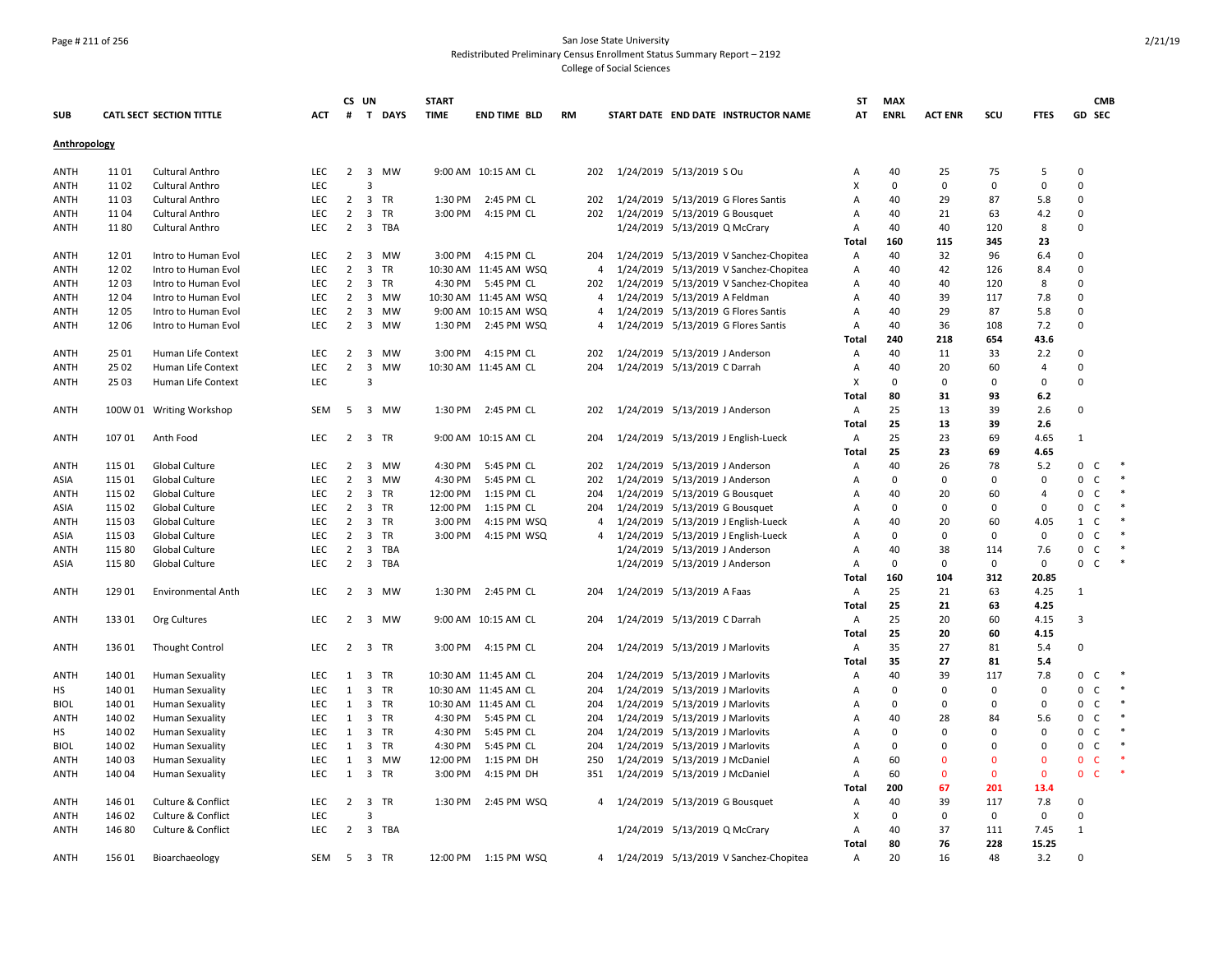### Page # 212 of 256 San Jose State University Redistributed Preliminary Census Enrollment Status Summary Report – 2192 College of Social Sciences

|             |        |                                 |            |                         | CS UN                          | <b>START</b> |                          |           |                |                     |                                        | <b>ST</b>    | <b>MAX</b>     |                |                |                |                | <b>CMB</b> |
|-------------|--------|---------------------------------|------------|-------------------------|--------------------------------|--------------|--------------------------|-----------|----------------|---------------------|----------------------------------------|--------------|----------------|----------------|----------------|----------------|----------------|------------|
| <b>SUB</b>  |        | <b>CATL SECT SECTION TITTLE</b> | ACT        | #                       | T DAYS                         | <b>TIME</b>  | <b>END TIME BLD</b>      | <b>RM</b> |                |                     | START DATE END DATE INSTRUCTOR NAME    | AT           | <b>ENRL</b>    | <b>ACT ENR</b> | SCU            | <b>FTES</b>    | GD SEC         |            |
|             |        |                                 |            |                         |                                |              |                          |           |                |                     |                                        | <b>Total</b> | 20             | 16             | 48             | 3.2            |                |            |
| ANTH        | 15701  | Forensic Anthro                 | <b>LEC</b> | 2                       | 3 MW                           |              | 12:00 PM   1:15 PM   WSQ |           | 4              |                     | 1/24/2019 5/13/2019 J Karpf            | Α            | 20             | 21             | 63             | 4.2            | 0              |            |
|             |        |                                 |            |                         |                                |              |                          |           |                |                     |                                        | Total        | 20             | 21             | 63             | 4.2            |                |            |
| <b>ANTH</b> | 160 01 | Recon Lost Civs                 | <b>LEC</b> | 2                       | 3 MW                           |              | 10:30 AM 11:45 AM CL     |           | 202            |                     | 1/24/2019 5/13/2019 M Meniketti        | Α            | 40             | 44             | 132            | 8.8            | 0              |            |
| ANTH        | 160 02 | Recon Lost Civs                 | <b>LEC</b> | $\overline{2}$          | $\overline{3}$<br><b>MW</b>    |              | 4:30 PM 5:45 PM WSQ      |           | 4              |                     | 1/24/2019 5/13/2019 V Sanchez-Chopitea | Α            | 40             | 38             | 114            | 7.6            | $\mathbf 0$    |            |
| ANTH        | 160 03 | Recon Lost Civs                 | <b>LEC</b> | $\overline{2}$          | 3 TR                           |              | 9:00 AM 10:15 AM WSQ     |           | 4              |                     | 1/24/2019 5/13/2019 C Sunseri          | Α            | 40             | 40             | 120            | 8              | $\Omega$       |            |
|             |        |                                 |            |                         |                                |              |                          |           |                |                     |                                        | Total        | 120            | 122            | 366            | 24.4           |                |            |
| ANTH        | 162 01 | Inca/Aztc/Maya Civ              | LEC        | 2                       | 3 MW                           |              | 12:00 PM 1:15 PM CL      |           | 202            |                     | 1/24/2019 5/13/2019 M Meniketti        | Α            | 30             | 23             | 69             | 4.6            | 0              |            |
|             |        |                                 |            |                         |                                |              |                          |           |                |                     |                                        | Total        | 30             | 23             | 69             | 4.6            |                |            |
| <b>ANTH</b> | 173 01 | Multimedia Anthro               | LEC.       |                         | 2 3 TR                         |              | 1:30 PM 2:45 PM CL       |           | 204            |                     | 1/24/2019 5/13/2019 J Marlovits        | Α            | 20             | 15             | 45             | 3.05           | $\mathbf{1}$   |            |
|             |        |                                 |            |                         |                                |              |                          |           |                |                     |                                        | Total        | 20             | 15             | 45             | 3.05           |                |            |
| <b>ANTH</b> | 18001  | <b>Individual Studies</b>       | <b>SUP</b> | 36                      | 3 TBA                          |              |                          |           |                |                     | 1/24/2019 5/13/2019 A Faas             | A            | 5              | $\overline{2}$ | 6              | 0.45           | 1              |            |
| <b>ANTH</b> | 180 02 | <b>Individual Studies</b>       | SUP        | 36                      | 3 TBA                          |              |                          |           |                | 1/24/2019 5/13/2019 |                                        | Α            | 5              | $\Omega$       | $\Omega$       | $\mathbf 0$    | $\Omega$       |            |
| ANTH        | 18003  | <b>Individual Studies</b>       | <b>SUP</b> | 36                      | 1 TBA                          |              |                          |           |                |                     | 1/24/2019 5/13/2019 J Marlovits        | Α            | $\overline{2}$ | $\Omega$       | 0              | 0              | $\Omega$       |            |
|             |        |                                 |            |                         |                                |              |                          |           |                |                     |                                        | <b>Total</b> | 12             | $\overline{2}$ | 6              | 0.45           |                |            |
| <b>ANTH</b> | 184 01 | Directed Reading                | SUP        |                         | 36 3 TBA                       |              |                          |           |                |                     | 1/24/2019 5/13/2019 J English-Lueck    | Α            | $\overline{2}$ | $\mathbf{1}$   | 3              | 0.25           | $\mathbf{1}$   |            |
|             |        |                                 |            |                         |                                |              |                          |           |                |                     |                                        | Total        | $\overline{2}$ | 1              | 3              | 0.25           |                |            |
| <b>ANTH</b> | 190 01 | Designing Research              | <b>LEC</b> |                         | $\overline{3}$                 |              |                          |           |                |                     |                                        | X            | $\mathbf 0$    | $\Omega$       | $\Omega$       | $\mathbf 0$    | $\Omega$       |            |
|             |        |                                 |            |                         |                                |              |                          |           |                |                     |                                        | <b>Total</b> | 0              | 0              | 0              | 0              |                |            |
| ANTH        | 19101  | <b>Frontiers Anthro</b>         | <b>SEM</b> | 5                       | 3 MW                           |              | 3:00 PM 4:15 PM WSQ      |           | $\overline{a}$ |                     | 1/24/2019 5/13/2019 C Darrah           | Α            | 25             | 21             | 63             | 4.2            | $\Omega$       |            |
|             |        |                                 |            |                         |                                |              |                          |           |                |                     |                                        | Total        | 25             | 21             | 63             | 4.2            |                |            |
| <b>ANTH</b> | 193 01 | Beh Science in Practice         | <b>LEC</b> | $\overline{2}$          | $\overline{3}$<br><b>TR</b>    |              | 12:00 PM 1:15 PM CL      |           | 202            |                     | 1/24/2019 5/13/2019 R Gonzalez         | Α            | 35             | 20             | 60             | $\overline{4}$ | 0<br>C         |            |
| <b>PSYC</b> | 193 01 | Beh Science in Practice         | <b>LEC</b> | $\overline{2}$          | 3<br><b>TR</b>                 |              | 12:00 PM 1:15 PM CL      |           | 202            |                     | 1/24/2019 5/13/2019 R Gonzalez         | Α            | $\mathbf 0$    | $\mathbf 0$    | $\Omega$       | $\mathsf 0$    | C<br>0         |            |
| SOCI        | 193 01 | Beh Science in Practice         | <b>LEC</b> | $\overline{2}$          | 3 TR                           |              | 12:00 PM 1:15 PM CL      |           | 202            |                     | 1/24/2019 5/13/2019 R Gonzalez         | A            | $\mathbf 0$    | $\Omega$       | $\Omega$       | $\mathbf 0$    | C<br>0         |            |
|             |        |                                 |            |                         |                                |              |                          |           |                |                     |                                        | Total        | 35             | 20             | 60             | 4              |                |            |
| ANTH        | 195 01 | Anthro Practicum                | SUP        | 36                      | 3 W                            |              | 4:30 PM 5:45 PM CL       |           | 243            |                     | 1/24/2019 5/13/2019 J English-Lueck    | Α            | 5              | $\overline{2}$ | 6              | 0.4            | 0              |            |
| <b>ANTH</b> | 195 02 | Anthro Practicum                | <b>SUP</b> | 36                      | 3 TBA                          |              |                          |           |                |                     | 1/24/2019 5/13/2019 A Faas             | A            | 3              | $\Omega$       | $\Omega$       | $\mathbf{0}$   | $\mathbf 0$    |            |
|             |        |                                 |            |                         |                                |              |                          |           |                |                     |                                        | Total        | 8              | $\mathbf{z}$   | 6              | 0.4            |                |            |
| <b>ANTH</b> | 23201  | <b>Applications Core</b>        | <b>SEM</b> | $\overline{a}$          | 3 W                            | 6:00 PM      | 8:45 PM CL               |           | 204            |                     | 1/24/2019 5/13/2019 J English-Lueck    | Α            | 18             | 11             | 33             | 2.75           | 11             |            |
|             |        |                                 |            |                         |                                |              |                          |           |                |                     |                                        | Total        | 18             | 11             | 33             | 2.75           |                |            |
| ANTH        | 234 01 | Adv Research Methd              | SEM        | 4                       | 3 R                            | 6:00 PM      | 8:45 PM WSQ              |           | 4              |                     | 1/24/2019 5/13/2019 M Meniketti        | Α            | 18             | 13             | 39             | 3.25           | 13             |            |
|             |        |                                 |            |                         |                                |              |                          |           |                |                     |                                        | <b>Total</b> | 18             | 13             | 39             | 3.25           |                |            |
| <b>ANTH</b> | 235 01 | <b>Quantitative Meths</b>       | SEM        |                         | 4 3 T                          | 6:00 PM      | 8:45 PM WSQ              |           | 4              |                     | 1/24/2019 5/13/2019 C Sunseri          | Α            | 18             | 11             | 33             | 2.75           | 11             |            |
|             |        |                                 |            |                         |                                |              |                          |           |                |                     |                                        | Total        | 18             | 11             | 33             | 2.75           |                |            |
| <b>ANTH</b> | 280 01 | <b>Individual Studies</b>       | <b>SUP</b> | 25                      | 3 TBA                          |              |                          |           |                |                     | 1/24/2019 5/13/2019 R Gonzalez         | Α            | 3              | $\overline{2}$ | 6              | 0.5            | $\overline{2}$ |            |
| <b>ANTH</b> | 28002  | <b>Individual Studies</b>       | <b>SUP</b> | 25                      | 3 TBA                          |              |                          |           |                |                     | 1/24/2019 5/13/2019 C Sunseri          | Α            | 5              | $\mathbf{1}$   | $\mathbf{a}$   | 0.25           | $\mathbf{1}$   |            |
| ANTH        | 28003  | <b>Individual Studies</b>       | SUP        | 25                      | 3 TBA                          |              |                          |           |                |                     | 1/24/2019 5/13/2019 J English-Lueck    | A            | 3              | $\overline{2}$ | 6              | 0.5            | $\overline{2}$ |            |
| ANTH        | 280 04 | <b>Individual Studies</b>       | <b>SUP</b> |                         | 25 3 TBA                       |              |                          |           |                |                     | 1/24/2019 5/13/2019                    | A            | 5              | $\Omega$       | $\Omega$       | $\mathbf 0$    | 0              |            |
|             |        |                                 |            |                         |                                |              |                          |           |                |                     |                                        | <b>Total</b> | 16             | 5              | 15             | 1.25           |                |            |
| ANTH        | 298 01 | Anth Project                    | SUP        | 25                      | 3 TBA                          |              |                          |           |                |                     | 1/24/2019 5/13/2019 M Meniketti        | Α            | 3              | $\overline{2}$ | 6              | 0.5            | $\overline{2}$ |            |
| <b>ANTH</b> | 298 02 | Anth Project                    | <b>SUP</b> | 25                      | 3 TBA                          |              |                          |           |                |                     | 1/24/2019 5/13/2019 R Gonzalez         | A            | 3              | 1              | $\overline{3}$ | 0.25           | 1              |            |
| ANTH        | 298 03 | Anth Project                    | <b>SUP</b> | 25                      | 3 TBA                          |              |                          |           |                |                     | 1/24/2019 5/13/2019 C Sunseri          | Α            | 5              | 1              | 3              | 0.25           | $\mathbf{1}$   |            |
| ANTH        | 298 04 | Anth Project                    | <b>SUP</b> | 25                      | 3 TBA                          |              |                          |           |                |                     | 1/24/2019 5/13/2019 A Faas             | A            | 5              | $\mathbf{1}$   | 3              | 0.25           | 1              |            |
|             |        |                                 |            |                         |                                |              |                          |           |                |                     |                                        | Total        | 16             | 5              | 15             | 1.25           |                |            |
| <b>ANTH</b> | 299 01 | Master's Thesis                 | SUP        | 25                      | $\overline{\mathbf{3}}$<br>TBA |              |                          |           |                |                     | 1/24/2019 5/13/2019 R Gonzalez         | Α            | 3              | 1              | $\overline{3}$ | 0.25           | 1              |            |
| ANTH        | 299 02 | Master's Thesis                 | SUP        | 25                      | 3 TBA                          |              |                          |           |                | 1/24/2019 5/13/2019 |                                        | A            | 3              | $\Omega$       | 0              | 0              | $\Omega$       |            |
| <b>ANTH</b> | 299 03 | Master's Thesis                 | <b>SUP</b> | 25                      | 3 TBA                          |              |                          |           |                |                     | 1/24/2019 5/13/2019                    | A            | 3              | $\Omega$       | $\Omega$       | $\mathbf 0$    | $\mathbf 0$    |            |
|             |        |                                 |            |                         |                                |              |                          |           |                |                     |                                        | <b>Total</b> | 9              | $\mathbf{1}$   | 3              | 0.25           |                |            |
| <b>ORGS</b> | 102 01 | Org Inquiry/Analys              | <b>LEC</b> | 3                       | TBA<br>4                       |              |                          |           |                | 1/24/2019 5/13/2019 |                                        | Α            | 26             | 27             | 81             | 7.2            | $\mathbf 0$    |            |
| <b>ORGS</b> | 102 02 | Org Inquiry/Analys              | <b>ACT</b> | $\overline{7}$          | 0 TBA                          |              |                          |           |                |                     | 1/24/2019 5/13/2019 L Gomez            | A            | 26             | 27             | 27             | $\mathbf 0$    | $\Omega$       |            |
|             |        |                                 |            |                         |                                |              |                          |           |                |                     |                                        | <b>Total</b> | 52             | 54             | 108            | 7.2            |                |            |
| ORGS        | 103 01 | Capstone                        | LEC        | $\overline{\mathbf{3}}$ | 4 MW                           |              | 12:00 PM 1:15 PM CL      |           | 204            |                     | 1/24/2019 5/13/2019 A Faas             | A            | 20             | $\mathsf{R}$   | 24             | 2.133333       | $\Omega$       |            |
|             |        |                                 |            |                         |                                |              |                          |           |                |                     |                                        |              |                |                |                |                |                |            |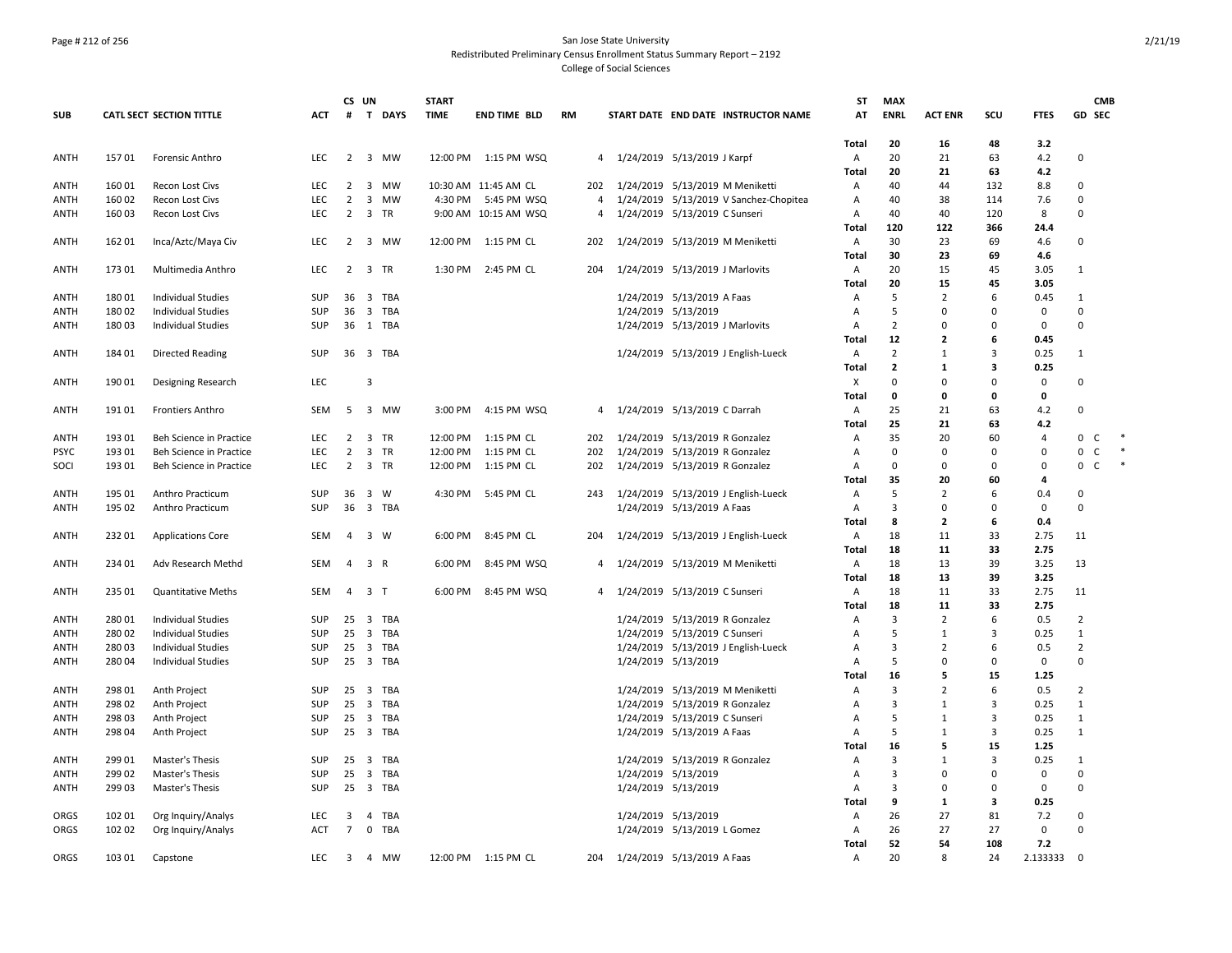### Page # 213 of 256 San Jose State University Redistributed Preliminary Census Enrollment Status Summary Report – 2192 College of Social Sciences

|            |                                 |           | CS UN |             | <b>START</b> |              |    |     |                            |                                     | ST    | MAX     |                |      |             | <b>CMB</b>    |
|------------|---------------------------------|-----------|-------|-------------|--------------|--------------|----|-----|----------------------------|-------------------------------------|-------|---------|----------------|------|-------------|---------------|
| <b>SUB</b> | <b>CATL SECT SECTION TITTLE</b> | АСТ       |       | <b>DAYS</b> | <b>TIME</b>  | END TIME BLD | RM |     |                            | START DATE END DATE INSTRUCTOR NAME |       | AT ENRL | <b>ACT ENR</b> | scu  | <b>FTES</b> | <b>GD SEC</b> |
| ORGS       | 103 02<br>Capstone              | ACT 7 0 F |       |             | 12:00 PM     | 1:15 PM CL   |    | 204 | 1/24/2019 5/13/2019 A Faas |                                     |       | -20     |                |      |             |               |
|            |                                 |           |       |             |              |              |    |     |                            |                                     | Total | 40      | 16             | 32   | 2.133333    |               |
|            |                                 |           |       |             |              |              |    |     |                            | <b>Anthropology Total</b>           |       | 1534    | 1074           | 3152 | 212.9333    |               |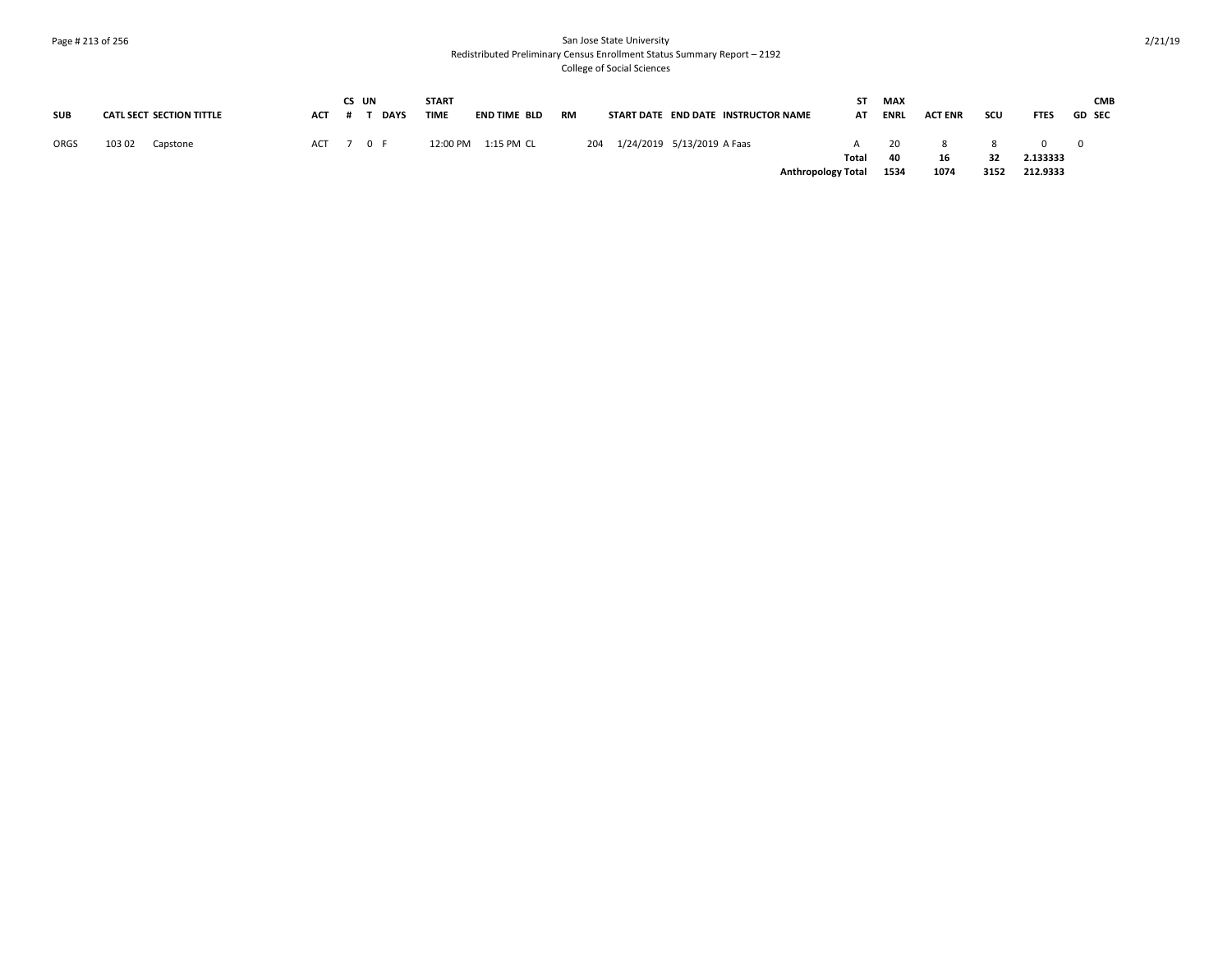### Page # 214 of 256 San Jose State University Redistributed Preliminary Census Enrollment Status Summary Report – 2192 College of Social Sciences

| SUB |                                    | <b>CATL SECT SECTION TITTLE</b>        | <b>ACT</b> | CS UN<br>#     |                         | T DAYS    | <b>START</b><br><b>TIME</b> | <b>END TIME BLD</b>      | <b>RM</b> |     | START DATE END DATE INSTRUCTOR NAME   | <b>ST</b><br>AT | <b>MAX</b><br><b>ENRL</b> | <b>ACT ENR</b> | scu                         | <b>FTES</b>        | GD SEC                  | <b>CMB</b> |  |
|-----|------------------------------------|----------------------------------------|------------|----------------|-------------------------|-----------|-----------------------------|--------------------------|-----------|-----|---------------------------------------|-----------------|---------------------------|----------------|-----------------------------|--------------------|-------------------------|------------|--|
|     | <b>Chicana and Chicano Studies</b> |                                        |            |                |                         |           |                             |                          |           |     |                                       |                 |                           |                |                             |                    |                         |            |  |
| CCS | 701                                | <b>Folklorico Dance</b>                | ACT        | 11             | 1 MW                    |           | 6:00 PM                     | 8:00 PM                  |           |     | 1/24/2019 5/13/2019 M Colmenarez      | Α               | 30                        | 11             | 11                          | 0.733333           | 0                       | C          |  |
| KIN | 701                                | <b>Folklorico Dance</b>                | <b>ACT</b> | 11             | 1 MW                    |           | 6:00 PM                     | 8:00 PM                  |           |     | 1/24/2019 5/13/2019 M Colmenarez      | Α               | $\mathbf 0$               | $\Omega$       | $\mathbf 0$                 | $\mathbf 0$        | $\mathbf 0$             | C          |  |
|     |                                    |                                        |            |                |                         |           |                             |                          |           |     |                                       | Total           | 30                        | 11             | 11                          | 0.733333           |                         |            |  |
| MAS | 10B01                              | Mex Am US Hist/Gov                     | <b>LEC</b> | 2              | $\overline{\mathbf{3}}$ | MW        | 7:30 AM                     | 8:45 AM CL               |           | 226 | 1/24/2019 5/13/2019 J Covarrubias     | A               | 36                        | 36             | 108                         | 7.2                | $\Omega$                |            |  |
| MAS | 10B02                              | Mex Am US Hist/Gov                     | <b>LEC</b> | $\overline{2}$ | $\overline{\mathbf{3}}$ | MW        | 7:30 AM                     | 8:45 AM CL               |           | 226 | 1/24/2019 5/13/2019 J Gamboa          | Α               | 36                        | 36             | 108                         | 7.2                | $\Omega$                |            |  |
| MAS | 10B03                              | Mex Am US Hist/Gov                     | <b>LEC</b> | $\overline{2}$ | 3 MW                    |           |                             | 9:00 AM 10:15 AM CL      |           | 226 | 1/24/2019 5/13/2019 J Covarrubias     | A               | 36                        | 37             | 111                         | 7.4                | $\Omega$                |            |  |
| MAS | 10B04                              | Mex Am US Hist/Gov                     | LEC        | 2              | $\overline{\mathbf{3}}$ | <b>MW</b> |                             | 9:00 AM 10:15 AM CL      |           | 226 | 1/24/2019 5/13/2019 J Gamboa          | A               | 36                        | 36             | 108                         | 7.2                | $\Omega$                |            |  |
| MAS | 10B 05                             | Mex Am US Hist/Gov                     | LEC        | $\overline{2}$ | $\overline{\mathbf{3}}$ | MW        |                             | 10:30 AM 11:45 AM CL     |           | 226 | 1/24/2019 5/13/2019 J Covarrubias     | A               | 36                        | 40             | 120                         | 8                  | $\Omega$                |            |  |
| MAS | 10B 06                             | Mex Am US Hist/Gov                     | <b>LEC</b> | $\overline{2}$ | $\overline{\mathbf{3}}$ | MW        |                             | 10:30 AM 11:45 AM CL     |           | 226 | 1/24/2019 5/13/2019 A Rodriguez       | A               | 36                        | 37             | 111                         | 7.4                | $\Omega$                |            |  |
| MAS | 10B 07                             | Mex Am US Hist/Gov                     | LEC        | $\overline{2}$ | $\overline{\mathbf{3}}$ | MW        |                             | 12:00 PM   1:15 PM   BBC |           | 125 | 1/24/2019 5/13/2019 S Azcona          | A               | 40                        | 40             | 120                         | 8                  | $\mathbf 0$             |            |  |
| MAS | 10B08                              | Mex Am US Hist/Gov                     | <b>LEC</b> | $\overline{2}$ | $\overline{3}$          | MW        |                             | 1:30 PM 2:45 PM DMH      |           | 165 | 1/24/2019 5/13/2019 S Azcona          | A               | 40                        | 43             | 129                         | 8.6                | $\Omega$                |            |  |
| MAS | 10B09                              | Mex Am US Hist/Gov                     | LEC        |                | 3                       |           |                             |                          |           |     |                                       | x               | 0                         | 0              | $\Omega$                    | $\mathbf 0$        | $\Omega$                |            |  |
| MAS | 10B 10                             | Mex Am US Hist/Gov                     | LEC        | $\overline{2}$ | $\overline{\mathbf{3}}$ | <b>TR</b> |                             | 9:00 AM 10:15 AM CL      |           | 226 | 1/24/2019 5/13/2019 G Mora-Torres     | A               | 40                        | 29             | 87                          | 5.8                | $\mathbf 0$             |            |  |
| MAS | 10B 11                             | Mex Am US Hist/Gov                     | <b>LEC</b> | 2              | $\overline{3}$          | <b>TR</b> |                             | 9:00 AM 10:15 AM CL      |           | 226 | 1/24/2019 5/13/2019 G Mora-Torres     | A               | 36                        | 17             | 51                          | 3.4                | $\Omega$                |            |  |
| MAS | 10B 12                             | Mex Am US Hist/Gov                     | LEC        | $\overline{2}$ | $\overline{\mathbf{3}}$ | <b>TR</b> |                             | 10:30 AM 11:45 AM CL     |           | 226 | 1/24/2019 5/13/2019 G Mora-Torres     | A               | 36                        | 31             | 93                          | 6.2                | $\Omega$                |            |  |
| MAS | 10B 13                             | Mex Am US Hist/Gov                     | LEC        | $\overline{2}$ | $\overline{\mathbf{3}}$ | <b>TR</b> |                             | 10:30 AM 11:45 AM CL     |           | 226 | 1/24/2019 5/13/2019 G Mora-Torres     | A               | 36                        | 31             | 93                          | 6.2                | $\Omega$                |            |  |
| MAS | 10B 14                             | Mex Am US Hist/Gov                     | <b>LEC</b> | $\overline{2}$ | 3 TR                    |           |                             | 12:00 PM 1:15 PM DMH     |           | 165 | 1/24/2019 5/13/2019 F Ponce           | A               | 40                        | 47             | 141                         | 9.4                | $\Omega$                |            |  |
| MAS | 10B 15                             | Mex Am US Hist/Gov                     | <b>LEC</b> | $\overline{2}$ | $\overline{3}$          | <b>TR</b> |                             | 1:30 PM 2:45 PM DMH      |           | 165 | 1/24/2019 5/13/2019 F Ponce           | A               | 40                        | 49             | 147                         | 9.8                | $\Omega$                |            |  |
|     |                                    |                                        |            |                |                         |           |                             |                          |           |     |                                       | Total           | 524                       | 509            | 1527                        | 101.8              |                         |            |  |
| MAS | 25 01                              | <b>Changing Majority</b>               | <b>LEC</b> |                | 2 3 TR                  |           |                             | 9:00 AM 10:15 AM CL      |           | 224 | 1/24/2019 5/13/2019 F Ortega Gonzales | Α               | 20                        | $\mathbf{0}$   | $\mathbf{0}$                | $\mathbf{0}$       | $\mathbf{0}$            | C          |  |
|     |                                    |                                        |            |                |                         |           |                             |                          |           |     |                                       | Total           | 20                        | $\mathbf{0}$   | $\mathbf{0}$                | $\mathbf{0}$       |                         |            |  |
| MAS | 3001                               | Race and Ethnicity                     | SEM        | 5              | $\overline{\mathbf{3}}$ | MW        |                             | 10:30 AM 11:45 AM SH     |           | 315 | 1/24/2019 5/13/2019 J Gomez           | Α               | 30                        | 26             | 78                          | 5.2                | $\mathbf 0$             |            |  |
| MAS | 3002                               | Race and Ethnicity                     | SEM        | 5              | 3 TR                    |           |                             | 1:30 PM 2:45 PM CL       |           | 238 | 1/24/2019 5/13/2019 J Curry-Rodriguez | Α               | 30                        | 14             | 42                          | 2.8                | $\Omega$                |            |  |
| MAS | 3003                               | Race and Ethnicity                     | SEM        | -5             | 3 <sub>1</sub>          |           |                             | 3:00 PM 5:45 PM CL       |           | 308 | 1/24/2019 5/13/2019 J Curry-Rodriguez | Α               | 30                        | 10             | 30                          | $\overline{2}$     | $\Omega$                |            |  |
|     |                                    |                                        |            |                |                         |           |                             |                          |           |     |                                       | Total           | 90                        | 50             | 150                         | 10                 |                         |            |  |
| MAS | 74 01                              | <b>Public Address</b>                  | SEM        | 4              | $\overline{\mathbf{3}}$ | <b>MW</b> |                             | 9:00 AM 10:15 AM CL      |           | 243 | 1/24/2019 5/13/2019 G Mora-Torres     | Α               | 25                        | 22             | 66                          | 4.4                | $\Omega$                |            |  |
| MAS | 74 02                              | <b>Public Address</b>                  | <b>SEM</b> |                | $\overline{3}$          |           |                             |                          |           |     |                                       | X               | 0                         | $\mathbf 0$    | $\mathbf 0$                 | $\Omega$           | $\Omega$                |            |  |
| MAS | 74 03                              | <b>Public Address</b>                  | SEM        | 4              | $\overline{\mathbf{3}}$ | MW        |                             | 10:30 AM 11:45 AM CL     |           | 243 | 1/24/2019 5/13/2019 R Alvarez         | A               | 25                        | 25             | 75                          | 5                  | $\Omega$                |            |  |
| MAS | 74 04                              | <b>Public Address</b>                  | SEM        | 4              | $\overline{\mathbf{3}}$ | MW        |                             | 12:00 PM 1:15 PM CL      |           | 243 | 1/24/2019 5/13/2019 A Casas           | A               | 25                        | 24             | 72                          | 4.8                | $\mathbf 0$             |            |  |
| MAS | 74 05                              | <b>Public Address</b>                  | <b>SEM</b> | $\overline{4}$ | $\overline{3}$          | <b>MW</b> |                             | 1:30 PM 2:45 PM CL       |           | 303 | 1/24/2019 5/13/2019 A Casas           | A               | 25                        | 25             | 75                          | 5                  | $\Omega$                |            |  |
| MAS | 74 06                              | <b>Public Address</b>                  | SEM        | $\overline{4}$ | 3 TR                    |           |                             | 9:00 AM 10:15 AM CL      |           | 243 | 1/24/2019 5/13/2019 F Ponce           | A               | 25                        | 24             | 72                          | 4.8                | $\Omega$                |            |  |
| MAS | 74 07                              | <b>Public Address</b>                  | SEM        |                | $\overline{3}$          |           |                             |                          |           |     |                                       | X               | 0                         | $\Omega$       | $\mathbf 0$                 | $\mathbf 0$        | $\Omega$                |            |  |
| MAS | 74 08                              | <b>Public Address</b>                  | SEM        | 4              | $\overline{\mathbf{3}}$ | <b>TR</b> |                             | 10:30 AM 11:45 AM DMH    |           | 165 | 1/24/2019 5/13/2019 F Ponce           | A               | 25                        | 25             | 75                          | 5                  | $\Omega$                |            |  |
| MAS | 74 09                              | <b>Public Address</b>                  | SEM        | $\overline{4}$ | 3 TR                    |           |                             | 10:30 AM 11:45 AM DMH    |           | 357 | 1/24/2019  5/13/2019 V Duarte-Vasquez | Α               | 25                        | 25             | 75                          | 5                  | $\mathbf 0$             |            |  |
|     |                                    |                                        |            |                |                         |           |                             |                          |           |     |                                       | Total           | 175                       | 170            | 510                         | 34                 |                         |            |  |
| MAS | 115 01                             | Chicana/o Families                     | <b>LEC</b> | 2              | 3 MW                    |           |                             | 3:00 PM 4:15 PM SH       |           | 435 | 1/24/2019 5/13/2019 M Barrera         | Α               | 30                        | 32             | 96                          | 6.4                | $\Omega$                |            |  |
|     |                                    |                                        |            |                |                         |           |                             |                          |           |     |                                       | <b>Total</b>    | 30                        | 32             | 96                          | 6.4                |                         |            |  |
| MAS | 127 01                             | Chic Crim Just Syst                    | <b>LEC</b> | $\overline{2}$ | $\overline{\mathbf{3}}$ | <b>TR</b> |                             | 9:00 AM 10:15 AM SH      |           | 239 | 1/24/2019 5/13/2019 J Troncoso        | Α               | 30                        | 30             | 90                          | 6                  | $\Omega$                |            |  |
|     |                                    |                                        |            |                |                         |           |                             |                          |           |     |                                       | Total           | 30                        | 30             | 90                          | 6                  |                         |            |  |
| MAS | 130 01                             | Chicna/o Amer Soc                      | <b>LEC</b> | $\overline{2}$ | $\overline{\mathbf{3}}$ | <b>MW</b> | 3:00 PM                     | 4:15 PM DMH              |           | 356 | 1/24/2019 5/13/2019 S Azcona          |                 | 30                        | 12             | 36                          | 2.4                | $\mathbf 0$             |            |  |
|     | 130 02                             |                                        | <b>LEC</b> | $\overline{2}$ | $\overline{\mathbf{3}}$ | <b>MW</b> |                             | 10:30 AM 11:45 AM DMH    |           | 227 | 1/24/2019 5/13/2019 G Mora-Torres     | Α<br>Α          | 30                        | 27             | 81                          | 5.4                | $\Omega$                |            |  |
| MAS | 13003                              | Chicna/o Amer Soc<br>Chicna/o Amer Soc | <b>LEC</b> |                | 2 3 TR                  |           |                             | 1:30 PM 2:45 PM SH       |           | 241 |                                       | A               | 30                        | 20             | 60                          | 4                  | $\Omega$                |            |  |
| MAS |                                    |                                        |            |                |                         |           |                             |                          |           |     | 1/24/2019 5/13/2019 J Troncoso        |                 | 90                        | 59             | 177                         | 11.8               |                         |            |  |
|     |                                    |                                        |            | 1              |                         |           |                             |                          |           |     |                                       | Total           | 30                        | 24             | 72                          |                    | 0                       |            |  |
| MAS | 144 01                             | Chicana/o Lit                          | LEC        |                | $\overline{\mathbf{3}}$ | MW        | 12:00 PM                    | 1:15 PM CL               |           | 111 | 1/24/2019 5/13/2019 M Barrera         | Α               |                           |                |                             | 4.8                |                         |            |  |
|     |                                    |                                        |            |                |                         |           |                             |                          |           |     |                                       | Total           | 30                        | 24             | 72                          | 4.8                |                         |            |  |
| MAS | 160 01                             | Gender and Sexuality                   | LEC        | 2              | $\overline{\mathbf{3}}$ | TR        |                             | 10:30 AM 11:45 AM SH     |           | 334 | 1/24/2019 5/13/2019 M Burciaga        | Α               | 30                        | 25             | 75                          | 5                  | $\mathbf 0$             |            |  |
| MAS | 160 02                             | Gender and Sexuality                   | <b>LEC</b> | $\overline{2}$ | 3 TR                    |           |                             | 12:00 PM 1:15 PM SH      |           | 334 | 1/24/2019 5/13/2019 M Burciaga        | Α               | 30                        | 16             | 48<br>123                   | 3.2                | $\mathbf 0$             |            |  |
|     |                                    |                                        |            |                |                         |           |                             |                          |           |     |                                       | Total           | 60<br>$\Omega$            | 41<br>O        |                             | 8.2<br>$\mathbf 0$ |                         |            |  |
| MAS | 180 01                             | <b>Indiv Studies</b>                   | SUP<br>SUP | 36<br>36       | $\overline{4}$          | TBA       |                             |                          |           |     | 1/24/2019 5/13/2019 J Gomez           | Α               | 15                        | $\mathbf{1}$   | $\mathbf 0$<br>$\mathbf{a}$ | 0.2                | $\mathbf 0$<br>$\Omega$ |            |  |
| MAS | 180 02                             | <b>Indiv Studies</b>                   |            |                | 3 TBA                   |           |                             |                          |           |     | 1/24/2019 5/13/2019 J Gomez           | A               |                           |                |                             |                    |                         |            |  |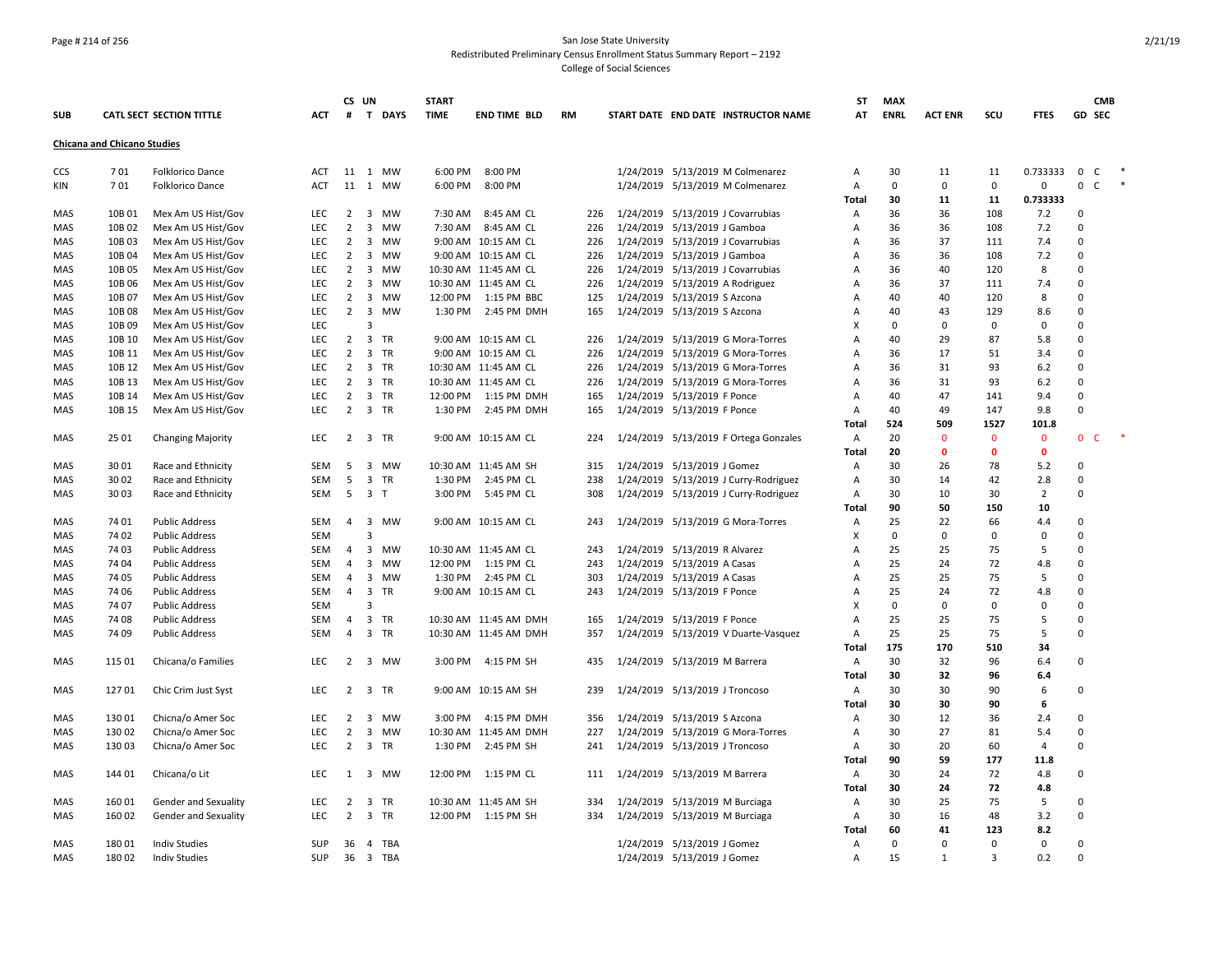### Page # 215 of 256 San Jose State University Redistributed Preliminary Census Enrollment Status Summary Report – 2192 College of Social Sciences

| <b>SUB</b> |        | <b>CATL SECT SECTION TITTLE</b> | <b>ACT</b> | CS UN<br># | <b>DAYS</b>     | <b>START</b><br><b>TIME</b> | <b>END TIME BLD</b>    | <b>RM</b> |     | START DATE END DATE INSTRUCTOR NAME      | <b>ST</b><br>AT | <b>MAX</b><br><b>ENRL</b> | <b>ACT ENR</b> | scu            | <b>FTES</b> | <b>CMB</b><br><b>GD SEC</b> |  |
|------------|--------|---------------------------------|------------|------------|-----------------|-----------------------------|------------------------|-----------|-----|------------------------------------------|-----------------|---------------------------|----------------|----------------|-------------|-----------------------------|--|
| MAS        | 18003  | <b>Indiv Studies</b>            | <b>SUP</b> | 36         | 1 MWF           | 6:00 PM                     | 8:00 PM                |           |     | 1/24/2019 5/13/2019 M Colmenarez         | A               | 35                        | 4              | $\overline{4}$ | 0.266667    | $\Omega$                    |  |
| MAS        | 180 04 | <b>Indiv Studies</b>            | SUP        | 36         | 1 TBA           |                             |                        |           |     | 1/24/2019 5/13/2019 J Gomez              | A               | 5                         | $\Omega$       |                | $\Omega$    | $\Omega$                    |  |
|            |        |                                 |            |            |                 |                             |                        |           |     |                                          | Total           | 55                        | 5              |                | 0.466667    |                             |  |
| MAS        | 185 01 | Teaching in Diverse Society     | <b>LEC</b> | 2          | <b>MW</b><br>3  |                             | 12:00 PM   1:15 PM DMH |           | 359 | 1/24/2019 5/13/2019 M Pizarro            | A               | 0                         | 29             | 87             | 5.8         | 0 <sup>o</sup>              |  |
|            |        |                                 |            |            |                 |                             |                        |           |     |                                          | Total           | 0                         | 29             | 87             | 5.8         |                             |  |
| MAS        | 215 01 | Chicanas/os & Educ              | SEM        | -5         | 3 M             |                             | 6:00 PM 8:45 PM CL     |           | 318 | 1/24/2019 5/13/2019 M Pizarro            | A               | 15                        | 10             | 30             | 2.5         | 10                          |  |
|            |        |                                 |            |            |                 |                             |                        |           |     |                                          | Total           | 15                        | 10             | 30             | 2.5         |                             |  |
| <b>MAS</b> | 225 01 | Am Inst & Ch Comm               | SEM        | 6          | 3 <sub>1</sub>  |                             | 6:00 PM 8:45 PM CL     |           | 318 | 1/24/2019 5/13/2019 J Troncoso           | A               | 15                        |                | 21             | 1.75        |                             |  |
|            |        |                                 |            |            |                 |                             |                        |           |     |                                          | Total           | 15                        | $\overline{7}$ | 21             | 1.75        |                             |  |
| MAS        | 252 01 | Comp Ethnic Studies             | SEM        | -5         | 3 W             | 6:00 PM                     | 8:45 PM BBC            |           | 223 | 1/24/2019 5/13/2019 J Gomez              | A               | 15                        | 10             | 30             | 2.5         | 10                          |  |
|            |        |                                 |            |            |                 |                             |                        |           |     |                                          | Total           | 15                        | 10             | 30             | 2.5         |                             |  |
| MAS        | 275 01 | Research Methods                | SEM        | -5         | 3 <sub>5</sub>  | 10:30 AM                    | 3:00 PM CL             |           | 243 | 1/24/2019 5/13/2019 J Curry-Rodriguez    | $\overline{A}$  | 15                        | 14             | 42             | 3.5         | 14                          |  |
|            |        |                                 |            |            |                 |                             |                        |           |     |                                          | <b>Total</b>    | 15                        | 14             | 42             | 3.5         |                             |  |
| <b>MAS</b> | 298 01 | <b>Special Studies</b>          | <b>SUP</b> | 25         | <b>TBA</b><br>6 |                             |                        |           |     | 1/24/2019 5/13/2019 J Gomez              | A               | 0                         | 0              | $\Omega$       | 0           | 0                           |  |
| <b>MAS</b> | 298 02 | <b>Special Studies</b>          | <b>SUP</b> | 25         | <b>TBA</b><br>3 |                             |                        |           |     | 1/24/2019 5/13/2019 J Gomez              | Α               | 15                        | 9              | 27             | 2.25        | 9                           |  |
| <b>MAS</b> | 298 03 | <b>Special Studies</b>          | <b>SUP</b> | 25         | <b>TBA</b><br>3 |                             |                        |           |     | 1/24/2019 5/13/2019 J Gomez              |                 | 5                         | $\mathbf{1}$   | 3              | 0.25        |                             |  |
| <b>MAS</b> | 298 04 | <b>Special Studies</b>          | <b>SUP</b> | 25         | TBA<br>3        |                             |                        |           |     | 1/24/2019 5/13/2019 J Gomez              |                 | 5                         |                | 3              | 0.25        |                             |  |
|            |        |                                 |            |            |                 |                             |                        |           |     |                                          | <b>Total</b>    | 25                        | 11             | 33             | 2.75        |                             |  |
| MAS        | 299 01 | <b>MA Thesis</b>                | <b>SUP</b> | 25         | <b>TBA</b><br>6 |                             |                        |           |     | 1/24/2019 5/13/2019 J Gomez              | А               | 0                         | 0              |                | 0           | 0                           |  |
| MAS        | 299 02 | <b>MA Thesis</b>                | <b>SUP</b> | 25         | <b>TBA</b><br>3 |                             |                        |           |     | 1/24/2019 5/13/2019 J Gomez              |                 | 15                        | $\Omega$       |                | 0           | $\Omega$                    |  |
|            |        |                                 |            |            |                 |                             |                        |           |     |                                          | Total           | 15                        | 0              |                | 0           |                             |  |
|            |        |                                 |            |            |                 |                             |                        |           |     | <b>Chicana and Chicano Studies Total</b> |                 | 1234                      | 1012           | 3006           | 203         |                             |  |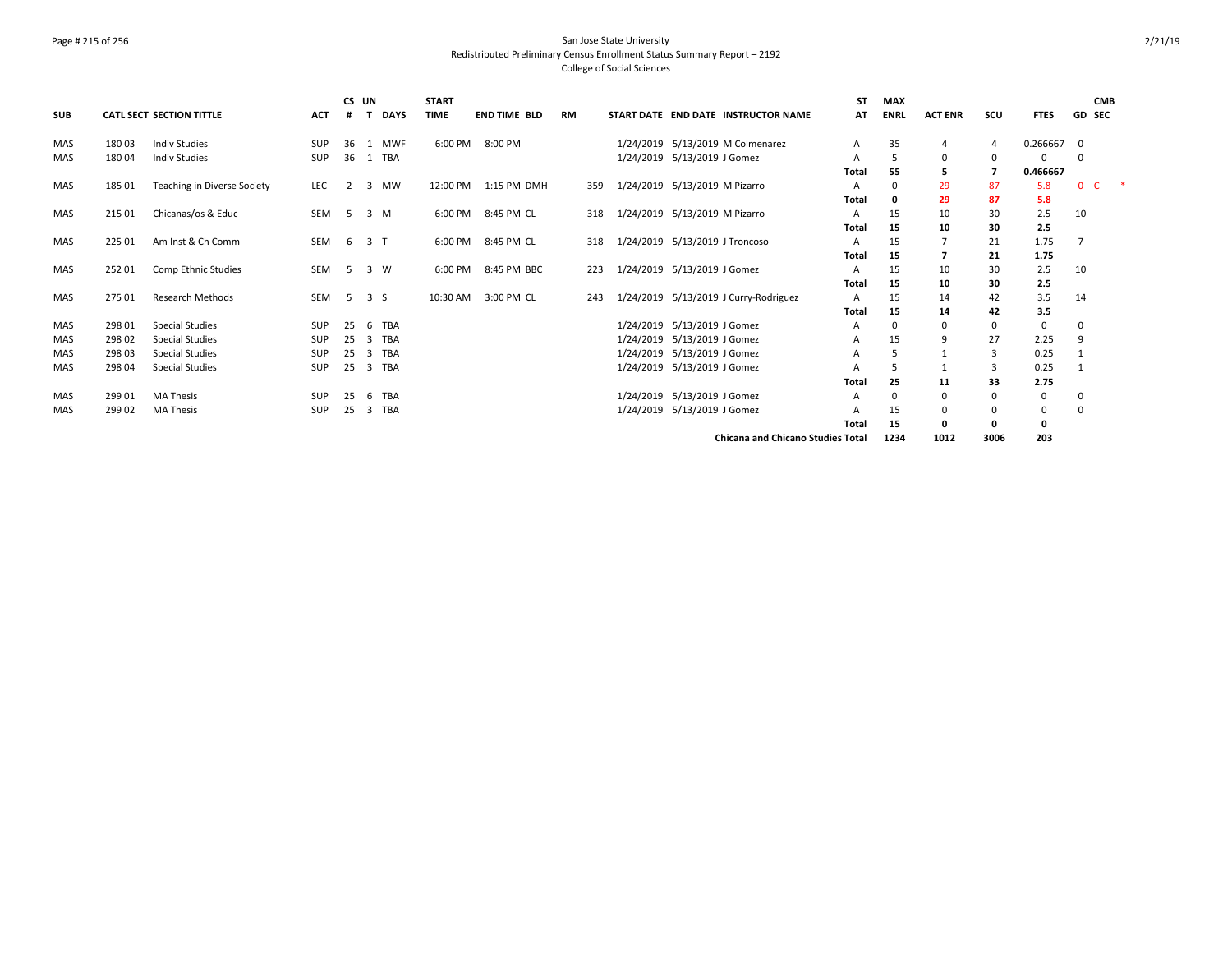### Page # 216 of 256 San Jose State University Redistributed Preliminary Census Enrollment Status Summary Report – 2192

College of Social Sciences

|            |                              |                                 |            |                | CS UN                                 | <b>START</b> |                      |           |     |                     |                                     | ST    | <b>MAX</b>  |                |     |             | <b>CMB</b>  |
|------------|------------------------------|---------------------------------|------------|----------------|---------------------------------------|--------------|----------------------|-----------|-----|---------------------|-------------------------------------|-------|-------------|----------------|-----|-------------|-------------|
| <b>SUB</b> |                              | <b>CATL SECT SECTION TITTLE</b> | ACT        | #              | T<br><b>DAYS</b>                      | <b>TIME</b>  | <b>END TIME BLD</b>  | <b>RM</b> |     |                     | START DATE END DATE INSTRUCTOR NAME | AT    | <b>ENRL</b> | <b>ACT ENR</b> | scu | <b>FTES</b> | GD SEC      |
|            | <b>Communication Studies</b> |                                 |            |                |                                       |              |                      |           |     |                     |                                     |       |             |                |     |             |             |
| COMM       | 1001                         | Comm and Relations              | <b>LEC</b> |                | 1 3 TBA                               |              |                      |           |     |                     | 1/24/2019 5/13/2019                 | А     | 25          | 26             | 78  | 5.2         | 0           |
| COMM       | 1002                         | Comm and Relations              | <b>LEC</b> | 1              | 3<br><b>MW</b>                        |              | 1:30 PM 2:45 PM BBC  |           | 223 |                     | 1/24/2019 5/13/2019 K Raiff         | A     | 27          | 28             | 84  | 5.6         | $\mathbf 0$ |
| COMM       | 1099                         | Comm and Relations              | <b>LEC</b> |                | 1 3 TBA                               |              |                      |           |     |                     | 1/24/2019 5/13/2019 D Pozzi         | А     | 27          | 25             | 75  | 5           | $\mathbf 0$ |
|            |                              |                                 |            |                |                                       |              |                      |           |     |                     |                                     | Total | 79          | 79             | 237 | 15.8        |             |
| COMM       | 2001                         | <b>Public Speaking</b>          | LEC        | $\overline{4}$ | $\overline{\mathbf{3}}$<br><b>TBA</b> |              |                      |           |     |                     | 1/24/2019 5/13/2019                 | А     | 27          | 27             | 81  | 5.4         | $\mathbf 0$ |
| COMM       | 20 02                        | <b>Public Speaking</b>          | <b>LEC</b> | 4              | 3<br><b>TBA</b>                       |              |                      |           |     |                     | 1/24/2019 5/13/2019                 | А     | 27          | 28             | 84  | 5.6         | 0           |
| COMM       | 2003                         | <b>Public Speaking</b>          | <b>LEC</b> | $\overline{4}$ | 3 TBA                                 |              |                      |           |     |                     | 1/24/2019 5/13/2019                 | Α     | 27          | 27             | 81  | 5.4         | $\mathbf 0$ |
| COMM       | 20 04                        | <b>Public Speaking</b>          | <b>LEC</b> | $\overline{4}$ | 3 TBA                                 |              |                      |           |     |                     | 1/24/2019 5/13/2019                 | А     | 27          | 27             | 81  | 5.4         | $\mathbf 0$ |
| COMM       | 2005                         | <b>Public Speaking</b>          | <b>LEC</b> | $\overline{4}$ | 3 TBA                                 |              |                      |           |     | 1/24/2019 5/13/2019 |                                     | А     | 27          | 26             | 78  | 5.2         | $\Omega$    |
| COMM       | 20 06                        | <b>Public Speaking</b>          | LEC        | 4              | <b>TBA</b><br>3                       |              |                      |           |     |                     | 1/24/2019 5/13/2019                 | A     | 27          | 27             | 81  | 5.4         | 0           |
| COMM       | 2007                         | <b>Public Speaking</b>          | <b>LEC</b> | $\overline{4}$ | 3<br>TBA                              |              |                      |           |     |                     | 1/24/2019 5/13/2019                 | А     | 27          | 25             | 75  | 5           | $\Omega$    |
| COMM       | 2008                         | <b>Public Speaking</b>          | <b>LEC</b> | $\overline{4}$ | 3 TBA                                 |              |                      |           |     |                     | 1/24/2019 5/13/2019                 | A     | 27          | 25             | 75  | 5           | $\mathbf 0$ |
| COMM       | 2009                         | <b>Public Speaking</b>          | <b>LEC</b> | $\overline{4}$ | 3<br><b>MW</b>                        |              | 7:30 AM 8:45 AM HGH  |           | 219 |                     | 1/24/2019 5/13/2019 Z Hasan         | A     | 26          | 25             | 75  | 5           | $\Omega$    |
| COMM       | 20 10                        | <b>Public Speaking</b>          | LEC        | $\overline{4}$ | 3 TBA                                 |              |                      |           |     |                     | 1/24/2019 5/13/2019                 | Α     | 26          | 25             | 75  | 5           | $\Omega$    |
| COMM       | 20 11                        | <b>Public Speaking</b>          | LEC        | 4              | 3 TBA                                 |              |                      |           |     |                     | 1/24/2019 5/13/2019                 | A     | 26          | 25             | 75  | 5           | $\Omega$    |
| COMM       | 20 12                        | <b>Public Speaking</b>          | <b>LEC</b> | $\overline{4}$ | $\overline{\mathbf{3}}$<br>TBA        |              |                      |           |     |                     | 1/24/2019 5/13/2019                 | А     | 25          | 26             | 78  | 5.2         | $\Omega$    |
| COMM       | 2013                         | <b>Public Speaking</b>          | LEC        | $\overline{4}$ | 3 TBA                                 |              |                      |           |     |                     | 1/24/2019 5/13/2019                 | А     | 25          | 25             | 75  | 5           | $\mathbf 0$ |
| COMM       | 20 14                        | <b>Public Speaking</b>          | <b>LEC</b> | $\overline{4}$ | 3 TBA                                 |              |                      |           |     |                     | 1/24/2019 5/13/2019                 | А     | 25          | 27             | 81  | 5.4         | $\mathbf 0$ |
| COMM       | 20 15                        | <b>Public Speaking</b>          | <b>LEC</b> | 4              | 3<br><b>TBA</b>                       |              |                      |           |     |                     | 1/24/2019 5/13/2019                 | Α     | 25          | 28             | 84  | 5.6         | $\mathbf 0$ |
| COMM       | 20 16                        | <b>Public Speaking</b>          | <b>LEC</b> | $\overline{4}$ | 3<br><b>MW</b>                        |              | 12:00 PM 1:15 PM CL  |           | 318 |                     | 1/24/2019 5/13/2019 A Buxi          | A     | 25          | 25             | 75  | 5           | $\Omega$    |
| COMM       | 20 17                        | <b>Public Speaking</b>          | LEC        | $\overline{4}$ | 3<br><b>MW</b>                        |              | 1:30 PM 2:45 PM CL   |           | 318 |                     | 1/24/2019 5/13/2019 A Buxi          | A     | 25          | 25             | 75  | 5           | $\mathbf 0$ |
| COMM       | 20 18                        | <b>Public Speaking</b>          | <b>LEC</b> | 4              | 3<br>TBA                              |              |                      |           |     |                     | 1/24/2019 5/13/2019                 | А     | 25          | 25             | 75  | 5           | $\Omega$    |
| COMM       | 20 19                        | <b>Public Speaking</b>          | LEC        | $\overline{4}$ | 3 TBA                                 |              |                      |           |     |                     | 1/24/2019 5/13/2019                 | A     | 25          | 25             | 75  | 5           | $\Omega$    |
| COMM       | 20 20                        | <b>Public Speaking</b>          | LEC        | 4              | 3<br>TBA                              |              |                      |           |     |                     | 1/24/2019 5/13/2019                 | A     | 25          | 25             | 75  | 5           | $\Omega$    |
| COMM       | 20 21                        | <b>Public Speaking</b>          | <b>LEC</b> | $\overline{4}$ | 3 MW                                  |              | 7:30 AM 8:45 AM BBC  |           | 223 |                     | 1/24/2019 5/13/2019 K Raiff         | А     | 27          | 27             | 81  | 5.4         | $\Omega$    |
| COMM       | 20 22                        | <b>Public Speaking</b>          | <b>LEC</b> | $\overline{4}$ | $\overline{3}$<br><b>MW</b>           |              | 9:00 AM 10:15 AM BBC |           | 223 |                     | 1/24/2019 5/13/2019 K Raiff         | A     | 27          | 27             | 81  | 5.4         | $\mathbf 0$ |
| COMM       | 2023                         | <b>Public Speaking</b>          | LEC        | $\overline{4}$ | 3<br><b>TBA</b>                       |              |                      |           |     |                     | 1/24/2019 5/13/2019                 | Α     | 27          | 27             | 81  | 5.4         | 0           |
| COMM       | 20 24                        | <b>Public Speaking</b>          | <b>LEC</b> | $\overline{4}$ | $\overline{\mathbf{3}}$<br>TBA        |              |                      |           |     |                     | 1/24/2019 5/13/2019                 | A     | 27          | 27             | 81  | 5.4         | $\mathbf 0$ |
| COMM       | 20 25                        | <b>Public Speaking</b>          | <b>LEC</b> | $\overline{4}$ | 3<br>TBA                              |              |                      |           |     |                     | 1/24/2019 5/13/2019                 | A     | 27          | 27             | 81  | 5.4         | $\Omega$    |
| COMM       | 20 26                        | <b>Public Speaking</b>          | <b>LEC</b> | $\overline{4}$ | 3 TBA                                 |              |                      |           |     |                     | 1/24/2019 5/13/2019                 | A     | 27          | 27             | 81  | 5.4         | $\Omega$    |
| COMM       | 20 27                        | <b>Public Speaking</b>          | <b>LEC</b> | $\overline{4}$ | $\overline{3}$<br>TR                  |              | 9:00 AM 10:15 AM BBC |           | 223 |                     | 1/24/2019 5/13/2019 S Laczko        | А     | 27          | 29             | 87  | 5.8         | $\Omega$    |
| COMM       | 2028                         | <b>Public Speaking</b>          | <b>LEC</b> | $\overline{4}$ | 3 TR                                  | 3:00 PM      | 4:15 PM BBC          |           | 223 |                     | 1/24/2019 5/13/2019 J Capurso       | Α     | 27          | 27             | 81  | 5.4         | $\mathbf 0$ |
| COMM       | 20 29                        | <b>Public Speaking</b>          | <b>LEC</b> | 4              | 3 TR                                  |              | 4:30 PM 5:45 PM BBC  |           | 223 |                     | 1/24/2019 5/13/2019 J Capurso       | А     | 27          | 27             | 81  | 5.4         | $\mathbf 0$ |
| COMM       | 20 30                        | <b>Public Speaking</b>          | <b>LEC</b> | $\overline{4}$ | 3 TBA                                 |              |                      |           |     |                     | 1/24/2019 5/13/2019                 | А     | 26          | 26             | 78  | 5.2         | $\Omega$    |
| COMM       | 2031                         | <b>Public Speaking</b>          | LEC        | 4              | <b>TBA</b><br>3                       |              |                      |           |     |                     | 1/24/2019 5/13/2019                 | А     | 26          | 27             | 81  | 5.4         | 0           |
| COMM       | 2032                         | <b>Public Speaking</b>          | <b>LEC</b> | $\overline{4}$ | 3 TBA                                 |              |                      |           |     |                     | 1/24/2019 5/13/2019                 | А     | 26          | 26             | 78  | 5.2         | 0           |
| COMM       | 2033                         | <b>Public Speaking</b>          | <b>LEC</b> | $\overline{4}$ | 3 MW                                  |              | 9:00 AM 10:15 AM HGH |           | 229 |                     | 1/24/2019 5/13/2019 S McGaffey      | A     | 26          | 27             | 81  | 5.4         | $\mathbf 0$ |
| COMM       | 2034                         | <b>Public Speaking</b>          | <b>LEC</b> | $\overline{4}$ | 3<br><b>MW</b>                        |              | 4:30 PM 5:45 PM HGH  |           | 229 |                     | 1/24/2019 5/13/2019 S McGaffey      | А     | 26          | 26             | 78  | 5.2         | $\Omega$    |
| COMM       | 2035                         | <b>Public Speaking</b>          | LEC        | $\overline{4}$ | 3 MW                                  |              | 9:00 AM 10:15 AM HGH |           | 219 |                     | 1/24/2019 5/13/2019 N Aitali        | A     | 26          | 26             | 78  | 5.2         | $\mathbf 0$ |
| COMM       | 20 36                        | <b>Public Speaking</b>          | LEC        | 4              | 3 TBA                                 |              |                      |           |     |                     | 1/24/2019 5/13/2019                 | Α     | 26          | 25             | 75  | 5           | $\Omega$    |
| COMM       | 2037                         | <b>Public Speaking</b>          | <b>LEC</b> | $\overline{4}$ | 3<br><b>MW</b>                        | 7:30 AM      | 8:45 AM HGH          |           | 231 |                     | 1/24/2019 5/13/2019 L Walsh         | Α     | 26          | 26             | 78  | 5.2         | $\Omega$    |
| COMM       | 2038                         | <b>Public Speaking</b>          | <b>LEC</b> | $\overline{4}$ | $\overline{\mathbf{3}}$<br>MW         |              | 9:00 AM 10:15 AM HGH |           | 231 |                     | 1/24/2019 5/13/2019 C Burks         | А     | 26          | 26             | 78  | 5.2         | $\mathbf 0$ |
| COMM       | 2039                         | <b>Public Speaking</b>          | <b>LEC</b> | $\overline{4}$ | 3 MW                                  | 4:30 PM      | 5:45 PM BBC          |           | 223 |                     | 1/24/2019 5/13/2019 P Daley- Harms  | Α     | 27          | 27             | 81  | 5.4         | $\Omega$    |
| COMM       | 2040                         | <b>Public Speaking</b>          | LEC        | 4              | 3<br>F                                |              | 9:30 AM 12:15 PM HGH |           | 225 |                     | 1/24/2019 5/13/2019 B Puckett       | А     | 27          | 26             | 78  | 5.2         | $\mathbf 0$ |
| COMM       | 2041                         | <b>Public Speaking</b>          | <b>LEC</b> | $\overline{4}$ | 3<br>W                                |              | 6:00 PM 8:45 PM HGH  |           | 225 |                     | 1/24/2019 5/13/2019 D Ramos         | А     | 27          | 27             | 81  | 5.4         | 0           |
| COMM       | 2042                         | <b>Public Speaking</b>          | <b>LEC</b> | 4              | 3 TBA                                 |              |                      |           |     |                     | 1/24/2019 5/13/2019                 | A     | 27          | 29             | 87  | 5.8         | 0           |
| COMM       | 2043                         | <b>Public Speaking</b>          | <b>LEC</b> | $\overline{4}$ | 3<br>TBA                              |              |                      |           |     |                     | 1/24/2019 5/13/2019                 | A     | 26          | 27             | 81  | 5.4         | $\Omega$    |
| COMM       | 2044                         | <b>Public Speaking</b>          | LEC        | $\overline{4}$ | 3 TBA                                 |              |                      |           |     |                     | 1/24/2019 5/13/2019                 | Α     | 26          | 26             | 78  | 5.2         | $\Omega$    |
| COMM       | 2045                         | <b>Public Speaking</b>          | LEC        | 4              | 3 TBA                                 |              |                      |           |     |                     | 1/24/2019 5/13/2019                 | А     | 26          | 26             | 78  | 5.2         | $\Omega$    |
| COMM       | 2046                         | <b>Public Speaking</b>          | <b>LEC</b> | $\overline{4}$ | 3 TBA                                 |              |                      |           |     |                     | 1/24/2019 5/13/2019                 | A     | 26          | 25             | 75  | 5           | $\Omega$    |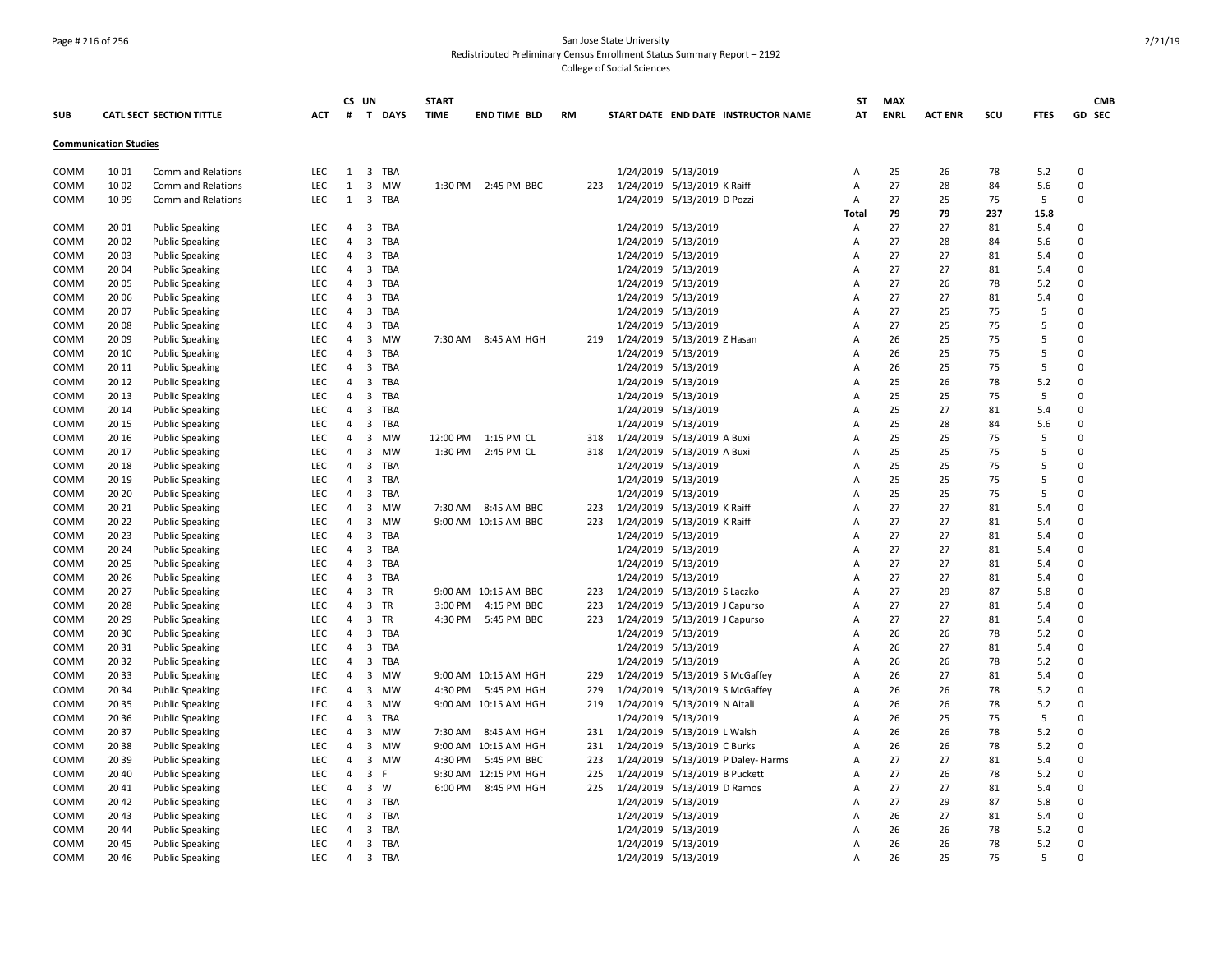### Page # 217 of 256 San Jose State University Redistributed Preliminary Census Enrollment Status Summary Report – 2192 College of Social Sciences

|              |        |                                                |            |                | CS UN          |            | <b>START</b> |                       |           |     |                                |                                         | <b>ST</b>         | <b>MAX</b>  |                |             |                      | <b>CMB</b>           |
|--------------|--------|------------------------------------------------|------------|----------------|----------------|------------|--------------|-----------------------|-----------|-----|--------------------------------|-----------------------------------------|-------------------|-------------|----------------|-------------|----------------------|----------------------|
| <b>SUB</b>   |        | <b>CATL SECT SECTION TITTLE</b>                | <b>ACT</b> |                |                | # T DAYS   | <b>TIME</b>  | <b>END TIME BLD</b>   | <b>RM</b> |     |                                | START DATE END DATE INSTRUCTOR NAME     | AT                | <b>ENRL</b> | <b>ACT ENR</b> | scu         | <b>FTES</b>          | GD SEC               |
|              |        |                                                |            |                |                |            |              |                       |           |     |                                |                                         |                   |             |                |             |                      |                      |
| COMM         | 20N 01 | Pub Sp Nonn Spks                               | <b>LEC</b> | $2^{\circ}$    | 3 M            |            | 3:00 PM      | 5:45 PM HGH           |           | 219 | 1/24/2019 5/13/2019 X Tan      |                                         | <b>Total</b><br>А | 1208<br>25  | 1211<br>25     | 3633<br>75  | 242.2<br>5           | $\Omega$             |
|              | 20N 02 | Pub Sp Nonn Spks                               | LEC        | $\overline{2}$ |                | 3 TR       | 7:30 AM      | 8:45 AM HGH           |           | 219 |                                | 1/24/2019  5/13/2019  M Simoes Monteiro |                   | 25          | 22             | 66          | 4.4                  | $\Omega$             |
| COMM         |        |                                                |            |                |                |            |              |                       |           |     |                                |                                         | Α<br>Total        | 50          | 47             | 141         | 9.4                  |                      |
| COMM         | 2101   | Performing Culture and Society                 | LEC        | $\overline{4}$ |                | 3 MW       |              | 10:30 AM 11:45 AM HGH |           | 231 | 1/24/2019 5/13/2019 S McGaffey |                                         | Α                 | 26          | 25             | 75          | 5                    | $\Omega$             |
| COMM         | 2102   | Performing Culture and Society                 | LEC        |                | 3              |            |              |                       |           |     |                                |                                         | Х                 | $\Omega$    | 0              | $\Omega$    | $\Omega$             | $\Omega$             |
|              |        |                                                |            |                |                |            |              |                       |           |     |                                |                                         | Total             | 26          | 25             | 75          | 5                    |                      |
| COMM         | 40 01  | Argmnt/Advocacy                                | SEM        | $\overline{4}$ |                | 3 MW       | 12:00 PM     | 1:15 PM HGH           |           | 223 | 1/24/2019 5/13/2019 E Harris   |                                         | А                 | 27          | 28             | 84          | 5.6                  | $\Omega$             |
| COMM         | 40 02  | Argmnt/Advocacy                                | <b>SEM</b> | $\overline{4}$ | 3              | <b>TR</b>  |              | 10:30 AM 11:45 AM HGH |           | 225 | 1/24/2019 5/13/2019 S Laczko   |                                         | A                 | 27          | 25             | 75          | 5                    | O                    |
| COMM         | 40 03  | Argmnt/Advocacy                                | SEM        | $\overline{4}$ | 3 <sub>T</sub> |            | 6:00 PM      | 8:45 PM HGH           |           | 223 | 1/24/2019 5/13/2019 S Laczko   |                                         | А                 | 27          | 23             | 69          | 4.6                  | $\Omega$             |
| COMM         | 40 04  | Argmnt/Advocacy                                | SEM        | $\overline{4}$ |                | 3 TBA      |              |                       |           |     | 1/24/2019 5/13/2019            |                                         | Α                 | 25          | 23             | 69          | 4.6                  | $\Omega$             |
| COMM         | 40 05  | Argmnt/Advocacy                                | SEM        | $\overline{a}$ |                | 3 TBA      |              |                       |           |     | 1/24/2019 5/13/2019            |                                         | А                 | 25          | 22             | 66          | 4.4                  | $\Omega$             |
| COMM         | 40 06  | Argmnt/Advocacy                                | SEM        | $\overline{4}$ | $\mathbf{3}$   | W          | 6:00 PM      | 8:45 PM CL            |           | 318 | 1/24/2019 5/13/2019 K Momary   |                                         | А                 | 25          | 24             | 72          | 4.8                  | $\Omega$             |
| COMM         | 40 07  | Argmnt/Advocacy                                | <b>SEM</b> | $\overline{4}$ |                | 3 TR       |              | 10:30 AM 11:45 AM BBC |           | 223 | 1/24/2019 5/13/2019 J Hawker   |                                         | A                 | 27          | 27             | 81          | 5.4                  | $\Omega$             |
| COMM         | 40 08  | Argmnt/Advocacy                                | SEM        | $\overline{4}$ | 3              | TR         | 12:00 PM     | 1:15 PM BBC           |           | 223 | 1/24/2019 5/13/2019 J Hawker   |                                         | А                 | 27          | 26             | 78          | 5.2                  | $\Omega$             |
| COMM         | 40 09  | Argmnt/Advocacy                                | SEM        | $\overline{4}$ |                | 3 TR       | 1:30 PM      | 2:45 PM BBC           |           | 223 | 1/24/2019 5/13/2019 J Hawker   |                                         | A                 | 27          | 27             | 81          | 5.4                  | $\Omega$             |
| COMM         | 40 10  | Argmnt/Advocacy                                | <b>SEM</b> | $\overline{4}$ |                | 3 MW       | 7:30 AM      | 8:45 AM HGH           |           | 229 | 1/24/2019 5/13/2019 K Yee      |                                         | Α                 | 27          | 23             | 69          | 4.6                  | $\Omega$             |
| COMM         | 40 11  | Argmnt/Advocacy                                | SEM        |                | 3              |            |              |                       |           |     |                                |                                         | X                 | $\Omega$    | $\mathbf 0$    | $\mathbf 0$ | $\mathbf 0$          | $\Omega$             |
|              |        |                                                |            |                |                |            |              |                       |           |     |                                |                                         | Total             | 264         | 248            | 744         | 49.6                 |                      |
| COMM         | 4101   | <b>Crit Dec Making</b>                         | SEM        |                | 4 3 F          |            |              | 9:30 AM 12:15 PM HGH  |           | 219 |                                | 1/24/2019 5/13/2019 M McKnight          | Α                 | 25          | 25             | 75          | 5                    | $\Omega$             |
| COMM         | 4102   | <b>Crit Dec Making</b>                         | <b>SEM</b> |                | 3              |            |              |                       |           |     |                                |                                         | x                 | 0           | 0              | 0           | $\Omega$             | $\Omega$             |
| COMM         | 4103   | <b>Crit Dec Making</b>                         | SEM        | $\overline{4}$ |                | 3 TBA      |              |                       |           |     | 1/24/2019 5/13/2019            |                                         | A                 | 25          | 25             | 75          | .5                   | $\Omega$             |
| COMM         | 4104   | <b>Crit Dec Making</b>                         | <b>SEM</b> | $\overline{4}$ | 3              | TBA        |              |                       |           |     | 1/24/2019 5/13/2019            |                                         | Α                 | 25          | 24             | 72          | 4.8                  | $\Omega$             |
| COMM         | 4105   | Crit Dec Making                                | SEM        | 4              | 3              | TBA        |              |                       |           |     | 1/24/2019 5/13/2019            |                                         | А                 | 25          | 25             | 75          | 5                    | $\Omega$             |
| COMM         | 4180   | Crit Dec Making                                | <b>SEM</b> | $\overline{4}$ |                | 3 TBA      |              |                       |           |     | 1/24/2019 5/13/2019 K Werking  |                                         | A                 | 25          | 24             | 72          | 4.8                  | $\Omega$             |
| COMM         | 4181   | <b>Crit Dec Making</b>                         | <b>SEM</b> | 4              |                | 3 TBA      |              |                       |           |     | 1/24/2019 5/13/2019 D Pozzi    |                                         | Α                 | 25          | 24             | 72          | 4.8                  | $\mathbf 0$          |
| COMM         | 4199   | Crit Dec Making                                | <b>SEM</b> | $\overline{4}$ | $\overline{3}$ | TBA        |              |                       |           |     | 1/24/2019 5/13/2019 D Pozzi    |                                         | A                 | 25          | 23             | 69          | 4.6                  | $\Omega$             |
|              |        |                                                |            |                |                |            |              |                       |           |     |                                |                                         | Total             | 175         | 170            | 510         | 34                   |                      |
| COMM         | 45 01  | Media and Culture                              | <b>LEC</b> | $\overline{4}$ | 3              | TBA        |              |                       |           |     | 1/24/2019 5/13/2019            |                                         | А                 | 25          | 22             | 66          | 4.4                  | $\Omega$             |
| COMM         | 45 02  | Media and Culture                              | LEC        | 4              | 3              | TBA        |              |                       |           |     | 1/24/2019 5/13/2019            |                                         | Α                 | 25          | 22             | 66          | 4.4                  | $\Omega$             |
| COMM         | 45 80  | Media and Culture                              | <b>LEC</b> | $\overline{4}$ |                | 3 TBA      |              |                       |           |     | 1/24/2019 5/13/2019 G Firenzi  |                                         | Α                 | 25          | 24             | 72          | 4.8                  | $\mathbf 0$          |
|              |        |                                                |            |                |                |            |              |                       |           |     |                                |                                         | Total             | 75          | 68             | 204         | 13.6                 |                      |
| COMM         | 74 01  | Fund Intrcult Comm                             | LEC        | 4              |                | 3 TR       | 7:30 AM      | 8:45 AM BBC           |           | 223 |                                | 1/24/2019 5/13/2019 A Mathews           | Α                 | 27          | 17             | 51          | 3.4                  | $\Omega$             |
|              |        |                                                |            |                |                |            |              |                       |           |     |                                |                                         | Total             | 27          | 17             | 51          | 3.4                  |                      |
| COMM         | 8001   | <b>Communication Workshop</b>                  | <b>ACT</b> |                |                | 12 1 TBA   |              |                       |           |     | 1/24/2019 5/13/2019 R Cnudde   |                                         | A                 | 45          | 46             | 46          | 3.066667             | $\mathbf 0$          |
| COMM         | 8002   | <b>Communication Workshop</b>                  | ACT        |                |                | 12 1 TBA   |              |                       |           |     | 1/24/2019 5/13/2019 R Cnudde   |                                         | А                 | 45          | 45             | 45          | 3                    | $\Omega$             |
| COMM         | 8003   | <b>Communication Workshop</b>                  | <b>ACT</b> |                |                | 12 1 TBA   |              |                       |           |     |                                | 1/24/2019 5/13/2019 S McGaffey          | А                 | 45          | 46             | 46          | 3.066667             | $\mathbf 0$          |
| COMM         | 8004   | <b>Communication Workshop</b>                  | <b>ACT</b> |                |                | 12 1 TBA   |              |                       |           |     | 1/24/2019 5/13/2019 M Peck     |                                         | Α                 | 45          | 46             | 46          | 3.066667             | $\Omega$             |
| COMM         | 8005   | <b>Communication Workshop</b>                  | ACT        |                |                | 12 1 TBA   |              |                       |           |     |                                | 1/24/2019 5/13/2019 S McGaffey          | А                 | 45          | 45             | 45          | 3                    | $\Omega$<br>$\Omega$ |
| COMM         | 8006   | <b>Communication Workshop</b>                  | <b>ACT</b> |                |                | 12 1 TBA   |              |                       |           |     |                                | 1/24/2019 5/13/2019 A Mathews           | А                 | 45<br>270   | 44             | 44<br>272   | 2.933333             |                      |
|              |        |                                                |            |                |                |            |              |                       |           |     | 1/24/2019 5/13/2019 T Lim      |                                         | Total             |             | 272            |             | 18.13333<br>1.066667 | 0                    |
| COMM         | 91A 01 | Foren Act Debate                               | SUP        |                |                | 36 1 TBA   |              |                       |           |     |                                |                                         | Α<br><b>Total</b> | 45<br>45    | 16<br>16       | 16<br>16    | 1.066667             |                      |
|              | 91J 01 |                                                | <b>ACT</b> |                |                | 12 1 TBA   |              |                       |           |     | 1/24/2019 5/13/2019 S Laczko   |                                         |                   | 45          | 26             | 26          | 1.733333             | $\mathbf 0$          |
| COMM<br>COMM | 91J 02 | <b>Judge Training</b><br><b>Judge Training</b> | <b>ACT</b> |                | $\mathbf{1}$   |            |              |                       |           |     |                                |                                         | А<br>X            | $\Omega$    | $\mathbf 0$    | $\mathbf 0$ | $\Omega$             | $\Omega$             |
|              |        |                                                |            |                |                |            |              |                       |           |     |                                |                                         | Total             | 45          | 26             | 26          | 1.733333             |                      |
| COMM         |        | 100W 01 Writing Workshop                       | SEM        | $\overline{4}$ | 3              | TBA        |              |                       |           |     | 1/24/2019 5/13/2019            |                                         | А                 | 25          | 25             | 75          | 5                    | $\Omega$             |
| COMM         |        | 100W 02 Writing Workshop                       | SEM        | $\overline{4}$ | 3              | <b>TBA</b> |              |                       |           |     | 1/24/2019 5/13/2019            |                                         | А                 | 25          | 24             | 72          | 4.8                  | $\Omega$             |
| COMM         |        | 100W 03 Writing Workshop                       | <b>SEM</b> | 4              | 3              | TR         | 3:00 PM      | 4:15 PM HGH           |           | 223 | 1/24/2019 5/13/2019 L Rogers   |                                         | Α                 | 25          | 23             | 69          | 4.6                  | $\mathbf 0$          |
| COMM         |        | 100W 04 Writing Workshop                       | <b>SEM</b> | $\overline{4}$ | 3              | TBA        |              |                       |           |     | 1/24/2019 5/13/2019            |                                         | A                 | 25          | 25             | 75          | 5                    | $\Omega$             |
| COMM         |        | 100W 05 Writing Workshop                       | <b>SEM</b> | $\overline{4}$ |                | 3 TBA      |              |                       |           |     | 1/24/2019 5/13/2019            |                                         | Α                 | 25          | 25             | 75          | 5                    | $\Omega$             |
| COMM         |        | 100W 06 Writing Workshop                       | <b>SEM</b> | 4              |                | 3 TBA      |              |                       |           |     | 1/24/2019 5/13/2019            |                                         | A                 | 25          | 25             | 75          | 5                    | $\Omega$             |
|              |        |                                                |            |                |                |            |              |                       |           |     |                                |                                         |                   |             |                |             |                      |                      |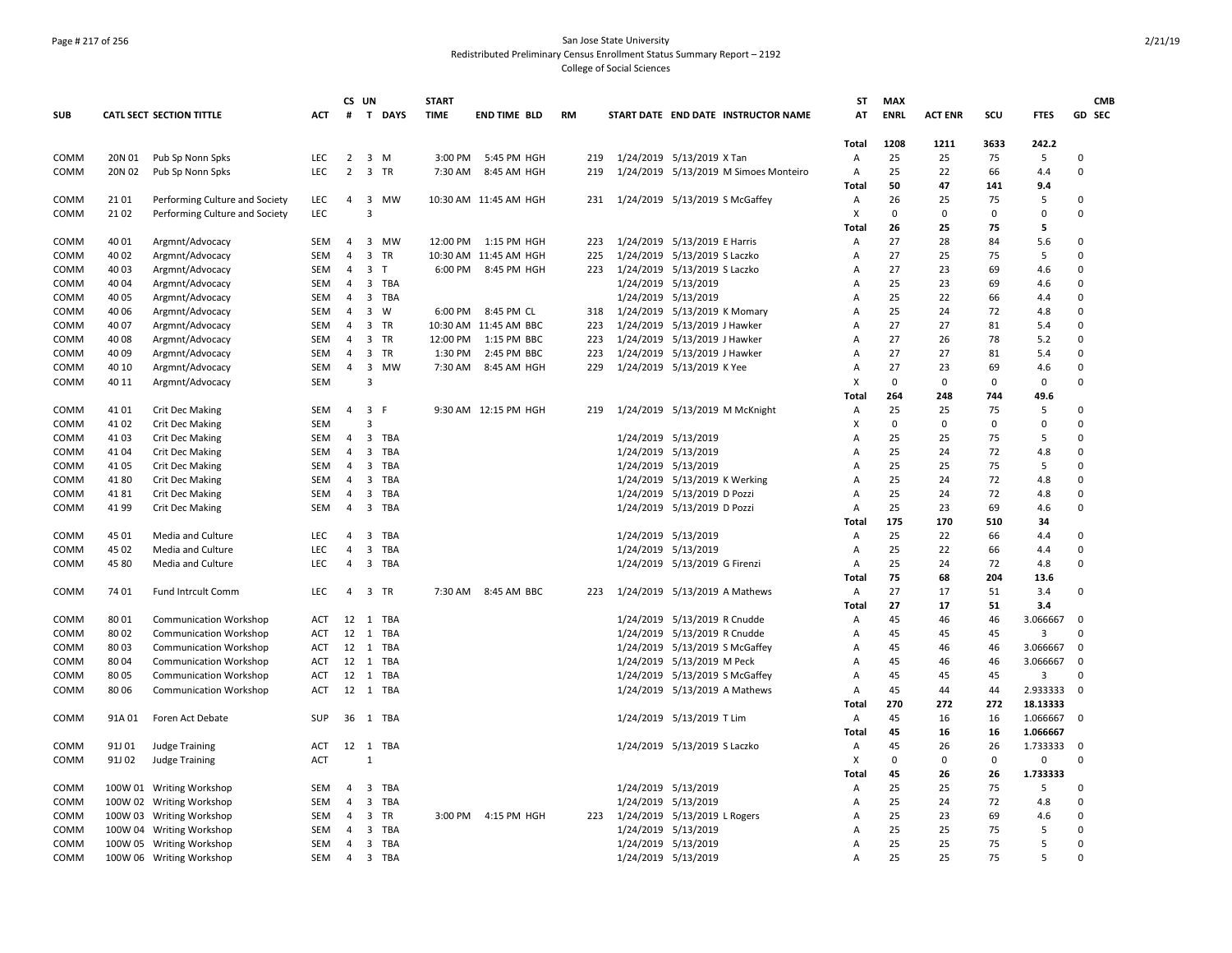### Page # 218 of 256 San Jose State University Redistributed Preliminary Census Enrollment Status Summary Report – 2192 College of Social Sciences

|            |         |                                 |            |                         | CS UN                          | <b>START</b> |                     |           |     |                     |                                |                                     | <b>ST</b>      | <b>MAX</b>  |                |          |             |             | <b>CMB</b> |
|------------|---------|---------------------------------|------------|-------------------------|--------------------------------|--------------|---------------------|-----------|-----|---------------------|--------------------------------|-------------------------------------|----------------|-------------|----------------|----------|-------------|-------------|------------|
| <b>SUB</b> |         | <b>CATL SECT SECTION TITTLE</b> | ACT        | #                       | $\mathbf{T}$<br><b>DAYS</b>    | <b>TIME</b>  | <b>END TIME BLD</b> | <b>RM</b> |     |                     |                                | START DATE END DATE INSTRUCTOR NAME | AT             | <b>ENRL</b> | <b>ACT ENR</b> | SCU      | <b>FTES</b> |             | GD SEC     |
| COMM       |         | 100W 07 Writing Workshop        | SEM        | 4                       | 3 TBA                          |              |                     |           |     |                     | 1/24/2019 5/13/2019            |                                     | Α              | 25          | 25             | 75       | 5.05        | 1           |            |
| COMM       |         | 100W 08 Writing Workshop        | SEM        | $\overline{4}$          | 3<br><b>TBA</b>                |              |                     |           |     |                     | 1/24/2019 5/13/2019            |                                     | Α              | 25          | 21             | 63       | 4.2         | $\mathbf 0$ |            |
| COMM       |         | 100W 09 Writing Workshop        | <b>SEM</b> | $\overline{4}$          | 3<br>TBA                       |              |                     |           |     |                     | 1/24/2019 5/13/2019            |                                     | A              | 25          | 25             | 75       | 5           | $\mathbf 0$ |            |
| COMM       |         | 100W 10 Writing Workshop        | SEM        | 4                       | 3 TBA                          |              |                     |           |     |                     | 1/24/2019 5/13/2019            |                                     | Α              | 25          | 24             | 72       | 4.8         | $\mathbf 0$ |            |
| COMM       |         | 100W 11 Writing Workshop        | <b>SEM</b> | $\overline{4}$          | $\overline{3}$<br><b>TR</b>    | 1:30 PM      | 2:45 PM CL          |           | 318 |                     | 1/24/2019 5/13/2019 K Sooter   |                                     | $\mathsf{A}$   | 25          | 25             | 75       | 5           | $\mathbf 0$ |            |
| COMM       |         | 100W 12 Writing Workshop        | SEM        | $\overline{4}$          | <b>TR</b><br>3                 | 3:00 PM      | 4:15 PM CL          |           | 318 |                     | 1/24/2019 5/13/2019 K Sooter   |                                     | Α              | 25          | 22             | 66       | 4.4         | $\mathbf 0$ |            |
| COMM       |         | 100W 13 Writing Workshop        | SEM        | $\overline{4}$          | 3<br><b>TBA</b>                |              |                     |           |     | 1/24/2019 5/13/2019 |                                |                                     | Α              | 25          | 22             | 66       | 4.4         | $\mathbf 0$ |            |
| COMM       |         | 100W 14 Writing Workshop        | SEM        | $\overline{4}$          | 3 TBA                          |              |                     |           |     |                     | 1/24/2019 5/13/2019            |                                     | Α              | 25          | 23             | 69       | 4.6         | $\mathbf 0$ |            |
| COMM       |         | 100W 15 Writing Workshop        | SEM        |                         | 3                              |              |                     |           |     |                     |                                |                                     | x              | $\Omega$    | $\Omega$       | $\Omega$ | $\Omega$    | $\mathbf 0$ |            |
| COMM       |         | 100W 16 Writing Workshop        | SEM        | $\overline{4}$          | $\overline{\mathbf{3}}$<br>TBA |              |                     |           |     |                     | 1/24/2019 5/13/2019            |                                     | Α              | 25          | 25             | 75       | 5           | $\mathbf 0$ |            |
| COMM       |         | 100W 17 Writing Workshop        | SEM        | $\overline{4}$          | 3 TBA                          |              |                     |           |     |                     | 1/24/2019 5/13/2019            |                                     | Α              | 25          | 25             | 75       | 5           | $\mathbf 0$ |            |
| COMM       |         | 100W 18 Writing Workshop        | <b>SEM</b> | $\overline{4}$          | $\overline{3}$<br><b>MW</b>    | 3:00 PM      | 4:15 PM BBC         |           | 223 |                     | 1/24/2019 5/13/2019 L Rogers   |                                     | $\mathsf{A}$   | 25          | 24             | 72       | 4.8         | $\mathbf 0$ |            |
| COMM       |         | 100W 80 Writing Workshop        | SEM        | $\overline{4}$          | $\overline{3}$<br><b>TBA</b>   |              |                     |           |     |                     |                                | 1/24/2019 5/13/2019 K McConnell     | Α              | 25          | 27             | 81       | 5.4         | $\mathbf 0$ |            |
| COMM       |         | 100W 81 Writing Workshop        | SEM        | 4                       | 3 TBA                          |              |                     |           |     |                     |                                | 1/24/2019 5/13/2019 B Lawhorne      | Α              | 25          | 25             | 75       | 5           | $\mathbf 0$ |            |
| COMM       |         | 100W 82 Writing Workshop        | <b>SEM</b> | $\overline{4}$          | $\overline{3}$<br>TBA          |              |                     |           |     |                     |                                | 1/24/2019 5/13/2019 K McConnell     | $\mathsf{A}$   | 25          | 26             | 78       | 5.2         | $\mathbf 0$ |            |
| COMM       |         | 100W 83 Writing Workshop        | SEM        | $\overline{4}$          | 3 TBA                          |              |                     |           |     |                     | 1/24/2019 5/13/2019 M Sunseri  |                                     | Α              | 25          | 25             | 75       | 5           | $\mathbf 0$ |            |
|            |         |                                 |            |                         |                                |              |                     |           |     |                     |                                |                                     | Total          | 525         | 511            | 1533     | 102.25      |             |            |
| COMM       |         | 101C 01 Junior Seminar          | <b>LEC</b> | 3                       | <b>TBA</b><br>4                |              |                     |           |     |                     | 1/24/2019 5/13/2019            |                                     | Α              | 25          | 29             | 116      | 7.733333    | $\mathbf 0$ |            |
| COMM       | 101C 02 | Junior Seminar                  | <b>LEC</b> | 3                       | T<br>$\overline{4}$            |              | 6:00 PM 7:15 PM HGH |           | 219 |                     |                                | 1/24/2019 5/13/2019 B Brockmann     | $\overline{A}$ | 25          | 29             | 116      | 7.733333    | $\Omega$    |            |
| COMM       | 101C 80 | Junior Seminar                  | <b>LEC</b> | 3                       | 4 TBA                          |              |                     |           |     |                     | 1/24/2019 5/13/2019 J Morrison |                                     | Α              | 25          | 25             | 100      | 6.666667    | $\mathbf 0$ |            |
|            |         |                                 |            |                         |                                |              |                     |           |     |                     |                                |                                     | Total          | 75          | 83             | 332      | 22.13333    |             |            |
| COMM       |         | 105P 01 Comm Self & Soc         | <b>SEM</b> | $\overline{\mathbf{3}}$ | 4 TBA                          |              |                     |           |     |                     | 1/24/2019 5/13/2019            |                                     | Α              | 25          | 27             | 108      | 7.2         | $\mathbf 0$ |            |
|            |         |                                 |            |                         |                                |              |                     |           |     |                     |                                |                                     | Total          | 25          | 27             | 108      | 7.2         |             |            |
| COMM       | 110F01  | Interpersonal Comm              | <b>SEM</b> | 3                       | TBA<br>4                       |              |                     |           |     |                     | 1/24/2019 5/13/2019            |                                     | Α              | 25          | 26             | 104      | 6.933333    | $\Omega$    |            |
| COMM       | 110F 80 | Interpersonal Comm              | <b>SEM</b> | $\overline{3}$          | 4 TBA                          |              |                     |           |     |                     | 1/24/2019 5/13/2019 K Werking  |                                     | Α              | 25          | 24             | 96       | 6.4         | $\Omega$    |            |
|            |         |                                 |            |                         |                                |              |                     |           |     |                     |                                |                                     | Total          | 50          | 50             | 200      | 13.33333    |             |            |
| COMM       | 111P 01 | Interviewing                    | <b>LEC</b> | 3                       | TBA<br>4                       |              |                     |           |     |                     | 1/24/2019 5/13/2019            |                                     | Α              | 25          | 28             | 112      | 7.466667    | $\Omega$    |            |
| COMM       | 111P80  | Interviewing                    | <b>LEC</b> | 3                       | $\overline{4}$<br>TBA          |              |                     |           |     |                     | 1/24/2019 5/13/2019 G Firenzi  |                                     | Α              | 25          | 24             | 96       | 6.4         | $\Omega$    |            |
|            |         |                                 |            |                         |                                |              |                     |           |     |                     |                                |                                     | Total          | 50          | 52             | 208      | 13.86667    |             |            |
| COMM       | 113P 80 | Games Everyday Life             | LEC        | 3                       | 4 TBA                          |              |                     |           |     |                     |                                | 1/24/2019 5/13/2019 S Coopman       | Α              | 25          | 26             | 104      | 6.933333    | $\Omega$    |            |
|            |         |                                 |            |                         |                                |              |                     |           |     |                     |                                |                                     | <b>Total</b>   | 25          | 26             | 104      | 6.933333    |             |            |
| COMM       | 114P 01 | Bus & Prof Spking               | LEC        | 3                       | TBA<br>$\overline{a}$          |              |                     |           |     |                     | 1/24/2019 5/13/2019            |                                     | Α              | 25          | 26             | 104      | 6.933333    | 0           |            |
|            |         |                                 |            |                         |                                |              |                     |           |     |                     |                                |                                     | Total          | 25          | 26             | 104      | 6.933333    |             |            |
| COMM       | 115P80  | <b>Comm and Conflict</b>        | <b>LEC</b> | 3                       | $\overline{4}$<br>TBA          |              |                     |           |     |                     | 1/24/2019 5/13/2019 C Perez    |                                     | Α              | 25          | 25             | 100      | 6.666667    | $\Omega$    |            |
|            |         |                                 |            |                         |                                |              |                     |           |     |                     |                                |                                     | Total          | 25          | 25             | 100      | 6.666667    |             |            |
| COMM       | 116P 01 | Mediation                       | <b>LEC</b> | 3                       | 4 TBA                          |              |                     |           |     |                     | 1/24/2019 5/13/2019            |                                     | A              | 25          | 24             | 96       | 6.4         | 0           |            |
|            |         |                                 |            |                         |                                |              |                     |           |     |                     |                                |                                     | Total          | 25          | 24             | 96       | 6.4         |             |            |
| COMM       | 117F 80 | Play & Games                    | <b>LEC</b> | 3                       | $\overline{4}$<br>TBA          |              |                     |           |     |                     |                                | 1/24/2019 5/13/2019 S Coopman       | Α              | 25          | 24             | 96       | 6.466667    | 1           |            |
|            |         |                                 |            |                         |                                |              |                     |           |     |                     |                                |                                     | Total          | 25          | 24             | 96       | 6.466667    |             |            |
| COMM       | 120P 80 | Pers & Pres Skills              | LEC        | 3                       | 4<br>TBA                       |              |                     |           |     |                     | 1/24/2019 5/13/2019 G Firenzi  |                                     | A              | 25          | 25             | 100      | 6.666667    | $\Omega$    |            |
|            |         |                                 |            |                         |                                |              |                     |           |     |                     |                                |                                     | <b>Total</b>   | 25          | 25             | 100      | 6.666667    |             |            |
| COMM       | 123101  | Performance Ethno               | SEM        | 3                       | 4 TBA                          |              |                     |           |     |                     | 1/24/2019 5/13/2019            |                                     | Α              | 25          | 28             | 112      | 7.466667    | $\mathbf 0$ |            |
|            |         |                                 |            |                         |                                |              |                     |           |     |                     |                                |                                     | Total          | 25          | 28             | 112      | 7.466667    |             |            |
| COMM       | 124P 01 | Comm Training & Dev             | <b>LEC</b> | 3                       | 4 TBA                          |              |                     |           |     |                     | 1/24/2019 5/13/2019            |                                     | A              | 25          | 26             | 104      | 6.933333    | $\Omega$    |            |
|            |         |                                 |            |                         |                                |              |                     |           |     |                     |                                |                                     | Total          | 25          | 26             | 104      | 6.933333    |             |            |
| COMM       | 125P 01 | Ensemble Perf                   | <b>LEC</b> | $\overline{2}$          | <b>TBA</b><br>4                |              |                     |           |     |                     | 1/24/2019 5/13/2019            |                                     | Α              | 25          | 16             | 64       | 4.333333    | 1           |            |
|            |         |                                 |            |                         |                                |              |                     |           |     |                     |                                |                                     | Total          | 25          | 16             | 64       | 4.333333    |             |            |
| COMM       | 130F 80 | Activism/Action                 | LEC.       | $\overline{3}$          | 4 TBA                          |              |                     |           |     |                     |                                | 1/24/2019 5/13/2019 T Coopman       | Α              | 25          | 23             | 92       | 6.133333    | $\Omega$    |            |
|            |         |                                 |            |                         |                                |              |                     |           |     |                     |                                |                                     | Total          | 25          | 23             | 92       | 6.133333    |             |            |
| COMM       | 131P 80 | New/You Media                   | <b>LEC</b> | $\overline{a}$          | 4 TBA                          |              |                     |           |     |                     | 1/24/2019 5/13/2019 C Perez    |                                     | A              | 25          | 25             | 100      | 6.666667    | $\Omega$    |            |
|            |         |                                 |            |                         |                                |              |                     |           |     |                     |                                |                                     | Total          | 25          | 25             | 100      | 6.666667    |             |            |
| COMM       |         | 132F 01 Dis/Ability COMM        | LEC        | 3                       | 4 TBA                          |              |                     |           |     |                     | 1/24/2019 5/13/2019            |                                     | A              | 25          | 28             | 112      | 7.466667    | $\Omega$    |            |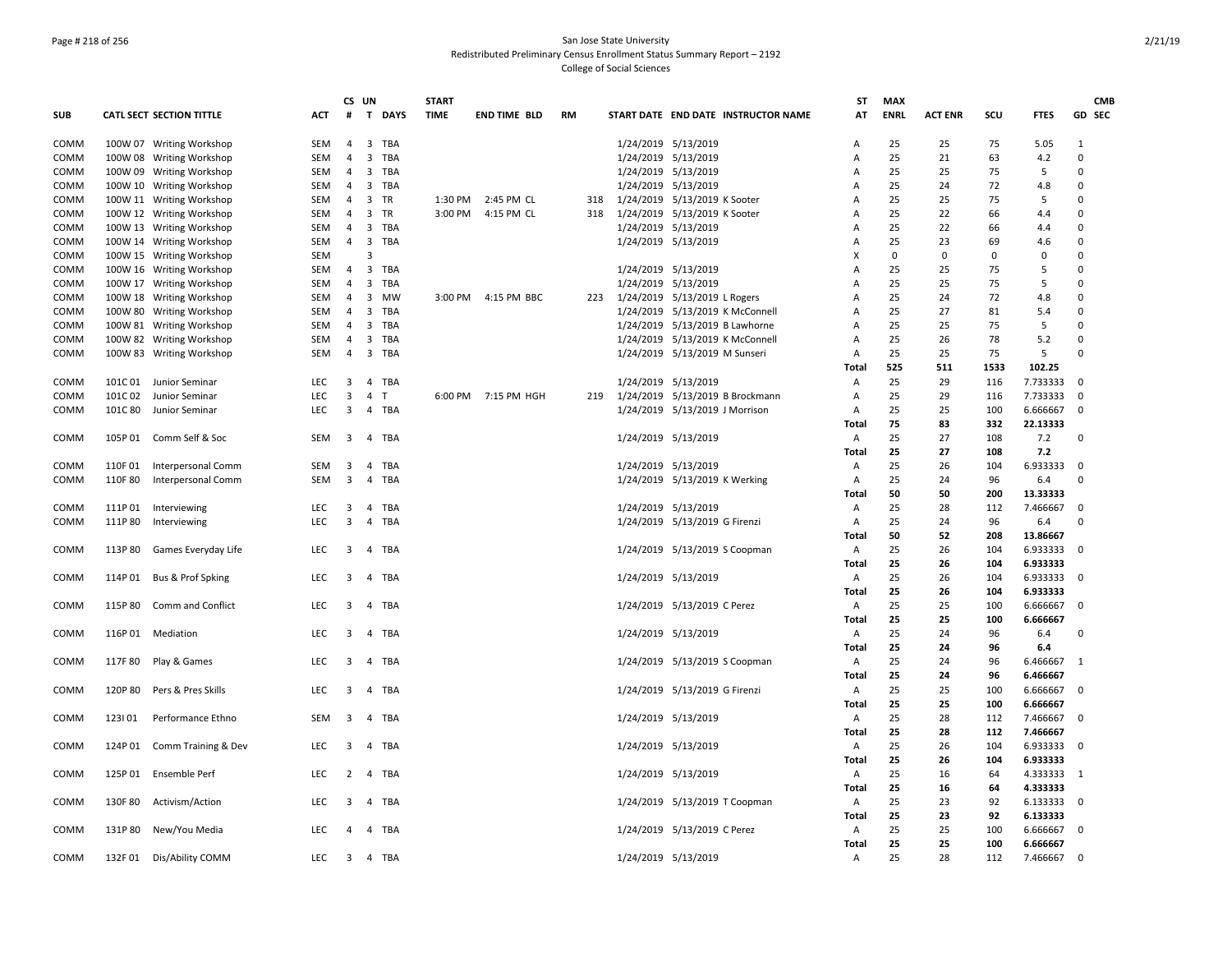### Page # 219 of 256 San Jose State University Redistributed Preliminary Census Enrollment Status Summary Report – 2192 College of Social Sciences

| <b>SUB</b>  |         | <b>CATL SECT SECTION TITTLE</b> | ACT        | CS UN<br>#              | T DAYS                | <b>START</b><br><b>TIME</b> | <b>END TIME BLD</b>   | RM  | START DATE END DATE INSTRUCTOR NAME | <b>ST</b><br>AT | <b>MAX</b><br><b>ENRL</b> | <b>ACT ENR</b>          | SCU         | <b>FTES</b> | GD SEC         | <b>CMB</b>   |  |
|-------------|---------|---------------------------------|------------|-------------------------|-----------------------|-----------------------------|-----------------------|-----|-------------------------------------|-----------------|---------------------------|-------------------------|-------------|-------------|----------------|--------------|--|
|             |         |                                 |            |                         |                       |                             |                       |     |                                     | <b>Total</b>    | 25                        | 28                      | 112         | 7.466667    |                |              |  |
| COMM        | 133F 80 | <b>Ethical Prob Comm</b>        | LEC.       | 3                       | 4 TBA                 |                             |                       |     | 1/24/2019 5/13/2019 S Hinerman      | Α               | 25                        | 24                      | 96          | 6.466667 1  |                |              |  |
|             |         |                                 |            |                         |                       |                             |                       |     |                                     | <b>Total</b>    | 25                        | 24                      | 96          | 6.466667    |                |              |  |
|             |         | 140P 01 Argument & Debate       | LEC        | $\overline{3}$          | 4 TBA                 |                             |                       |     | 1/24/2019 5/13/2019                 | Α               | 25                        | 26                      | 104         | 6.933333    | $\overline{0}$ |              |  |
| COMM        |         |                                 |            |                         |                       |                             |                       |     |                                     | Total           | 25                        | 26                      | 104         | 6.933333    |                |              |  |
|             |         |                                 | <b>LEC</b> |                         | <b>TBA</b><br>4       |                             |                       |     | 1/24/2019 5/13/2019                 | Α               | 25                        | 24                      | 96          | 6.4         | $\Omega$       |              |  |
| COMM        |         | 141P 01 Small Group Comm        |            | 3                       |                       |                             |                       |     |                                     |                 |                           |                         |             |             | $\mathbf 0$    |              |  |
| COMM        | 141P 80 | Small Group Comm                | <b>LEC</b> | $\overline{\mathbf{3}}$ | 4 TBA                 |                             |                       |     | 1/24/2019 5/13/2019 C Perez         | Α               | 25                        | 25                      | 100         | 6.666667    |                |              |  |
|             |         |                                 |            |                         |                       |                             |                       |     |                                     | <b>Total</b>    | 50                        | 49                      | 196         | 13.06667    |                |              |  |
| COMM        | 144F 01 | Org Comm                        | <b>LEC</b> | 3                       | TBA<br>4              |                             |                       |     | 1/24/2019 5/13/2019                 | Α               | 25                        | 25                      | 100         | 6.666667    | 0              |              |  |
| COMM        | 144F02  | Org Comm                        | <b>LEC</b> | 3                       | 4 TBA                 |                             |                       |     | 1/24/2019 5/13/2019                 | A               | 25                        | 25                      | 100         | 6.666667    | $\Omega$       |              |  |
| COMM        | 144F03  | Org Comm                        | <b>LEC</b> | 3                       | 4 TBA                 |                             |                       |     | 1/24/2019 5/13/2019                 | Α               | 25                        | 24                      | 96          | 6.4         | $\mathbf 0$    |              |  |
|             |         |                                 |            |                         |                       |                             |                       |     |                                     | Total           | 75                        | 74                      | 296         | 19.73333    |                |              |  |
| COMM        | 145180  | <b>Rhet Criticism</b>           | <b>LEC</b> |                         | 3 4 TBA               |                             |                       |     | 1/24/2019 5/13/2019 G Firenzi       | Α               | 25                        | 25                      | 100         | 6.666667    | $\Omega$       |              |  |
|             |         |                                 |            |                         |                       |                             |                       |     |                                     | Total           | 25                        | 25                      | 100         | 6.666667    |                |              |  |
| COMM        | 150101  | Org Com Inquiry                 | <b>LEC</b> | 3                       | 4 TBA                 |                             |                       |     | 1/24/2019 5/13/2019                 | Α               | 25                        | 24                      | 96          | 6.4         | $\Omega$       |              |  |
|             |         |                                 |            |                         |                       |                             |                       |     |                                     | Total           | 25                        | 24                      | 96          | $6.4$       |                |              |  |
| COMM        | 152180  | Comm in Wrld Cultr              | <b>LEC</b> | 3                       | 4 TBA                 |                             |                       |     | 1/24/2019 5/13/2019 J Morrison      | Α               | 25                        | 25                      | 100         | 6.666667    | 0              |              |  |
|             |         |                                 |            |                         |                       |                             |                       |     |                                     | <b>Total</b>    | 25                        | 25                      | 100         | 6.666667    |                |              |  |
| COMM        | 155180  | Quantitative Comm               | LEC        | $\overline{3}$          | 4 TBA                 |                             |                       |     | 1/24/2019 5/13/2019 G Gao           | Α               | 25                        | 24                      | 96          | 6.4         | $\mathbf 0$    |              |  |
|             |         |                                 |            |                         |                       |                             |                       |     |                                     | Total           | 25                        | 24                      | 96          | 6.4         |                |              |  |
| COMM        | 156180  | Observe/Interview               | <b>LEC</b> | 3                       | 4 TBA                 |                             |                       |     | 1/24/2019 5/13/2019 K Werking       | Α               | 25                        | 27                      | 108         | 7.2         | $\Omega$       |              |  |
| COMM        | 156181  | Observe/Interview               | <b>LEC</b> | $\overline{3}$          | 4 TBA                 |                             |                       |     | 1/24/2019 5/13/2019 K Werking       | Α               | 25                        | 25                      | 100         | 6.666667    | $\mathbf 0$    |              |  |
|             |         |                                 |            |                         |                       |                             |                       |     |                                     | <b>Total</b>    | 50                        | 52                      | 208         | 13.86667    |                |              |  |
| COMM        |         | 157SL 01 Comm Action & Serv     | LEC        | $\overline{2}$          | 3 <sub>T</sub>        | 3:00 PM                     | 5:45 PM DMH           | 227 | 1/24/2019 5/13/2019 P Raman         | Α               | 25                        | 28                      | 84          | 5.6         | $\mathsf{o}$   | $\mathsf{C}$ |  |
| HA          |         | 157SL 01 Comm Action & Serv     | <b>LEC</b> | 2                       | 3 <sub>T</sub>        | 3:00 PM                     | 5:45 PM DMH           | 227 | 1/24/2019 5/13/2019 P Raman         | A               | 0                         | $\Omega$                | $\mathbf 0$ | $\mathbf 0$ | 0              | C            |  |
| SCI         |         | 157SL 01 Comm Action & Serv     | <b>LEC</b> | $\overline{2}$          | 3 <sub>T</sub>        | 3:00 PM                     | 5:45 PM DMH           | 227 | 1/24/2019 5/13/2019 P Raman         | $\overline{A}$  | $\Omega$                  | $\Omega$                | $\Omega$    | $\Omega$    | $\Omega$       | $\mathsf{C}$ |  |
| <b>ENGR</b> |         | 157SL 01 Comm Action & Serv     | <b>LEC</b> | $\overline{2}$          | 3 <sub>T</sub>        | 3:00 PM                     | 5:45 PM DMH           | 227 | 1/24/2019 5/13/2019 P Raman         | $\overline{A}$  | 0                         | $\Omega$                | 0           | $\Omega$    | 0              | C            |  |
| <b>EDUC</b> |         | 157SL 01 Comm Action & Serv     | <b>LEC</b> | 2                       | 3 <sub>T</sub>        | 3:00 PM                     | 5:45 PM DMH           | 227 | 1/24/2019 5/13/2019 P Raman         | A               | $\Omega$                  | $\Omega$                | $\Omega$    | $\mathbf 0$ | $\mathbf 0$    | C            |  |
| COMM        |         | 157SL 02 Comm Action & Serv     | <b>LEC</b> | $\overline{2}$          | 3 <sub>T</sub>        | 3:00 PM                     |                       | 227 |                                     |                 | 25                        | 30                      | 90          | 6           | 0              | $\mathsf{C}$ |  |
|             |         |                                 |            |                         |                       |                             | 5:45 PM DMH           |     | 1/24/2019 5/13/2019 B Brockmann     | Α               |                           | $\Omega$                |             |             |                |              |  |
| НA          |         | 157SL 02 Comm Action & Serv     | <b>LEC</b> |                         | $2 \quad 3 \quad T$   | 3:00 PM                     | 5:45 PM DMH           | 227 | 1/24/2019 5/13/2019 B Brockmann     | A               | 0                         |                         | $\Omega$    | $\mathbf 0$ | $\mathbf 0$    | C            |  |
| SCI         |         | 157SL 02 Comm Action & Serv     | <b>LEC</b> | $\overline{2}$          | 3 <sub>1</sub>        | 3:00 PM                     | 5:45 PM DMH           | 227 | 1/24/2019 5/13/2019 B Brockmann     | Α               | 0                         | $\Omega$                | $\Omega$    | $\mathbf 0$ | 0              | $\mathsf{C}$ |  |
| <b>ENGR</b> |         | 157SL 02 Comm Action & Serv     | LEC        | $\overline{2}$          | 3 <sub>T</sub>        | 3:00 PM                     | 5:45 PM DMH           | 227 | 1/24/2019 5/13/2019 B Brockmann     | Α               | 0                         | $\Omega$                | $\Omega$    | $\mathbf 0$ | 0              | C            |  |
| <b>EDUC</b> |         | 157SL 02 Comm Action & Serv     | <b>LEC</b> |                         | $2 \quad 3 \quad T$   | 3:00 PM                     | 5:45 PM DMH           | 227 | 1/24/2019 5/13/2019 B Brockmann     | A               | $\Omega$                  | 0                       | $\Omega$    | $\mathbf 0$ | $\mathbf 0$    | $\mathsf{C}$ |  |
|             |         |                                 |            |                         |                       |                             |                       |     |                                     | <b>Total</b>    | 50                        | 58                      | 174         | 11.6        |                |              |  |
| COMM        | 161F 80 | Comm & Culture                  | <b>LEC</b> | 3                       | 4 TBA                 |                             |                       |     | 1/24/2019 5/13/2019 S Hinerman      | Α               | 25                        | 25                      | 100         | 6.666667    | $\mathbf 0$    |              |  |
|             |         |                                 |            |                         |                       |                             |                       |     |                                     | Total           | 25                        | 25                      | 100         | 6.666667    |                |              |  |
| COMM        | 168B 01 | Global Climate Change II        | <b>LEC</b> | 1                       | 3<br>TR               |                             | 10:30 AM 11:45 AM WSQ | 207 | 1/24/2019 5/13/2019 K Sooter        | Α               | 40                        | 13                      | 39          | 2.6         | $\mathbf 0$    | C            |  |
| COMM        | 168B02  | Global Climate Change II        | <b>LEC</b> | 1                       | 3 TR                  |                             | 10:30 AM 11:45 AM WSQ | 207 | 1/24/2019 5/13/2019 C Rampini       | A               | 40                        | 13                      | 39          | 2.6         | $\mathbf 0$    | c            |  |
| COMM        | 168B03  | Global Climate Change II        | <b>LEC</b> | 1                       | 3 TR                  |                             | 10:30 AM 11:45 AM WSQ | 207 | 1/24/2019 5/13/2019 D Rossiter      | Α               | 40                        | $\overline{\mathbf{3}}$ | 9           | 0.6         | $\mathbf 0$    | $\mathsf{C}$ |  |
|             |         |                                 |            |                         |                       |                             |                       |     |                                     | Total           | 120                       | 29                      | 87          | 5.8         |                |              |  |
| COMM        | 169180  | Media Respns Crit               | <b>LEC</b> | $\overline{3}$          | 4 TBA                 |                             |                       |     | 1/24/2019 5/13/2019 S Hinerman      | Α               | 25                        | 25                      | 100         | 6.666667    | $\Omega$       |              |  |
|             |         |                                 |            |                         |                       |                             |                       |     |                                     | Total           | 25                        | 25                      | 100         | 6.666667    |                |              |  |
| COMM        | 173F01  | Comm & Global Understanding     | <b>LEC</b> | 3                       | TBA<br>$\overline{4}$ |                             |                       |     | 1/24/2019 5/13/2019                 | A               | 25                        | 24                      | 96          | 6.4         | $\Omega$       |              |  |
| COMM        | 173F80  | Comm & Global Understanding     | <b>LEC</b> | $\overline{3}$          | 4 TBA                 |                             |                       |     | 1/24/2019 5/13/2019 G Gao           | Α               | 25                        | 23                      | 92          | 6.133333    | $\mathbf 0$    |              |  |
|             |         |                                 |            |                         |                       |                             |                       |     |                                     | Total           | 50                        | 47                      | 188         | 12.53333    |                |              |  |
| COMM        | 174 01  | Intercult & Inequal             | <b>LEC</b> | $\overline{4}$          | 3<br><b>TBA</b>       |                             |                       |     | 1/24/2019 5/13/2019                 | Α               | 25                        | 24                      | 72          | 4.8         | $\Omega$       |              |  |
| COMM        | 174 80  | Intercult & Inequal             | <b>LEC</b> | 4                       | 3 TBA                 |                             |                       |     | 1/24/2019 5/13/2019 R Halualani     | Α               | 25                        | 24                      | 72          | 4.8         | $\mathbf 0$    |              |  |
| COMM        | 17481   | Intercult & Inequal             | <b>LEC</b> | $\overline{4}$          | 3 TBA                 |                             |                       |     | 1/24/2019 5/13/2019 R Halualani     | Α               | 25                        | 25                      | 75          | 5           | $\Omega$       |              |  |
|             |         |                                 |            |                         |                       |                             |                       |     |                                     | Total           | 75                        | 73                      | 219         | 14.6        |                |              |  |
|             | 175F80  | Nonverbal Comm                  | <b>LEC</b> |                         | 3 4 TBA               |                             |                       |     |                                     | A               | 25                        | 25                      | 100         | 6.733333    | 1              |              |  |
| COMM        |         |                                 |            |                         |                       |                             |                       |     | 1/24/2019 5/13/2019 G Gao           |                 |                           | 25                      |             |             |                |              |  |
|             |         |                                 |            |                         |                       |                             |                       |     |                                     | Total           | 25                        |                         | 100         | 6.733333    |                |              |  |
| COMM        |         | 176P 01 Comm & Gender           | <b>LEC</b> |                         | 3 4 TBA               |                             |                       |     | 1/24/2019 5/13/2019                 | Α               | 25                        | 24                      | 96          | 6.4         | $\Omega$       |              |  |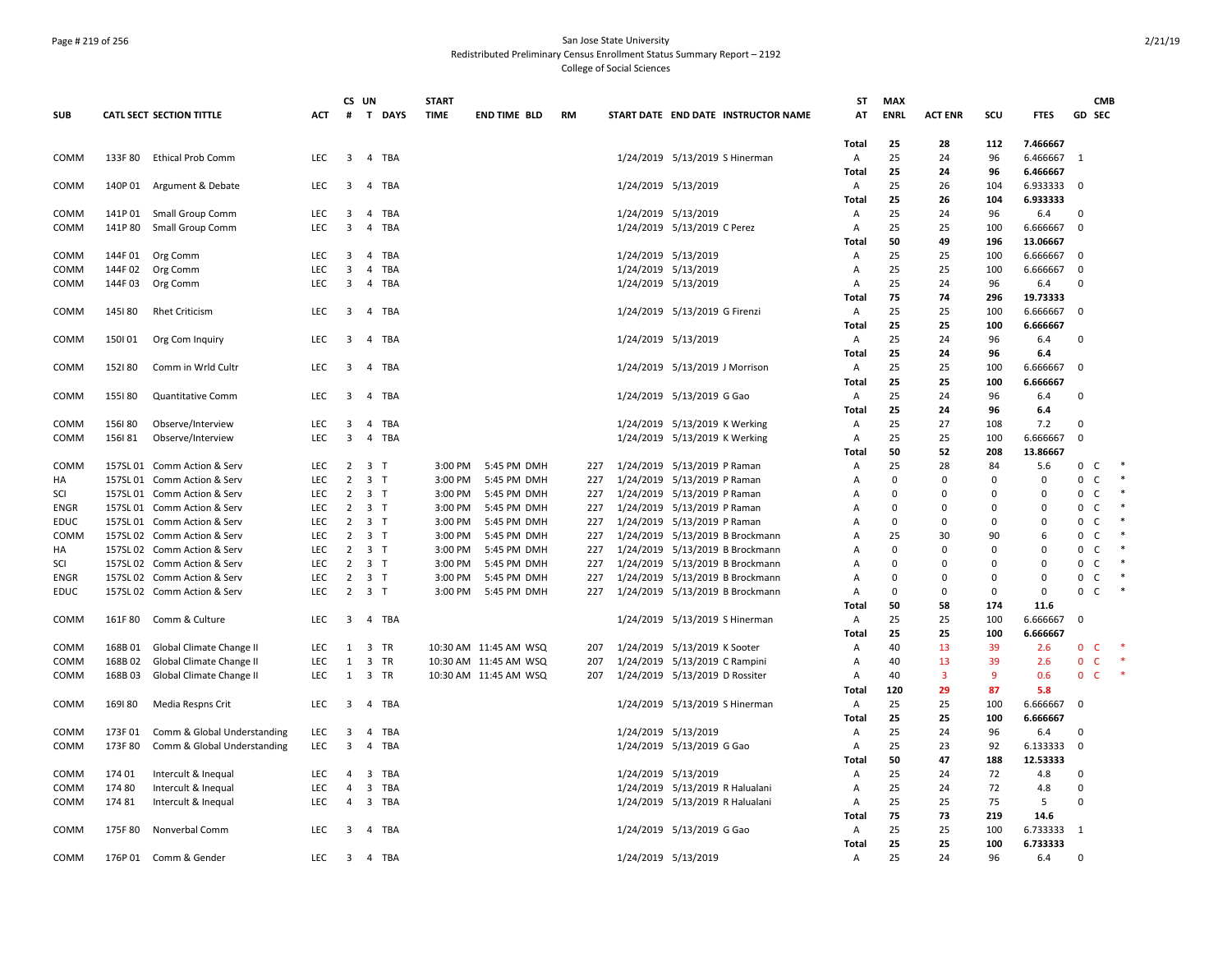### Page # 220 of 256 San Jose State University Redistributed Preliminary Census Enrollment Status Summary Report – 2192 College of Social Sciences

|            |         |                                 |            | CS UN                   |                         |            | <b>START</b> |                     |           |                                     | <b>ST</b>      | <b>MAX</b>              |                |                |             | <b>CMB</b>     |
|------------|---------|---------------------------------|------------|-------------------------|-------------------------|------------|--------------|---------------------|-----------|-------------------------------------|----------------|-------------------------|----------------|----------------|-------------|----------------|
| <b>SUB</b> |         | <b>CATL SECT SECTION TITTLE</b> | <b>ACT</b> | #                       |                         | T DAYS     | <b>TIME</b>  | <b>END TIME BLD</b> | <b>RM</b> | START DATE END DATE INSTRUCTOR NAME | AT             | <b>ENRL</b>             | <b>ACT ENR</b> | scu            | <b>FTES</b> | GD SEC         |
|            |         |                                 |            |                         |                         |            |              |                     |           |                                     |                |                         |                |                |             |                |
|            |         |                                 |            |                         |                         |            |              |                     |           |                                     | <b>Total</b>   | 25                      | 24             | 96             | 6.4         |                |
| COMM       | 179 80  | Media & Resistance              | <b>LEC</b> | 4                       |                         | 3 TBA      |              |                     |           | 1/24/2019 5/13/2019 C Perez         | A              | 25                      | 25             | 75             | 5           | $\Omega$       |
| COMM       | 17981   | Media & Resistance              | <b>LEC</b> | $\overline{4}$          | 3                       | <b>TBA</b> |              |                     |           | 1/24/2019 5/13/2019 S Hinerman      | $\overline{A}$ | 25                      | 26             | 78             | 5.2         | $\mathbf 0$    |
|            |         |                                 |            |                         |                         |            |              |                     |           |                                     | Total          | 50                      | 51             | 153            | 10.2        |                |
| COMM       | 180 01  | Individual Study                | <b>SUP</b> |                         | 36 1 TBA                |            |              |                     |           | 1/24/2019 5/13/2019 T Coopman       | A              | 5                       | $\overline{2}$ | $\overline{2}$ | 0.133333    | $\mathbf 0$    |
| COMM       | 18002   | Individual Study                | <b>SUP</b> | 36                      | $\overline{2}$          | TBA        |              |                     |           | 1/24/2019 5/13/2019 T Coopman       | Α              | $\overline{\mathbf{3}}$ | $\mathbf{1}$   | $\overline{2}$ | 0.133333    | $\Omega$       |
| COMM       | 18003   | Individual Study                | SUP        | 36                      | $\overline{\mathbf{3}}$ | TBA        |              |                     |           | 1/24/2019 5/13/2019 L Gomez         | A              | 1                       | $\mathbf{1}$   | 3              | 0.2         | $\circ$        |
| COMM       | 18004   | Individual Study                | <b>SUP</b> | 36                      | 2 TBA                   |            |              |                     |           | 1/24/2019 5/13/2019                 | A              | $\mathbf{1}$            | $\Omega$       | $\Omega$       | $\Omega$    | $\Omega$       |
| COMM       | 18005   | Individual Study                | <b>SUP</b> | 36                      | 1                       | <b>TBA</b> |              |                     |           | 1/24/2019 5/13/2019 A Todd          | А              | $\mathbf{1}$            | $\mathbf{1}$   | $\mathbf 1$    | 0.083333    | $\mathbf{1}$   |
|            |         |                                 |            |                         |                         |            |              |                     |           |                                     |                |                         |                |                |             | $\mathbf{1}$   |
| COMM       | 180 06  | Individual Study                | SUP        | 36                      | 1                       | TBA        |              |                     |           | 1/24/2019 5/13/2019 O Hatton        | A              | $\mathbf{1}$            | 1              | $\mathbf{1}$   | 0.083333    |                |
| COMM       | 180 07  | Individual Study                | <b>SUP</b> | 36                      | $\overline{2}$          | TBA        |              |                     |           | 1/24/2019 5/13/2019                 | А              | $\mathbf{1}$            | $\Omega$       | $\Omega$       | 0           | $\Omega$       |
|            |         |                                 |            |                         |                         |            |              |                     |           |                                     | Total          | 13                      | 6              | 9              | 0.633333    |                |
| COMM       | 181F80  | New Media/World                 | <b>LEC</b> | $\overline{3}$          |                         | 4 TBA      |              |                     |           | 1/24/2019 5/13/2019 T Coopman       | $\mathsf{A}$   | 25                      | 25             | 100            | 6.733333    | $\overline{1}$ |
|            |         |                                 |            |                         |                         |            |              |                     |           |                                     | <b>Total</b>   | 25                      | 25             | 100            | 6.733333    |                |
| COMM       | 182P 01 | Comm in Class Rm                | <b>LEC</b> | 3                       | 4                       | TBA        |              |                     |           | 1/24/2019 5/13/2019                 | A              | 25                      | 28             | 112            | 7.466667    | $\Omega$       |
|            |         |                                 |            |                         |                         |            |              |                     |           |                                     | <b>Total</b>   | 25                      | 28             | 112            | 7.466667    |                |
| COMM       | 184 01  | Directed Reading                | SUP        | 36                      | 1                       | TBA        |              |                     |           | 1/24/2019 5/13/2019                 | A              | 5                       | $\Omega$       | $\Omega$       | $\Omega$    | 0              |
| COMM       | 184 02  | Directed Reading                | <b>SUP</b> | 36                      | 2 TBA                   |            |              |                     |           | 1/24/2019 5/13/2019                 | $\overline{A}$ | 5                       | $\Omega$       | $\Omega$       | $\Omega$    | $\Omega$       |
|            |         |                                 |            |                         |                         |            |              |                     |           |                                     | Total          | 10                      | $\mathbf 0$    | 0              | $\Omega$    |                |
| COMM       | 190 01  | Act Proj in Speech              | SUP        | 36                      | 1                       | TBA        |              |                     |           | 1/24/2019 5/13/2019 J Morrison      | Α              | 5                       | $\overline{2}$ | $\overline{2}$ | 0.133333    | $\Omega$       |
| COMM       | 190 02  | Act Proj in Speech              | <b>SUP</b> | 36                      | 2                       | <b>TBA</b> |              |                     |           | 1/24/2019 5/13/2019 J Morrison      | A              | 5                       | $\overline{2}$ | $\overline{4}$ | 0.266667    | $\Omega$       |
| COMM       | 190 03  | Act Proj in Speech              | SUP        | 36                      | 3 TBA                   |            |              |                     |           | 1/24/2019 5/13/2019 J Morrison      | A              | 5                       | $\overline{2}$ | 6              | 0.4         | $\mathbf 0$    |
| COMM       | 19004   | Act Proj in Speech              | <b>SUP</b> | 36                      | $\overline{4}$          | <b>TBA</b> |              |                     |           | 1/24/2019 5/13/2019 J Morrison      | A              | 10                      | $\Omega$       | $\Omega$       | $\Omega$    | $\Omega$       |
| COMM       | 190 05  | Act Proj in Speech              | <b>SUP</b> | 36                      | 5                       | TBA        |              |                     |           | 1/24/2019 5/13/2019 J Morrison      | А              | 5                       | $\mathbf{1}$   | 5              | 0.333333    | $\mathbf 0$    |
| COMM       | 190 06  | Act Proj in Speech              | <b>SUP</b> | 36                      | 6                       | TBA        |              |                     |           | 1/24/2019 5/13/2019 J Morrison      | А              | 5                       | 1              | 6              | 0.4         | $\Omega$       |
|            |         |                                 |            |                         |                         |            |              |                     |           |                                     | <b>Total</b>   | 35                      | 8              | 23             | 1.533333    |                |
|            |         |                                 |            |                         |                         |            |              |                     |           |                                     |                |                         |                |                |             |                |
| COMM       | 191A 01 | Foren Act Debate                | SUP        | 36                      | 1 TBA                   |            |              |                     |           | 1/24/2019 5/13/2019 M Sunseri       | Α              | 45                      | 46             | 46             | 3.083333    | 1              |
|            |         |                                 |            |                         |                         |            |              |                     |           |                                     | <b>Total</b>   | 45                      | 46             | 46             | 3.083333    |                |
| COMM       |         | 191B 01 Ind Evnts Plat Spk      | <b>SUP</b> | 36                      | 1 TBA                   |            |              |                     |           | 1/24/2019 5/13/2019 T Lim           | Α              | 45                      | 44             | 44             | 2.933333    | $\mathbf 0$    |
|            |         |                                 |            |                         |                         |            |              |                     |           |                                     | Total          | 45                      | 44             | 44             | 2.933333    |                |
| COMM       | 191C01  | Ind Evnts Oral Int              | <b>SUP</b> | 36                      | 1                       | TBA        |              |                     |           | 1/24/2019 5/13/2019 T Lim           | Α              | 30                      | 6              | 6              | 0.4         | $\mathbf 0$    |
|            |         |                                 |            |                         |                         |            |              |                     |           |                                     | Total          | 30                      | 6              | 6              | 0.4         |                |
| COMM       | 191J 01 | Speech Judging                  | <b>SUP</b> |                         | 36 1 TBA                |            |              |                     |           | 1/24/2019 5/13/2019 T Lim           | A              | 45                      | 32             | 32             | 2.15        | 1              |
|            |         |                                 |            |                         |                         |            |              |                     |           |                                     | Total          | 45                      | 32             | 32             | 2.15        |                |
| COMM       | 198 01  | Comm Applied Activity           | SUP        | 36                      | 1                       | TBA        |              |                     |           | 1/24/2019 5/13/2019 R Cnudde        | A              | 30                      | 22             | 22             | 1.466667    | 0              |
| COMM       | 198 02  | Comm Applied Activity           | <b>SUP</b> | 36                      | 2                       | TBA        |              |                     |           | 1/24/2019 5/13/2019 R Cnudde        | А              | 5                       | $\overline{2}$ | 4              | 0.266667    | $\Omega$       |
| COMM       | 19803   | Comm Applied Activity           | <b>SUP</b> | 36                      | 1                       | TBA        |              |                     |           | 1/24/2019 5/13/2019 J Morrison      | А              | 30                      | 4              | $\overline{4}$ | 0.266667    | $\mathbf 0$    |
| COMM       | 198 04  | Comm Applied Activity           | <b>SUP</b> | 36                      | 2                       | TBA        |              |                     |           | 1/24/2019 5/13/2019 J Morrison      | A              | 10                      | 13             | 26             | 1.733333    | $\Omega$       |
| COMM       | 198 05  | Comm Applied Activity           | SUP        | 36                      | 1                       | TBA        |              |                     |           | 1/24/2019 5/13/2019 T Coopman       | Α              | 15                      | 37             | 37             | 2.483333    | 1              |
| COMM       | 198 06  | Comm Applied Activity           | SUP        | 36                      | 2                       | TBA        |              |                     |           | 1/24/2019 5/13/2019 T Coopman       | Α              | 5                       | $\Omega$       | $\Omega$       | $\Omega$    | $\mathbf 0$    |
| COMM       | 198 07  | Comm Applied Activity           | <b>SUP</b> | 36                      | 1                       | <b>TBA</b> |              |                     |           | 1/24/2019 5/13/2019 T Lim           | Α              | 5                       | $\overline{2}$ | $\overline{2}$ | 0.133333    | $\mathbf{0}$   |
| COMM       | 19808   | <b>Comm Applied Activity</b>    | <b>SUP</b> | 36                      | $\overline{2}$          | TBA        |              |                     |           | 1/24/2019 5/13/2019 T Lim           | A              | 5                       | 3              | 6              | 0.4         | $\mathbf 0$    |
| COMM       | 19809   | <b>Comm Applied Activity</b>    | <b>SUP</b> | 36                      | 1                       | <b>TBA</b> |              |                     |           | 1/24/2019 5/13/2019 O Hatton        | A              | 5                       | 1              | $\mathbf{1}$   | 0.066667    | $\mathbf 0$    |
|            |         |                                 |            |                         |                         |            |              |                     |           |                                     |                |                         |                |                |             |                |
|            |         |                                 |            |                         |                         |            |              |                     |           |                                     | Total          | 110                     | 84             | 102            | 6.816667    |                |
| COMM       | 199C 01 | Senior Seminar                  | <b>LEC</b> | 3                       | $\overline{4}$          | TBA        |              |                     |           | 1/24/2019 5/13/2019                 | A              | 25                      | 26             | 104            | 6.933333    | $\Omega$       |
| COMM       | 199C 02 | Senior Seminar                  | <b>LEC</b> | $\overline{3}$          | $\overline{4}$          | <b>TBA</b> |              |                     |           | 1/24/2019 5/13/2019                 | Α              | 25                      | 25             | 100            | 6.666667    | $\Omega$       |
| COMM       | 199C03  | Senior Seminar                  | <b>LEC</b> | $\overline{\mathbf{3}}$ | 4                       | TBA        |              |                     |           | 1/24/2019 5/13/2019                 | Α              | 25                      | 30             | 120            | 8           | $\mathbf 0$    |
| COMM       | 199C04  | Senior Seminar                  | <b>LEC</b> | 3                       | $\overline{4}$          | TBA        |              |                     |           | 1/24/2019 5/13/2019                 | A              | 25                      | 25             | 100            | 6.666667    | 0              |
| COMM       | 199C 05 | Senior Seminar                  | LEC        | 3                       | 4                       | <b>TBA</b> |              |                     |           | 1/24/2019 5/13/2019                 | Α              | 25                      | 27             | 108            | 7.2         | $\Omega$       |
| COMM       | 199C 80 | Senior Seminar                  | LEC        | 3                       |                         | 4 TBA      |              |                     |           | 1/24/2019 5/13/2019 S Coopman       | Α              | 25                      | 27             | 108            | 7.2         | $\Omega$       |
|            |         |                                 |            |                         |                         |            |              |                     |           |                                     | <b>Total</b>   | 150                     | 160            | 640            | 42.66667    |                |
| COMM       | 20101   | Comm Methodologies              | <b>SEM</b> |                         | 5 3 T                   |            |              | 6:00 PM 8:45 PM HGH | 225       | 1/24/2019 5/13/2019 L Gomez         | A              | 15                      | 14             | 42             | 3.5         | 14             |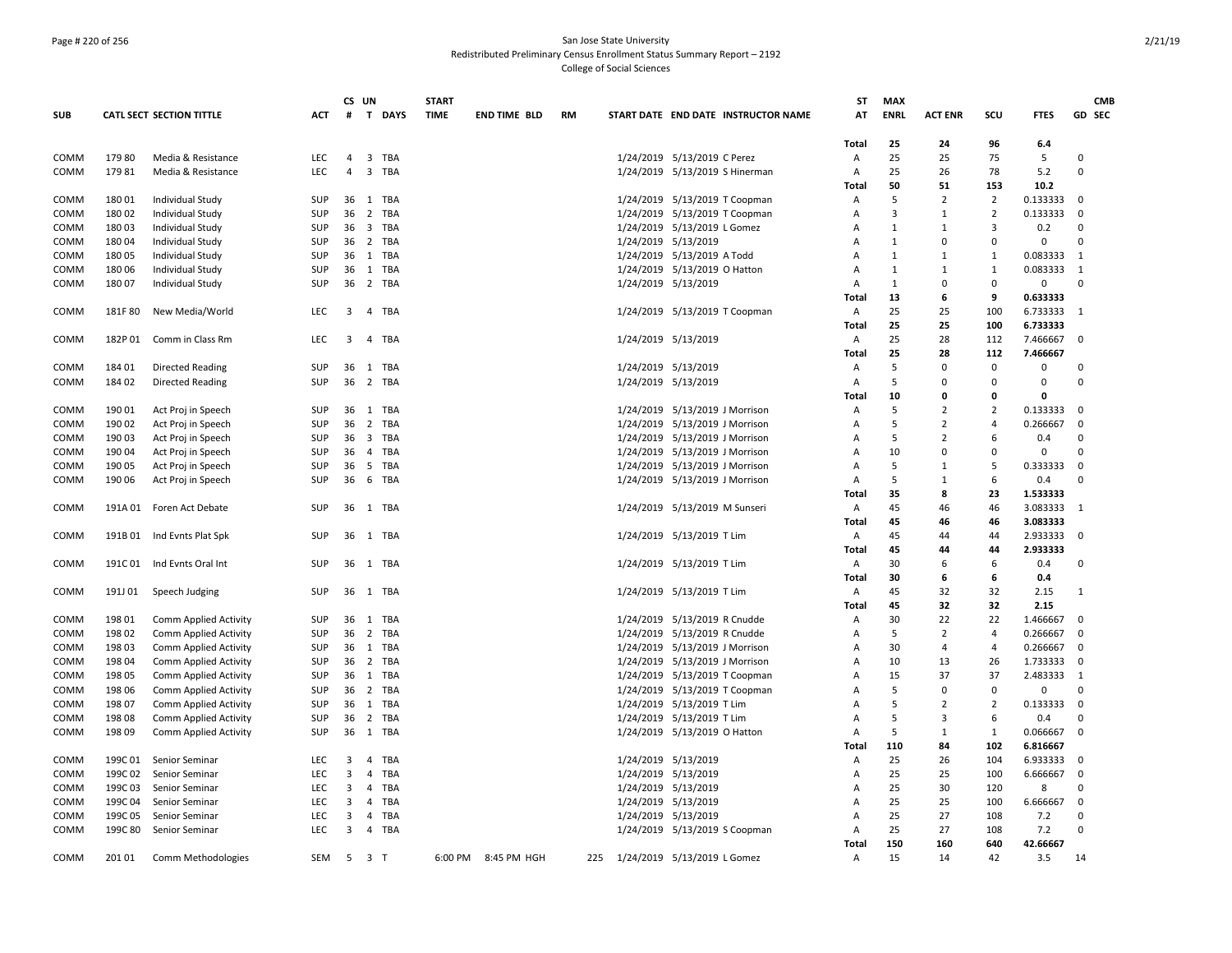### Page # 221 of 256 San Jose State University Redistributed Preliminary Census Enrollment Status Summary Report – 2192 College of Social Sciences

|            |         |                            |            | CS UN |          | <b>START</b> |              |           |                     |                                     | <b>ST</b>    | <b>MAX</b>     |                |                         |              | <b>CMB</b>     |
|------------|---------|----------------------------|------------|-------|----------|--------------|--------------|-----------|---------------------|-------------------------------------|--------------|----------------|----------------|-------------------------|--------------|----------------|
| <b>SUB</b> |         | CATL SECT SECTION TITTLE   | ACT        | #     | T DAYS   | <b>TIME</b>  | END TIME BLD | <b>RM</b> |                     | START DATE END DATE INSTRUCTOR NAME | AT           | <b>ENRL</b>    | <b>ACT ENR</b> | scu                     | <b>FTES</b>  | GD SEC         |
|            |         |                            |            |       |          |              |              |           |                     |                                     | Total        | 15             | 14             | 42                      | 3.5          |                |
| COMM       |         | 232R 01 Sem Perf & Culture | SEM        | 5     | 4 TBA    |              |              |           | 1/24/2019 5/13/2019 |                                     | A            | 15             | 11             | 44                      | 3.4          | 7              |
|            |         |                            |            |       |          |              |              |           |                     |                                     | Total        | 15             | 11             | 44                      | 3.4          |                |
| COMM       | 265 01  | Sem Crisis Comm            | <b>SEM</b> |       | 3        |              |              |           |                     |                                     | X            | $\Omega$       | $\mathbf{0}$   | $\Omega$                | $\mathbf 0$  | $\Omega$       |
|            |         |                            |            |       |          |              |              |           |                     |                                     | <b>Total</b> | $\mathbf{0}$   | 0              | $\mathbf 0$             | $\mathbf{0}$ |                |
| COMM       |         | 269R 01 Sem Cont Commun    | SEM        | -5    | 4 TBA    |              |              |           |                     | 1/24/2019 5/13/2019                 | A            | 15             | 14             | 56                      | 4.466667     | - 11           |
|            |         |                            |            |       |          |              |              |           |                     |                                     | Total        | 15             | 14             | 56                      | 4.466667     |                |
| COMM       |         | 274R 01 Sem Intercult Comm | SEM        | 5     | 4 TBA    |              |              |           | 1/24/2019 5/13/2019 |                                     | Α            | 15             | 19             | 76                      | 6.2          | 17             |
|            |         |                            |            |       |          |              |              |           |                     |                                     | Total        | 15             | 19             | 76                      | 6.2          |                |
| COMM       | 28001   | Independent Study          | SUP        |       | 25 1 TBA |              |              |           |                     | 1/24/2019 5/13/2019 T Coopman       | Α            | 5              | $\overline{2}$ | $\overline{2}$          | 0.166667     | $\overline{2}$ |
| COMM       | 28002   | Independent Study          | SUP        |       | 25 2 TBA |              |              |           |                     | 1/24/2019 5/13/2019 D Fassett       | Α            | .5             | 1              | $\overline{2}$          | 0.166667     | 1              |
| COMM       | 280 03  | Independent Study          | SUP        |       | 25 3 TBA |              |              |           |                     | 1/24/2019 5/13/2019 A Todd          | A            | 5              | 1              | $\overline{\mathbf{3}}$ | 0.25         | 1              |
| COMM       | 280 04  | Independent Study          | <b>SUP</b> |       | 25 3 TBA |              |              |           |                     | 1/24/2019 5/13/2019 O Hatton        | Α            | $\overline{3}$ | 1              | 3                       | 0.25         | 1              |
| COMM       | 280 05  | Independent Study          | <b>SUP</b> |       | 25 3 TBA |              |              |           |                     | 1/24/2019 5/13/2019 R Halualani     | Α            | $\overline{2}$ | $\mathbf 0$    | 0                       | $\mathbf 0$  | $\mathbf 0$    |
|            |         |                            |            |       |          |              |              |           |                     |                                     | Total        | 20             | 5              | 10                      | 0.833333     |                |
| COMM       |         | 285B 01 TA Practicum II    | <b>SUP</b> |       | 25 2 TBA |              |              |           |                     | 1/24/2019 5/13/2019 D Fassett       | A            | 15             | 6              | 12                      | $\mathbf{1}$ | 6              |
|            |         |                            |            |       |          |              |              |           |                     |                                     | Total        | 15             | 6              | 12                      | 1            |                |
| COMM       | 29101   | Grad Internship            | SUP        |       | 25 1 TBA |              |              |           |                     | 1/24/2019 5/13/2019 J Morrison      | Α            | .5             | $\overline{2}$ | $\overline{2}$          | 0.166667     | $\overline{2}$ |
| COMM       | 29102   | Grad Internship            | SUP        |       | 25 2 TBA |              |              |           |                     | 1/24/2019 5/13/2019 J Morrison      | Α            | 5              | $\mathbf 0$    | 0                       | 0            | 0              |
| COMM       | 29103   | Grad Internship            | <b>SUP</b> |       | 25 3 TBA |              |              |           |                     | 1/24/2019 5/13/2019 J Morrison      | Α            | 5              | $\mathbf 0$    | 0                       | $\mathbf 0$  | 0              |
| COMM       | 291 04  | Grad Internship            | <b>SUP</b> | 25    | 4 TBA    |              |              |           |                     | 1/24/2019 5/13/2019 J Morrison      | Α            | 5              | $\overline{2}$ | 8                       | 0.666667     | $\overline{2}$ |
|            |         |                            |            |       |          |              |              |           |                     |                                     | Total        | 20             | 4              | 10                      | 0.833333     |                |
| COMM       | 297 01  | Adv Writing Workshop       | SEM        | -5    | 2 W      | 6:00 PM      | 8:45 PM HGH  | 231       |                     | 1/24/2019 5/13/2019 O Hatton        | Α            | 15             | 17             | 34                      | 2.833333 17  |                |
|            |         |                            |            |       |          |              |              |           |                     |                                     | Total        | 15             | 17             | 34                      | 2.833333     |                |
| COMM       | 298 01  | Master's Project           | SUP        | 25    | 1 TBA    |              |              |           |                     | 1/24/2019 5/13/2019                 | Α            | 5              | $\mathbf 0$    | $\mathbf 0$             | 0            | $\mathbf 0$    |
| COMM       | 298 02  | Master's Project           | SUP        |       | 25 2 TBA |              |              |           |                     | 1/24/2019 5/13/2019                 | Α            | 25             | 0              | 0                       | $\mathbf 0$  | 0              |
| COMM       | 298 03  | Master's Project           | SUP        |       | 25 4 TBA |              |              |           |                     | 1/24/2019 5/13/2019 N Yeboah        | Α            | $\mathbf{1}$   | 1              | $\overline{4}$          | 0.333333     | 1              |
| COMM       | 298 04  | Master's Project           | <b>SUP</b> |       | 25 4 TBA |              |              |           |                     | 1/24/2019 5/13/2019 O Hatton        | Α            | 1              | 1              | 4                       | 0.333333     | 1              |
|            |         |                            |            |       |          |              |              |           |                     |                                     | <b>Total</b> | 32             | $\overline{2}$ | 8                       | 0.666667     |                |
| COMM       | 299 01  | Master's Thesis            | <b>SUP</b> |       | 25 1 TBA |              |              |           |                     | 1/24/2019 5/13/2019                 | Α            | 5              | 0              | $\mathbf 0$             | 0            | 0              |
| COMM       | 299 02  | Master's Thesis            | <b>SUP</b> | 25    | 2 TBA    |              |              |           | 1/24/2019 5/13/2019 |                                     | Α            | 5              | $\mathbf 0$    | $\mathbf 0$             | $\mathbf 0$  | $\Omega$       |
| COMM       | 299 03  | Master's Thesis            | <b>SUP</b> |       | 25 3 TBA |              |              |           | 1/24/2019 5/13/2019 |                                     | Α            | $\overline{3}$ | $\mathbf{0}$   | $\Omega$                | 0            | $\Omega$       |
| COMM       | 299 04  | Master's Thesis            | <b>SUP</b> | 25    | 4 TBA    |              |              |           | 1/24/2019 5/13/2019 |                                     | A            | 5              | $\mathbf{0}$   | $\mathbf 0$             | 0            | $\mathbf 0$    |
| COMM       | 299 05  | Master's Thesis            | <b>SUP</b> |       | 25 6 TBA |              |              |           | 1/24/2019 5/13/2019 |                                     | Α            | 3              | 0              | $\mathbf 0$             | 0            | $\Omega$       |
|            |         |                            |            |       |          |              |              |           |                     |                                     | Total        | 21             | 0              | 0                       | 0            |                |
| SPED       |         | 184Y 01 Stdt Tchg II       | <b>SUP</b> | 25    | TBA<br>6 |              |              |           | 1/24/2019 5/13/2019 |                                     | Α            | $\mathbf 0$    | 0              | $\mathbf 0$             | $\mathbf 0$  | $\Omega$       |
|            |         |                            |            |       |          |              |              |           |                     |                                     | Total        | $\mathbf{0}$   | 0              | 0                       | 0            |                |
| SPED       | 242C 01 | Educ Internship            | <b>SUP</b> | 25    | 6<br>TBA |              |              |           | 1/24/2019 5/13/2019 |                                     | Α            | $\Omega$       | $\Omega$       | $\Omega$                | $\mathbf 0$  | $\Omega$       |
|            |         |                            |            |       |          |              |              |           |                     |                                     | Total        | $\mathbf{0}$   | $\mathbf{0}$   | $\Omega$                | $\mathbf{0}$ |                |
|            |         |                            |            |       |          |              |              |           |                     | .                                   |              |                |                |                         |              |                |

**Communication Studies Total 4775 4409 13389 897.3333**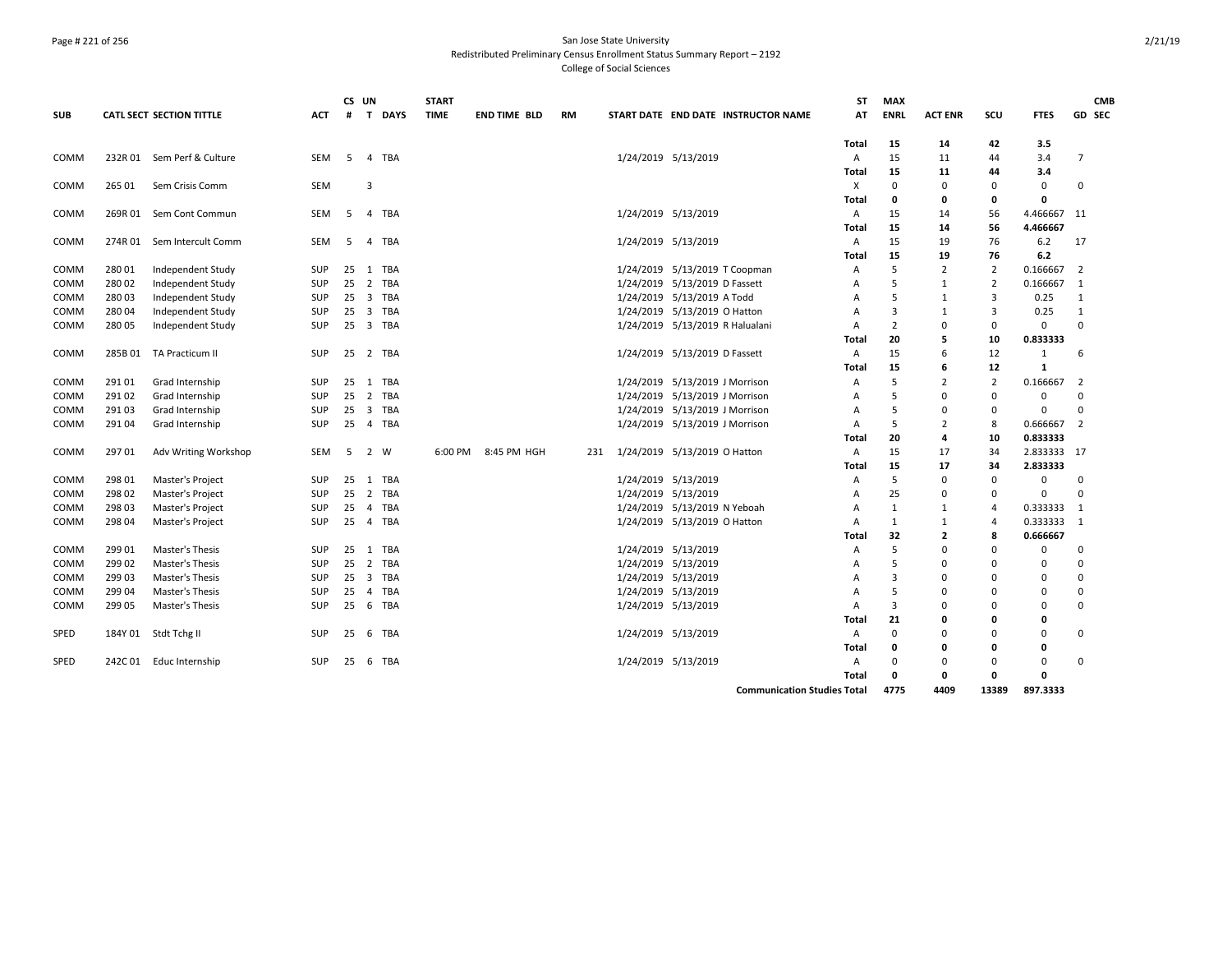### Page # 222 of 256 San Jose State University Redistributed Preliminary Census Enrollment Status Summary Report – 2192 College of Social Sciences

|                  |                  |                                 |            |                | CS UN                        | <b>START</b> |                     |               |                              |                                     | ST           | <b>MAX</b>  |                |             |             |             | <b>CMB</b> |
|------------------|------------------|---------------------------------|------------|----------------|------------------------------|--------------|---------------------|---------------|------------------------------|-------------------------------------|--------------|-------------|----------------|-------------|-------------|-------------|------------|
| <b>SUB</b>       |                  | <b>CATL SECT SECTION TITTLE</b> | <b>ACT</b> |                | # T DAYS                     | <b>TIME</b>  | <b>END TIME BLD</b> | <b>RM</b>     |                              | START DATE END DATE INSTRUCTOR NAME | AT           | <b>ENRL</b> | <b>ACT ENR</b> | SCU         | <b>FTES</b> |             | GD SEC     |
| <b>Economics</b> |                  |                                 |            |                |                              |              |                     |               |                              |                                     |              |             |                |             |             |             |            |
| ECON             | 1A 01            | Prin of Econ                    | LEC        | 2              | 4 TBA                        |              |                     |               | 1/24/2019 5/13/2019          |                                     | Α            | 40          | 39             | 156         | 10.4        | 0           |            |
| <b>ECON</b>      | 1A 02            | Prin of Econ                    | <b>LEC</b> | $\overline{2}$ | 4 TBA                        |              |                     |               | 1/24/2019 5/13/2019          |                                     | Α            | 40          | 40             | 160         | 10.66667    | $\mathbf 0$ |            |
| <b>ECON</b>      | 1A 03            | Prin of Econ                    | <b>LEC</b> | 2              | TBA<br>4                     |              |                     |               | 1/24/2019 5/13/2019          |                                     | Α            | 40          | 33             | 132         | 8.8         | $\mathbf 0$ |            |
| <b>ECON</b>      | 1A 04            | Prin of Econ                    | LEC        | 2              | 4<br>TBA                     |              |                     |               | 1/24/2019 5/13/2019          |                                     | Α            | 40          | 42             | 168         | 11.2        | $\mathbf 0$ |            |
| <b>ECON</b>      | 1A 05            | Prin of Econ                    | LEC        | $\overline{2}$ | 4 TBA                        |              |                     |               | 1/24/2019 5/13/2019          |                                     | Α            | 40          | 42             | 168         | 11.2        | $\mathbf 0$ |            |
| <b>ECON</b>      | 1A 06            | Prin of Econ                    | <b>LEC</b> | $\overline{2}$ | $\overline{4}$<br>TBA        |              |                     |               | 1/24/2019 5/13/2019          |                                     | A            | 40          | 40             | 160         | 10.66667    | $\mathbf 0$ |            |
| <b>ECON</b>      | 1A 07            | Prin of Econ                    | LEC        |                | $\Delta$                     |              |                     |               |                              |                                     | Χ            | $\Omega$    | $\mathbf 0$    | 0           | 0           | $\mathbf 0$ |            |
| <b>ECON</b>      | 1A 08            | Prin of Econ                    | LEC        |                | $\overline{4}$               |              |                     |               |                              |                                     | X            | $\Omega$    | $\Omega$       | $\Omega$    | $\Omega$    | $\mathbf 0$ |            |
| <b>ECON</b>      | 1A09             | Prin of Econ                    | <b>LEC</b> |                | $\overline{a}$               |              |                     |               |                              |                                     | X            | $\Omega$    | $\Omega$       | $\mathbf 0$ | $\Omega$    | $\Omega$    |            |
| <b>ECON</b>      | 1A 43            | Prin of Econ                    | LEC        | $\overline{2}$ | TBA<br>4                     |              |                     |               |                              | 1/24/2019 5/13/2019 P Lombardi      | Α            | 35          | 61             | 244         | 16.26667    | $\mathbf 0$ |            |
| <b>ECON</b>      | 1A 44            | Prin of Econ                    | <b>LEC</b> | 2              | 4<br>TBA                     |              | OFF                 | <b>CAMPUS</b> | 1/24/2019 5/13/2019 T Means  |                                     | A            | 40          | 103            | 412         | 27.46667    | $\mathbf 0$ |            |
| <b>ECON</b>      | 1A 60            | Prin of Econ                    | LEC        | 2              | TBA<br>4                     |              |                     |               | 1/24/2019 5/13/2019          |                                     | Α            | 120         | 120            | 480         | 32          | $\mathbf 0$ |            |
| <b>ECON</b>      | 1A 61            | Prin of Econ                    | LEC        | $\overline{2}$ | 4<br>TBA                     |              |                     |               | 1/24/2019 5/13/2019          |                                     | Α            | 40          | 33             | 132         | 8.8         | $\mathbf 0$ |            |
| <b>ECON</b>      | 1A 62            | Prin of Econ                    | LEC        | $\overline{2}$ | 4 TBA                        |              |                     |               | 1/24/2019 5/13/2019          |                                     | Α            | 40          | 43             | 172         | 11.46667    | $\mathbf 0$ |            |
| <b>ECON</b>      | 1A 63            | Prin of Econ                    | LEC        | 2              | <b>TBA</b><br>4              |              |                     |               | 1/24/2019 5/13/2019          |                                     | Α            | 40          | 35             | 140         | 9.333333    | $\mathbf 0$ |            |
| <b>ECON</b>      | 1A 64            | Prin of Econ                    | <b>LEC</b> | 2              | 4 TBA                        |              |                     |               | 1/24/2019 5/13/2019          |                                     | Α            | 40          | 41             | 164         | 10.93333    | $\Omega$    |            |
| <b>ECON</b>      | 1B 01            | Prin of Econ                    | LEC        | $\overline{2}$ | 4<br>TBA                     |              |                     |               | 1/24/2019 5/13/2019          |                                     | Α            | 35          | 33             | 132         | 8.8         | $\mathbf 0$ |            |
| <b>ECON</b>      | 1B 02            | Prin of Econ                    | <b>LEC</b> | 2              | 4<br><b>TBA</b>              |              |                     |               | 1/24/2019 5/13/2019          |                                     | A            | 35          | 35             | 140         | 9.333333    | $\mathbf 0$ |            |
| <b>ECON</b>      | 1B03             | Prin of Econ                    | LEC        | 2              | 4 TBA                        |              |                     |               | 1/24/2019 5/13/2019          |                                     | Α            | 35          | 38             | 152         | 10.13333    | $\mathbf 0$ |            |
| <b>ECON</b>      | 1B 04            | Prin of Econ                    | LEC        | $\overline{2}$ | 4<br>TBA                     |              |                     |               | 1/24/2019 5/13/2019          |                                     | Α            | 35          | 42             | 168         | 11.2        | 0           |            |
| <b>ECON</b>      | 1B05             | Prin of Econ                    | LEC        |                | 4                            |              |                     |               |                              |                                     | X            | $\Omega$    | $\Omega$       | $\mathbf 0$ | $\Omega$    | $\mathbf 0$ |            |
| <b>ECON</b>      | 1B06             | Prin of Econ                    | LEC        |                | $\overline{4}$               |              |                     |               |                              |                                     | X            | $\Omega$    | $\Omega$       | $\Omega$    | $\Omega$    | $\mathbf 0$ |            |
| <b>ECON</b>      | 1B07             | Prin of Econ                    | <b>LEC</b> |                | $\overline{a}$               |              |                     |               |                              |                                     | X            | $\Omega$    | $\Omega$       | $\Omega$    | $\Omega$    | $\Omega$    |            |
| <b>ECON</b>      | 1B 43            | Prin of Econ                    | LEC        |                | Δ                            |              |                     |               |                              |                                     | х            | $\Omega$    | $\Omega$       | $\mathbf 0$ | $\Omega$    | $\mathbf 0$ |            |
| <b>ECON</b>      | 1B 60            | Prin of Econ                    | <b>LEC</b> | 2              | 4<br><b>TBA</b>              |              |                     |               | 1/24/2019 5/13/2019          |                                     | A            | 119         | 118            | 472         | 31.46667    | $\mathbf 0$ |            |
| <b>ECON</b>      | 1B 61            | Prin of Econ                    | LEC        | $\overline{2}$ | <b>MW</b><br>4               |              | 1:30 PM 2:45 PM DMH | 348           | 1/24/2019 5/13/2019 L Ortega |                                     | Α            | 35          | 34             | 136         | 9.133333    | 1           |            |
| <b>ECON</b>      | 1B 62            | Prin of Econ                    | LEC        | 2              | TBA<br>4                     |              |                     |               | 1/24/2019 5/13/2019          |                                     | A            | 35          | 36             | 144         | 9.6         | $\mathbf 0$ |            |
| <b>ECON</b>      | 1B <sub>63</sub> | Prin of Econ                    | <b>LEC</b> | $\overline{2}$ | $\overline{4}$<br>TBA        |              |                     |               | 1/24/2019 5/13/2019          |                                     | Α            | 35          | 38             | 152         | 10.13333    | $\mathbf 0$ |            |
| <b>ECON</b>      | 1B 64            | Prin of Econ                    | LEC        | 2              | <b>TBA</b><br>4              |              |                     |               | 1/24/2019 5/13/2019          |                                     | Α            | 35          | 46             | 184         | 12.26667    | $\mathbf 0$ |            |
| <b>ECON</b>      | 1B 65            | Prin of Econ                    | <b>LEC</b> | $\overline{2}$ | 4 TBA                        |              |                     |               | 1/24/2019 5/13/2019          |                                     | Α            | 35          | 40             | 160         | 10.66667    | 0           |            |
| <b>ECON</b>      | 1B 81            | Prin of Econ                    | LEC        | $\overline{2}$ | 4 TBA                        |              |                     |               | 1/24/2019 5/13/2019 N Norton |                                     | Α            | 40          | 40             | 160         | 10.66667    | 0           |            |
| <b>ECON</b>      | 1B 99            | Prin of Econ                    | <b>LEC</b> | 2              | $\overline{4}$<br><b>TBA</b> |              |                     |               | 1/24/2019 5/13/2019 N Norton |                                     | $\mathsf{A}$ | 40          | 39             | 156         | 10.4        | $\mathbf 0$ |            |
|                  |                  |                                 |            |                |                              |              |                     |               |                              |                                     | Total        | 1109        | 1211           | 4844        | 323         |             |            |
| <b>ECON</b>      | 2A 80            | Macro Online Lab                | ACT        | 8              | 1 TBA                        |              |                     |               | 1/24/2019 5/13/2019 M Brady  |                                     | A            | 50          | 53             | 53          | 3.533333    | $\Omega$    |            |
|                  |                  |                                 |            |                |                              |              |                     |               |                              |                                     | <b>Total</b> | 50          | 53             | 53          | 3.533333    |             |            |
| <b>ECON</b>      | 2B 80            | Micro Online Lab                | <b>ACT</b> |                | 8 1 TBA                      |              |                     |               | 1/24/2019 5/13/2019 M Holian |                                     | A            | 50          | 48             | 48          | 3.2         | $\mathbf 0$ |            |
|                  |                  |                                 |            |                |                              |              |                     |               |                              |                                     | Total        | 50          | 48             | 48          | 3.2         |             |            |
| <b>ECON</b>      | 2C 80            | Stats Lab                       | LAB        |                | 15 1 TBA                     |              |                     |               | 1/24/2019 5/13/2019 M Holian |                                     | A            | 40          | 39             | 39          | 2.6         | $\mathbf 0$ |            |
|                  |                  |                                 |            |                |                              |              |                     |               |                              |                                     | <b>Total</b> | 40          | 39             | 39          | 2.6         |             |            |
| <b>ECON</b>      | 301              | <b>Econ Statistics</b>          | SEM        | -5             | 4 MW                         | 3:00 PM      | 4:15 PM DMH         | 161           | 1/24/2019 5/13/2019 T Means  |                                     | Α            | 40          | 18             | 54          | 4.8         | 0           |            |
| <b>ECON</b>      | 302              | <b>Econ Statistics</b>          | LAB        | 15             | $\mathbf 0$<br>TBA           |              |                     |               | 1/24/2019 5/13/2019 T Means  |                                     | A            | 40          | 18             | 18          | $\Omega$    | $\mathbf 0$ |            |
| <b>ECON</b>      | 303              | <b>Econ Statistics</b>          | <b>SEM</b> | 5              | $\overline{4}$<br>T          |              | 6:30 PM 9:15 PM DMH | 358           | 1/24/2019 5/13/2019 G Hanle  |                                     | Α            | 35          | 28             | 84          | 7.466667    | $\mathbf 0$ |            |
| <b>ECON</b>      | 3 0 4            | <b>Econ Statistics</b>          | LAB        |                | 15 0 TBA                     |              |                     |               | 1/24/2019 5/13/2019 G Hanle  |                                     | A            | 35          | 28             | 28          | 0           | $\Omega$    |            |
|                  |                  |                                 |            |                |                              |              |                     |               |                              |                                     | Total        | 150         | 92             | 184         | 12.26667    |             |            |
| <b>ECON</b>      |                  | 100W 01 Wrtg Wsh/Econ Reps      | SEM        | $\overline{4}$ | 4 TBA                        |              |                     |               | 1/24/2019 5/13/2019          |                                     | Α            | 25          | 23             | 92          | 6.133333    | 0           |            |
| <b>ECON</b>      |                  | 100W 02 Wrtg Wsh/Econ Reps      | SEM        | $\overline{4}$ | TBA<br>4                     |              |                     |               | 1/24/2019 5/13/2019          |                                     | A            | 25          | 17             | 68          | 4.533333    | 0           |            |
| <b>ECON</b>      |                  | 100W 03 Wrtg Wsh/Econ Reps      | SEM        | $\overline{4}$ | 4 TBA                        |              |                     |               | 1/24/2019 5/13/2019          |                                     | A            | 25          | 12             | 48          | 3.2         | $\Omega$    |            |
|                  |                  |                                 |            |                |                              |              |                     |               |                              |                                     | Total        | 75          | 52             | 208         | 13.86667    |             |            |
| ECON             | 101 01           | Micr-Econ Analysis              | <b>SEM</b> | 5              | 4 TBA                        |              |                     |               | 1/24/2019 5/13/2019          |                                     | $\mathsf{A}$ | 40          | 28             | 112         | 7.533333    | 1           |            |
| <b>ECON</b>      | 101 02           | Micr-Econ Analysis              | SEM        | 5              | 4 TBA                        |              |                     |               | 1/24/2019 5/13/2019          |                                     | Α            | 45          | 49             | 196         | 13.06667    | $\Omega$    |            |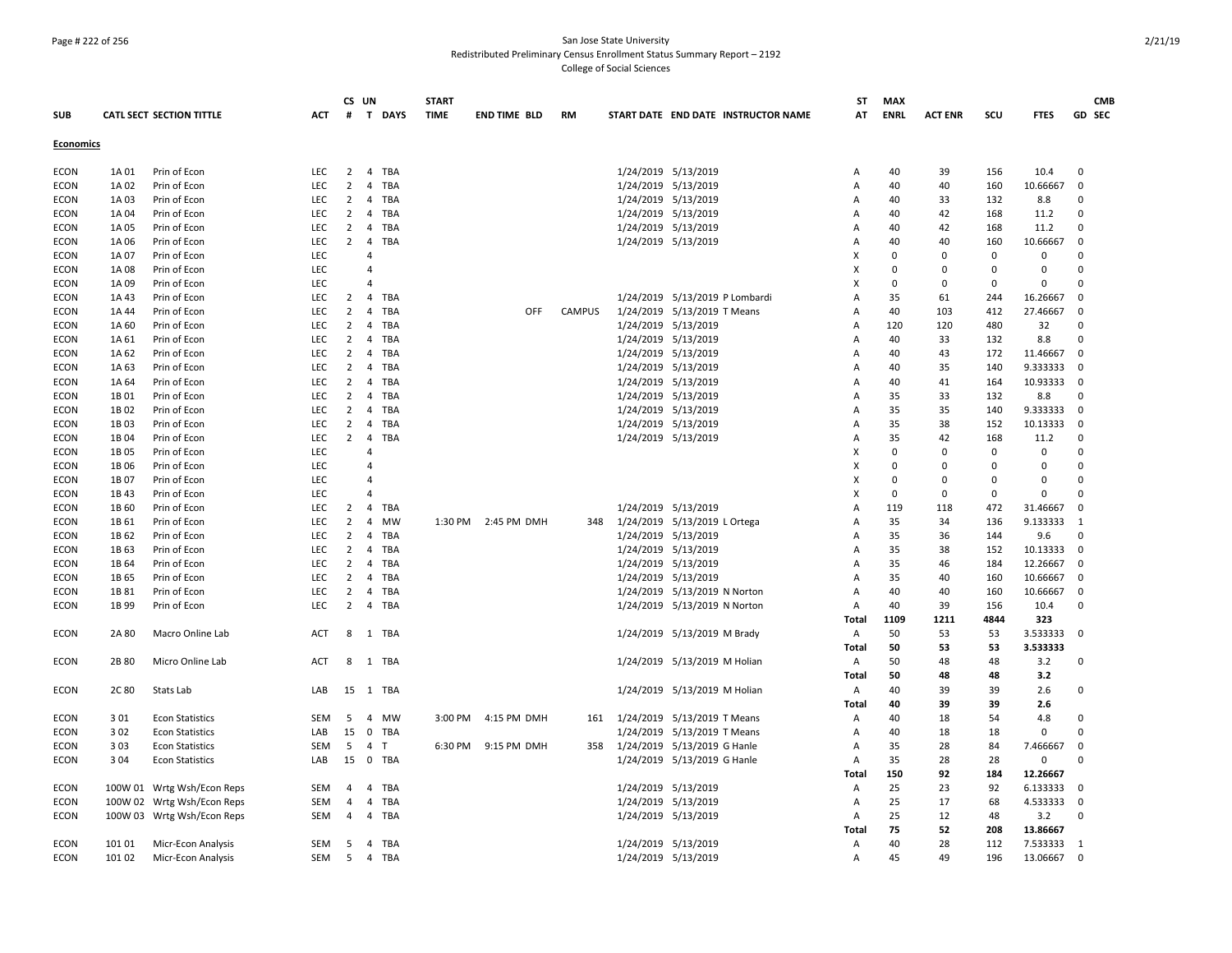### Page # 223 of 256 San Jose State University Redistributed Preliminary Census Enrollment Status Summary Report – 2192 College of Social Sciences

|                            |                  |                                 |                   | CS UN          |                              | <b>START</b> |                     |           |     |                     |                                     | ST                | <b>MAX</b>     |                |                |                    |                | <b>CMB</b> |  |
|----------------------------|------------------|---------------------------------|-------------------|----------------|------------------------------|--------------|---------------------|-----------|-----|---------------------|-------------------------------------|-------------------|----------------|----------------|----------------|--------------------|----------------|------------|--|
| <b>SUB</b>                 |                  | <b>CATL SECT SECTION TITTLE</b> | <b>ACT</b>        | #              | $\mathbf{T}$<br><b>DAYS</b>  | <b>TIME</b>  | <b>END TIME BLD</b> | <b>RM</b> |     |                     | START DATE END DATE INSTRUCTOR NAME | AT                | <b>ENRL</b>    | <b>ACT ENR</b> | SCU            | <b>FTES</b>        | <b>GD SEC</b>  |            |  |
| <b>ECON</b>                | 101 03           | Micr-Econ Analysis              | <b>SEM</b>        | 5              | 4 TBA                        |              |                     |           |     | 1/24/2019 5/13/2019 |                                     | A                 | 45             | 49             | 196            | 13.06667           | $\Omega$       |            |  |
|                            |                  |                                 |                   |                |                              |              |                     |           |     |                     |                                     | <b>Total</b>      | 130            | 126            | 504            | 33.66667           |                |            |  |
| <b>ECON</b>                | 102 01           | Macr-Econ Analysis              | SEM               | 5              | <b>TBA</b><br>4              |              |                     |           |     | 1/24/2019 5/13/2019 |                                     | Α                 | 40             | 37             | 148            | 9.866667           | $\mathbf 0$    |            |  |
| <b>ECON</b>                | 102 02           | Macr-Econ Analysis              | <b>SEM</b>        | 5              | $\overline{4}$<br>TBA        |              |                     |           |     | 1/24/2019 5/13/2019 |                                     | Α                 | 40             | 43             | 172            | 11.46667           | $\mathbf 0$    |            |  |
|                            |                  |                                 |                   |                |                              |              |                     |           |     |                     |                                     | <b>Total</b>      | 80             | 80             | 320            | 21.33333           |                |            |  |
| <b>ECON</b><br><b>ECON</b> | 103 01<br>103 80 | Intro Econometrics              | SEM<br><b>ACT</b> | 4<br>13        | TR<br>4<br>0<br><b>TBA</b>   |              | 4:30 PM 5:45 PM CL  |           | 303 |                     | 1/24/2019 5/13/2019 M Orang         | Α<br>A            | 40<br>40       | 45<br>45       | 135<br>45      | 12<br>$\mathbf 0$  | 0<br>$\Omega$  |            |  |
|                            |                  | Intro Econometrics              |                   |                |                              |              |                     |           |     |                     | 1/24/2019 5/13/2019 M Orang         | Total             | 80             | 90             | 180            | 12                 |                |            |  |
| ECON                       | 104 01           | Math Meth for Econ              | SEM               | 5              | TBA<br>4                     |              |                     |           |     | 1/24/2019 5/13/2019 |                                     | Α                 | 40             | 33             | 132            | 8.866667           | 1              |            |  |
| <b>ECON</b>                | 104 02           | Math Meth for Econ              | <b>SEM</b>        | 5              | $\overline{4}$<br>TBA        |              |                     |           |     | 1/24/2019 5/13/2019 |                                     | Α                 | 40             | 30             | 120            | 8.2                | 3              |            |  |
|                            |                  |                                 |                   |                |                              |              |                     |           |     |                     |                                     | Total             | 80             | 63             | 252            | 17.06667           |                |            |  |
| <b>ECON</b>                | 106 01           | Managerial Econ                 | <b>SEM</b>        | 5              | $\overline{4}$<br>TBA        |              |                     |           |     | 1/24/2019 5/13/2019 |                                     | A                 | 45             | 44             | 176            | 11.73333           | $\mathbf 0$    |            |  |
|                            |                  |                                 |                   |                |                              |              |                     |           |     |                     |                                     | <b>Total</b>      | 45             | 44             | 176            | 11.73333           |                |            |  |
| ECON                       | 109 01           | Econ for Teachers               | <b>LEC</b>        | $\overline{2}$ | 3 R                          | 6:30 PM      | 9:15 PM DMH         |           | 358 |                     | 1/24/2019 5/13/2019 P Pelkey        | Α                 | 35             | 14             | 42             | 2.8                | $\mathsf 0$    |            |  |
|                            |                  |                                 |                   |                |                              |              |                     |           |     |                     |                                     | <b>Total</b>      | 35             | 14             | 42             | 2.8                |                |            |  |
| <b>ECON</b>                | 113A 01          | Econ Hist of US                 | SEM               | 5              | 4 TBA                        |              |                     |           |     | 1/24/2019 5/13/2019 |                                     | Α                 | 45             | 42             | 168            | 11.2               | $\mathbf 0$    | C          |  |
| HIST                       | 113A 01          | Econ Hist of US                 | <b>SEM</b>        | 5              | $\overline{4}$<br>TBA        |              |                     |           |     | 1/24/2019 5/13/2019 |                                     | A                 | $\mathbf 0$    | $\mathbf 0$    | $\mathbf 0$    | 0                  | 0              | C          |  |
|                            |                  |                                 |                   |                |                              |              |                     |           |     |                     |                                     | Total             | 45             | 42             | 168            | 11.2               |                |            |  |
| <b>ECON</b>                | 13301            | <b>Public Choice</b>            | SEM               | 5              | 4 TBA                        |              |                     |           |     | 1/24/2019 5/13/2019 |                                     | Α                 | 45             | 45             | 180            | 12                 | 0              |            |  |
|                            |                  |                                 |                   |                |                              |              |                     |           |     |                     |                                     | Total             | 45             | 45             | 180            | 12                 |                |            |  |
| <b>ECON</b>                | 137B 01          | <b>Topic Corp Finance</b>       | SEM               | 5              | <b>TBA</b><br>$\overline{4}$ |              |                     |           |     | 1/24/2019 5/13/2019 |                                     | A                 | 45             | 45             | 180            | 12                 | $\mathbf 0$    |            |  |
|                            |                  |                                 |                   |                |                              |              |                     |           |     |                     |                                     | <b>Total</b>      | 45             | 45             | 180            | 12                 |                |            |  |
| <b>ECON</b>                | 139 01           | Prin of Invest                  | SEM               | 5              | TBA<br>$\overline{4}$        |              |                     |           |     | 1/24/2019 5/13/2019 |                                     | Α                 | 40             | 41             | 164            | 10.93333           | $\mathbf 0$    |            |  |
|                            |                  |                                 |                   |                |                              |              |                     |           |     |                     |                                     | <b>Total</b>      | 40             | 41             | 164            | 10.93333           |                |            |  |
| ECON                       | 141 01           | Law and Economics               | SEM               | 5              | 4 TBA                        |              |                     |           |     | 1/24/2019 5/13/2019 |                                     | Α                 | 40             | 31             | 124            | 8.266667           | $\overline{0}$ |            |  |
|                            |                  |                                 |                   |                |                              |              |                     |           |     |                     |                                     | Total             | 40             | 31             | 124            | 8.266667           |                |            |  |
| <b>ECON</b>                | 155 01           | <b>Austrian Economics</b>       | <b>LEC</b>        | $\overline{2}$ | 4 TBA                        |              |                     |           |     | 1/24/2019 5/13/2019 |                                     | Α                 | 45             | 52             | 208            | 13.86667           | $\Omega$       |            |  |
|                            |                  |                                 |                   |                |                              |              |                     |           |     |                     |                                     | Total             | 45             | 52             | 208            | 13.86667           |                |            |  |
| <b>ECON</b>                | 158 01           | Econ of Entrepr                 | <b>SEM</b>        | 5              | 4 TBA                        |              |                     |           |     | 1/24/2019 5/13/2019 |                                     | A                 | 35             | 29             | 116            | 7.733333           | $\mathbf 0$    |            |  |
|                            |                  |                                 |                   |                |                              |              |                     |           |     |                     |                                     | <b>Total</b>      | 35             | 29             | 116            | 7.733333           |                |            |  |
| <b>ECON</b>                | 18001            | <b>Indiv Studies</b>            | SUP               | 36             | 1 TBA                        |              |                     |           |     |                     | 1/24/2019 5/13/2019 P Lombardi      | Α                 | $\overline{2}$ | $\overline{4}$ | $\overline{4}$ | 0.266667           | $\mathbf 0$    |            |  |
| <b>ECON</b>                | 18002            | <b>Indiv Studies</b>            | SUP               | 36             | 1 TBA                        |              |                     |           |     |                     | 1/24/2019 5/13/2019 J Rietz         | A                 | 3              | $\overline{2}$ | $\overline{2}$ | 0.133333           | $\mathbf 0$    |            |  |
| ECON                       | 180 03           | <b>Indiv Studies</b>            | <b>SUP</b>        |                | 36 1 TBA                     |              |                     |           |     |                     | 1/24/2019 5/13/2019 J Hummel        | Α                 | $\overline{2}$ | $\mathbf{1}$   | $\mathbf{1}$   | 0.066667           | $\mathbf 0$    |            |  |
|                            |                  |                                 |                   |                |                              |              |                     |           |     |                     |                                     | Total             | $\overline{7}$ | $\overline{7}$ | $\overline{7}$ | 0.466667           |                |            |  |
| <b>ECON</b>                | 185 01           | Appld Econ Intrn                | <b>SUP</b>        | 36             | 3 TBA                        |              |                     |           |     |                     | 1/24/2019 5/13/2019 D Deyo          | Α                 | 5              | $\Omega$       | $\Omega$       | $\mathbf 0$        | $\Omega$       |            |  |
|                            |                  |                                 |                   |                |                              |              |                     |           |     |                     |                                     | Total             | 5              | 0              | 0              | $\pmb{\mathsf{o}}$ |                |            |  |
| <b>ECON</b>                | 19701            | <b>Experimental Econ</b>        | <b>LEC</b>        | 2              | 4 TBA                        |              |                     |           |     | 1/24/2019 5/13/2019 |                                     | Α                 | 40             | 24             | 96             | 6.466667           | 1              |            |  |
|                            |                  |                                 |                   |                |                              |              |                     |           |     |                     |                                     | <b>Total</b>      | 40             | 24             | 96             | 6.466667           |                |            |  |
| <b>ECON</b>                |                  | 203B 01 Sem Econometr Meth      | SEM               |                | 5 3 W                        | 6:30 PM      | 9:15 PM DMH         |           | 166 |                     | 1/24/2019 5/13/2019 T Means         | Α                 | 15             | 12             | 36             | 3                  | 12             |            |  |
|                            |                  |                                 |                   |                |                              |              |                     |           |     |                     |                                     | Total             | 15             | 12             | 36             | 3                  |                |            |  |
| <b>ECON</b>                | 205 01           | Workshop in Policy              | SEM               | 5              | 3 MW                         | 4:30 PM      | 5:45 PM DMH         |           | 166 |                     | 1/24/2019 5/13/2019 D Deyo          | A                 | 15             | 11             | 33             | 2.75               | 11             |            |  |
|                            |                  |                                 |                   |                |                              |              |                     |           |     |                     |                                     | Total             | 15<br>15       | 11             | 33             | 2.75               |                |            |  |
| <b>ECON</b>                | 221 01           | Indus Organization              | <b>SEM</b>        | 5              | $3 \, M$                     | 6:30 PM      | 9:15 PM DMH         |           | 166 |                     | 1/24/2019 5/13/2019 P Lombardi      | Α                 | 15             | 10             | 30<br>30       | 2.5<br>2.5         | 10             |            |  |
| <b>ECON</b>                | 235 01           | Monet Theor & Pol               | SEM               |                | $5 \quad 3 \quad R$          | 6:30 PM      | 9:15 PM DMH         |           | 166 |                     | 1/24/2019 5/13/2019 J Hummel        | <b>Total</b><br>Α | 15             | 10<br>9        | 27             | 2.25               | 9              |            |  |
|                            |                  |                                 |                   |                |                              |              |                     |           |     |                     |                                     | <b>Total</b>      | 15             | 9              | 27             | 2.25               |                |            |  |
| <b>ECON</b>                | 236 01           | Sem Intern Tr & Fin             | SEM               | 5              | 3 TR                         |              | 4:30 PM 5:45 PM DMH |           | 161 |                     | 1/24/2019 5/13/2019 J Pogodzinski   | Α                 | 15             | 11             | 33             | 2.75               | 11             |            |  |
|                            |                  |                                 |                   |                |                              |              |                     |           |     |                     |                                     | Total             | 15             | 11             | 33             | 2.75               |                |            |  |
| <b>ECON</b>                | 285 01           | Applied Econ Intrn              | SUP               |                | 25 3 TBA                     |              |                     |           |     |                     | 1/24/2019 5/13/2019 J Pogodzinski   | Α                 | 5              | $\Omega$       | $\Omega$       | $\Omega$           | $\Omega$       |            |  |
|                            |                  |                                 |                   |                |                              |              |                     |           |     |                     |                                     | Total             | 5              | 0              | $\mathbf 0$    | $\pmb{\mathsf{o}}$ |                |            |  |
| <b>ECON</b>                |                  | 298E 01 Comp Exam               | <b>SUP</b>        |                | 25 1 TBA                     |              |                     |           |     |                     | 1/24/2019 5/13/2019 J Hummel        | A                 | 25             | 5              | 5              | 0.416667           | -5             |            |  |
|                            |                  |                                 |                   |                |                              |              |                     |           |     |                     |                                     | <b>Total</b>      | 25             | 5.             | 5              | 0.416667           |                |            |  |
|                            |                  |                                 |                   |                |                              |              |                     |           |     |                     |                                     |                   |                |                |                |                    |                |            |  |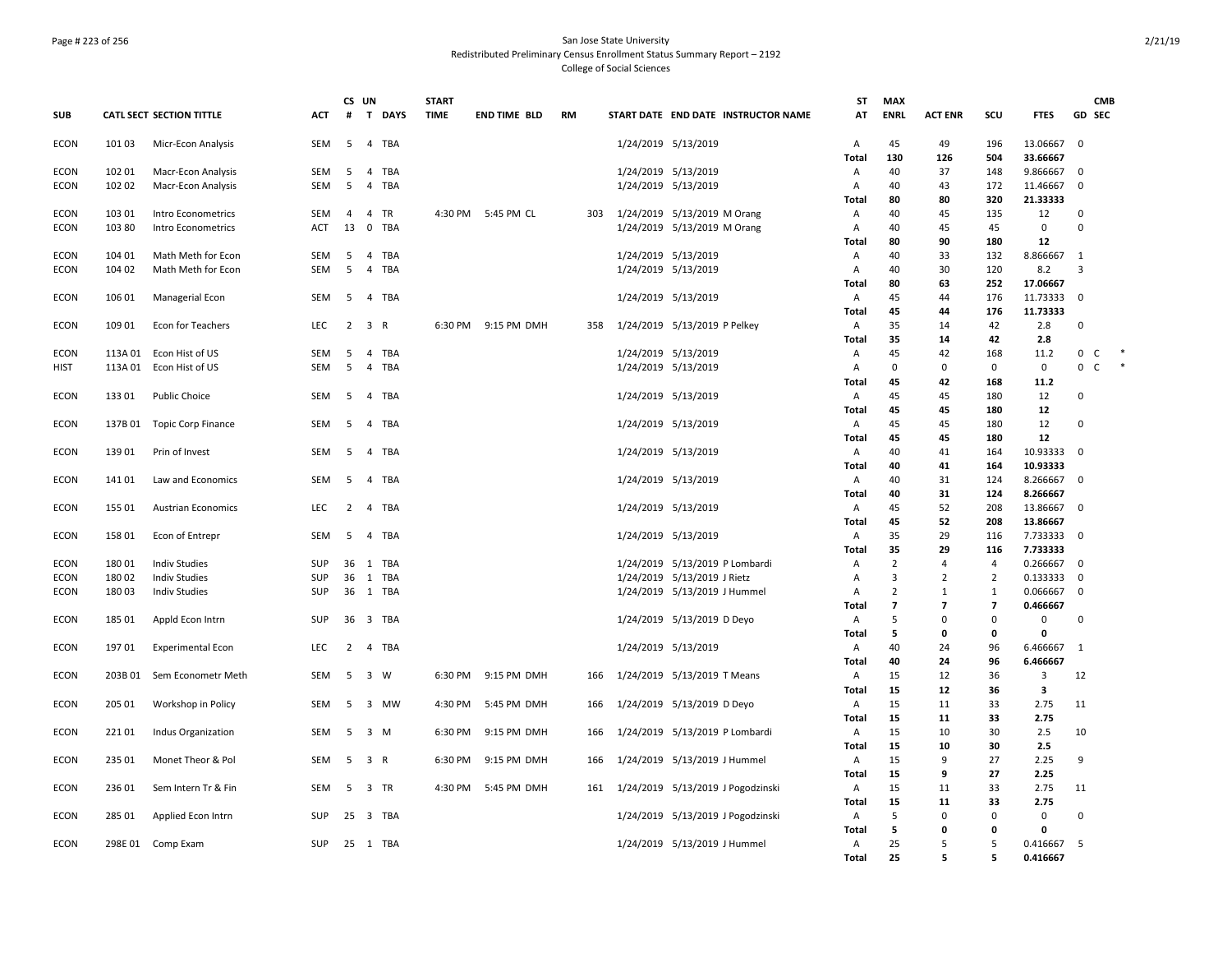### Page # 224 of 256 San Jose State University Redistributed Preliminary Census Enrollment Status Summary Report – 2192 College of Social Sciences

|            |        |                                 |     | CS UN |              | <b>START</b> |              |    |                     |                                     | ST.   | MAX            |                |      |             | <b>CMB</b>     |
|------------|--------|---------------------------------|-----|-------|--------------|--------------|--------------|----|---------------------|-------------------------------------|-------|----------------|----------------|------|-------------|----------------|
| <b>SUB</b> |        | <b>CATL SECT SECTION TITTLE</b> | АСТ |       | <b>DAYS</b>  | TIME         | END TIME BLD | RM |                     | START DATE END DATE INSTRUCTOR NAME |       | <b>AT ENRL</b> | <b>ACT ENR</b> | scu  | <b>FTES</b> | <b>GD SEC</b>  |
| ECON       | 299 01 | MA Thesis Project               |     |       | SUP 25 6 TBA |              |              |    | 1/24/2019 5/13/2019 |                                     | A     |                |                |      |             |                |
| ECON       | 299 02 | MA Thesis Project               |     |       | SUP 25 4 TBA |              |              |    | 1/24/2019 5/13/2019 |                                     | A     |                |                |      |             | $\overline{0}$ |
|            |        |                                 |     |       |              |              |              |    |                     |                                     | Total |                |                |      | 0           |                |
|            |        |                                 |     |       |              |              |              |    |                     | <b>Economics Total</b>              |       | 2377           | 2286           | 8257 | 553.6667    |                |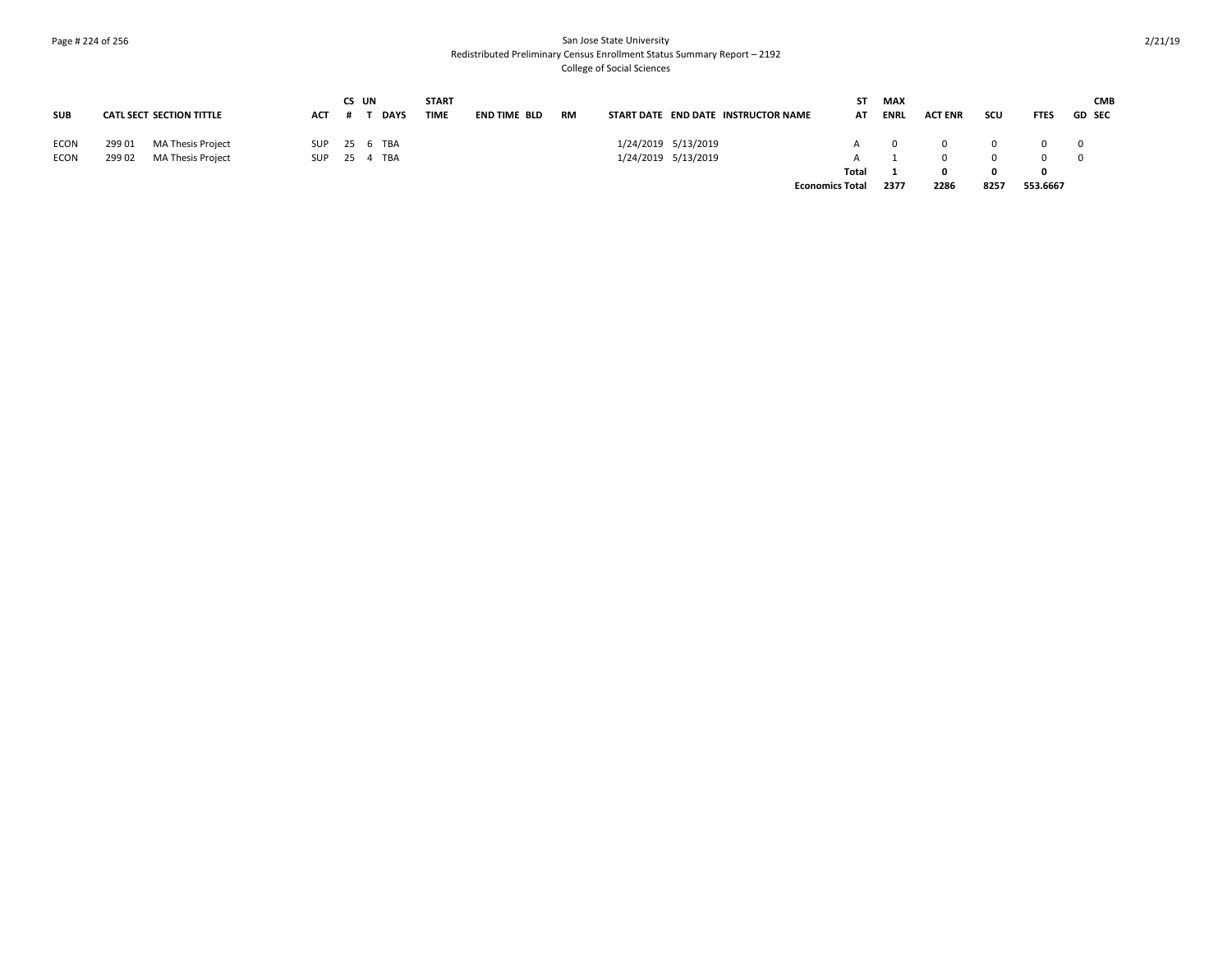### Page # 225 of 256 San Jose State University Redistributed Preliminary Census Enrollment Status Summary Report – 2192 College of Social Sciences

| <b>SUB</b>  |                              | <b>CATL SECT SECTION TITTLE</b> | <b>ACT</b> | CS UN<br>#     | T DAYS                        | <b>START</b><br><b>TIME</b> | <b>END TIME BLD</b>    | <b>RM</b>     | START DATE END DATE INSTRUCTOR NAME | ST<br>AT     | <b>MAX</b><br><b>ENRL</b> | <b>ACT ENR</b> | scu         | <b>FTES</b>    |                | <b>CMB</b><br><b>GD SEC</b> |        |
|-------------|------------------------------|---------------------------------|------------|----------------|-------------------------------|-----------------------------|------------------------|---------------|-------------------------------------|--------------|---------------------------|----------------|-------------|----------------|----------------|-----------------------------|--------|
|             |                              |                                 |            |                |                               |                             |                        |               |                                     |              |                           |                |             |                |                |                             |        |
|             | <b>Environmental Studies</b> |                                 |            |                |                               |                             |                        |               |                                     |              |                           |                |             |                |                |                             |        |
| <b>ENVS</b> | 101                          | Intro Environ Iss               | <b>LEC</b> | 1              | 3 TR                          |                             | 10:30 AM 11:45 AM DMH  | 164           | 1/24/2019 5/13/2019 C Prado         | Α            | 40                        | 38             | 114         | 7.6            | $\Omega$       |                             |        |
| <b>ENVS</b> | 102                          | Intro Environ Iss               | LEC.       | 1              | $\overline{3}$<br><b>TR</b>   |                             | 12:00 PM   1:15 PM DMH | 164           | 1/24/2019 5/13/2019 A Brandt        | A            | 40                        | 39             | 117         | 7.8            | $\Omega$       |                             |        |
| <b>ENVS</b> | 150                          | Intro Environ Iss               | <b>LEC</b> | 1              | 3 TBA                         |                             | OFF                    | <b>CAMPUS</b> | 1/24/2019 5/13/2019 R O'Malley      | Α            | 100                       | 50             | 150         | 10             | $\Omega$       |                             |        |
| <b>ENVS</b> | 180                          | Intro Environ Iss               | <b>LEC</b> | 1              | 3 TBA                         |                             |                        |               | 1/24/2019 5/13/2019 B Olszewski     | Α            | 35                        | 34             | 102         | 6.8            | $\Omega$       |                             |        |
| <b>ENVS</b> | 181                          | Intro Environ Iss               | LEC        |                | $\overline{3}$                |                             |                        |               |                                     | X            | $\mathbf 0$               | 0              | $\mathbf 0$ | 0              | $\Omega$       |                             |        |
|             |                              |                                 |            |                |                               |                             |                        |               |                                     | Total        | 215                       | 161            | 483         | 32.2           |                |                             |        |
| <b>ENVS</b> | 1001                         | Life Chang Planet               | <b>LEC</b> | $\mathbf{1}$   | 3<br>MW                       |                             | 9:00 AM 10:15 AM DMH   | 164           | 1/24/2019 5/13/2019 P Venu          | Α            | 40                        | 32             | 96          | 6.4            | $\Omega$       |                             |        |
| <b>ENVS</b> | 10 02                        | Life Chang Planet               | <b>LEC</b> | 1              | 3 MW                          |                             | 10:30 AM 11:45 AM DMH  | 164           | 1/24/2019 5/13/2019 P Venu          | Α            | 40                        | 37             | 111         | 7.4            | $\Omega$       |                             |        |
| <b>ENVS</b> | 1003                         | Life Chang Planet               | <b>LEC</b> | 1              | 3<br>TR                       |                             | 9:00 AM 10:15 AM DMH   | 164           | 1/24/2019 5/13/2019 Y Wang          | Α            | 40                        | 24             | 72          | 4.8            | $\Omega$       |                             |        |
| <b>ENVS</b> | 1004                         | Life Chang Planet               | <b>LEC</b> |                | 1 3 TR                        |                             | 10:30 AM 11:45 AM DH   | 243           | 1/24/2019 5/13/2019 C Siegel        | A            | 35                        | 35             | 105         | $\overline{7}$ | $\Omega$       |                             |        |
|             |                              |                                 |            |                |                               |                             |                        |               |                                     | Total        | 155                       | 128            | 384         | 25.6           |                |                             |        |
| <b>ENVS</b> |                              | 100W 01 Env Res and Writ        | SEM        |                | $\overline{3}$                |                             |                        |               |                                     | х            | $\mathbf 0$               | $\mathbf 0$    | 0           | $\mathbf 0$    | $\Omega$       |                             |        |
| <b>ENVS</b> |                              | 100W 02 Env Res and Writ        | <b>SEM</b> | $\overline{4}$ | 3 MW                          | 1:30 PM                     | 2:45 PM DMH            | 357           | 1/24/2019 5/13/2019 T Grudin        | Α            | 24                        | 29             | 87          | 5.8            | $\Omega$       |                             |        |
|             |                              |                                 |            |                |                               |                             |                        |               |                                     | Total        | 24                        | 29             | 87          | 5.8            |                |                             |        |
| <b>ENVS</b> | 107 01                       | Env Econ & Policy               | <b>LEC</b> | 1              | 3 TR                          |                             | 9:00 AM 10:15 AM BBC   | 205           | 1/24/2019 5/13/2019 C Su            | A            | 35                        | 29             | 87          | 5.85           | $\mathbf{1}$   | C                           |        |
| ECON        | 107 01                       | Env Econ & Policy               | <b>LEC</b> | 1              | 3 TR                          |                             | 9:00 AM 10:15 AM BBC   | 205           | 1/24/2019 5/13/2019 C Su            | Α            | $\mathsf{o}$              | $\mathsf 0$    | $\mathbf 0$ | 0              | 0              | $\mathsf{C}$                | $\ast$ |
| <b>ENVS</b> | 107 02                       | Env Econ & Policy               | <b>LEC</b> | 1              | 3 TR                          | 12:00 PM                    | 1:15 PM HGH            | 116           | 1/24/2019 5/13/2019 C Su            | Α            | 35                        | 24             | 72          | 4.8            | 0              | $\mathsf{C}$                |        |
| <b>ECON</b> | 107 02                       | Env Econ & Policy               | LEC        | 1              | 3 TR                          | 12:00 PM                    | 1:15 PM HGH            | 116           | 1/24/2019 5/13/2019 C Su            | Α            | $\Omega$                  | $\Omega$       | $\Omega$    | $\Omega$       | $\Omega$       | $\mathsf{C}$                |        |
|             |                              |                                 |            |                |                               |                             |                        |               |                                     | Total        | 70                        | 53             | 159         | 10.65          |                |                             |        |
| <b>ENVS</b> | 110 01                       | Resource Analysis               | <b>LEC</b> | 2              | 4 TR                          | 12:00 PM                    | 1:15 PM DMH            | 357           | 1/24/2019 5/13/2019 R Lazzeri-Aerts | Α            | 40                        | 38             | 114         | 10.2           | $\mathbf{1}$   |                             |        |
| <b>ENVS</b> | 110 11                       | <b>Resource Analysis</b>        | LAB        | 16             | 0 TR                          |                             | 9:00 AM 10:15 AM WSQ   | 113           | 1/24/2019 5/13/2019 R Lazzeri-Aerts | Α            | 20                        | 16             | 16          | $\mathbf 0$    | $\mathbf{1}$   |                             |        |
| <b>ENVS</b> | 110 12                       | <b>Resource Analysis</b>        | LAB        | 16             | 0 TR                          |                             | 10:30 AM 11:45 AM WSQ  | 113           | 1/24/2019 5/13/2019 R Lazzeri-Aerts | Α            | 20                        | 22             | 22          | $\mathbf 0$    | $\Omega$       |                             |        |
|             |                              |                                 |            |                |                               |                             |                        |               |                                     | <b>Total</b> | 80                        | 76             | 152         | 10.2           |                |                             |        |
| <b>ENVS</b> | 11701                        | Human Ecology                   | SEM        | 5              | 3 M                           |                             | 4:30 PM 7:15 PM WSQ    | 111           | 1/24/2019 5/13/2019 T Grudin        | Α            | 20                        | 25             | 75          | 5.1            | $\overline{2}$ |                             |        |
| <b>ENVS</b> | 11702                        | Human Ecology                   | SEM        | 5              | 3 F                           |                             | 9:30 AM 12:15 PM WSQ   | 111           | 1/24/2019 5/13/2019 G Klee          | Α            | 20                        | 15             | 45          | 3.05           | $\mathbf{1}$   |                             |        |
|             |                              |                                 |            |                |                               |                             |                        |               |                                     | Total        | 40                        | 40             | 120         | 8.15           |                |                             |        |
| <b>ENVS</b> | 119 01                       | Energy & Environ                | <b>LEC</b> | 2              | <b>MW</b><br>3                |                             | 10:30 AM 11:45 AM DMH  | 234           | 1/24/2019 5/13/2019 B Delaveau      | Α            | 40                        | 22             | 66          | 4.4            | 0              | C                           |        |
| ENGR        | 119 01                       | Energy & Environ                | <b>LEC</b> | 2              | 3<br><b>MW</b>                |                             | 10:30 AM 11:45 AM DMH  | 234           | 1/24/2019 5/13/2019 B Delaveau      | A            | $\mathbf 0$               | $\Omega$       | 0           | $\mathbf 0$    | $\mathbf 0$    | C                           |        |
| <b>ENVS</b> | 119 02                       | Energy & Environ                | LEC        |                | $\overline{3}$                |                             |                        |               |                                     | X            | $\mathbf 0$               | $\Omega$       | $\Omega$    | $\Omega$       | $\Omega$       |                             |        |
| <b>ENGR</b> | 119 02                       | Energy & Environ                | LEC        |                | $\overline{3}$                |                             |                        |               |                                     | х            | 0                         | $\Omega$       | 0           | $\mathbf 0$    | $\Omega$       |                             |        |
| <b>ENVS</b> | 119 03                       | Energy & Environ                | <b>LEC</b> | $\overline{2}$ | $\overline{\mathbf{3}}$<br>MW | 12:00 PM                    | 1:15 PM DMH            | 164           | 1/24/2019 5/13/2019 B Delaveau      | A            | 40                        | 23             | 69          | 4.6            | $\mathbf 0$    | $\mathsf{C}$                |        |
| <b>ENGR</b> | 119 03                       | Energy & Environ                | <b>LEC</b> | $\overline{2}$ | 3<br>MW                       | 12:00 PM                    | 1:15 PM DMH            | 164           | 1/24/2019 5/13/2019 B Delaveau      | Α            | 0                         | $\mathbf 0$    | $\mathbf 0$ | $\mathbf 0$    | $\mathbf 0$    | C                           |        |
| <b>ENVS</b> | 119 04                       | Energy & Environ                | <b>LEC</b> |                | 3                             |                             |                        |               |                                     | X            | $\mathbf 0$               | $\Omega$       | 0           | $\Omega$       | $\Omega$       |                             |        |
| <b>ENGR</b> | 119 04                       | Energy & Environ                | LEC        |                | $\overline{3}$                |                             |                        |               |                                     | X            | $\Omega$                  | $\Omega$       | $\Omega$    | $\Omega$       | $\Omega$       |                             |        |
| <b>ENVS</b> | 119 05                       | Energy & Environ                | <b>LEC</b> | 2              | 3<br>TR                       |                             | 10:30 AM 11:45 AM DMH  | 234           | 1/24/2019 5/13/2019 B Delaveau      | A            | 40                        | 17             | 51          | 3.4            | $\mathbf 0$    | C                           |        |
| <b>ENGR</b> | 119 05                       | Energy & Environ                | <b>LEC</b> | $\overline{2}$ | 3 TR                          |                             | 10:30 AM 11:45 AM DMH  | 234           | 1/24/2019 5/13/2019 B Delaveau      | A            | $\Omega$                  | $\mathbf 0$    | $\Omega$    | $\mathbf 0$    | $\Omega$       | C                           |        |
|             |                              |                                 |            |                |                               |                             |                        |               |                                     | Total        | 120                       | 62             | 186         | 12.4           |                |                             |        |
| <b>ENVS</b> | 124 01                       | Intro Env Law                   | <b>LEC</b> | 1              | $\overline{3}$<br><b>MW</b>   | 1:30 PM                     | 2:45 PM DMH            | 164           | 1/24/2019 5/13/2019 T Trumbull      | A            | 40                        | 34             | 102         | 6.8            | $\mathbf 0$    | C                           |        |
| POLS        | 124 01                       | Intro Env Law                   | LEC        | $\mathbf{1}$   | 3<br><b>MW</b>                | 1:30 PM                     | 2:45 PM DMH            | 164           | 1/24/2019 5/13/2019 T Trumbull      | Α            | $\mathsf{o}$              | $\mathsf 0$    | $\mathbf 0$ | 0              | 0              | $\mathsf{C}$                |        |
| <b>ENVS</b> | 124 02                       | Intro Env Law                   | <b>LEC</b> | $\mathbf{1}$   | $\overline{3}$<br>W           | 3:00 PM                     | 5:45 PM DMH            | 164           | 1/24/2019 5/13/2019 T Trumbull      | Α            | 40                        | 20             | 60          | 4.05           | $\mathbf{1}$   | $\mathsf{C}$                |        |
| POLS        | 124 02                       | Intro Env Law                   | LEC        | 1              | $\overline{3}$<br>W           | 3:00 PM                     | 5:45 PM DMH            | 164           | 1/24/2019 5/13/2019 T Trumbull      | Α            | $\mathbf 0$               | $\mathbf 0$    | $\mathbf 0$ | $\mathbf 0$    | $\mathbf 0$    | $\mathsf{C}$                |        |
|             |                              |                                 |            |                |                               |                             |                        |               |                                     | Total        | 80                        | 54             | 162         | 10.85          |                |                             |        |
| <b>ENVS</b> | 127 01                       | Comm Based Rsrch                | LEC        |                | $\overline{3}$                |                             |                        |               |                                     | X            | 0                         | $\Omega$       | $\Omega$    | $\Omega$       | $\Omega$       |                             |        |
| SOCI        | 127 01                       | Comm Based Rsrch                | <b>LEC</b> |                | $\overline{3}$                |                             |                        |               |                                     | X            | $\mathbf 0$               | $\Omega$       | $\Omega$    | $\Omega$       | $\Omega$       |                             |        |
|             |                              |                                 |            |                |                               |                             |                        |               |                                     | Total        | 0                         | $\mathbf 0$    | $\Omega$    | 0              |                |                             |        |
| <b>ENVS</b> | 128 01                       | Water Res Mgt                   | <b>LEC</b> | 2              | 3 MW                          | 1:30 PM                     | 2:45 PM DMH            | 359           | 1/24/2019 5/13/2019 P Ferraro       | Α            | 25                        | 9              | 27          | 1.8            | 0              |                             |        |
|             |                              |                                 |            |                |                               |                             |                        |               |                                     | Total        | 25                        | 9              | 27          | 1.8            |                |                             |        |
| <b>ENVS</b> | 129 01                       | Water Policy in the West        | <b>LEC</b> | $\overline{2}$ | 3 TR                          | 1:30 PM                     | 2:45 PM DMH            | 164           | 1/24/2019 5/13/2019 C Rampini       | Α            | 30                        | 16             | 48          | 3.2            | $\mathbf 0$    |                             |        |
|             |                              |                                 |            |                |                               |                             |                        |               |                                     | Total        | 30                        | 16             | 48          | 3.2            |                |                             |        |
| <b>ENVS</b> | 133 01                       | Sustainable Energy              | LEC        |                | 2 3 MW                        |                             | 10:30 AM 11:45 AM CL   | 238           | 1/24/2019 5/13/2019 D Mulvaney      | Α            | 25                        | 25             | 75          | 5              | $\Omega$       |                             |        |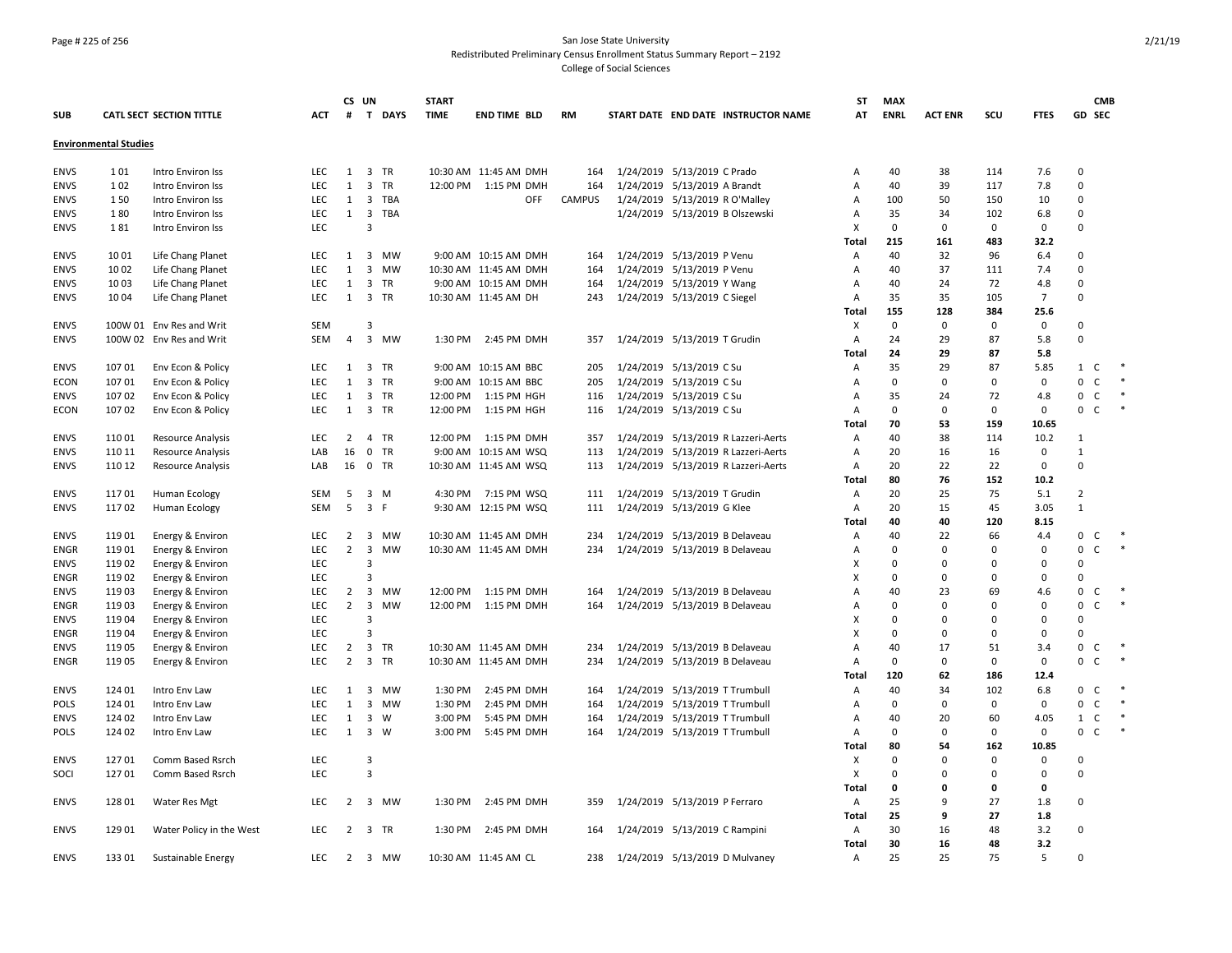### Page # 226 of 256 San Jose State University Redistributed Preliminary Census Enrollment Status Summary Report – 2192 College of Social Sciences

| <b>SUB</b>                 |                  | <b>CATL SECT SECTION TITTLE</b>                      | <b>ACT</b>               | CS UN<br>#                       | T DAYS                                | <b>START</b><br><b>TIME</b> | <b>END TIME BLD</b>                            |             | <b>RM</b> |            |                                                                    | START DATE END DATE INSTRUCTOR NAME | ST<br>AT          | <b>MAX</b><br><b>ENRL</b> | <b>ACT ENR</b>       | SCU                        | <b>FTES</b>                | GD SEC                                | <b>CMB</b>       |
|----------------------------|------------------|------------------------------------------------------|--------------------------|----------------------------------|---------------------------------------|-----------------------------|------------------------------------------------|-------------|-----------|------------|--------------------------------------------------------------------|-------------------------------------|-------------------|---------------------------|----------------------|----------------------------|----------------------------|---------------------------------------|------------------|
|                            |                  |                                                      |                          |                                  |                                       |                             |                                                |             |           |            |                                                                    |                                     | <b>Total</b>      | 25                        | 25                   | 75                         | 5                          |                                       |                  |
| <b>ENVS</b>                | 13701            | Green Build Des Issues                               | LEC                      | 2                                | 3 TR                                  | 1:30 PM                     | 2:45 PM CL                                     |             |           | 226        | 1/24/2019 5/13/2019 B Delaveau                                     |                                     | Α<br><b>Total</b> | 35<br>35                  | 16<br>16             | 48<br>48                   | 3.25<br>3.25               | $\mathbf{1}$                          |                  |
| <b>ENVS</b>                | 140 01           | <b>Poltics and Envir</b>                             | LEC                      |                                  | $\overline{3}$                        |                             |                                                |             |           |            |                                                                    |                                     | X                 | $\mathbf 0$               | $\Omega$             | $\mathbf 0$                | $\mathsf 0$                | 0                                     |                  |
|                            |                  |                                                      |                          |                                  |                                       |                             |                                                |             |           |            |                                                                    |                                     | Total             | $\mathbf{0}$              | 0                    | 0                          | 0                          |                                       |                  |
| <b>ENVS</b>                | 150 01           | Intro Env Thought                                    | SEM                      | 5                                | 3 TBA                                 |                             |                                                |             |           |            | 1/24/2019 5/13/2019                                                |                                     | Α                 | 20                        | 19                   | 57                         | 3.8                        | 0                                     |                  |
| <b>ENVS</b>                | 15002            | Intro Env Thought                                    | SEM                      | 5                                | $\overline{\mathbf{3}}$<br>M          |                             | 4:30 PM 7:15 PM CL                             |             |           | 224        | 1/24/2019 5/13/2019 E Moffitt                                      |                                     | Α                 | 30                        | 21                   | 63                         | 4.2                        | 0                                     |                  |
| <b>ENVS</b>                | 15003            | Intro Env Thought                                    | SEM                      |                                  | 3                                     |                             |                                                |             |           |            |                                                                    |                                     | Χ                 | $\Omega$                  | $\mathbf 0$          | 0                          | $\mathbf 0$                | 0                                     |                  |
|                            |                  |                                                      |                          |                                  |                                       |                             |                                                |             |           |            |                                                                    |                                     | <b>Total</b>      | 50                        | 40                   | 120                        | 8                          |                                       | $\ast$           |
| <b>ENVS</b>                | 152 80           | <b>Global Environment</b>                            | <b>LEC</b>               |                                  | 2 3 TBA                               |                             |                                                |             |           |            | 1/24/2019 5/13/2019 B Olszewski                                    |                                     | Α                 | 35                        | 35<br>$\Omega$       | 105                        | $\overline{7}$             | 0<br>C<br>$\Omega$                    | $\ast$           |
| PKG                        | 152 80           | <b>Global Environment</b>                            | LEC<br>LEC               | $\overline{2}$<br>$\overline{2}$ | $\overline{3}$<br><b>TBA</b><br>3 TBA |                             |                                                |             |           |            | 1/24/2019 5/13/2019 B Olszewski<br>1/24/2019 5/13/2019 B Olszewski |                                     | $\mathsf{A}$      | $\mathbf 0$<br>35         | 34                   | $\mathbf 0$<br>102         | $\mathbf 0$                | C<br>0<br>$\mathsf{C}$                | $\ast$           |
| <b>ENVS</b><br>PKG         | 152 81<br>152 81 | Global Environment<br><b>Global Environment</b>      | <b>LEC</b>               | $\overline{2}$                   | $\overline{\mathbf{3}}$<br>TBA        |                             |                                                |             |           |            | 1/24/2019 5/13/2019 B Olszewski                                    |                                     | А<br>Α            | $\mathbf 0$               | $\mathbf 0$          | $\mathbf 0$                | 6.8<br>0                   | $\mathsf{C}$<br>0                     | $\ast$           |
| <b>ENVS</b>                | 152 82           | <b>Global Environment</b>                            | LEC                      | $\overline{2}$                   | TBA<br>$\overline{\mathbf{3}}$        |                             |                                                |             |           |            | 1/24/2019 5/13/2019 B Olszewski                                    |                                     | Α                 | 30                        | 31                   | 93                         | 6.2                        | $\mathsf{C}$<br>0                     | $\ast$           |
| PKG                        | 15282            | <b>Global Environment</b>                            | <b>LEC</b>               | $\overline{2}$                   | 3 TBA                                 |                             |                                                |             |           |            | 1/24/2019 5/13/2019 B Olszewski                                    |                                     | Α                 | $\mathbf 0$               | $\mathbf 0$          | 0                          | $\mathbf 0$                | 0<br>C                                |                  |
|                            |                  |                                                      |                          |                                  |                                       |                             |                                                |             |           |            |                                                                    |                                     | <b>Total</b>      | 100                       | 100                  | 300                        | 20                         |                                       |                  |
| <b>ENVS</b>                | 154 01           | Sustainable Agriculture                              | LEC                      | 3                                | $\overline{4}$<br>TR                  | 1:30 PM                     |                                                | 2:45 PM DMH |           | 357        | 1/24/2019 5/13/2019 R O'Malley                                     |                                     | A                 | 24                        | 25                   | 75                         | 6.666667                   | $\Omega$                              |                  |
| <b>ENVS</b>                | 154 11           | Sustainable Agriculture                              | <b>ACT</b>               | $\overline{7}$                   | 0 R                                   | 3:00 PM                     |                                                | 5:45 PM WSQ |           | 115        | 1/24/2019 5/13/2019 R O'Malley                                     |                                     | Α                 | 24                        | 25                   | 25                         | 0                          | $\Omega$                              |                  |
|                            |                  |                                                      |                          |                                  |                                       |                             |                                                |             |           |            |                                                                    |                                     | <b>Total</b>      | 48                        | 50                   | 100                        | 6.666667                   |                                       |                  |
| <b>ENVS</b>                | 158 01           | <b>Environmental Education</b>                       | LEC                      | 2                                | 3 MW                                  |                             | 10:30 AM 11:45 AM DMH                          |             |           | 357        | 1/24/2019 5/13/2019 T Grudin                                       |                                     | Α                 | 25                        | 24                   | 72                         | 4.8                        | $\Omega$                              |                  |
| <b>ENVS</b>                | 158 02           | <b>Environmental Education</b>                       | LEC                      | $\overline{2}$                   | $\overline{\mathbf{3}}$<br><b>MW</b>  | 12:00 PM                    |                                                | 1:15 PM DMH |           | 357        | 1/24/2019 5/13/2019 T Grudin                                       |                                     | Α                 | 25                        | 24                   | 72                         | 4.8                        | $\Omega$                              |                  |
| <b>ENVS</b>                | 158 03           | <b>Environmental Education</b>                       | <b>LEC</b>               | $\overline{2}$                   | $\overline{3}$<br>M                   | 1:30 PM                     | 4:15 PM CCB                                    |             |           | 100        | 1/24/2019 5/13/2019 L Hanneman                                     |                                     | Α                 | 25                        | 14                   | 42                         | 2.8                        | 0                                     |                  |
| <b>ENVS</b>                | 158 04           | <b>Environmental Education</b>                       | LEC                      | 2                                | 3 TR                                  | 3:00 PM                     | 4:15 PM CL                                     |             |           | 243        |                                                                    | 1/24/2019 5/13/2019 R Lazzeri-Aerts | A                 | 25                        | 25                   | 75                         | 5                          | 0                                     |                  |
|                            |                  |                                                      |                          |                                  |                                       |                             |                                                |             |           |            |                                                                    |                                     | <b>Total</b>      | 100                       | 87                   | 261                        | 17.4                       |                                       |                  |
| <b>ENVS</b>                | 16601            | Nature Photography                                   | LEC                      | $\overline{2}$                   | F<br>4                                |                             | 12:30 PM 2:10 PM WSQ                           |             |           | 111        | 1/24/2019 5/13/2019 G Klee                                         |                                     | Α                 | 20                        | 10                   | 20                         | 2.666667                   | $\mathbf 0$                           |                  |
| <b>ENVS</b>                | 166 11           | Nature Photography                                   | <b>ACT</b>               | 13                               | 0 TBA                                 |                             |                                                |             |           |            | 1/24/2019 5/13/2019 G Klee                                         |                                     | A                 | 20                        | 10                   | 20                         | $\mathbf 0$                | $\Omega$                              |                  |
|                            |                  |                                                      |                          |                                  |                                       |                             |                                                |             |           |            |                                                                    |                                     | <b>Total</b>      | 40<br>$\Omega$            | 20                   | 40                         | 2.666667                   |                                       |                  |
| <b>ENVS</b><br><b>ENVS</b> | 168B01<br>168B02 | Global Climate Change II                             | LEC<br>LEC               | 1<br>1                           | 3 TR<br>$\overline{\mathbf{3}}$<br>TR |                             | 10:30 AM 11:45 AM WSQ<br>10:30 AM 11:45 AM WSQ |             |           | 207<br>207 | 1/24/2019 5/13/2019 K Sooter                                       |                                     | Α<br>Α            | $\mathbf 0$               | 12<br>12             | 36<br>36                   | 2.4<br>2.4                 | 0<br>C<br>$\mathsf{C}$<br>$\mathbf 0$ |                  |
| <b>ENVS</b>                | 168B03           | Global Climate Change II<br>Global Climate Change II | <b>LEC</b>               | 1                                | 3 TR                                  |                             | 10:30 AM 11:45 AM WSQ                          |             |           | 207        | 1/24/2019 5/13/2019 C Rampini<br>1/24/2019 5/13/2019 D Rossiter    |                                     | $\mathsf{A}$      | $\mathbf 0$               | $\overline{2}$       | 6                          | 0.4                        | 0<br>C                                |                  |
|                            |                  |                                                      |                          |                                  |                                       |                             |                                                |             |           |            |                                                                    |                                     | Total             | 0                         | 26                   | 78                         | 5.2                        |                                       |                  |
| <b>ENVS</b>                | 18101            | <b>Envir Res Center</b>                              | SUP                      | 25                               | 1 TR                                  |                             | 12:00 PM  1:15 PM  WSQ                         |             |           | 111        | 1/24/2019 5/13/2019 L Trulio                                       |                                     | A                 | 10                        | $\overline{7}$       | $\overline{7}$             | 0.466667                   | $\mathbf 0$                           |                  |
| <b>ENVS</b>                | 18102            | <b>Envir Res Center</b>                              | SUP                      | 25                               | 2 TR                                  |                             | 12:00 PM   1:15 PM   WSQ                       |             |           | 111        | 1/24/2019 5/13/2019 L Trulio                                       |                                     | Α                 | 10                        | 5                    | 10                         | 0.666667                   | $\mathbf 0$                           |                  |
| <b>ENVS</b>                | 18103            | <b>Envir Res Center</b>                              | SUP                      | 25                               | 3 TR                                  | 12:00 PM                    |                                                | 1:15 PM WSQ |           | 111        | 1/24/2019 5/13/2019 L Trulio                                       |                                     | Α                 | 10                        | $\overline{3}$       | 9                          | 0.6                        | 0                                     |                  |
|                            |                  |                                                      |                          |                                  |                                       |                             |                                                |             |           |            |                                                                    |                                     | <b>Total</b>      | 30                        | 15                   | 26                         | 1.733333                   |                                       |                  |
| <b>ENVS</b>                | 185 01           | <b>Envir Impact Anal</b>                             | <b>LEC</b>               |                                  | $\overline{4}$                        |                             |                                                |             |           |            |                                                                    |                                     | х                 | $\mathbf 0$               | $\Omega$             | $\mathbf 0$                | 0                          | 0                                     |                  |
| URBP                       | 185 01           | <b>Envir Impact Anal</b>                             | <b>LEC</b>               |                                  | $\overline{4}$                        |                             |                                                |             |           |            |                                                                    |                                     | Χ                 | $\Omega$                  | $\Omega$             | $\Omega$                   | $\mathbf 0$                | $\Omega$                              |                  |
| <b>ENVS</b>                | 185 02           | <b>Envir Impact Anal</b>                             | <b>LEC</b>               |                                  | $\overline{4}$                        |                             |                                                |             |           |            |                                                                    |                                     | X                 | $\Omega$                  | $\Omega$             | $\mathbf 0$                | 0                          | 0                                     |                  |
| URBP                       | 185 02           | <b>Envir Impact Anal</b>                             | <b>LEC</b>               |                                  | $\overline{4}$                        |                             |                                                |             |           |            |                                                                    |                                     | X                 | $\Omega$                  | $\Omega$             | $\Omega$                   | $\mathbf 0$                | 0                                     |                  |
| <b>ENVS</b>                | 185 03           | <b>Envir Impact Anal</b>                             | <b>LEC</b>               |                                  | $\overline{4}$                        |                             |                                                |             |           |            |                                                                    |                                     | X                 | $\Omega$                  | $\Omega$             | $\Omega$                   | $\mathbf 0$                | $\Omega$                              |                  |
| <b>URBP</b>                | 185 03           | Envir Impact Anal                                    | LEC                      |                                  | $\Delta$                              |                             |                                                |             |           |            |                                                                    |                                     | x                 | $\mathbf 0$               | $\Omega$             | $\mathbf 0$                | $\mathbf 0$                | 0                                     |                  |
| <b>ENVS</b>                | 185 04           | <b>Envir Impact Anal</b>                             | LEC                      | 2                                | $\overline{4}$<br>R                   | 4:30 PM                     |                                                | 7:15 PM DMH |           | 347        | 1/24/2019 5/13/2019 R O'Malley                                     |                                     | Α                 | 22                        | 20                   | 60                         | 5.4                        | $\mathbf{1}$<br>C                     | $\ast$<br>$\ast$ |
| URBP                       | 185 04           | <b>Envir Impact Anal</b>                             | <b>LEC</b>               | $\overline{2}$                   | $\overline{4}$<br>$\mathsf{R}$        |                             | 4:30 PM 7:15 PM DMH                            |             |           | 347        | 1/24/2019 5/13/2019 R O'Malley                                     |                                     | A                 | $\Omega$                  | $\Omega$             | $\mathbf 0$                | $\mathbf{0}$               | 0<br>C                                |                  |
| <b>ENVS</b>                | 185 05           | <b>Envir Impact Anal</b>                             | LEC                      | $\overline{2}$                   | $\overline{4}$<br>$\mathsf{R}$        | 1:30 PM                     |                                                | 4:15 PM WSQ |           | 111        | 1/24/2019 5/13/2019 R O'Malley                                     |                                     | Α                 | 20                        | 18                   | 54                         | 4.866667                   | $\mathbf{1}$<br>$\mathsf{C}$          | $\ast$           |
| URBP<br><b>ENVS</b>        | 185 05<br>185 11 | <b>Envir Impact Anal</b>                             | <b>LEC</b><br><b>ACT</b> | $\overline{2}$                   | 4 R<br>$\Omega$                       | 1:30 PM                     |                                                | 4:15 PM WSQ |           | 111        | 1/24/2019  5/13/2019  RO'Malley                                    |                                     | A<br>X            | $\Omega$<br>$\Omega$      | $\Omega$<br>$\Omega$ | $\mathbf 0$<br>$\mathbf 0$ | $\mathbf 0$<br>$\mathsf 0$ | 0<br>C<br>$\Omega$                    |                  |
| URBP                       | 185 11           | Envir Impact Anal<br><b>Envir Impact Anal</b>        | ACT                      |                                  | $\mathbf 0$                           |                             |                                                |             |           |            |                                                                    |                                     | x                 | $\Omega$                  | $\Omega$             | $\Omega$                   | $\mathbf 0$                | $\Omega$                              |                  |
| <b>ENVS</b>                | 185 12           | <b>Envir Impact Anal</b>                             | <b>ACT</b>               |                                  | $\mathbf 0$                           |                             |                                                |             |           |            |                                                                    |                                     | X                 | $\Omega$                  | $\Omega$             | $\Omega$                   | $\mathbf 0$                | 0                                     |                  |
| URBP                       | 185 12           | <b>Envir Impact Anal</b>                             | <b>ACT</b>               |                                  | $\mathbf 0$                           |                             |                                                |             |           |            |                                                                    |                                     | X                 | $\Omega$                  | $\Omega$             | $\Omega$                   | $\mathbf 0$                | 0                                     |                  |
| <b>ENVS</b>                | 185 13           | <b>Envir Impact Anal</b>                             | <b>ACT</b>               |                                  | $\mathbf 0$                           |                             |                                                |             |           |            |                                                                    |                                     | X                 | $\mathbf 0$               | $\Omega$             | 0                          | $\mathbf 0$                | 0                                     |                  |
| URBP                       | 185 13           | <b>Envir Impact Anal</b>                             | <b>ACT</b>               |                                  | $\Omega$                              |                             |                                                |             |           |            |                                                                    |                                     | X                 | $\Omega$                  | $\Omega$             | $\mathbf 0$                | $\mathbf 0$                | 0                                     |                  |
| <b>ENVS</b>                | 185 14           | Envir Impact Anal                                    | ACT                      |                                  | 13 0 TBA                              |                             |                                                |             |           |            | 1/24/2019 5/13/2019 R O'Malley                                     |                                     | Α                 | 22                        | 18                   | 18                         | 0                          | $\mathbf{1}$<br>$\mathsf{C}$          |                  |
|                            |                  |                                                      |                          |                                  |                                       |                             |                                                |             |           |            |                                                                    |                                     |                   |                           |                      |                            |                            |                                       |                  |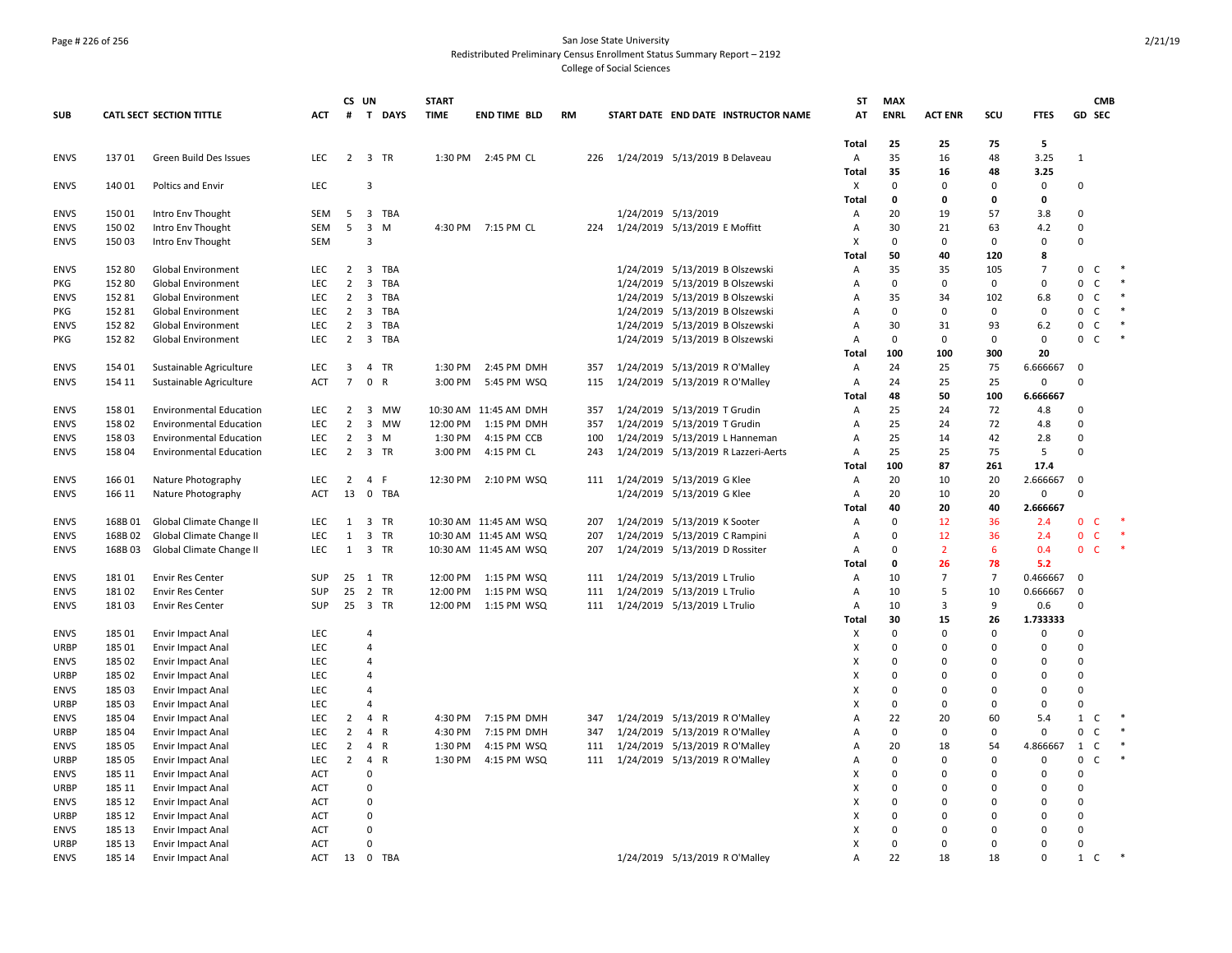### Page # 227 of 256 San Jose State University Redistributed Preliminary Census Enrollment Status Summary Report – 2192 College of Social Sciences

|                            |                  |                                                        |            |                | CS UN                                | <b>START</b>       |                            |           |            |                                       | <b>ST</b>                      | <b>MAX</b>  |                          |                      |                |                      | <b>CMB</b> |        |
|----------------------------|------------------|--------------------------------------------------------|------------|----------------|--------------------------------------|--------------------|----------------------------|-----------|------------|---------------------------------------|--------------------------------|-------------|--------------------------|----------------------|----------------|----------------------|------------|--------|
| <b>SUB</b>                 |                  | CATL SECT SECTION TITTLE                               | <b>ACT</b> | #              | T DAYS                               | <b>TIME</b>        | <b>END TIME BLD</b>        | <b>RM</b> |            | START DATE END DATE INSTRUCTOR NAME   | AT                             | <b>ENRL</b> | <b>ACT ENR</b>           | SCU                  | <b>FTES</b>    | GD SEC               |            |        |
| URBP                       | 185 14           | <b>Envir Impact Anal</b>                               | ACT        | 13             | $\mathsf 0$<br><b>TBA</b>            |                    |                            |           |            | 1/24/2019 5/13/2019 R O'Malley        | $\overline{A}$                 | $\Omega$    | $\Omega$                 | $\Omega$             | $\Omega$       | 0                    | C          |        |
| <b>ENVS</b>                | 185 15           | <b>Envir Impact Anal</b>                               | <b>ACT</b> | 13             | 0<br>TBA                             |                    |                            |           |            | 1/24/2019 5/13/2019 R O'Malley        | Α                              | 20          | 20                       | 20                   | 0              | $\mathbf{1}$         | C          |        |
| URBP                       | 185 15           | <b>Envir Impact Anal</b>                               | <b>ACT</b> | 13             | $\mathbf 0$<br><b>TBA</b>            |                    |                            |           |            | 1/24/2019 5/13/2019 R O'Malley        | $\mathsf{A}$                   | $\mathbf 0$ | $\Omega$                 | $\Omega$             | $\Omega$       | 0                    | C          | $\ast$ |
|                            |                  |                                                        |            |                |                                      |                    |                            |           |            |                                       | Total                          | 84          | 76                       | 152                  | 10.26667       |                      |            |        |
| <b>ENVS</b>                | 18701            | <b>Environ Restor</b>                                  | <b>LEC</b> | $\overline{2}$ | $\overline{4}$<br>MW                 | 12:00 PM           | 1:15 PM ENG                |           | 401        | 1/24/2019 5/13/2019 C Siegel          | Α                              | 20          | 17                       | 51                   | 4.533333       | $\mathbf 0$          |            |        |
| <b>ENVS</b>                | 187 11           | <b>Environ Restor</b>                                  | <b>ACT</b> | 13             | $\mathbf 0$<br>W                     | 1:30 PM            | 4:15 PM ENG                |           | 401        | 1/24/2019 5/13/2019 C Siegel          | A                              | 20          | 17                       | 17                   | 0              | $\Omega$             |            |        |
|                            |                  |                                                        |            |                |                                      |                    |                            |           |            |                                       | Total                          | 40          | 34                       | 68                   | 4.533333       |                      |            |        |
| <b>ENVS</b>                | 18901            | <b>Field Studies</b>                                   | <b>LEC</b> | 3              | 4 F                                  |                    | 9:30 AM 12:15 PM DMH       |           | 164        | 1/24/2019 5/13/2019 R Lazzeri-Aerts   | $\overline{A}$                 | 18          | 23                       | 69                   | 6.266667       | $\overline{2}$       |            |        |
| <b>ENVS</b>                | 189 11           | <b>Field Studies</b>                                   | ACT        | $\overline{7}$ | $\mathsf{O}$<br>F                    | 12:30 PM           | 2:15 PM DMH                |           | 164        | 1/24/2019  5/13/2019  R Lazzeri-Aerts | Α                              | 18          | 23                       | 23                   | 0              | $\overline{2}$       |            |        |
|                            |                  |                                                        |            |                |                                      |                    |                            |           |            |                                       | Total                          | 36          | 46                       | 92                   | 6.266667       |                      |            |        |
| <b>ENVS</b>                | 190 01           | Adv EIA                                                | LEC        |                | 4                                    |                    |                            |           |            |                                       | X                              | $\Omega$    | $\Omega$                 | $\mathbf 0$          | $\mathbf 0$    | 0                    |            |        |
| URBP                       | 190 01           | Adv EIA                                                | <b>LEC</b> |                | 4                                    |                    |                            |           |            |                                       | $\boldsymbol{\mathsf{x}}$      | $\mathbf 0$ | $\Omega$                 | $\Omega$             | $\mathbf 0$    | $\Omega$             |            |        |
| <b>ENVS</b>                | 190 02           | Adv EIA                                                | <b>LEC</b> | 2              | $\overline{4}$<br>M                  | 4:30 PM            | 7:15 PM CL                 |           | 243        | 1/24/2019 5/13/2019 D Ralston         | Α                              | 22          | 20                       | 60                   | 5.333333       | $\mathsf{O}$         | C          |        |
| URBP                       | 190 02           | Adv EIA                                                | LEC        | $\overline{2}$ | $\overline{4}$<br>M                  | 4:30 PM            | 7:15 PM CL                 |           | 243        | 1/24/2019 5/13/2019 D Ralston         | Α                              | $\mathbf 0$ | $\Omega$                 | $\Omega$             | 0              | 0                    | C          |        |
| <b>ENVS</b>                | 190 11           | Adv EIA                                                | <b>ACT</b> |                | $\Omega$                             |                    |                            |           |            |                                       | X                              | $\Omega$    | $\Omega$                 | $\Omega$             | $\mathbf{0}$   | $\Omega$             |            |        |
| URBP                       | 190 11           | Adv EIA                                                | <b>ACT</b> |                | 0                                    |                    |                            |           |            |                                       | $\times$                       | $\mathsf 0$ | $\Omega$                 | 0                    | $\Omega$       | $\Omega$             |            |        |
| <b>ENVS</b>                | 190 12           | Adv EIA                                                | <b>ACT</b> | 13             | $\mathbf 0$<br><b>TBA</b>            |                    |                            |           |            | 1/24/2019 5/13/2019 D Ralston         | $\overline{A}$                 | 22          | 20                       | 20                   | 0              | 0                    | C          | $\ast$ |
| URBP                       | 190 12           | Adv EIA                                                | <b>ACT</b> | 13             | $\mathbf 0$<br>TBA                   |                    |                            |           |            | 1/24/2019 5/13/2019 D Ralston         | Α                              | $\Omega$    | $\Omega$                 | $\mathbf 0$          | 0              | 0                    | C          |        |
|                            |                  |                                                        |            |                |                                      |                    |                            |           |            |                                       | Total                          | 44          | 40                       | 80                   | 5.333333       |                      |            |        |
| <b>ENVS</b>                | 191 01           | Adv Environ Restor                                     | LEC        | $\overline{2}$ | <b>MW</b><br>$\overline{4}$          |                    | 10:30 AM 11:45 AM SH       |           | 313        | 1/24/2019 5/13/2019 C Siegel          | Α                              | 20          | 22                       | 66                   | 5.866667       | 0                    |            |        |
| <b>ENVS</b>                | 191 02           | <b>Adv Environ Restor</b>                              | ACT        | 13             | $\mathbf 0$<br>TBA                   |                    |                            |           |            | 1/24/2019 5/13/2019 C Siegel          | Α                              | 20          | 22                       | 22                   | 0              | 0                    |            |        |
|                            |                  |                                                        |            |                |                                      |                    |                            |           |            |                                       | Total                          | 40          | 44                       | 88                   | 5.866667       |                      |            |        |
| <b>ENVS</b>                | 19301            | Supr Proj & Res                                        | SUP        | 36             | 1 W                                  | 7:30 AM            | 8:45 AM WSQ                |           | 115        | 1/24/2019 5/13/2019 B Olszewski       | $\mathsf{A}$                   | 6           | 6                        | 6                    | 0.4            | $\Omega$             |            |        |
| <b>ENVS</b>                | 193 02           | Supr Proj & Res                                        | SUP        | 36             | $\overline{2}$<br><b>W</b>           | 7:30 AM            | 8:45 AM WSQ                |           | 115        | 1/24/2019 5/13/2019 B Olszewski       | Α                              | 6           | 4                        | 8                    | 0.566667       | $\mathbf{1}$         |            |        |
| <b>ENVS</b>                | 193 03           | Supr Proj & Res                                        | SUP        | 36             | 3 W                                  | 7:30 AM            | 8:45 AM WSQ                |           | 115        | 1/24/2019 5/13/2019 B Olszewski       | Α                              | 6           | 10                       | 30<br>$\overline{4}$ | $\overline{2}$ | $\Omega$             |            |        |
| <b>ENVS</b>                | 193 04           | Supr Proj & Res                                        | SUP        | 36             | 4 W<br><b>W</b>                      | 7:30 AM<br>7:30 AM | 8:45 AM WSQ                |           | 115        | 1/24/2019 5/13/2019 B Olszewski       | $\mathsf{A}$<br>$\overline{A}$ | 6<br>6      | $\mathbf{1}$<br>$\Omega$ | $\mathbf 0$          | 0.266667       | $\Omega$<br>$\Omega$ |            |        |
| <b>ENVS</b><br><b>ENVS</b> | 193 05<br>193 06 | Supr Proj & Res                                        | SUP<br>SUP | 36<br>36       | 5<br>6 W                             | 7:30 AM            | 8:45 AM WSQ<br>8:45 AM WSQ |           | 115<br>115 | 1/24/2019 5/13/2019 B Olszewski       | Α                              | 6           | $\Omega$                 | $\Omega$             | 0<br>$\Omega$  | $\Omega$             |            |        |
|                            |                  | Supr Proj & Res                                        |            |                |                                      |                    |                            |           |            | 1/24/2019 5/13/2019 B Olszewski       | Total                          | 36          | 21                       | 48                   | 3.233333       |                      |            |        |
| <b>ENVS</b>                | 194 01           | <b>Environment Intern</b>                              | SUP        | 36             | 1 F                                  | 8:30 AM            | 9:30 AM WSQ                |           | 111        | 1/24/2019 5/13/2019 G Klee            | Α                              | 3           | $\overline{2}$           | $\overline{2}$       | 0.133333       | 0                    |            |        |
| <b>ENVS</b>                | 194 02           | <b>Environment Intern</b>                              | SUP        | 36             | 2 F                                  | 8:30 AM            | 9:30 AM WSQ                |           | 111        | 1/24/2019 5/13/2019 G Klee            | $\overline{A}$                 | 3           | $\mathbf{1}$             | $\overline{2}$       | 0.133333       | $\Omega$             |            |        |
| <b>ENVS</b>                | 194 03           |                                                        | SUP        | 36             | 3 F                                  | 8:30 AM            | 9:30 AM WSQ                |           | 111        | 1/24/2019 5/13/2019 G Klee            | Α                              | 3           | 4                        | 12                   | 0.8            | 0                    |            |        |
| <b>ENVS</b>                | 194 04           | <b>Environment Intern</b><br><b>Environment Intern</b> | SUP        | 36             | 4 F                                  | 8:30 AM            | 9:30 AM WSQ                |           | 111        | 1/24/2019 5/13/2019 G Klee            | $\mathsf{A}$                   | 3           | $\overline{2}$           | 8                    | 0.533333       | $\mathbf 0$          |            |        |
| <b>ENVS</b>                | 194 05           | Environment Intern                                     | SUP        | 36             | 5 F                                  | 8:30 AM            | 9:30 AM WSQ                |           | 111        | 1/24/2019 5/13/2019 G Klee            | Α                              | 3           | 4                        | 20                   | 1.333333       | $\mathbf 0$          |            |        |
| <b>ENVS</b>                | 194 06           | <b>Environment Intern</b>                              | SUP        | 36             | 6 M                                  |                    | 9:00 AM 10:15 AM WSQ       |           | 111        | 1/24/2019 5/13/2019 D Mulvaney        | Α                              | 3           | $\Omega$                 | 0                    | 0              | $\Omega$             |            |        |
| <b>ENVS</b>                | 194 07           | Environment Intern                                     | SUP        | 36             | 7 M                                  |                    | 9:00 AM 10:15 AM WSQ       |           | 111        | 1/24/2019 5/13/2019 D Mulvaney        | Α                              | 3           | $\Omega$                 | 0                    | $\mathsf 0$    | $\Omega$             |            |        |
| <b>ENVS</b>                | 194 08           | <b>Environment Intern</b>                              | SUP        | 36             | 8<br>M                               |                    | 9:00 AM 10:15 AM WSQ       |           | 111        | 1/24/2019 5/13/2019 D Mulvaney        | Α                              | 3           | $\mathbf{1}$             | 8                    | 0.533333       | $\Omega$             |            |        |
| <b>ENVS</b>                | 194 09           | <b>Environment Intern</b>                              | SUP        | 36             | 9 M                                  |                    | 9:00 AM 10:15 AM WSQ       |           | 111        | 1/24/2019 5/13/2019 D Mulvaney        | $\overline{A}$                 | 3           | $\mathbf{1}$             | 9                    | 0.6            | $\Omega$             |            |        |
|                            |                  |                                                        |            |                |                                      |                    |                            |           |            |                                       | Total                          | 27          | 15                       | 61                   | 4.066667       |                      |            |        |
| <b>ENVS</b>                | 195 01           | Inst Asst Env Stud                                     | <b>SUP</b> | 36             | $\overline{\mathbf{3}}$<br>TBA       |                    |                            |           |            | 1/24/2019 5/13/2019 W Russell         | $\mathsf{A}$                   | 5           | 1                        | 3                    | 0.2            | 0                    |            |        |
|                            |                  |                                                        |            |                |                                      |                    |                            |           |            |                                       | Total                          | 5           | $\mathbf{1}$             | 3                    | 0.2            |                      |            |        |
| <b>ENVS</b>                | 198 01           | Sr Sem                                                 | <b>SEM</b> | 5              | 3 MW                                 | 12:00 PM           | 1:15 PM WSQ                |           | 113        | 1/24/2019 5/13/2019 W Russell         | $\overline{A}$                 | 15          | 20                       | 60                   | $\overline{4}$ | $\Omega$             |            |        |
| <b>ENVS</b>                | 19802            | Sr Sem                                                 | SEM        | 5              | $\overline{\mathbf{3}}$<br>T         | 3:00 PM            | 5:45 PM WSQ                |           | 113        | 1/24/2019 5/13/2019 C Prado           | Α                              | 15          | 15                       | 45                   | 3              | 0                    |            |        |
| <b>ENVS</b>                | 19803            | Sr Sem                                                 | SEM        | 5              | 3 <sub>1</sub>                       | 6:00 PM            | 8:45 PM WSQ                |           | 113        | 1/24/2019 5/13/2019 C Prado           | Α                              | 15          | 11                       | 33                   | 2.2            | 0                    |            |        |
|                            |                  |                                                        |            |                |                                      |                    |                            |           |            |                                       | <b>Total</b>                   | 45          | 46                       | 138                  | 9.2            |                      |            |        |
| <b>ENVS</b>                | 200 01           | Sem Env Methods                                        | SEM        | 5              | $\overline{\mathbf{3}}$<br>W         | 10:30 AM           | 1:15 PM WSQ                |           | 111        | 1/24/2019 5/13/2019 C Rampini         | $\mathsf{A}$                   | 15          | 12                       | 36                   | $\overline{3}$ | 12                   |            |        |
|                            |                  |                                                        |            |                |                                      |                    |                            |           |            |                                       | Total                          | 15          | 12                       | 36                   | 3              |                      |            |        |
| <b>ENVS</b>                | 21001            | <b>Environ Topics</b>                                  | SUP        | 25             | $\overline{\mathbf{3}}$<br><b>MW</b> | 1:30 PM            | 2:45 PM WSQ                |           | 111        | 1/24/2019 5/13/2019 R O'Malley        | Α                              | 10          | $\Omega$                 | $\mathbf 0$          | 0              | 0                    |            |        |
| <b>ENVS</b>                | 210 02           | <b>Environ Topics</b>                                  | SUP        | 25             | 1<br><b>MW</b>                       | 1:30 PM            | 2:45 PM WSQ                |           | 111        | 1/24/2019 5/13/2019 D Mulvaney        | $\overline{A}$                 | 10          | 1                        | $\mathbf{1}$         | 0.083333       | $\mathbf{1}$         |            |        |
| <b>ENVS</b>                | 210 03           | <b>Environ Topics</b>                                  | <b>SUP</b> | 25             | $\overline{2}$<br>MW                 | 1:30 PM            | 2:45 PM WSQ                |           | 111        | 1/24/2019 5/13/2019 D Mulvaney        | A                              | 10          | 3                        | 6                    | 0.5            | $\overline{3}$       |            |        |
| <b>ENVS</b>                | 210 04           | <b>Environ Topics</b>                                  | SUP        | 25             | 3 MW                                 | 1:30 PM            | 2:45 PM WSQ                |           | 111        | 1/24/2019 5/13/2019 D Mulvaney        | Α                              | 10          | 7                        | 21                   | 1.75           | $\overline{7}$       |            |        |
|                            |                  |                                                        |            |                |                                      |                    |                            |           |            |                                       | <b>Total</b>                   | 40          | 11                       | 28                   | 2.333333       |                      |            |        |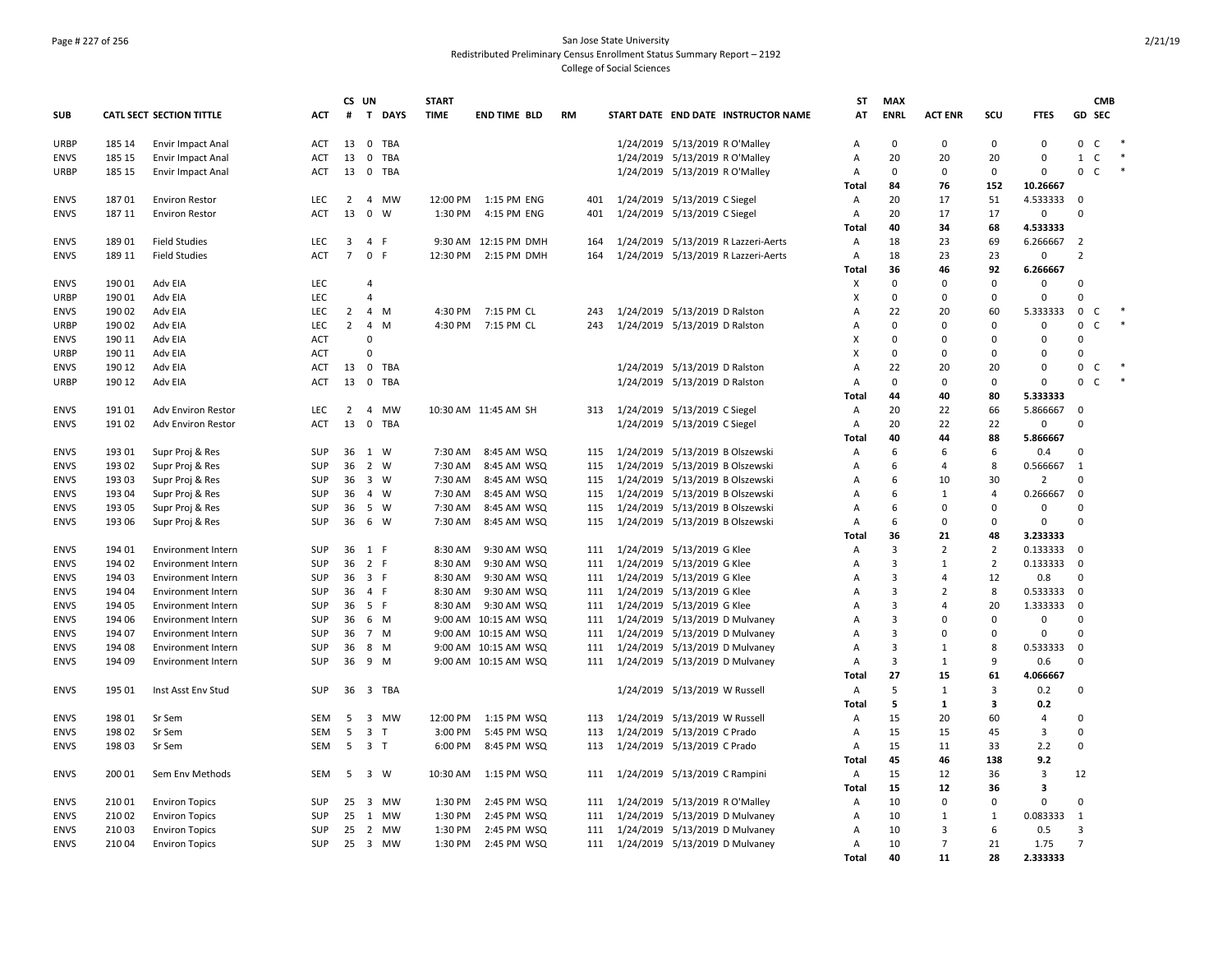### Page # 228 of 256 San Jose State University Redistributed Preliminary Census Enrollment Status Summary Report – 2192 College of Social Sciences

|             |        |                                 |            | CS UN    |                |             | <b>START</b> |                      |           |     |                               |                                     | SΤ    | <b>MAX</b>  |                |                |             | <b>CMB</b>    |
|-------------|--------|---------------------------------|------------|----------|----------------|-------------|--------------|----------------------|-----------|-----|-------------------------------|-------------------------------------|-------|-------------|----------------|----------------|-------------|---------------|
| <b>SUB</b>  |        | <b>CATL SECT SECTION TITTLE</b> | <b>ACT</b> | #        |                | <b>DAYS</b> | <b>TIME</b>  | <b>END TIME BLD</b>  | <b>RM</b> |     |                               | START DATE END DATE INSTRUCTOR NAME | AT    | <b>ENRL</b> | <b>ACT ENR</b> | scu            | <b>FTES</b> | <b>GD SEC</b> |
| ENVS        | 285 01 | Grad Internship                 | <b>SUP</b> | 25 3 TBA |                |             |              |                      |           |     | 1/24/2019 5/13/2019 W Russell |                                     | A     | 5           | 2              | 6              | 0.5         |               |
|             |        |                                 |            |          |                |             |              |                      |           |     |                               |                                     | Total | 5           | $\overline{2}$ | 6              | 0.5         |               |
| ENVS        | 291 01 | Adv Topic Env Rest              | SEM        | 5        | 4              | MW          |              | 10:30 AM 11:45 AM SH |           | 313 | 1/24/2019 5/13/2019 C Siegel  |                                     | A     | 20          | 0              | 0              | 0           | 0             |
| ENVS        | 29102  | Adv Topic Env Rest              | ACT        | 13       |                | 0 TBA       |              |                      |           |     | 1/24/2019 5/13/2019 C Siegel  |                                     | A     | 20          | 0              | 0              | 0           | $\mathbf 0$   |
|             |        |                                 |            |          |                |             |              |                      |           |     |                               |                                     | Total | 40          | 0              | 0              | $\mathbf 0$ |               |
| ENVS        | 295 01 | Grad Teach Asst                 | <b>SUP</b> | 25 3 TBA |                |             |              |                      |           |     | 1/24/2019 5/13/2019 W Russell |                                     | A     | 5           | $\overline{2}$ | 6              | 0.5         |               |
|             |        |                                 |            |          |                |             |              |                      |           |     |                               |                                     | Total | 5           | $\overline{2}$ | 6              | 0.5         |               |
| ENVS        | 299 01 | MS Thesis/Project               | <b>SUP</b> | 25 1 TBA |                |             |              |                      |           |     | 1/24/2019 5/13/2019 W Russell |                                     | A     | 5           | $\Omega$       | $\mathbf 0$    | $^{\circ}$  | $\mathbf 0$   |
| <b>ENVS</b> | 299 02 | MS Thesis/Project               | <b>SUP</b> | 25 2 TBA |                |             |              |                      |           |     | 1/24/2019 5/13/2019 W Russell |                                     | A     | 5           | $\Omega$       | 0              | $\Omega$    | $\mathbf 0$   |
| <b>ENVS</b> | 29903  | MS Thesis/Project               | <b>SUP</b> | 25       |                | 3 TBA       |              |                      |           |     | 1/24/2019 5/13/2019 W Russell |                                     | A     | 5           | $\overline{2}$ | 6              | 0.5         |               |
| ENVS        | 299 04 | MS Thesis/Project               | <b>SUP</b> | 25       | $\overline{a}$ | <b>TBA</b>  |              |                      |           |     | 1/24/2019 5/13/2019 W Russell |                                     | A     | 5           |                | $\overline{a}$ | 0.333333    | -1            |
| ENVS        | 299 05 | MS Thesis/Project               | <b>SUP</b> | 25       | -5             | <b>TBA</b>  |              |                      |           |     | 1/24/2019 5/13/2019 W Russell |                                     | A     |             | 0              | 0              | $\Omega$    | 0             |
| ENVS        | 299 06 | MS Thesis/Project               | <b>SUP</b> | 25       |                | 6 TBA       |              |                      |           |     | 1/24/2019 5/13/2019 W Russell |                                     | A     |             | 6              | 36             | 3           | 6             |
|             |        |                                 |            |          |                |             |              |                      |           |     |                               |                                     | Total | 30          | 9              | 46             | 3.833333    |               |
|             |        |                                 |            |          |                |             |              |                      |           |     |                               | <b>Environmental Studies Total</b>  |       | 1759        | 1366           | 3708           | 249.9       |               |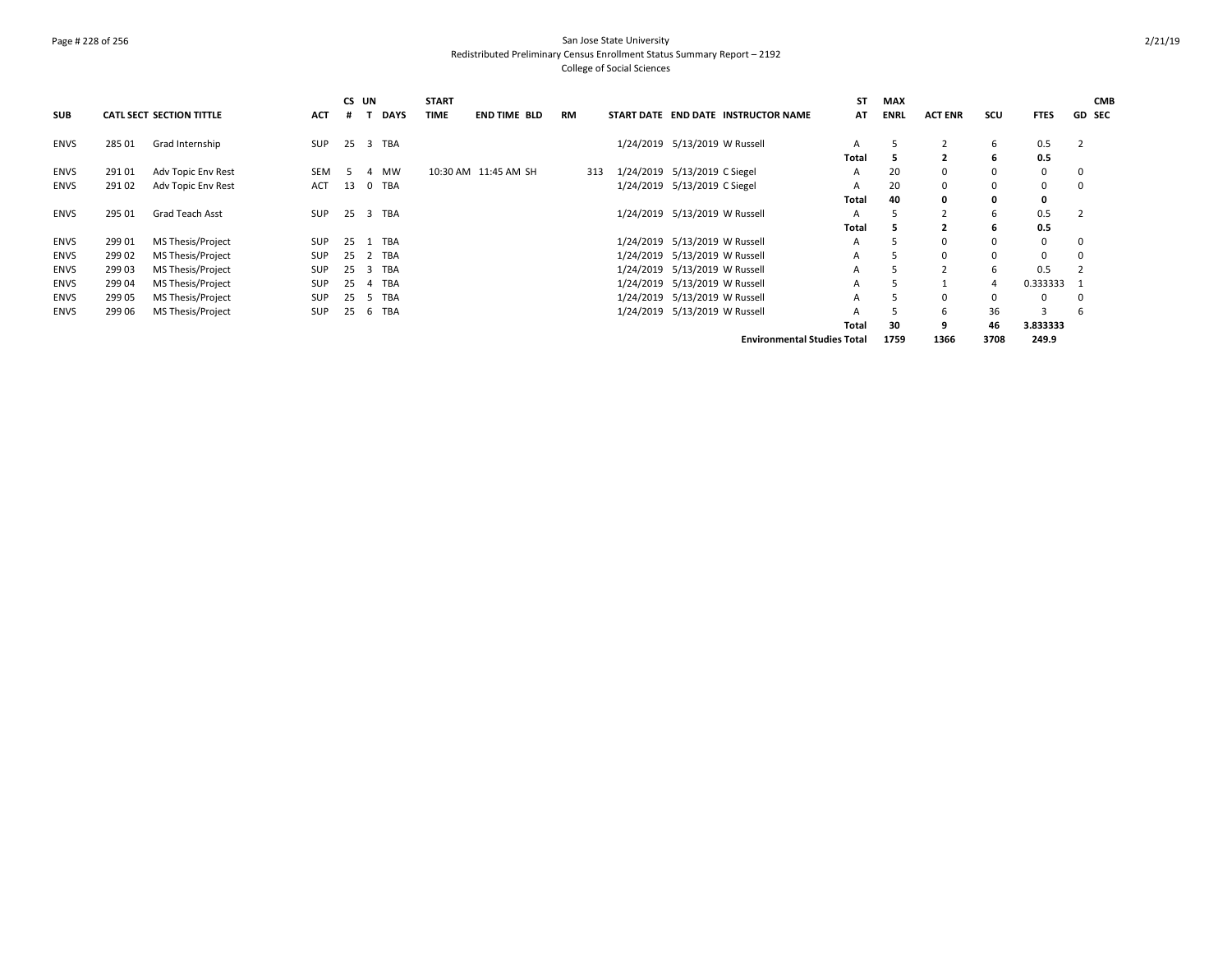### Page # 229 of 256 San Jose State University Redistributed Preliminary Census Enrollment Status Summary Report – 2192 College of Social Sciences

| <b>SUB</b>  |                 | <b>CATL SECT SECTION TITTLE</b> | <b>ACT</b> | #              | CS UN<br>T DAYS                       | <b>START</b><br><b>TIME</b> | <b>END TIME BLD</b>  | <b>RM</b> |     |                                | START DATE END DATE INSTRUCTOR NAME | ST<br>AT       | <b>MAX</b><br><b>ENRL</b> | <b>ACT ENR</b> | SCU                     | <b>FTES</b>                 | <b>CMB</b><br><b>GD SEC</b> |        |
|-------------|-----------------|---------------------------------|------------|----------------|---------------------------------------|-----------------------------|----------------------|-----------|-----|--------------------------------|-------------------------------------|----------------|---------------------------|----------------|-------------------------|-----------------------------|-----------------------------|--------|
| Geography   |                 |                                 |            |                |                                       |                             |                      |           |     |                                |                                     |                |                           |                |                         |                             |                             |        |
| GEOG        | 101             | Geog Natural Env                | <b>LEC</b> | $\overline{2}$ | $\overline{\mathbf{3}}$<br><b>TR</b>  |                             | 12:00 PM 1:15 PM CL  |           | 224 | 1/24/2019 5/13/2019 J Hasty    |                                     | A              | 30                        | 26             | 78                      | 5.2                         | $\Omega$                    |        |
| GEOG        | 180             | Geog Natural Env                | <b>LEC</b> | $\overline{2}$ | $\overline{\mathbf{3}}$<br><b>TBA</b> |                             |                      |           |     | 1/24/2019 5/13/2019 G Pereira  |                                     | Α              | 30                        | 39             | 117                     | 7.8                         | $\Omega$                    |        |
| GEOG        | 181             | Geog Natural Env                | <b>LEC</b> | $\overline{2}$ | 3 TBA                                 |                             |                      |           |     | 1/24/2019 5/13/2019 E Pena     |                                     | A<br>Total     | 30<br>90                  | 36<br>101      | 108<br>303              | 7.2<br>20.2                 | 0                           |        |
| GEOG        | 1001            | <b>Cultural Geography</b>       | LEC        |                | 2 3 TR                                |                             | 10:30 AM 11:45 AM CL |           | 224 | 1/24/2019 5/13/2019 J Hasty    |                                     | Α              | 30                        | 26             | 78                      | 5.2                         | 0                           |        |
| GEOG        | 1080            | <b>Cultural Geography</b>       | <b>LEC</b> | $\overline{2}$ | $\overline{\mathbf{3}}$<br>TBA        |                             |                      |           |     | 1/24/2019 5/13/2019 E Pena     |                                     | Α              | 30                        | 31             | 93                      | 6.2                         | $\Omega$                    |        |
| <b>GEOG</b> | 1081            | Cultural Geography              | <b>LEC</b> | $\overline{2}$ | 3 TBA                                 |                             |                      |           |     |                                | 1/24/2019 5/13/2019 K Richardson    | A              | 30                        | 26             | 78                      | 5.2                         | $\Omega$                    |        |
|             |                 |                                 |            |                |                                       |                             |                      |           |     |                                |                                     | Total          | 90                        | 83             | 249                     | 16.6                        |                             |        |
| GEOG        | 1201            | Global Geography                | <b>LEC</b> | 1              | $\overline{\mathbf{3}}$<br>MW         |                             | 10:30 AM 11:45 AM CL |           | 224 |                                | 1/24/2019 5/13/2019 A Gutierrez     | Α              | 30                        | 33             | 99                      | 6.6                         | $\mathbf 0$                 |        |
| GEOG        | 1280            | Global Geography                | <b>LEC</b> | 1              | $\overline{\mathbf{3}}$<br>TBA        |                             |                      |           |     | 1/24/2019 5/13/2019 G Pereira  |                                     | A              | 30                        | 35             | 105                     | $\overline{7}$              | $\Omega$                    |        |
| <b>GEOG</b> | 1281            | Global Geography                | <b>LEC</b> | 1              | 3 TBA                                 |                             |                      |           |     | 1/24/2019 5/13/2019 G Pereira  |                                     | Α              | 30                        | 30             | 90                      | 6                           | $\Omega$                    |        |
|             |                 |                                 |            |                |                                       |                             |                      |           |     |                                |                                     | Total          | 90                        | 98             | 294                     | 19.6                        |                             |        |
| <b>GEOG</b> | 110 01          | Urban Global South              | <b>LEC</b> | $\overline{4}$ | 3 <sub>T</sub>                        | 1:30 PM                     | 4:15 PM CL           |           | 224 |                                | 1/24/2019 5/13/2019 K Richardson    | A              | 30                        | 21             | 63                      | 4.25                        | 1<br>C                      |        |
| URBP        | 110 01          | Urban Global South              | LEC        | $\overline{4}$ | 3 <sub>T</sub>                        | 1:30 PM                     | 4:15 PM CL           |           | 224 |                                | 1/24/2019 5/13/2019 K Richardson    | Α              | $\mathbf 0$               | $\mathbf 0$    | 0                       | $\mathsf 0$                 | 0<br>$\mathsf{C}$           |        |
|             |                 |                                 |            |                |                                       |                             |                      |           |     |                                |                                     | Total          | 30                        | 21             | 63                      | 4.25                        |                             |        |
| <b>GEOG</b> | 11201           | Nat Cult Terr Disp              | <b>LEC</b> | $\overline{2}$ | $\overline{\mathbf{3}}$<br>MW         | 12:00 PM                    | 1:15 PM CL           |           | 224 | 1/24/2019 5/13/2019 M Kelley   |                                     | Α              | 40                        | 37             | 111                     | 7.4                         | $\mathbf 0$                 |        |
| GEOG        | 11202           | Nat Cult Terr Disp              | <b>LEC</b> | 2              | $\overline{\mathbf{3}}$<br>MW         | 3:00 PM                     | 4:15 PM CL           |           | 224 | 1/24/2019 5/13/2019 M Kelley   |                                     | Α              | 40                        | 32             | 96                      | 6.4                         | $\Omega$                    |        |
| <b>GEOG</b> | 112 80          | Nat Cult Terr Disp              | <b>LEC</b> | $\overline{2}$ | $\overline{\mathbf{3}}$<br><b>TBA</b> |                             |                      |           |     |                                | 1/24/2019 5/13/2019 K Rohrmeier     | A              | 40                        | 40             | 120                     | 8                           | $\Omega$                    |        |
| GEOG        | 112 81          | Nat Cult Terr Disp              | <b>LEC</b> | $\overline{2}$ | $\overline{\mathbf{3}}$<br>TBA        |                             |                      |           |     |                                | 1/24/2019 5/13/2019 K Rohrmeier     | Α              | 40                        | 40             | 120                     | 8                           | $\Omega$                    |        |
| <b>GEOG</b> | 11282           | Nat Cult Terr Disp              | <b>LEC</b> | $\overline{2}$ | $\overline{\mathbf{3}}$<br>TBA        |                             |                      |           |     |                                | 1/24/2019 5/13/2019 K Rohrmeier     | Α              | 40                        | 40             | 120                     | 8                           | $\Omega$                    |        |
| GEOG        | 11283           | Nat Cult Terr Disp              | <b>LEC</b> | $\overline{2}$ | 3 TBA                                 |                             |                      |           |     | 1/24/2019 5/13/2019 E Pena     |                                     | Α              | 30                        | 30             | 90                      | 6                           | $\Omega$                    |        |
|             |                 |                                 |            |                |                                       |                             |                      |           |     |                                |                                     | <b>Total</b>   | 230                       | 219            | 657                     | 43.8                        |                             |        |
| GEOG        | 115 01          | Global Development              | <b>LEC</b> | $\overline{2}$ | 3 <sub>T</sub>                        | 4:30 PM                     | 7:15 PM CL           |           | 224 | 1/24/2019 5/13/2019 A deGrassi |                                     | Α              | 30                        | 13             | 39                      | 2.6                         | 0                           |        |
|             |                 |                                 |            |                |                                       |                             |                      |           |     |                                |                                     | Total          | 30                        | 13             | 39                      | 2.6                         |                             |        |
| GEOG        | 12180           | Pop & Global Change             | <b>LEC</b> | $\overline{2}$ | $\overline{\mathbf{3}}$<br><b>TBA</b> |                             |                      |           |     | 1/24/2019 5/13/2019 G Pereira  |                                     | Α              | 25                        | 22             | 66                      | 4.45                        | 1<br>C                      |        |
| <b>ENVS</b> | 12180           | Pop & Global Change             | <b>LEC</b> | $\overline{2}$ | 3 TBA                                 |                             |                      |           |     | 1/24/2019 5/13/2019 G Pereira  |                                     | A              | $\mathbf 0$               | $\mathbf 0$    | 0                       | $\mathsf 0$                 | 0<br>C                      | $\ast$ |
|             |                 |                                 |            |                |                                       |                             |                      |           |     |                                |                                     | <b>Total</b>   | 25                        | 22             | 66                      | 4.45                        |                             |        |
| <b>GEOG</b> | 17101           | Adv GIS                         | <b>LEC</b> | $\overline{2}$ | 3 W                                   | 5:00 PM                     | 6:45 PM WSQ          |           | 113 | 1/24/2019 5/13/2019 M Kelley   |                                     | Α              | 20                        | 10             | 20                      | 2.05                        | 1                           |        |
| <b>GEOG</b> | 17102           | Adv GIS                         | LAB        | 15             | $\mathbf 0$<br>W                      | 7:00 PM                     | 9:45 PM WSQ          |           | 113 | 1/24/2019 5/13/2019 M Kelley   |                                     | Α              | 20                        | 10             | 10                      | $\mathbf{0}$                | 1                           |        |
|             |                 |                                 |            |                | $\overline{3}$                        |                             |                      |           |     |                                |                                     | Total          | 40<br>$\Omega$            | 20<br>$\Omega$ | 30<br>$\Omega$          | 2.05                        | $\Omega$                    |        |
| <b>GEOG</b> | 172 01<br>17202 | Cart Compl & Prsnt              | LEC<br>LAB |                | 0                                     |                             |                      |           |     |                                |                                     | X<br>X         | $\Omega$                  | $\Omega$       | $\Omega$                | $\mathbf{0}$<br>$\mathbf 0$ | $\mathbf 0$                 |        |
| <b>GEOG</b> |                 | Cart Compl & Prsnt              |            |                |                                       |                             |                      |           |     |                                |                                     | <b>Total</b>   | 0                         | 0              | O                       | $\mathbf 0$                 |                             |        |
| <b>GEOG</b> | 18001           | <b>Indiv Studies</b>            | SUP        | 36             | 3 TBA                                 |                             |                      |           |     |                                | 1/24/2019 5/13/2019 K Richardson    | Α              | 1                         | $\mathbf{1}$   | 3                       | 0.2                         | $\mathbf 0$                 |        |
| GEOG        | 180 02          | <b>Indiv Studies</b>            | SUP        | 36             | 4 TBA                                 |                             |                      |           |     |                                | 1/24/2019 5/13/2019 K Richardson    | $\overline{A}$ | 1                         | $\Omega$       | 0                       | $\mathbf 0$                 | $\Omega$                    |        |
|             |                 |                                 |            |                |                                       |                             |                      |           |     |                                |                                     | <b>Total</b>   | $\overline{2}$            | $\mathbf{1}$   | 3                       | 0.2                         |                             |        |
| GEOG        | 197 01          | Geog Internship                 | SUP        | 36             | 1 TBA                                 |                             |                      |           |     |                                | 1/24/2019 5/13/2019 K Richardson    | Α              | $\mathbf{1}$              | $\Omega$       | 0                       | $\mathbf 0$                 | $\Omega$                    |        |
| <b>GEOG</b> | 19702           | Geog Internship                 | SUP        | 36             | $\overline{3}$<br><b>TBA</b>          |                             |                      |           |     |                                | 1/24/2019 5/13/2019 K Richardson    | $\overline{A}$ | 1                         | $\Omega$       | $\Omega$                | $\mathbf 0$                 | $\Omega$                    |        |
| GEOG        | 19703           | Geog Internship                 | SUP        | 36             | 5 TBA                                 |                             |                      |           |     |                                | 1/24/2019 5/13/2019 K Richardson    | A              | 1                         | 0              | $\Omega$                | $\mathsf 0$                 | $\mathbf 0$                 |        |
|             |                 |                                 |            |                |                                       |                             |                      |           |     |                                |                                     | <b>Total</b>   | 3                         | O              | $\Omega$                | $\mathbf 0$                 |                             |        |
| GEOG        | 28201           | Adv Geog Tech                   | SEM        | 5              | $\overline{\mathbf{3}}$<br>W          | 5:00 PM                     | 8:00 PM WSQ          |           | 113 | 1/24/2019 5/13/2019 M Kelley   |                                     | Α              | 10                        | 4              | 12                      | 0.85                        | 1                           |        |
|             |                 |                                 |            |                |                                       |                             |                      |           |     |                                |                                     | Total          | 10                        | 4              | 12                      | 0.85                        |                             |        |
| GEOG        | 290 01          | Sem: Res Design GIS             | SEM        |                | $\overline{3}$                        |                             |                      |           |     |                                |                                     | Χ              | $\Omega$                  | $\Omega$       | $\Omega$                | $\mathbf 0$                 | $\mathbf 0$                 |        |
|             |                 |                                 |            |                |                                       |                             |                      |           |     |                                |                                     | Total          | 0                         | O              | O                       | $\mathbf 0$                 |                             |        |
| <b>GEOG</b> | 298 01          | Special Study                   | SUP        | 25             | 3 TBA                                 |                             |                      |           |     |                                | 1/24/2019 5/13/2019 K Richardson    | Α              | 1                         | $\mathbf{1}$   | 3                       | 0.25                        | 1                           |        |
| <b>GEOG</b> | 298 02          | Special Study                   | SUP        | 25             | 4 TBA                                 |                             |                      |           |     |                                | 1/24/2019 5/13/2019 K Richardson    | Α              | 1                         | $\Omega$       | $\Omega$                | $\mathbf 0$                 | $\Omega$                    |        |
|             |                 |                                 |            |                |                                       |                             |                      |           |     |                                |                                     | Total          | $\overline{2}$            | $\mathbf{1}$   | $\overline{\mathbf{3}}$ | 0.25                        |                             |        |
| GEOG        | 299 01          | MA Thesis/Project               | SUP        | 25             | 1 TBA                                 |                             |                      |           |     |                                | 1/24/2019 5/13/2019 K Richardson    | $\overline{A}$ | 1                         | 1              | 1                       | 0.083333                    | 1                           |        |
| GEOG        | 299 02          | MA Thesis/Project               | SUP        | 25             | 3 TBA                                 |                             |                      |           |     |                                | 1/24/2019 5/13/2019 K Richardson    | A              | 1                         | $\overline{2}$ | 6                       | 0.5                         | $\overline{2}$              |        |
| GEOG        | 299 03          | MA Thesis/Project               | <b>SUP</b> | 25             | 6 TBA                                 |                             |                      |           |     |                                | 1/24/2019 5/13/2019 K Richardson    | A              | $\mathbf{1}$              | $\mathbf 0$    | $\Omega$                | $\mathbf 0$                 | $\Omega$                    |        |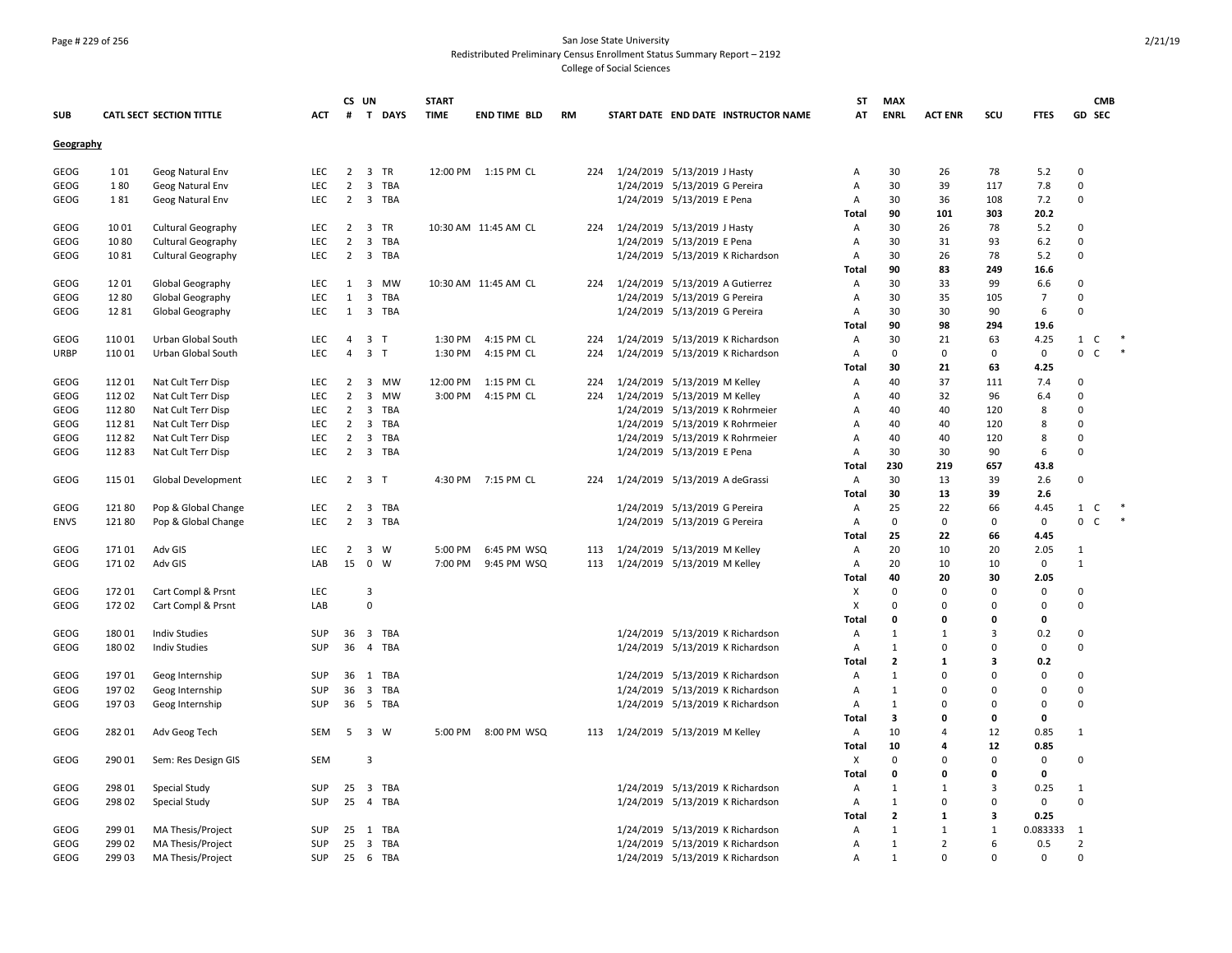### Page # 230 of 256 San Jose State University Redistributed Preliminary Census Enrollment Status Summary Report – 2192 College of Social Sciences

|            |                                 |            | CS UN |              | <b>START</b> |              |    |  |                                     |       | ST MAX  |                |      |                                     | <b>CMB</b>    |
|------------|---------------------------------|------------|-------|--------------|--------------|--------------|----|--|-------------------------------------|-------|---------|----------------|------|-------------------------------------|---------------|
| <b>SUB</b> | <b>CATL SECT SECTION TITTLE</b> | <b>ACT</b> |       | DAYS         | <b>TIME</b>  | END TIME BLD | RM |  | START DATE END DATE INSTRUCTOR NAME |       | AT ENRL | <b>ACT ENR</b> | scu  | <b>FTES</b>                         | <b>GD SEC</b> |
| GEOG       | MA Thesis/Project<br>299 04     |            |       | SUP 25 4 TBA |              |              |    |  | 1/24/2019 5/13/2019 K Richardson    |       | A 1     | $\Omega$       |      | $\begin{matrix} 0 & 0 \end{matrix}$ |               |
|            |                                 |            |       |              |              |              |    |  |                                     | Total |         |                |      | 0.583333                            |               |
|            |                                 |            |       |              |              |              |    |  | Geography Total                     |       | 646     | 586            | 1726 | 115.4333                            |               |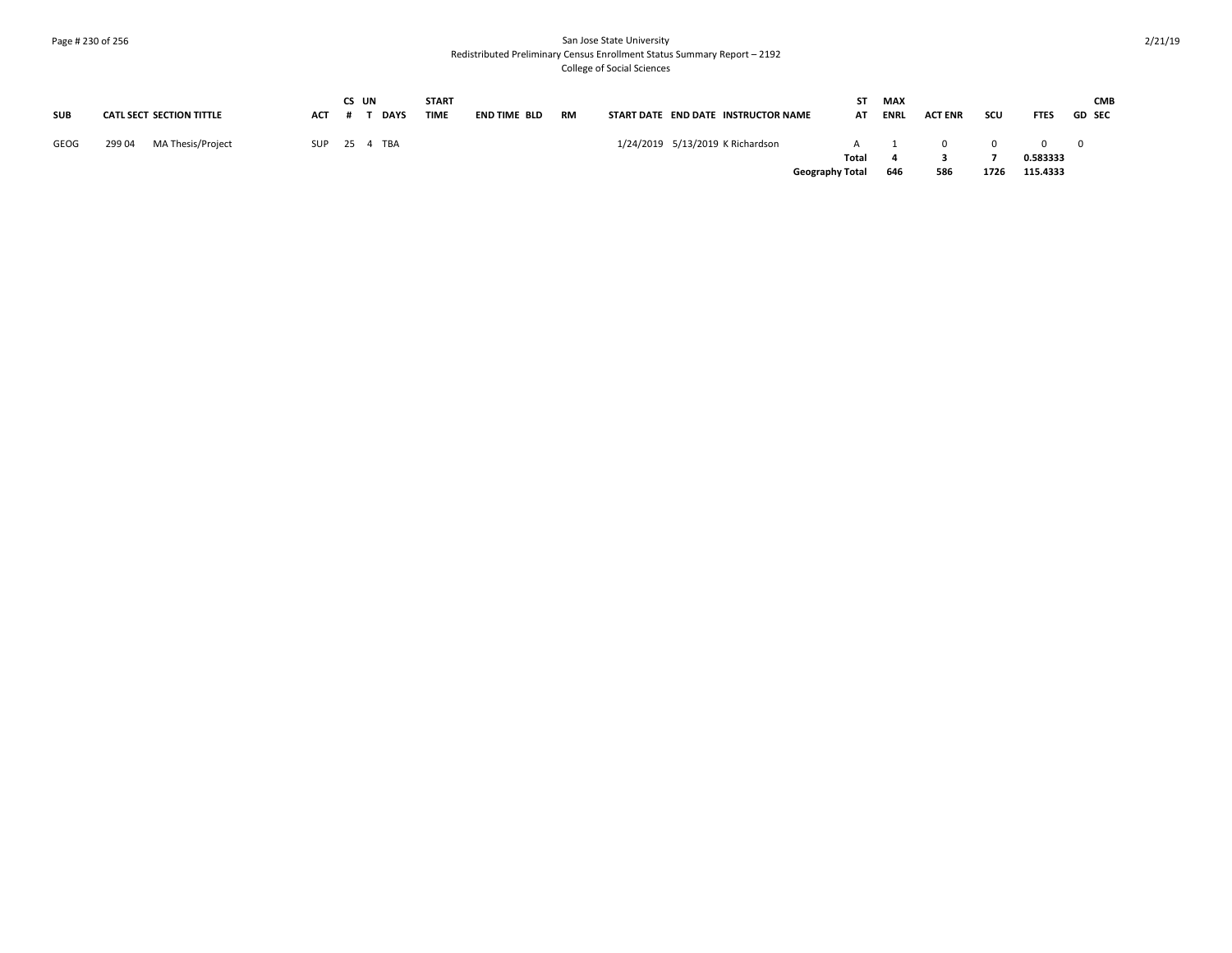# Page # 231 of 256 San Jose State University Redistributed Preliminary Census Enrollment Status Summary Report – 2192

College of Social Sciences

| <b>SUB</b>     |         | <b>CATL SECT SECTION TITTLE</b>   | <b>ACT</b> |                | CS UN<br># T DAYS                    | <b>START</b><br><b>TIME</b> | <b>END TIME BLD</b>   | <b>RM</b> |     |                     | START DATE END DATE INSTRUCTOR NAME | ST<br>AT          | <b>MAX</b><br><b>ENRL</b> | <b>ACT ENR</b> | SCU      | <b>FTES</b>  | <b>CMB</b><br><b>GD SEC</b> |  |
|----------------|---------|-----------------------------------|------------|----------------|--------------------------------------|-----------------------------|-----------------------|-----------|-----|---------------------|-------------------------------------|-------------------|---------------------------|----------------|----------|--------------|-----------------------------|--|
| <b>History</b> |         |                                   |            |                |                                      |                             |                       |           |     |                     |                                     |                   |                           |                |          |              |                             |  |
| <b>HIST</b>    | 1A 01   | World History to 1500             | <b>LEC</b> |                | 2 3 MW                               |                             | 10:30 AM 11:45 AM DMH |           | 165 |                     | 1/24/2019 5/13/2019 A Katsev        | A<br><b>Total</b> | 25<br>25                  | 22<br>22       | 66<br>66 | 4.4<br>4.4   | $\mathsf 0$                 |  |
| <b>HIST</b>    | 1B 01   | World History from 1500           | <b>LEC</b> | $\overline{2}$ | 3 MW                                 |                             | 1:30 PM 2:45 PM CL    |           | 243 |                     | 1/24/2019 5/13/2019 A Katsev        | Α<br>Total        | 25<br>25                  | 15<br>15       | 45<br>45 | 3<br>3       | $\overline{0}$              |  |
| <b>HIST</b>    | 10A 01  | Western Civilizatn                | <b>LEC</b> | $\overline{2}$ | 3 TR                                 | 1:30 PM                     | 2:45 PM CL            |           | 243 |                     | 1/24/2019 5/13/2019 R Cirivilleri   | A                 | 25                        | 23             | 69       | 4.6          | $\mathbf 0$                 |  |
| <b>HIST</b>    | 10B01   | Western Civilizatn                | LEC        |                | $\overline{3}$                       |                             |                       |           |     |                     |                                     | X                 | $\mathbf 0$               | $\mathbf 0$    | $\Omega$ | $\mathbf 0$  | $\Omega$                    |  |
| <b>HIST</b>    | 10B02   | Western Civilizatn                | LEC        | $\overline{2}$ | $\overline{\mathbf{3}}$<br>TR        |                             | 10:30 AM 11:45 AM DMH |           | 150 |                     | 1/24/2019 5/13/2019 R Buyco         | Α                 | 25                        | 21             | 63       | 4.2          | $\Omega$                    |  |
|                |         |                                   |            |                |                                      |                             |                       |           |     |                     |                                     | Total             | 50                        | 44             | 132      | 8.8          |                             |  |
| HIST           | 1501    | Esntl US History                  | <b>LEC</b> |                | 3                                    |                             |                       |           |     |                     |                                     | X                 | $\mathbf 0$               | $\Omega$       | 0        | $\mathbf 0$  | $\Omega$                    |  |
| <b>HIST</b>    | 15 02   | Esntl US History                  | <b>LEC</b> | 1              | $\overline{3}$<br><b>TR</b>          | 3:00 PM                     | 4:15 PM WSQ           |           | 207 |                     | 1/24/2019 5/13/2019 R Cirivilleri   | $\overline{A}$    | 125                       | 112            | 336      | 22.4         | $\Omega$                    |  |
| <b>HIST</b>    | 1503    | Esntl US History                  | <b>LEC</b> | 1              | $\overline{\mathbf{3}}$<br>TBA       |                             |                       |           |     |                     | 1/24/2019 5/13/2019                 | A                 | 48                        | 50             | 150      | 10           | $\mathbf 0$                 |  |
| <b>HIST</b>    | 15 04   | Esntl US History                  | <b>LEC</b> | 1              | 3 MW                                 | 12:00 PM                    | 1:15 PM DMH           |           | 150 |                     | 1/24/2019 5/13/2019 M Wilson        | Α                 | 48                        | 54             | 162      | 10.8         | $\mathbf 0$                 |  |
| <b>HIST</b>    | 15 05   | Esntl US History                  | <b>LEC</b> | 1              | $\overline{\mathbf{3}}$<br><b>TR</b> | 7:30 AM                     | 8:45 AM DMH           |           | 150 |                     | 1/24/2019 5/13/2019 R Cirivilleri   | $\mathsf{A}$      | 48                        | 48             | 144      | 9.6          | $\Omega$                    |  |
| <b>HIST</b>    | 15 06   | Esntl US History                  | LEC        | 1              | 3 TR                                 |                             | 9:00 AM 10:15 AM DMH  |           | 150 |                     | 1/24/2019 5/13/2019 R Cirivilleri   | $\overline{A}$    | 48                        | 45             | 135      | 9            | $\mathbf 0$                 |  |
| <b>HIST</b>    | 15 07   | Esntl US History                  | <b>LEC</b> | 1              | 3<br>TR                              | 12:00 PM                    | 1:15 PM DMH           |           | 150 |                     | 1/24/2019 5/13/2019 R Buyco         | Α                 | 48                        | 57             | 171      | 11.4         | $\overline{0}$              |  |
| <b>HIST</b>    | 1508    | Esntl US History                  | <b>LEC</b> | 1              | $\overline{3}$<br><b>TR</b>          | 1:30 PM                     | 2:45 PM DMH           |           | 150 |                     | 1/24/2019 5/13/2019 R Buyco         | $\overline{A}$    | 48                        | 55             | 165      | 11           | $\Omega$                    |  |
| <b>HIST</b>    | 15 09   | Esntl US History                  | <b>LEC</b> | 1              | 3 TR                                 | 4:30 PM                     | 5:45 PM DMH           |           | 150 |                     | 1/24/2019 5/13/2019 R Buyco         | Α                 | 48                        | 52             | 156      | 10.4         | $\Omega$                    |  |
| <b>HIST</b>    | 15 10   | Esntl US History                  | <b>LEC</b> | 1              | 3 MW                                 | 4:30 PM                     | 5:45 PM WSQ           |           | 207 |                     | 1/24/2019 5/13/2019 M McBane        | Α                 | 125                       | 125            | 375      | 25           | 0                           |  |
| <b>HIST</b>    | 15 11   | Esntl US History                  | <b>LEC</b> | 1              | $\overline{\mathbf{3}}$<br><b>MW</b> |                             | 10:30 AM 11:45 AM DMH |           | 150 |                     | 1/24/2019 5/13/2019 M Wilson        | Α                 | 48                        | 51             | 153      | 10.2         | $\mathbf 0$                 |  |
| <b>HIST</b>    | 15 80   | Esntl US History                  | LEC        |                | $\overline{3}$                       |                             |                       |           |     |                     |                                     | X                 | $\mathbf 0$               | $\mathbf 0$    | 0        | $\mathsf 0$  | $\mathbf 0$                 |  |
| HIST           | 1581    | Esntl US History                  | <b>LEC</b> | 1              | $\overline{\mathbf{3}}$<br>TBA       |                             |                       |           |     |                     | 1/24/2019 5/13/2019 L Guardino      | $\overline{A}$    | 48                        | 54             | 162      | 10.8         | $\Omega$                    |  |
|                |         |                                   |            |                |                                      |                             |                       |           |     |                     |                                     | Total             | 682                       | 703            | 2109     | 140.6        |                             |  |
| <b>HIST</b>    | 20A 01  | Hist of Amer Peopl                | <b>LEC</b> | $\overline{2}$ | $\overline{\mathbf{3}}$<br>TR        |                             | 10:30 AM 11:45 AM CL  |           | 243 |                     | 1/24/2019 5/13/2019 M Wilson        | Α                 | 25                        | 27             | 81       | 5.4          | $\Omega$                    |  |
| <b>HIST</b>    | 20B 80  | Hist of Amer Peopl                | <b>LEC</b> | $\overline{2}$ | $\overline{\mathbf{3}}$<br>TBA       |                             |                       |           |     |                     | 1/24/2019 5/13/2019 L Guardino      | Α                 | 25                        | 27             | 81       | 5.4          | $\Omega$                    |  |
|                |         |                                   |            |                |                                      |                             |                       |           |     |                     |                                     | Total             | 50                        | 54             | 162      | 10.8         |                             |  |
| <b>HIST</b>    | 5001    | <b>Historical Process</b>         | SEM        | $\overline{4}$ | 3 W                                  | 6:00 PM                     | 8:45 PM DMH           |           | 167 |                     | 1/24/2019 5/13/2019 E Narveson      | $\mathsf{A}$      | 25                        | 24             | 72       | 4.8          | 0                           |  |
|                |         |                                   |            |                |                                      |                             |                       |           |     |                     |                                     | Total             | 25                        | 24             | 72       | 4.8          |                             |  |
| HIST           | 9901    | <b>History Fundamentals</b>       | SEM        |                | 5 3 TBA                              |                             |                       |           |     | 1/24/2019 5/13/2019 |                                     | $\mathsf{A}$      | 28                        | 28             | 84       | 5.6          | 0                           |  |
|                |         |                                   |            |                |                                      |                             |                       |           |     |                     |                                     | <b>Total</b>      | 28                        | 28             | 84       | 5.6          |                             |  |
| HIST           |         | 100W 01 History Writers' Workshop | SEM        | 4              | 3 TR                                 |                             | 12:00 PM 1:15 PM CL   |           | 243 |                     | 1/24/2019 5/13/2019 M Wilson        | A                 | 20                        | 11             | 33       | 2.2          | 0                           |  |
| HIST           |         | 100W 02 History Writers' Workshop | <b>SEM</b> | $\overline{4}$ | 3 MW                                 |                             | 10:30 AM 11:45 AM DMH |           | 167 |                     | 1/24/2019 5/13/2019 L Hilde         | A                 | 20                        | 18             | 54       | 3.6          | $\mathbf 0$                 |  |
|                |         |                                   |            |                |                                      |                             |                       |           |     |                     |                                     | Total             | 40                        | 29             | 87       | 5.8          |                             |  |
| <b>HIST</b>    | 102 01  | Historiography                    | <b>LEC</b> | $\overline{2}$ | $\overline{4}$<br>TBA                |                             |                       |           |     | 1/24/2019 5/13/2019 |                                     | $\overline{A}$    | 20                        | 20             | 80       | 5.333333     | $\mathbf 0$                 |  |
| <b>HIST</b>    | 102 02  | Historiography                    | <b>LEC</b> | $\overline{2}$ | 4<br>TBA                             |                             |                       |           |     | 1/24/2019 5/13/2019 |                                     | Α                 | 20                        | 18             | 72       | 5.133333     | 5                           |  |
|                |         |                                   |            |                |                                      |                             |                       |           |     |                     |                                     | <b>Total</b>      | 40                        | 38             | 152      | 10.46667     |                             |  |
| <b>HIST</b>    | 109B 01 | Hist China Fr 1800                | LEC        | $\overline{2}$ | <b>TBA</b><br>$\overline{4}$         |                             |                       |           |     | 1/24/2019 5/13/2019 |                                     | Α                 | 25                        | 14             | 56       | 3.8          | 1 C                         |  |
| ASIA           | 109B 01 | Hist China Fr 1800                | <b>LEC</b> | $\overline{2}$ | 4<br>TBA                             |                             |                       |           |     | 1/24/2019 5/13/2019 |                                     | Α                 | $\mathbf 0$               | $\mathbf 0$    | 0        | $\mathbf 0$  | 0<br>C                      |  |
|                |         |                                   |            |                |                                      |                             |                       |           |     |                     |                                     | <b>Total</b>      | 25                        | 14             | 56       | 3.8          |                             |  |
| <b>HIST</b>    | 114 01  | <b>Ancient West</b>               | <b>LEC</b> | $\overline{2}$ | 4 TBA                                |                             |                       |           |     | 1/24/2019 5/13/2019 |                                     | $\mathsf{A}$      | 25                        | 25             | 100      | 6.666667     | 0                           |  |
|                |         |                                   |            |                |                                      |                             |                       |           |     |                     |                                     | Total             | 25                        | 25             | 100      | 6.666667     |                             |  |
| <b>HIST</b>    | 126 01  | Adv Topic Medieval                | <b>LEC</b> | 2              | TBA<br>4                             |                             |                       |           |     | 1/24/2019 5/13/2019 |                                     | $\overline{A}$    | 25                        | 25             | 100      | 6.666667     | $\mathbf 0$                 |  |
|                |         |                                   |            |                |                                      |                             |                       |           |     |                     |                                     | Total             | 25                        | 25             | 100      | 6.666667     |                             |  |
| <b>HIST</b>    | 132 01  | Adv Top World Hist                | <b>LEC</b> | 2              | TBA<br>$\overline{4}$                |                             |                       |           |     | 1/24/2019 5/13/2019 |                                     | $\mathsf{A}$      | 25                        | 26             | 104      | 7.066667     | $\overline{2}$              |  |
|                |         |                                   |            |                |                                      |                             |                       |           |     |                     |                                     | Total             | 25                        | 26             | 104      | 7.066667     |                             |  |
| <b>HIST</b>    | 144 01  | Europe 1900-1945                  | <b>LEC</b> | $2^{\circ}$    | 4 TBA                                |                             |                       |           |     | 1/24/2019 5/13/2019 |                                     | $\mathsf{A}$      | 25                        | 25             | 100      | 6.666667     | $\mathbf 0$                 |  |
|                |         |                                   |            |                |                                      |                             |                       |           |     |                     |                                     | Total             | 25                        | 25             | 100      | 6.666667     |                             |  |
| HIST           | 153 01  | Hist Women Europe                 | <b>LEC</b> |                | $\overline{3}$                       |                             |                       |           |     |                     |                                     | X                 | $\mathbf 0$               | $\Omega$       | 0        | $\mathbf 0$  | $\Omega$                    |  |
|                |         |                                   |            |                |                                      |                             |                       |           |     |                     |                                     | Total             | $\mathbf{0}$              | 0              | 0        | $\mathbf{0}$ |                             |  |
| <b>HIST</b>    | 155 01  | 20th Century World                | <b>LEC</b> | $\overline{2}$ | 3 MW                                 |                             | 9:00 AM 10:15 AM DMH  |           | 165 |                     | 1/24/2019 5/13/2019 A Katsev        | Α                 | 25                        | 27             | 81       | 5.4          | $\mathbf 0$                 |  |
| <b>HIST</b>    | 155 02  | 20th Century World                | <b>LEC</b> | 2              | 3 MW                                 |                             | 3:00 PM 4:15 PM CL    |           | 243 |                     | 1/24/2019 5/13/2019 A Katsev        | $\overline{A}$    | 25                        | 26             | 78       | 5.2          | $\Omega$                    |  |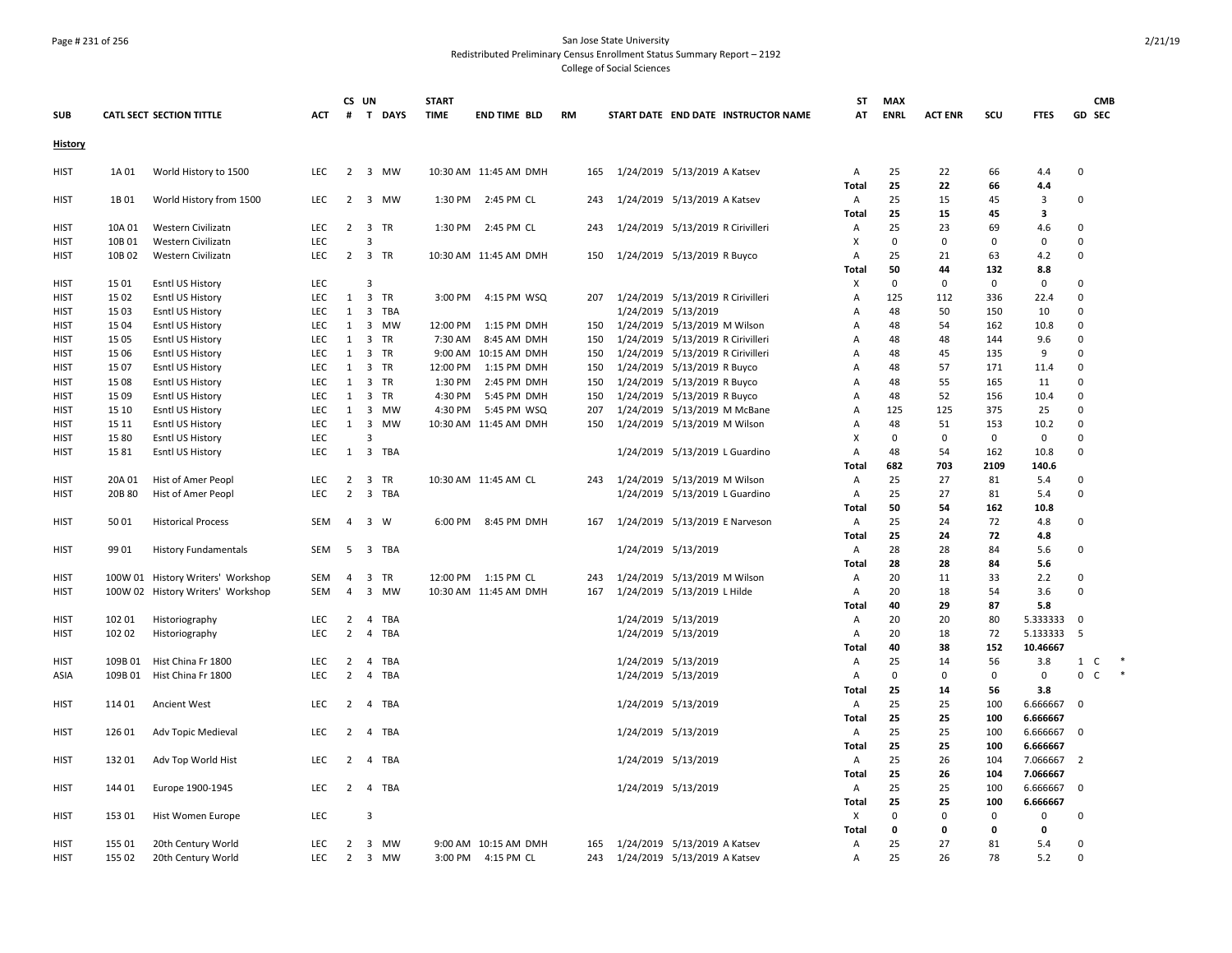### Page # 232 of 256 San Jose State University Redistributed Preliminary Census Enrollment Status Summary Report – 2192 College of Social Sciences

| <b>SUB</b>  |         | <b>CATL SECT SECTION TITTLE</b> | <b>ACT</b> | CS UN<br>#     | <b>DAYS</b><br>T             | <b>START</b><br><b>TIME</b> | <b>END TIME BLD</b>  | <b>RM</b> |     |                     | START DATE END DATE INSTRUCTOR NAME | <b>ST</b><br>AT         | <b>MAX</b><br><b>ENRL</b> | <b>ACT ENR</b> | SCU            | <b>FTES</b>          | GD SEC                       | <b>CMB</b> |
|-------------|---------|---------------------------------|------------|----------------|------------------------------|-----------------------------|----------------------|-----------|-----|---------------------|-------------------------------------|-------------------------|---------------------------|----------------|----------------|----------------------|------------------------------|------------|
|             |         |                                 |            |                |                              |                             |                      |           |     |                     |                                     | Total                   | 50                        | 53             | 159            | 10.6                 |                              |            |
| <b>HIST</b> | 163 01  | Modern Latin Am                 | <b>LEC</b> | $\overline{2}$ | <b>TBA</b><br>$\overline{4}$ |                             |                      |           |     | 1/24/2019 5/13/2019 |                                     | $\overline{A}$<br>Total | 25<br>25                  | 9<br>9         | 36<br>36       | 2.466667<br>2.466667 | $\mathbf{1}$                 |            |
| HIST        | 170 01  | <b>Topics Amer Hist</b>         | <b>LEC</b> | $\overline{2}$ | 3<br><b>MW</b>               |                             | 3:00 PM 4:15 PM DMH  |           | 163 |                     | 1/24/2019 5/13/2019 M McBane        | $\overline{A}$          | 28                        | 21             | 63             | 4.2                  | $\mathbf 0$                  |            |
| HIST        | 170 80  | <b>Topics Amer Hist</b>         | <b>LEC</b> | $\overline{2}$ | 3<br>TBA                     |                             |                      |           |     |                     | 1/24/2019 5/13/2019 R Chopra        | $\overline{A}$          | 28                        | 28             | 84             | 5.6                  | $\mathbf 0$                  |            |
|             |         |                                 |            |                |                              |                             |                      |           |     |                     |                                     | <b>Total</b>            | 56                        | 49             | 147            | 9.8                  |                              |            |
| <b>HIST</b> | 170S 01 | <b>Topics Am History</b>        | LEC        | 3              | 3<br>MW                      |                             | 12:00 PM 1:15 PM DMH |           | 163 |                     | 1/24/2019 5/13/2019 M McBane        | $\overline{A}$          | 28                        | 15             | 45             | 3                    | $\Omega$                     |            |
| <b>HIST</b> | 170S 80 | <b>Topics Am History</b>        | <b>LEC</b> | 3              | 3<br>TBA                     |                             |                      |           |     |                     | 1/24/2019 5/13/2019 K Chilton       | $\overline{A}$          | 28                        | 29             | 87             | 5.8                  | $\mathbf 0$                  |            |
| <b>HIST</b> | 170S 81 | <b>Topics Am History</b>        | LEC        | 3              | $\overline{3}$<br><b>TBA</b> |                             |                      |           |     |                     | 1/24/2019 5/13/2019 K Chilton       | $\overline{A}$          | 28                        | 27             | 81             | 5.4                  | $\Omega$                     |            |
|             |         |                                 |            |                |                              |                             |                      |           |     |                     |                                     | Total                   | 84                        | 71             | 213            | 14.2                 |                              |            |
| <b>HIST</b> | 173 80  | New World Encount               | LEC        |                | 4                            |                             |                      |           |     |                     |                                     | X                       | $\mathbf 0$               | $\mathbf 0$    | $\mathbf 0$    | 0                    | $\mathbf 0$                  |            |
|             |         |                                 |            |                |                              |                             |                      |           |     |                     |                                     | <b>Total</b>            | 0                         | 0              | $\mathbf 0$    | 0                    |                              |            |
| <b>HIST</b> | 176 01  | Civil War & Recon               | <b>LEC</b> | $\overline{2}$ | <b>TBA</b><br>4              |                             |                      |           |     | 1/24/2019 5/13/2019 |                                     | $\overline{A}$          | 25                        | 25             | 100            | 6.733333             | 1                            |            |
|             |         |                                 |            |                |                              |                             |                      |           |     |                     |                                     | Total                   | 25                        | 25             | 100            | 6.733333             |                              |            |
| <b>HIST</b> | 181 01  | Adv Topics Am Hist              | <b>LEC</b> | $\overline{2}$ | TBA<br>4                     |                             |                      |           |     | 1/24/2019 5/13/2019 |                                     | Α                       | 25                        | 12             | 48             | 3.266667             | 1                            |            |
| <b>HIST</b> | 18102   | Adv Topics Am Hist              | LEC        | $\overline{2}$ | <b>TBA</b><br>4              |                             |                      |           |     | 1/24/2019 5/13/2019 |                                     | $\overline{A}$          | 25                        | 25             | 100            | 6.8                  | $\overline{2}$               |            |
|             |         |                                 |            |                |                              |                             |                      |           |     |                     |                                     | <b>Total</b>            | 50                        | 37             | 148            | 10.06667             |                              |            |
| <b>HIST</b> | 189B 01 | Ca Hist Since 1900              | LEC        | 2              | TBA<br>4                     |                             |                      |           |     | 1/24/2019 5/13/2019 |                                     | $\overline{A}$          | 25                        | 23             | 92             | 6.266667             | $\overline{2}$               |            |
|             |         |                                 |            |                |                              |                             |                      |           |     |                     |                                     | Total                   | 25                        | 23             | 92             | 6.266667             |                              |            |
| <b>HIST</b> | 209 01  | Col Anc Med Europe              | SEM        | 5              | <b>TBA</b><br>4              |                             |                      |           |     | 1/24/2019 5/13/2019 |                                     | Α                       | 15                        | 8              | 32             | 2.666667             | 8                            |            |
|             |         |                                 |            |                |                              |                             |                      |           |     |                     |                                     | <b>Total</b>            | 15                        | 8              | 32             | 2.666667             |                              |            |
| <b>HIST</b> | 210C 01 | Collog 20th C Am                | <b>SEM</b> | 5              | TBA<br>$\overline{a}$        |                             |                      |           |     | 1/24/2019 5/13/2019 |                                     | $\overline{A}$          | 15                        | 13             | 52             | 4.266667             | 12                           |            |
|             |         |                                 |            |                |                              |                             |                      |           |     |                     |                                     | <b>Total</b>            | 15                        | 13             | 52             | 4.266667             |                              |            |
| <b>HIST</b> | 22101   | Sem in World Hist               | SEM        | 5              | <b>TBA</b><br>4              |                             |                      |           |     | 1/24/2019 5/13/2019 |                                     | $\overline{A}$          | 15                        | 13             | 52             | 4.2                  | 11                           |            |
|             |         |                                 |            |                |                              |                             |                      |           |     |                     |                                     | <b>Total</b>            | 15                        | 13             | 52             | 4.2                  |                              |            |
| <b>HIST</b> | 27601   | Sem Early Am Hist               | SEM        | 5              | <b>TBA</b><br>$\overline{a}$ |                             |                      |           |     | 1/24/2019 5/13/2019 |                                     | $\overline{A}$          | 15                        | $\overline{7}$ | 28             | 2.333333             | $\overline{7}$               |            |
|             |         |                                 |            |                |                              |                             |                      |           |     |                     |                                     | <b>Total</b>            | 15                        | $\overline{7}$ | 28             | 2.333333             |                              |            |
| <b>HIST</b> | 298 01  | <b>Spec Studies</b>             | SUP        | 25             | 2 TBA                        |                             |                      |           |     |                     | 1/24/2019 5/13/2019 K Olson         | $\overline{A}$          | 1                         | 1              | $\overline{2}$ | 0.166667             | 1                            |            |
|             |         |                                 |            |                |                              |                             |                      |           |     |                     |                                     | Total                   | 1                         | $\mathbf{1}$   | $\overline{2}$ | 0.166667             |                              |            |
| <b>JWSS</b> | 11101   | <b>JWSS Special Topics</b>      | <b>LEC</b> | $\overline{4}$ | 3<br><b>TR</b>               |                             | 9:00 AM 10:15 AM DMH |           | 167 |                     | 1/24/2019 5/13/2019   Ayzenberg     | $\overline{A}$          | 30                        | 6              | 18             | 1.2                  | $\mathbf 0$<br>$\mathsf{C}$  |            |
| HIST        | 11101   | <b>JWSS Special Topics</b>      | LEC        | $\overline{4}$ | 3<br>TR                      |                             | 9:00 AM 10:15 AM DMH |           | 167 |                     | 1/24/2019 5/13/2019   Ayzenberg     | A                       | $\mathbf 0$               | $\Omega$       | $\Omega$       | $\mathbf 0$          | $\mathbf 0$<br>C.            | $\ast$     |
| HUM         | 111 01  | <b>JWSS Special Topics</b>      | LEC        | 4              | 3<br><b>TR</b>               |                             | 9:00 AM 10:15 AM DMH |           | 167 |                     | 1/24/2019 5/13/2019   Ayzenberg     | $\overline{A}$          | 0                         | $\Omega$       | $\Omega$       | 0                    | 0<br>C                       | $\ast$     |
| <b>RELS</b> | 111 01  | <b>JWSS Special Topics</b>      | <b>LEC</b> | $\overline{4}$ | 3<br><b>TR</b>               |                             | 9:00 AM 10:15 AM DMH |           | 167 |                     | 1/24/2019 5/13/2019   Ayzenberg     | $\overline{A}$          | $\mathbf 0$               | $\Omega$       | $\Omega$       | $\mathbf 0$          | $\mathbf{0}$<br><sub>c</sub> | $\ast$     |
|             |         |                                 |            |                |                              |                             |                      |           |     |                     |                                     | <b>Total</b>            | 30                        | 6              | 18             | $1.2$                |                              |            |
|             |         |                                 |            |                |                              |                             |                      |           |     |                     |                                     | <b>History Total</b>    | 1496                      | 1387           | 4448           | 300.1                |                              |            |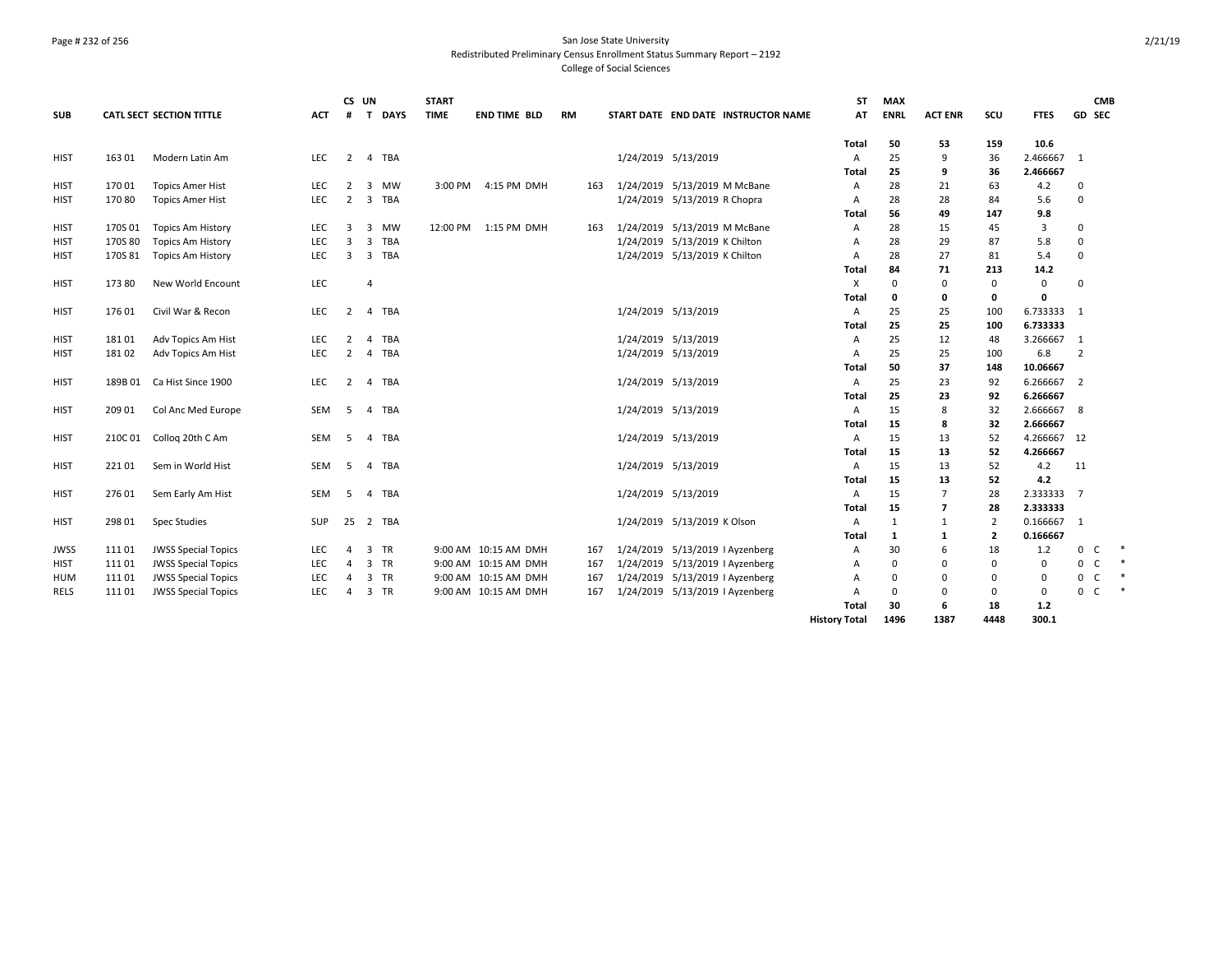## Page # 233 of 256 San Jose State University Redistributed Preliminary Census Enrollment Status Summary Report – 2192

College of Social Sciences

|             |                                          |                            |            |                | CS UN               |                | <b>START</b> |                       |           |                                       | <b>ST</b>      | <b>MAX</b>  |                |              |              | <b>CMB</b>                   |        |
|-------------|------------------------------------------|----------------------------|------------|----------------|---------------------|----------------|--------------|-----------------------|-----------|---------------------------------------|----------------|-------------|----------------|--------------|--------------|------------------------------|--------|
| <b>SUB</b>  |                                          | CATL SECT SECTION TITTLE   | ACT        | #              |                     | T DAYS         | <b>TIME</b>  | <b>END TIME BLD</b>   | <b>RM</b> | START DATE END DATE INSTRUCTOR NAME   | AT             | <b>ENRL</b> | <b>ACT ENR</b> | scu          | <b>FTES</b>  | GD SEC                       |        |
|             | <b>Interdisciplinary Social Sciences</b> |                            |            |                |                     |                |              |                       |           |                                       |                |             |                |              |              |                              |        |
| AAS         | 25 01                                    | <b>Changing Majority</b>   | <b>LEC</b> |                |                     | 2 3 TR         |              | 9:00 AM 10:15 AM CL   | 224       | 1/24/2019 5/13/2019 F Ortega Gonzales | A              | 0           | $\Omega$       | $\mathbf{0}$ | $\mathbf 0$  | 0 <sub>c</sub>               |        |
|             |                                          |                            |            |                |                     |                |              |                       |           |                                       | Total          | 0           | $\Omega$       | $\mathbf{o}$ | $\mathbf{0}$ |                              |        |
| AAS         | 33A 01                                   | AAS History I              | <b>LEC</b> |                |                     | 1 3 MW         |              | 12:00 PM 1:15 PM HGH  | 122       | 1/24/2019 5/13/2019 S Choi            | A              | 40          | 40             | 120          | 8            | 0                            |        |
|             |                                          |                            |            |                |                     |                |              |                       |           |                                       | <b>Total</b>   | 40          | 40             | 120          | 8            |                              |        |
| AAS         | 33B01                                    | AAS History II             | <b>LEC</b> | 1              | 3                   | MW             |              | 10:30 AM 11:45 AM DMH | 226A      | 1/24/2019 5/13/2019 A Yamato          | A              | 37          | 38             | 114          | 7.6          | 0                            |        |
| AAS         | 33B 02                                   | AAS History II             | <b>LEC</b> | 1              | 3                   | MW             |              | 1:30 PM 2:45 PM DMH   | 226A      | 1/24/2019 5/13/2019 A Yamato          | $\overline{A}$ | 37          | 37             | 111          | 7.4          | $\Omega$                     |        |
| AAS         | 33B03                                    | AAS History II             | <b>LEC</b> | 1              | 3                   | MW             |              | 9:00 AM 10:15 AM DMH  | 358       | 1/24/2019 5/13/2019 Y Kwan            | Α              | 40          | 22             | 66           | 4.4          | $\Omega$                     |        |
| AAS         | 33B04                                    | <b>AAS History II</b>      | <b>LEC</b> | $\mathbf{1}$   | 3                   | <b>MW</b>      |              | 10:30 AM 11:45 AM DMH | 358       | 1/24/2019 5/13/2019 Y Kwan            | $\overline{A}$ | 40          | 40             | 120          | 8            | $\Omega$                     |        |
| AAS         | 33B06                                    | <b>AAS History II</b>      | <b>LEC</b> | $\mathbf{1}$   | 3                   | MW             | 12:00 PM     | 1:15 PM DMH           | 358       | 1/24/2019 5/13/2019 J Rondilla        | $\overline{A}$ | 40          | 39             | 117          | 7.8          | $\Omega$                     |        |
| AAS         | 33B07                                    | AAS History II             | <b>LEC</b> | 1              | 3                   | MW             | 1:30 PM      | 2:45 PM DMH           | 358       | 1/24/2019 5/13/2019 J Rondilla        | Α              | 40          | 41             | 123          | 8.2          | $\Omega$                     |        |
| AAS         | 33B08                                    | AAS History II             | <b>LEC</b> | 1              | 3                   | <b>MW</b>      | 3:00 PM      | 4:15 PM DMH           | 358       | 1/24/2019 5/13/2019 S Choi            | $\overline{A}$ | 40          | 41             | 123          | 8.2          | $\Omega$                     |        |
| AAS         | 33B09                                    | AAS History II             | <b>LEC</b> | $\mathbf{1}$   |                     | 3 MW           | 4:30 PM      | 5:45 PM DMH           | 358       | 1/24/2019 5/13/2019 J Rondilla        | A              | 40          | 33             | 99           | 6.6          | $\Omega$                     |        |
| AAS         | 33B 10                                   | <b>AAS History II</b>      | <b>LEC</b> | 1              | 3                   | <b>TR</b>      |              | 9:00 AM 10:15 AM DMH  | 358       | 1/24/2019 5/13/2019 J Franks          | $\overline{A}$ | 40          | 40             | 120          | 8            | $\Omega$                     |        |
| AAS         | 33B 11                                   | AAS History II             | <b>LEC</b> | 1              | 3                   | TR             |              | 10:30 AM 11:45 AM DMH | 358       | 1/24/2019 5/13/2019 J Franks          | $\overline{A}$ | 40          | 40             | 120          | 8            | 0                            |        |
| AAS         | 33B 12                                   | AAS History II             | <b>LEC</b> | 1              |                     | 3 TR           | 12:00 PM     | 1:15 PM DMH           | 358       | 1/24/2019 5/13/2019 A Berney          | $\overline{A}$ | 40          | 41             | 123          | 8.2          | $\Omega$                     |        |
| AAS         | 33B 13                                   | AAS History II             | <b>LEC</b> | 1              |                     | 3 TR           | 1:30 PM      | 2:45 PM DMH           | 358       | 1/24/2019 5/13/2019 A Berney          | Α              | 40          | 41             | 123          | 8.2          | $\Omega$                     |        |
| AAS         | 33B 14                                   | <b>AAS History II</b>      | <b>LEC</b> | 1              |                     | 3 TR           | 3:00 PM      | 4:15 PM DMH           | 358       | 1/24/2019 5/13/2019 H Do              | $\overline{A}$ | 40          | 38             | 114          | 7.6          | $\Omega$                     |        |
| AAS         | 33B 15                                   | AAS History II             | <b>LEC</b> | 1              |                     | 3 TR           | 4:30 PM      | 5:45 PM DMH           | 358       | 1/24/2019 5/13/2019 S Choi            | Α              | 40          | 40             | 120          | 8            | $\mathbf 0$                  |        |
| AAS         | 33B 16                                   | AAS History II             | LEC        | $\mathbf{1}$   |                     | 3 F            | 1:30 PM      | 4:15 PM HGH           | 122       | 1/24/2019 5/13/2019 S Choi            | Α              | 40          | 40             | 120          | 8            | $\Omega$                     |        |
| AAS         | 33B 17                                   | <b>AAS History II</b>      | <b>LEC</b> | 1              |                     | 3 TR           |              | 9:00 AM 10:15 AM HGH  | 122       | 1/24/2019 5/13/2019 H Do              | $\overline{A}$ | 40          | 39             | 117          | 7.8          | $\Omega$                     |        |
| AAS         | 33B 18                                   | AAS History II             | <b>LEC</b> | $\mathbf{1}$   |                     | 3 MW           | 3:00 PM      | 4:15 PM CL            | 302       | 1/24/2019 5/13/2019 J Franks          | $\overline{A}$ | 40          | 41             | 123          | 8.2          | $\Omega$                     |        |
| AAS         | 33B 80                                   | AAS History II             | <b>LEC</b> | 1              |                     | 3 TBA          |              |                       |           | 1/24/2019 5/13/2019 A Berney          | A              | 40          | 40             | 120          | 8            | $\Omega$                     |        |
|             |                                          |                            |            |                |                     |                |              |                       |           |                                       | Total          | 714         | 691            | 2073         | 138.2        |                              |        |
| AAS         | 175 01                                   | Asian Am Comm              | <b>LEC</b> | 2              | 3                   | <b>TR</b>      |              | 10:30 AM 11:45 AM HGH | 122       | 1/24/2019 5/13/2019 H Do              | $\mathsf{A}$   | 40          | 24             | 72           | 4.8          | $\Omega$                     |        |
|             |                                          |                            |            |                |                     |                |              |                       |           |                                       | <b>Total</b>   | 40          | 24             | 72           | 4.8          |                              |        |
| AAS         | 180 01                                   | <b>Individual Studies</b>  | <b>SUP</b> | 36             | 4                   | <b>TBA</b>     |              |                       |           | 1/24/2019 5/13/2019                   | A              | $\Omega$    | $\Omega$       | $\Omega$     | $\mathbf 0$  | $\Omega$                     |        |
| AAS         | 180 31                                   | <b>Individual Studies</b>  | <b>SUP</b> |                |                     | 36 3 TBA       |              |                       |           | 1/24/2019 5/13/2019                   | A              | 3           | $\Omega$       | $\Omega$     | $\mathbf 0$  | $\Omega$                     |        |
|             |                                          |                            |            |                |                     |                |              |                       |           |                                       | Total          | 3           | 0              | 0            | 0            |                              |        |
| AAS         | 190 01                                   | Internship                 | SUP        |                |                     | 36 3 TBA       |              |                       |           | 1/24/2019 5/13/2019                   | Α              | 5           | $\Omega$       | $\Omega$     | $\mathbf 0$  | $\Omega$                     |        |
|             |                                          |                            |            |                |                     |                |              |                       |           |                                       | Total          | 5           | $\mathbf{0}$   | $\Omega$     | $\mathbf 0$  |                              |        |
| SOCS        | 13701                                    | CA Hist Soc Sci Pers       | LEC        | $\overline{2}$ |                     | 3 TR           |              | 9:00 AM 10:15 AM DMH  | 226A      | 1/24/2019 5/13/2019 W Rouse           | Α              | 37          | 18             | 54           | 3.6          | $\mathbf{0}$<br>C            |        |
| ANTH        | 13701                                    | CA Hist Soc Sci Pers       | <b>LEC</b> | $\overline{2}$ |                     | 3 TR           |              | 9:00 AM 10:15 AM DMH  | 226A      | 1/24/2019 5/13/2019 W Rouse           | Α              | $\Omega$    | $\Omega$       | $\Omega$     | $\mathbf 0$  | 0<br>C                       |        |
| HIST        | 13701                                    | CA Hist Soc Sci Pers       | <b>LEC</b> | $\overline{2}$ |                     | 3 TR           |              | 9:00 AM 10:15 AM DMH  | 226A      | 1/24/2019 5/13/2019 W Rouse           | $\overline{A}$ | $\Omega$    | $\Omega$       | $\Omega$     | $\Omega$     | 0<br>C                       |        |
| <b>GEOG</b> | 13701                                    | CA Hist Soc Sci Pers       | <b>LEC</b> | 2              |                     | 3 TR           |              | 9:00 AM 10:15 AM DMH  | 226A      | 1/24/2019 5/13/2019 W Rouse           | $\overline{A}$ | $\Omega$    | $\Omega$       | $\Omega$     | $\mathbf 0$  | $\mathbf 0$<br>C             |        |
| SOCS        | 13702                                    | CA Hist Soc Sci Pers       | <b>LEC</b> | $\overline{2}$ | 3                   | TR             | 1:30 PM      | 2:45 PM DMH           | 226A      | 1/24/2019 5/13/2019 W Rouse           | A              | 37          | 26             | 78           | 5.2          | 0<br>C                       |        |
| ANTH        | 13702                                    | CA Hist Soc Sci Pers       | <b>LEC</b> | $\overline{2}$ |                     | 3 TR           | 1:30 PM      | 2:45 PM DMH           | 226A      | 1/24/2019 5/13/2019 W Rouse           | A              | $\Omega$    | $\Omega$       | 0            | $\mathbf 0$  | $\mathbf 0$<br><sub>c</sub>  |        |
| HIST        | 13702                                    | CA Hist Soc Sci Pers       | <b>LEC</b> | $\overline{2}$ |                     | 3 TR           | 1:30 PM      | 2:45 PM DMH           | 226A      | 1/24/2019 5/13/2019 W Rouse           | $\overline{A}$ | $\Omega$    | $\Omega$       | $\Omega$     | $\mathbf 0$  | 0<br>C                       |        |
| GEOG        | 13702                                    | CA Hist Soc Sci Pers       | <b>LEC</b> | 2              |                     | 3 TR           | 1:30 PM      | 2:45 PM DMH           | 226A      | 1/24/2019 5/13/2019 W Rouse           | $\overline{A}$ | $\Omega$    | $\Omega$       | $\Omega$     | $\Omega$     | 0<br>$\mathsf{C}$            |        |
|             |                                          |                            |            |                |                     |                |              |                       |           |                                       | Total          | 74          | 44             | 132          | 8.8          |                              |        |
| SOCS        | 138 01                                   | US Hist Soc Sci Pers       | <b>LEC</b> | $\overline{2}$ | 3 T                 |                | 4:30 PM      | 7:15 PM DMH           | 163       | 1/24/2019 5/13/2019 W Thowdis         | A              | 40          | 18             | 54           | 3.6          | 0<br><sub>c</sub>            |        |
| ANTH        | 138 01                                   | US Hist Soc Sci Pers       | LEC        | $\overline{2}$ |                     | 3 <sub>T</sub> | 4:30 PM      | 7:15 PM DMH           | 163       | 1/24/2019 5/13/2019 W Thowdis         | $\overline{A}$ | $\mathbf 0$ | $\mathbf 0$    | $\Omega$     | $\mathbf 0$  | $\mathsf 0$<br>C             |        |
| GEOG        | 138 01                                   | US Hist Soc Sci Pers       | <b>LEC</b> |                | $2 \quad 3 \quad T$ |                | 4:30 PM      | 7:15 PM DMH           | 163       | 1/24/2019 5/13/2019 W Thowdis         | $\overline{A}$ | $\Omega$    | $\Omega$       | $\Omega$     | $\mathbf 0$  | 0<br><sub>c</sub>            |        |
| <b>HIST</b> | 138 01                                   | US Hist Soc Sci Pers       | <b>LEC</b> | $\overline{2}$ |                     | 3 <sub>7</sub> | 4:30 PM      | 7:15 PM DMH           | 163       | 1/24/2019 5/13/2019 W Thowdis         | Α              | $\Omega$    | $\Omega$       | $\Omega$     | $\mathbf 0$  | 0<br>C                       |        |
| SOCS        | 13802                                    | US Hist Soc Sci Pers       | LEC        | $\overline{2}$ |                     | 3 TR           | 7:30 AM      | 8:45 AM DMH           | 226A      | 1/24/2019 5/13/2019 W Rouse           | Α              | 37          | 36             | 108          | 7.2          | 0<br>C                       |        |
| ANTH        | 138 02                                   | US Hist Soc Sci Pers       | <b>LEC</b> | $\overline{2}$ |                     | 3 TR           | 7:30 AM      | 8:45 AM DMH           | 226A      | 1/24/2019 5/13/2019 W Rouse           | Α              | $\mathbf 0$ | $\mathbf 0$    | 0            | $\mathbf 0$  | $\mathbf{0}$<br><sub>c</sub> |        |
| GEOG        | 138 02                                   | US Hist Soc Sci Pers       | <b>LEC</b> | $\overline{2}$ |                     | 3 TR           | 7:30 AM      | 8:45 AM DMH           | 226A      | 1/24/2019 5/13/2019 W Rouse           | Α              | $\Omega$    | $\Omega$       | $\Omega$     | $\mathbf 0$  | 0<br>C                       |        |
| <b>HIST</b> | 138 02                                   | US Hist Soc Sci Pers       | <b>LEC</b> | $\overline{2}$ |                     | 3 TR           | 7:30 AM      | 8:45 AM DMH           | 226A      | 1/24/2019 5/13/2019 W Rouse           | $\overline{A}$ | $\Omega$    | $\Omega$       | $\Omega$     | $\mathbf 0$  | 0<br><sub>c</sub>            |        |
|             |                                          |                            |            |                |                     |                |              |                       |           |                                       | Total          | 77          | 54             | 162          | 10.8         |                              |        |
| SOCS        | 13901                                    | World History for Teachers | <b>LEC</b> | 3              | 3 R                 |                | 6:00 PM      | 8:45 PM DMH           | 226A      | 1/24/2019 5/13/2019 J Narveson        | $\mathsf{A}$   | 37          | 38             | 114          | 7.6          | 0<br><sub>c</sub>            |        |
| <b>HIST</b> | 13901                                    | World History for Teachers | LEC        | $\overline{3}$ | 3 R                 |                | 6:00 PM      | 8:45 PM DMH           | 226A      | 1/24/2019 5/13/2019 J Narveson        | $\overline{A}$ | $\Omega$    | $\Omega$       | $\Omega$     | $\Omega$     | $\Omega$<br>C.               | $\ast$ |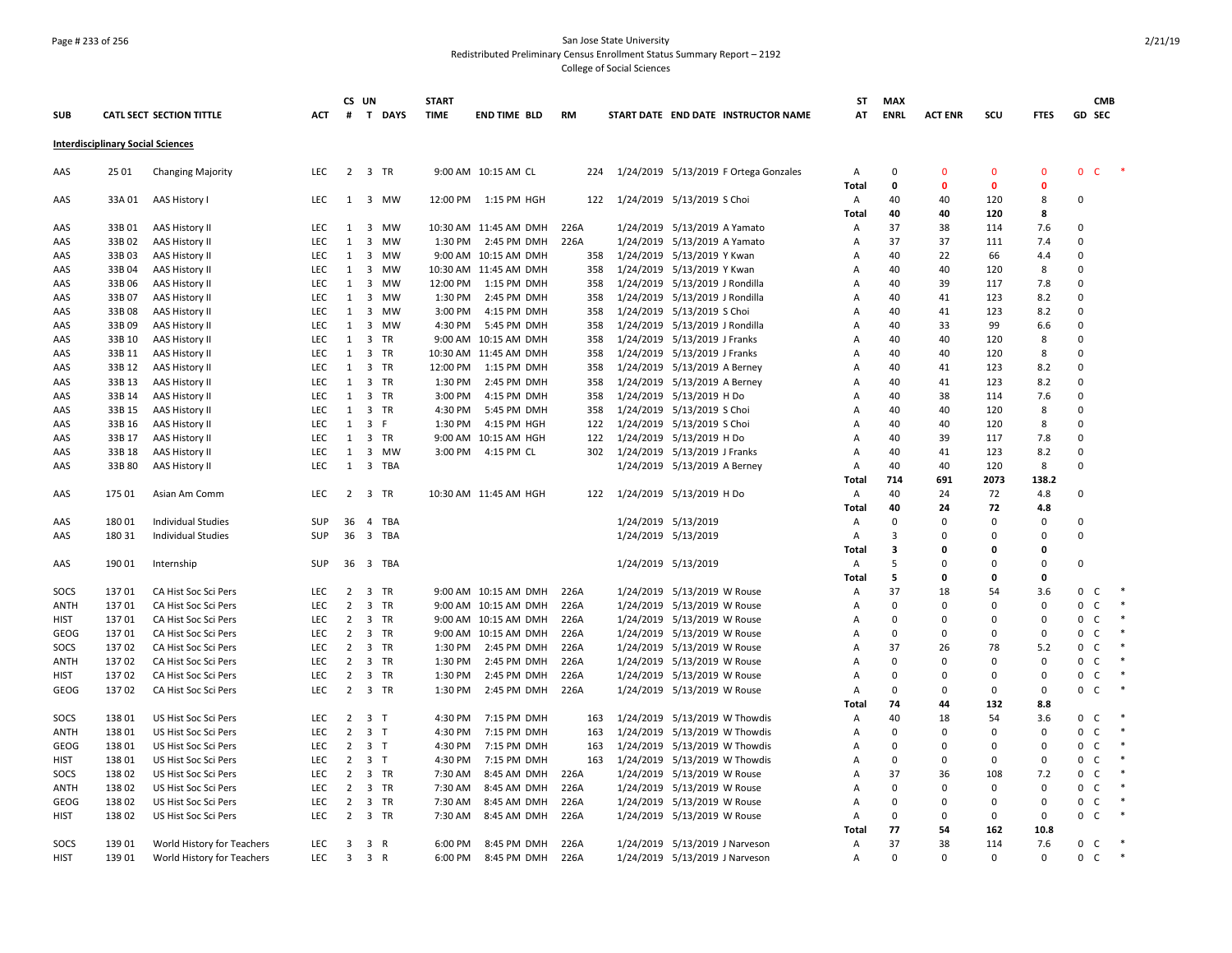### Page # 234 of 256 San Jose State University Redistributed Preliminary Census Enrollment Status Summary Report – 2192 College of Social Sciences

| <b>SUB</b>  |        | <b>CATL SECT SECTION TITTLE</b> | <b>ACT</b> | CS UN<br>#     | $\mathsf{T}$<br><b>DAYS</b>  | <b>START</b><br><b>TIME</b> | <b>END TIME BLD</b>   | <b>RM</b> | START DATE END DATE INSTRUCTOR NAME            | <b>ST</b><br>AT | <b>MAX</b><br><b>ENRL</b> | <b>ACT ENR</b> | SCU          | <b>FTES</b>    | GD SEC                      | <b>CMB</b> |  |
|-------------|--------|---------------------------------|------------|----------------|------------------------------|-----------------------------|-----------------------|-----------|------------------------------------------------|-----------------|---------------------------|----------------|--------------|----------------|-----------------------------|------------|--|
| GEOG        | 139 01 | World History for Teachers      | <b>LEC</b> | 3              | $\overline{\mathbf{3}}$<br>R | 6:00 PM                     | 8:45 PM DMH           | 226A      | 1/24/2019 5/13/2019 J Narveson                 | Α               | 0                         | 0              | 0            | 0              | 0<br>C                      | $\ast$     |  |
| <b>ANTH</b> | 139 01 | World History for Teachers      | <b>LEC</b> | $\overline{3}$ | 3<br>$\mathsf{R}$            | 6:00 PM                     | 8:45 PM DMH           | 226A      | 1/24/2019 5/13/2019 J Narveson                 | A               | $\mathbf 0$               | $\Omega$       | $\mathbf 0$  | $\mathbf{0}$   | $\mathsf{C}$<br>$\mathbf 0$ | $\ast$     |  |
|             |        |                                 |            |                |                              |                             |                       |           |                                                | Total           | 37                        | 38             | 114          | 7.6            |                             |            |  |
| SOCS        | 17701  | Soci Education                  | LEC.       | 2              | 3 TR                         |                             | 10:30 AM 11:45 AM CL  | 234       | 1/24/2019 5/13/2019 M Alaniz                   | A               | 35                        | 30             | 90           | 6              | C<br>$\mathbf{0}$           | $\ast$     |  |
| SOCI        | 17701  | Soci Education                  | <b>LEC</b> | $\overline{2}$ | 3<br><b>TR</b>               |                             | 10:30 AM 11:45 AM CL  | 234       | 1/24/2019 5/13/2019 M Alaniz                   | A               | $\mathbf 0$               | $\Omega$       | 0            | $\mathbf 0$    | 0<br>C                      | $\ast$     |  |
| SOCS        | 17702  | Soci Education                  | <b>LEC</b> | $\overline{2}$ | 3 TR                         |                             | 1:30 PM 2:45 PM CL    | 234       | 1/24/2019 5/13/2019 M Alaniz                   | A               | 35                        | 17             | 51           | 3.4            | 0<br>C                      | $\ast$     |  |
| SOCI        | 17702  | Soci Education                  | <b>LEC</b> | $\overline{2}$ | 3 TR                         |                             | 1:30 PM 2:45 PM CL    | 234       | 1/24/2019 5/13/2019 M Alaniz                   | A               | $\mathbf 0$               | $\Omega$       | $\Omega$     | $\mathbf 0$    | 0<br>$\mathsf{C}$           | $\ast$     |  |
|             |        |                                 |            |                |                              |                             |                       |           |                                                | Total           | 70                        | 47             | 141          | 9.4            |                             |            |  |
| SOCS        | 185 01 | Teaching in Diverse Society     | <b>LEC</b> | 2              | 3 MW                         |                             | 12:00 PM 1:15 PM DMH  | 359       | 1/24/2019 5/13/2019 M Pizarro                  | A               | 30                        | $\Omega$       | $\Omega$     | $\mathbf{0}$   | $\mathbf{0}$<br>C           |            |  |
|             |        |                                 |            |                |                              |                             |                       |           |                                                | Total           | 30                        | $\Omega$       | $\mathbf{0}$ | $\mathbf{0}$   |                             |            |  |
| <b>WOMS</b> | 1001   | Women, Gender &Sex              | <b>LEC</b> | 2              | MW<br>3                      |                             | 10:30 AM 11:45 AM CL  | 234       | 1/24/2019 5/13/2019 S de Bourbon               | A               | 37                        | 40             | 120          | 8              | 0                           |            |  |
| <b>WOMS</b> | 1002   | Women, Gender &Sex              | LEC.       | 2              | 3<br>TR                      |                             | 1:30 PM 2:45 PM HGH   | 122       | 1/24/2019 5/13/2019 A Castillo                 | A               | 40                        | 32             | 96           | 6.4            | $\mathbf 0$                 |            |  |
|             |        |                                 |            |                |                              |                             |                       |           |                                                | Total           | 77                        | 72             | 216          | 14.4           |                             |            |  |
| <b>WOMS</b> | 2001   | Wom of Color in US              | LEC        | $\overline{2}$ | 3 MW                         | 1:30 PM                     | 2:45 PM CL            | 234       | 1/24/2019 5/13/2019 S Gallardo                 | A               | 37                        | 37             | 111          | 7.4            | 0<br>C                      |            |  |
| AAS         | 2001   | Wom of Color in US              | <b>LEC</b> | $\overline{2}$ | 3 MW                         |                             | 1:30 PM 2:45 PM CL    | 234       | 1/24/2019 5/13/2019 S Gallardo                 | A               | $\mathbf 0$               | $\Omega$       | 0            | $\mathbf 0$    | 0<br>C                      |            |  |
| <b>WOMS</b> | 2002   | Wom of Color in US              | LEC        | $\overline{2}$ | 3 TR                         |                             | 9:00 AM 10:15 AM DMH  | 149A      | 1/24/2019 5/13/2019 S Gallardo                 | A               | 37                        | 38             | 114          | 7.6            | C<br>0                      | $\ast$     |  |
| AAS         | 2002   | Wom of Color in US              | <b>LEC</b> | $\overline{2}$ | 3 TR                         |                             | 9:00 AM 10:15 AM DMH  | 149A      | 1/24/2019 5/13/2019 S Gallardo                 | A               | 0                         | 0              | 0            | $\mathbf 0$    | 0<br>C                      | $\ast$     |  |
|             |        |                                 |            |                |                              |                             |                       |           |                                                | Total           | 74                        | 75             | 225          | 15             |                             |            |  |
| <b>WOMS</b> | 101 01 | Study of Women                  | LEC.       | $\overline{2}$ | 3 MW                         |                             | 9:00 AM 10:15 AM CL   | 234       | 1/24/2019 5/13/2019 S Gallardo                 | A               | 37                        | 27             | 81           | 5.4            | 0                           |            |  |
| <b>WOMS</b> | 101 02 | Study of Women                  | <b>LEC</b> | $\overline{2}$ | 3 TR                         |                             | 10:30 AM 11:45 AM DMH | 166       | 1/24/2019 5/13/2019 S Gallardo                 | A               | 37                        | 34             | 102          | 6.8            | $\mathbf 0$                 |            |  |
|             |        |                                 |            |                |                              |                             |                       |           |                                                | Total           | 74                        | 61             | 183          | 12.2           |                             |            |  |
| <b>WOMS</b> | 102 01 | Global Women                    | <b>LEC</b> | $\overline{2}$ | 3<br>M                       | 6:00 PM                     | 8:45 PM DMH           | 231       | 1/24/2019 5/13/2019 T Bakhru                   | A               | 35                        | 32             | 96           | 6.4            | $\mathbf 0$                 |            |  |
| <b>WOMS</b> | 102 02 | Global Women                    | <b>LEC</b> | $\overline{2}$ | 3<br><b>TR</b>               | 12:00 PM                    | 1:15 PM HGH           |           | 122 1/24/2019 5/13/2019 A Castillo             | Α               | 35                        | 33             | 99           | 6.6            | $\mathbf 0$                 |            |  |
| <b>WOMS</b> | 102 03 | Global Women                    | <b>LEC</b> | $\overline{2}$ | 3<br>TR                      | 4:30 PM                     | 5:45 PM DMH           | 226A      | 1/24/2019 5/13/2019 T Bakhru                   | A               | 35                        | 20             | 60           | $\overline{4}$ | $\mathbf 0$                 |            |  |
| <b>WOMS</b> | 102 80 | Global Women                    | <b>LEC</b> | $\overline{2}$ | 3 TBA                        |                             |                       |           | 1/24/2019 5/13/2019 T Bakhru                   | A               | 35                        | 33             | 99           | 6.6            | $\Omega$                    |            |  |
|             |        |                                 |            |                |                              |                             |                       |           |                                                | Total           | 140                       | 118            | 354          | 23.6           |                             |            |  |
| <b>WOMS</b> | 180 01 | <b>Individual Studies</b>       | <b>SUP</b> | 36             | TBA<br>3                     |                             |                       |           | 1/24/2019 5/13/2019                            | A               | $\mathbf 0$               | $\Omega$       | 0            | $\mathbf 0$    | $\Omega$                    |            |  |
| <b>WOMS</b> | 180 11 | <b>Individual Studies</b>       | <b>SUP</b> | 36             | 1 TBA                        |                             |                       |           | 1/24/2019 5/13/2019                            | A               | 3                         | $\Omega$       | $\Omega$     | $\mathbf 0$    | $\mathbf 0$                 |            |  |
| <b>WOMS</b> | 180 31 | <b>Individual Studies</b>       | <b>SUP</b> | 36             | 3 TBA                        |                             |                       |           | 1/24/2019 5/13/2019 T Bakhru                   | A               | 3                         | $\mathbf{1}$   | 3            | 0.2            | $\mathbf 0$                 |            |  |
| <b>WOMS</b> | 180 32 | <b>Individual Studies</b>       | <b>SUP</b> | 36             | 3 TBA                        |                             |                       |           | 1/24/2019 5/13/2019                            | A               | 3                         | $\Omega$       | $\Omega$     | $\mathbf 0$    | $\mathbf 0$                 |            |  |
|             |        |                                 |            |                |                              |                             |                       |           |                                                | Total           | 9                         | 1              | 3            | 0.2            |                             |            |  |
| <b>WOMS</b> | 18901  | Islam & Gender                  | <b>SEM</b> | -5             | 3<br>MW                      |                             | 12:00 PM 1:15 PM DMH  | 231       | 1/24/2019 5/13/2019 S Gerami                   | A               | 35                        | 13             | 39           | 2.6            | 0<br>C                      |            |  |
| <b>MDES</b> | 18901  | Islam & Gender                  | <b>SEM</b> | 5              | 3<br><b>MW</b>               |                             | 12:00 PM 1:15 PM DMH  | 231       | 1/24/2019 5/13/2019 S Gerami                   | A               | $\mathbf 0$               | $\Omega$       | $\mathbf 0$  | $\mathbf 0$    | $\mathbf 0$<br>$\mathsf{C}$ | $\ast$     |  |
|             |        |                                 |            |                |                              |                             |                       |           |                                                | Total           | 35                        | 13             | 39           | 2.6            |                             |            |  |
| <b>WOMS</b> | 190 01 | Internship                      | <b>SUP</b> | 36             | 3<br>TBA                     |                             |                       |           | 1/24/2019 5/13/2019                            | A               | 5                         | 0              | $\Omega$     | 0              | 0                           |            |  |
| <b>WOMS</b> | 190 11 | Internship                      | <b>SUP</b> | 36             | 1 TBA                        |                             |                       |           | 1/24/2019 5/13/2019                            | A               | 3                         | $\Omega$       | $\Omega$     | 0              | $\Omega$                    |            |  |
|             |        |                                 |            |                |                              |                             |                       |           |                                                | Total           | 8                         | $\mathbf{0}$   | 0            | 0              |                             |            |  |
|             |        |                                 |            |                |                              |                             |                       |           | <b>Interdisciplinary Social Sciences Total</b> |                 | 1507                      | 1278           | 3834         | 255.6          |                             |            |  |

2/21/19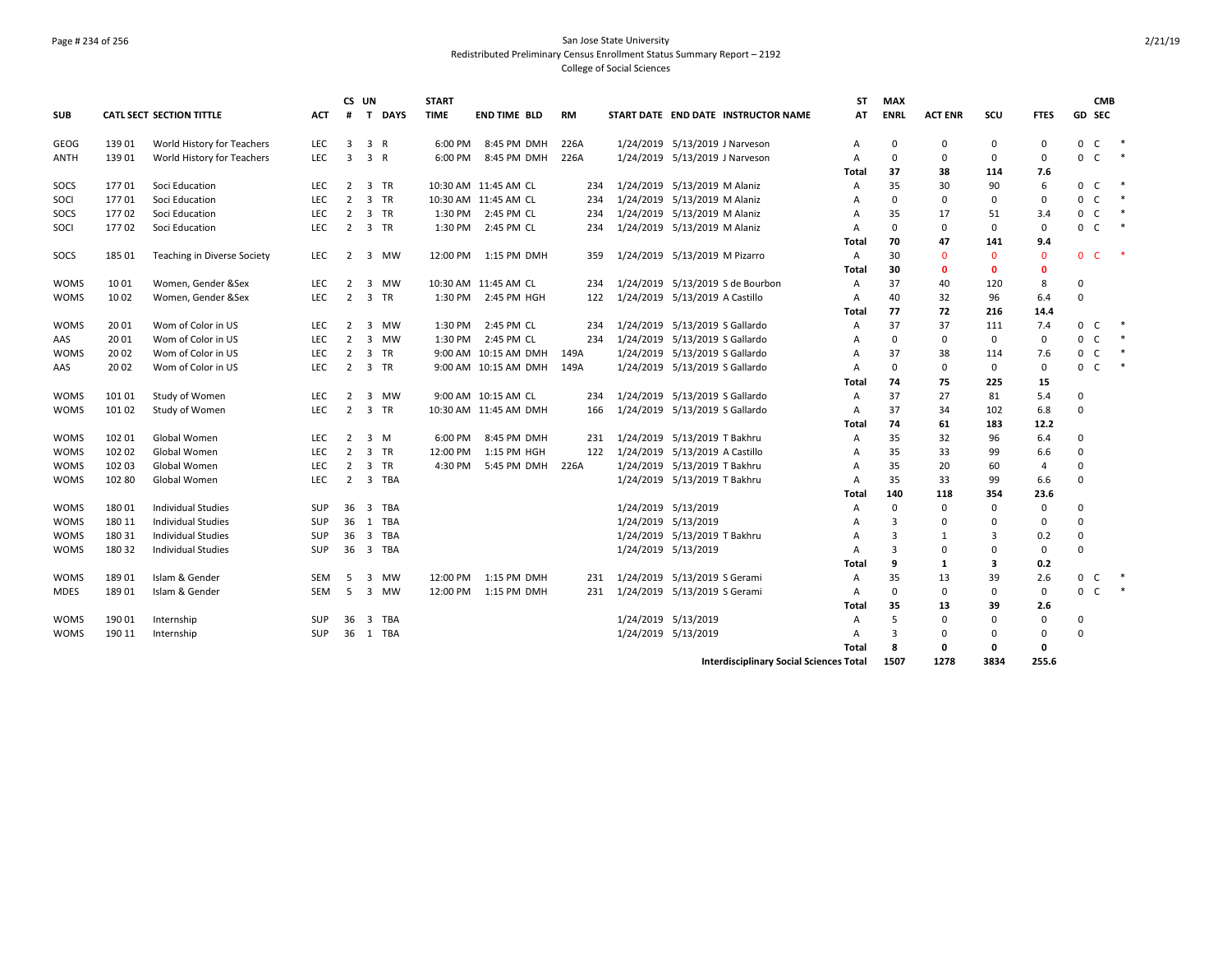### Page # 235 of 256 San Jose State University Redistributed Preliminary Census Enrollment Status Summary Report – 2192 College of Social Sciences

| <b>SUB</b>           |        | <b>CATL SECT SECTION TITTLE</b> | <b>ACT</b> | CS UN          | <b>DAYS</b>     | <b>START</b><br><b>TIME</b> | <b>END TIME BLD</b> | <b>RM</b> |     |                               | START DATE END DATE INSTRUCTOR NAME | <b>ST</b><br>AT | <b>MAX</b><br><b>ENRL</b> | <b>ACT ENR</b> | scu | <b>FTES</b> | <b>GD SEC</b>           | <b>CMB</b> |
|----------------------|--------|---------------------------------|------------|----------------|-----------------|-----------------------------|---------------------|-----------|-----|-------------------------------|-------------------------------------|-----------------|---------------------------|----------------|-----|-------------|-------------------------|------------|
| Int'l Global Studies |        |                                 |            |                |                 |                             |                     |           |     |                               |                                     |                 |                           |                |     |             |                         |            |
| <b>GLST</b>          | 1B 80  | Intro to Global Studies         | LEC        |                | <b>TBA</b><br>3 |                             |                     |           |     |                               | 1/24/2019 5/13/2019 M Poffenroth    | A               | 35                        | 34             | 102 | 6.8         | 0                       |            |
| <b>GLST</b>          | 1B 81  | Intro to Global Studies         | <b>LEC</b> | 3              | 3 TBA           |                             |                     |           |     |                               | 1/24/2019 5/13/2019 M Poffenroth    | $\mathsf{A}$    | 35                        | 30             | 90  | 6           | 0                       |            |
|                      |        |                                 |            |                |                 |                             |                     |           |     |                               |                                     | Total           | 70                        | 64             | 192 | 12.8        |                         |            |
| <b>GLST</b>          | 156 01 | TechofModern World              | <b>LEC</b> | 2              | 3 TR            | 1:30 PM                     | 2:45 PM DMH         |           | 234 | 1/24/2019 5/13/2019 S Ou      |                                     | $\mathsf{A}$    | 25                        | 23             | 69  | 4.6         | $\overline{\mathbf{0}}$ |            |
|                      |        |                                 |            |                |                 |                             |                     |           |     |                               |                                     | Total           | 25                        | 23             | 69  | 4.6         |                         |            |
| <b>GLST</b>          | 162 01 | Global Issues                   | LEC        | $\overline{a}$ | 3 TR            | 12:00 PM                    | 1:15 PM DMH         |           | 234 | 1/24/2019 5/13/2019 S Ou      |                                     | A               | 35                        | 20             | 60  | 4.05        |                         |            |
|                      |        |                                 |            |                |                 |                             |                     |           |     |                               |                                     | Total           | 35                        | 20             | 60  | 4.05        |                         |            |
| <b>GLST</b>          | 17901  | Seminar Global Studies          | <b>LEC</b> | $\mathbf{3}$   | 3 R             | 3:00 PM                     | 5:45 PM CL          |           | 224 |                               | 1/24/2019 5/13/2019 K Rohrmeier     | A               | 35                        | 18             | 54  | 3.6         | 0                       |            |
|                      |        |                                 |            |                |                 |                             |                     |           |     |                               |                                     | Total           | 35                        | 18             | 54  | 3.6         |                         |            |
| <b>GLST</b>          | 18901  | Global Experience               | <b>SUP</b> | 48             | TBA<br>2        |                             |                     |           |     | 1/24/2019 5/13/2019 K Cushing |                                     | A               |                           | 3              | 6   | 0.4         | $\mathbf 0$             |            |
| <b>GLST</b>          | 189 02 | Global Experience               | SUP        | 48             | TBA<br>3        |                             |                     |           |     | 1/24/2019 5/13/2019 K Cushing |                                     | A               |                           |                | 3   | 0.2         | $\mathbf 0$             |            |
|                      |        |                                 |            |                |                 |                             |                     |           |     |                               |                                     | Total           | 10                        | 4              | 9   | 0.6         |                         |            |
|                      |        |                                 |            |                |                 |                             |                     |           |     |                               | Int'l Global Studies Total          |                 | 175                       | 129            | 384 | 25.65       |                         |            |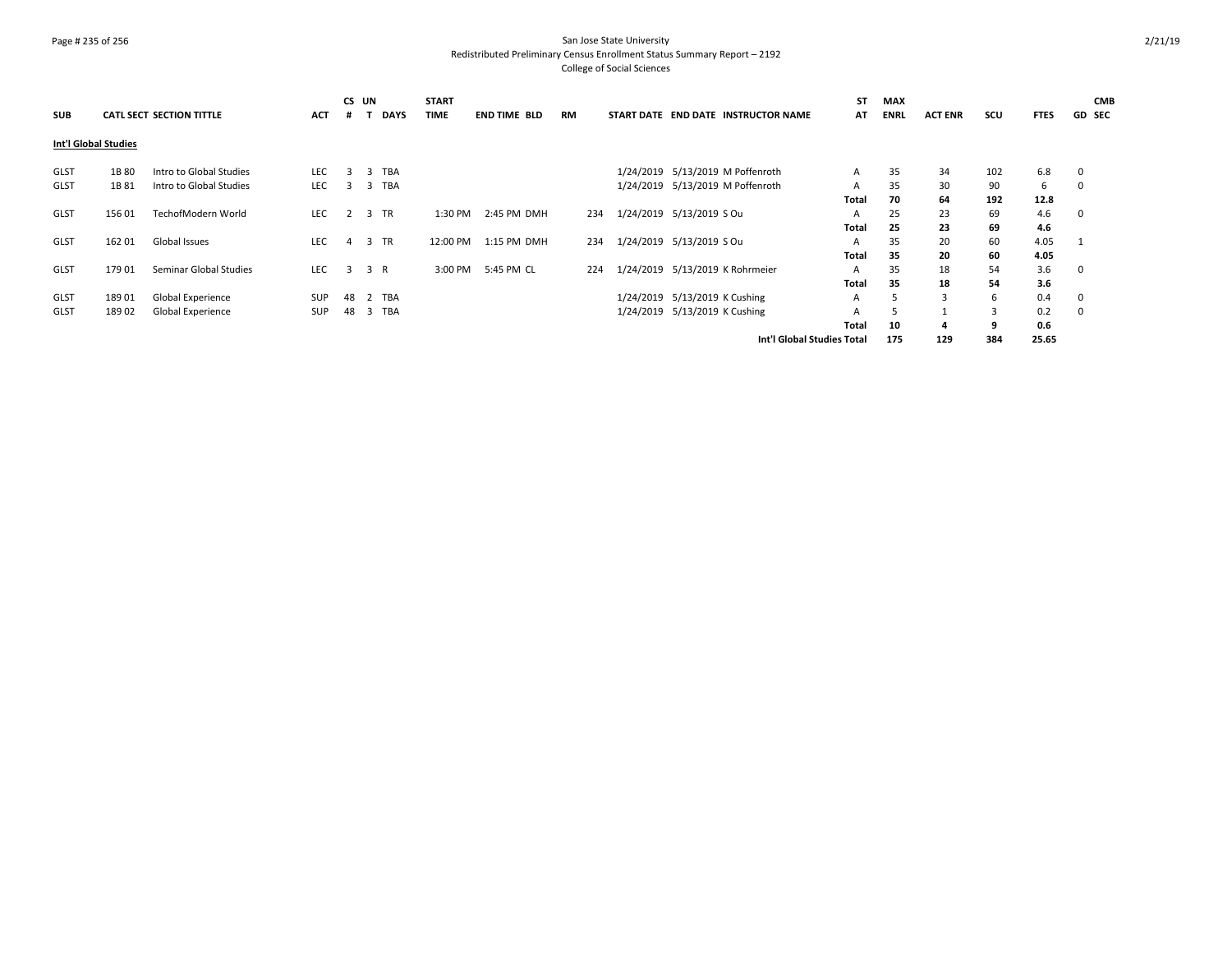### Page # 236 of 256 San Jose State University Redistributed Preliminary Census Enrollment Status Summary Report – 2192 College of Social Sciences

| <b>SUB</b>                 |               |                                          |                          | CS UN                            |                              | T DAYS         | <b>START</b>       |                                               |            |                |                                                            |                                     | <b>ST</b>    | <b>MAX</b>  |                | SCU            |                                 | <b>CMB</b><br>GD SEC |  |
|----------------------------|---------------|------------------------------------------|--------------------------|----------------------------------|------------------------------|----------------|--------------------|-----------------------------------------------|------------|----------------|------------------------------------------------------------|-------------------------------------|--------------|-------------|----------------|----------------|---------------------------------|----------------------|--|
|                            |               | <b>CATL SECT SECTION TITTLE</b>          | АСТ                      | #                                |                              |                | TIME               | <b>END TIME BLD</b>                           | <b>RM</b>  |                |                                                            | START DATE END DATE INSTRUCTOR NAME | AT           | <b>ENRL</b> | <b>ACT ENR</b> |                | <b>FTES</b>                     |                      |  |
| <b>Political Science</b>   |               |                                          |                          |                                  |                              |                |                    |                                               |            |                |                                                            |                                     |              |             |                |                |                                 |                      |  |
| PADM                       | 210 01        | Intro Pub Admin                          | <b>SEM</b>               | - 5                              | 3 <sub>1</sub>               |                | 6:00 PM            | 8:45 PM CL                                    | 306        |                | 1/24/2019 5/13/2019 F Edwards                              |                                     | Α            | 20          | 17             | 51             | 4.25                            | 17                   |  |
| PADM                       | 21201         | Admin Research                           | <b>SEM</b>               | 5                                | $3 \, M$                     |                | 6:00 PM            | 8:45 PM DMH                                   | 149A       |                | 1/24/2019 5/13/2019 M Record                               |                                     | Total<br>Α   | 20<br>20    | 17<br>18       | 51<br>54       | 4.25<br>4.5                     | 18                   |  |
|                            |               |                                          |                          |                                  |                              |                |                    |                                               |            |                |                                                            |                                     | Total        | 20          | 18             | 54             | 4.5                             |                      |  |
| PADM                       | 21301         | Pol Analysis & Eval                      | <b>SEM</b>               | -5                               | 3 W                          |                | 6:00 PM            | 8:45 PM DMH                                   | 149A       |                | 1/24/2019 5/13/2019 M Record                               |                                     | Α            | 20          | 12             | 36             | $\overline{3}$                  | 12                   |  |
|                            |               |                                          |                          |                                  |                              |                |                    |                                               |            |                |                                                            |                                     | Total        | 20          | 12             | 36             | $\overline{\mathbf{3}}$         |                      |  |
| PADM                       | 214 01        | Intro to Public Management               | SEM                      | 5                                | 3                            | $\mathsf{R}$   | 6:00 PM            | 8:45 PM CL                                    | 306        |                | 1/24/2019 5/13/2019 L Lira                                 |                                     | Α            | 20          | 16             | 48             | $\overline{4}$                  | 16 C                 |  |
| URBP                       | 214 01        | Intro to Public Management               | <b>SEM</b>               | 5                                | 3 R                          |                | 6:00 PM            | 8:45 PM CL                                    | 306        |                | 1/24/2019 5/13/2019 L Lira                                 |                                     | Α            | $\Omega$    | $\mathbf 0$    | $\Omega$       | $\mathbf 0$                     | $\mathbf 0$<br>C.    |  |
| PADM                       | 21701         |                                          | <b>SEM</b>               | - 5                              | 3 <sub>T</sub>               |                | 6:00 PM            | 8:45 PM DMH                                   | 149A       |                | 1/24/2019 5/13/2019 L Lira                                 |                                     | Total<br>Α   | 20<br>20    | 16<br>25       | 48<br>75       | $\overline{\mathbf{4}}$<br>6.25 | 25                   |  |
|                            |               | Org Theory                               |                          |                                  |                              |                |                    |                                               |            |                |                                                            |                                     | Total        | 20          | 25             | 75             | 6.25                            |                      |  |
| PADM                       | 218 01        | <b>Public Budgeting</b>                  | SEM                      | 5                                | 3 W                          |                | 6:00 PM            | 8:45 PM CL                                    | 306        |                | 1/24/2019 5/13/2019 F Keeley                               |                                     | Α            | 20          | 10             | 30             | 2.5                             | 10                   |  |
|                            |               |                                          |                          |                                  |                              |                |                    |                                               |            |                |                                                            |                                     | Total        | 20          | 10             | 30             | 2.5                             |                      |  |
| PADM                       | 22001         | NonProfitMgt                             | <b>SEM</b>               | 5                                | 3 W                          |                | 6:00 PM            | 8:45 PM CL                                    | 243        |                | 1/24/2019 5/13/2019 R Ovetz                                |                                     | Α            | 20          | 20             | 60             | 5                               | 20                   |  |
|                            |               |                                          |                          |                                  |                              |                |                    |                                               |            |                |                                                            |                                     | <b>Total</b> | 20          | 20             | 60             | 5                               |                      |  |
| PADM                       | 22301         | Law & Pub Admin                          | SEM                      | 5                                | 3 R                          |                | 6:00 PM            | 8:45 PM DMH                                   | 149A       |                | 1/24/2019 5/13/2019 J Brent                                |                                     | Α            | 20          | 22             | 66             | 5.5                             | 22                   |  |
|                            |               |                                          |                          |                                  |                              |                |                    |                                               |            |                |                                                            |                                     | <b>Total</b> | 20          | 22             | 66             | 5.5                             |                      |  |
| PADM                       | 28101         | Pub Adm Internship                       | SUP                      |                                  | 25 3 R                       |                | 6:00 PM            | 8:45 PM HGH                                   | 116        |                | 1/24/2019 5/13/2019 G Percival                             |                                     | Α            | 10<br>10    | 10<br>10       | 30<br>30       | 2.5<br>2.5                      | 10                   |  |
| PADM                       | 298 01        | <b>Special Problems</b>                  | SUP                      | 25                               | $\overline{\mathbf{3}}$      | M              | 6:00 PM            | 8:45 PM CL                                    | 306        |                | 1/24/2019 5/13/2019 F Edwards                              |                                     | Total<br>Α   | 20          | 17             | 51             | 4.25                            | 17                   |  |
| PADM                       | 298 02        | Special Problems                         | SUP                      | 25                               | $\overline{\mathbf{3}}$      | TBA            |                    |                                               |            |                | 1/24/2019 5/13/2019 M Record                               |                                     | Α            | 5           | 1              | $\overline{3}$ | 0.25                            | $\mathbf{1}$         |  |
|                            |               |                                          |                          |                                  |                              |                |                    |                                               |            |                |                                                            |                                     | Total        | 25          | 18             | 54             | 4.5                             |                      |  |
| <b>POLS</b>                | 201           | Intro Comp Pol                           | <b>LEC</b>               | 2                                |                              | 3 MW           |                    | 9:00 AM 10:15 AM DMH                          | 160        |                | 1/24/2019 5/13/2019 S Pinnell                              |                                     | Α            | 45          | 45             | 135            | 9                               | $\Omega$             |  |
|                            |               |                                          |                          |                                  |                              |                |                    |                                               |            |                |                                                            |                                     | <b>Total</b> | 45          | 45             | 135            | 9                               |                      |  |
| <b>POLS</b>                | 301           | Intro Pol Thought                        | <b>LEC</b>               | 3                                | 3 TR                         |                |                    | 7:30 AM 8:45 AM DMH                           | 160        |                | 1/24/2019 5/13/2019 L Quill                                |                                     | Α            | 45          | 33             | 99             | 6.6                             | $\Omega$             |  |
| <b>POLS</b>                | 380           | Intro Pol Thought                        | <b>LEC</b>               | 3                                | $\overline{3}$               | <b>TBA</b>     |                    |                                               |            |                | 1/24/2019 5/13/2019 L Quill                                |                                     | Α            | 45          | 44             | 132            | 8.8                             | $\Omega$             |  |
|                            |               |                                          |                          |                                  |                              |                |                    |                                               |            |                |                                                            |                                     | <b>Total</b> | 90          | 77             | 231            | 15.4                            |                      |  |
| <b>POLS</b>                | 401<br>402    | Intro Intl Rel                           | <b>LEC</b><br><b>LEC</b> | 2<br>$\overline{2}$              | 3 TR<br>3                    | <b>MW</b>      | 1:30 PM<br>1:30 PM | 2:45 PM DMH<br>2:45 PM DMH                    | 149A       |                | 1/24/2019 5/13/2019 L Lira                                 |                                     | Α<br>A       | 45<br>45    | 32<br>34       | 96<br>102      | 6.4<br>6.8                      | $\Omega$<br>$\Omega$ |  |
| <b>POLS</b>                |               | Intro Intl Rel                           |                          |                                  |                              |                |                    |                                               | 160        |                | 1/24/2019 5/13/2019 D Dudley                               |                                     | <b>Total</b> | 90          | 66             | 198            | 13.2                            |                      |  |
| <b>POLS</b>                | 15 01         | US & CA Government                       | <b>LEC</b>               | 3                                |                              | 3 MW           | 1:30 PM            | 2:45 PM WSQ                                   | 207        |                |                                                            | 1/24/2019 5/13/2019 A Schendan      | Α            | 110         | 115            | 345            | 23                              | $\Omega$             |  |
| <b>POLS</b>                | 1502          | US & CA Government                       | <b>LEC</b>               | 3                                | 3                            | <b>TR</b>      | 4:30 PM            | 5:45 PM WSQ                                   | 207        |                | 1/24/2019 5/13/2019 J Abrams                               |                                     | A            | 110         | 111            | 333            | 22.2                            | $\Omega$             |  |
| <b>POLS</b>                | 15 03         | US & CA Government                       | <b>LEC</b>               | 3                                | $\overline{\mathbf{3}}$      | MW             |                    | 10:30 AM 11:45 AM WSQ                         | 207        |                | 1/24/2019 5/13/2019 L Sokoloff                             |                                     | A            | 110         | 108            | 324            | 21.6                            | $\mathbf 0$          |  |
| <b>POLS</b>                | 1504          | US & CA Government                       | <b>LEC</b>               | 3                                | 3                            | <b>TR</b>      |                    | 10:30 AM 11:45 AM BBC                         |            | $\overline{4}$ | 1/24/2019 5/13/2019 R Ovetz                                |                                     | A            | 110         | 110            | 330            | 22                              | $\Omega$             |  |
| <b>POLS</b>                | 1505          | US & CA Government                       | <b>LEC</b>               | 3                                | 3                            | <b>MW</b>      |                    | 9:00 AM 10:15 AM DMH                          | 150        |                |                                                            | 1/24/2019 5/13/2019 A Schendan      | A            | 45          | 50             | 150            | 10                              | $\Omega$             |  |
| <b>POLS</b>                | 15 06         | US & CA Government                       | <b>LEC</b>               | 3                                | 3                            | MW             |                    | 10:30 AM 11:45 AM CL                          | 303        |                |                                                            | 1/24/2019 5/13/2019 A Schendan      | A            | 45          | 49             | 147            | 9.8                             | $\Omega$             |  |
| <b>POLS</b>                | 1507          | US & CA Government                       | <b>LEC</b>               | 3                                | 3                            | <b>MW</b>      | 3:00 PM            | 4:15 PM DMH                                   | 160        |                | 1/24/2019 5/13/2019 M Record                               |                                     | A            | 45          | 44             | 132            | 8.8                             | 0                    |  |
| <b>POLS</b><br><b>POLS</b> | 1508<br>15 09 | US & CA Government                       | <b>LEC</b><br><b>LEC</b> | 3<br>3                           | 3<br>$\overline{\mathbf{3}}$ | <b>MW</b><br>W | 6:00 PM            | 9:00 AM 10:15 AM CL<br>8:45 PM DMH 149B       | 303        |                | 1/24/2019 5/13/2019 D Crane                                |                                     | A<br>A       | 45<br>45    | 45<br>46       | 135<br>138     | 9<br>9.2                        | $\Omega$<br>$\Omega$ |  |
| <b>POLS</b>                | 15 80         | US & CA Government<br>US & CA Government | <b>LEC</b>               | 3                                | 3                            | TBA            |                    |                                               |            |                | 1/24/2019 5/13/2019 B Field<br>1/24/2019 5/13/2019 J Brent |                                     | A            | 45          | 44             | 132            | 8.8                             | $\mathbf 0$          |  |
| <b>POLS</b>                | 1581          | US & CA Government                       | <b>LEC</b>               | 3                                | 3                            | <b>TBA</b>     |                    |                                               |            |                | 1/24/2019 5/13/2019 J Brent                                |                                     | A            | 45          | 44             | 132            | 8.8                             | $\Omega$             |  |
| <b>POLS</b>                | 1582          | US & CA Government                       | LEC                      | 3                                | $\overline{3}$               | <b>TBA</b>     |                    |                                               |            |                | 1/24/2019 5/13/2019 J Abrams                               |                                     | A            | 45          | 46             | 138            | 9.2                             | $\Omega$             |  |
| <b>POLS</b>                | 1583          | US & CA Government                       | <b>LEC</b>               | 3                                | 3                            | TBA            |                    |                                               |            |                | 1/24/2019 5/13/2019 J Abrams                               |                                     | Α            | 45          | 47             | 141            | 9.4                             | $\Omega$             |  |
|                            |               |                                          |                          |                                  |                              |                |                    |                                               |            |                |                                                            |                                     | <b>Total</b> | 845         | 859            | 2577           | 171.8                           |                      |  |
| <b>POLS</b>                | 2001          | Controv Legal Iss                        | <b>LEC</b>               | 3                                | $\overline{\mathbf{3}}$      | MW             |                    | 7:30 AM 8:45 AM HGH                           | 116        |                | 1/24/2019 5/13/2019 S Benson                               |                                     | Α            | 25          | 24             | 72             | 4.8                             | $\Omega$             |  |
| <b>POLS</b>                | 20 02         | Controv Legal Iss                        | <b>LEC</b>               | 3                                | $\overline{3}$               | <b>MW</b>      |                    | 9:00 AM 10:15 AM HGH                          | 116        |                | 1/24/2019 5/13/2019 S Benson                               |                                     | Α            | 25          | 26             | 78             | 5.2                             | $\Omega$             |  |
|                            |               |                                          |                          |                                  |                              |                |                    |                                               |            |                |                                                            |                                     | Total        | 50          | 50             | 150            | 10                              |                      |  |
| <b>POLS</b><br><b>POLS</b> | 100W 01       | <b>Writing Workshop</b>                  | SEM<br>SEM               | $\overline{a}$<br>$\overline{4}$ | 3                            | TR<br>3 MW     |                    | 10:30 AM 11:45 AM DMH<br>12:00 PM 1:15 PM HGH | 160<br>116 |                | 1/24/2019 5/13/2019 L Quill                                |                                     | A            | 25<br>25    | 16<br>25       | 48<br>75       | 3.2<br>5                        | $\Omega$<br>$\Omega$ |  |
|                            |               | 100W 02 Writing Workshop                 |                          |                                  |                              |                |                    |                                               |            |                | 1/24/2019 5/13/2019 S Benson                               |                                     | Α<br>Total   | 50          | 41             | 123            | 8.2                             |                      |  |
|                            |               |                                          |                          |                                  |                              |                |                    |                                               |            |                |                                                            |                                     |              |             |                |                |                                 |                      |  |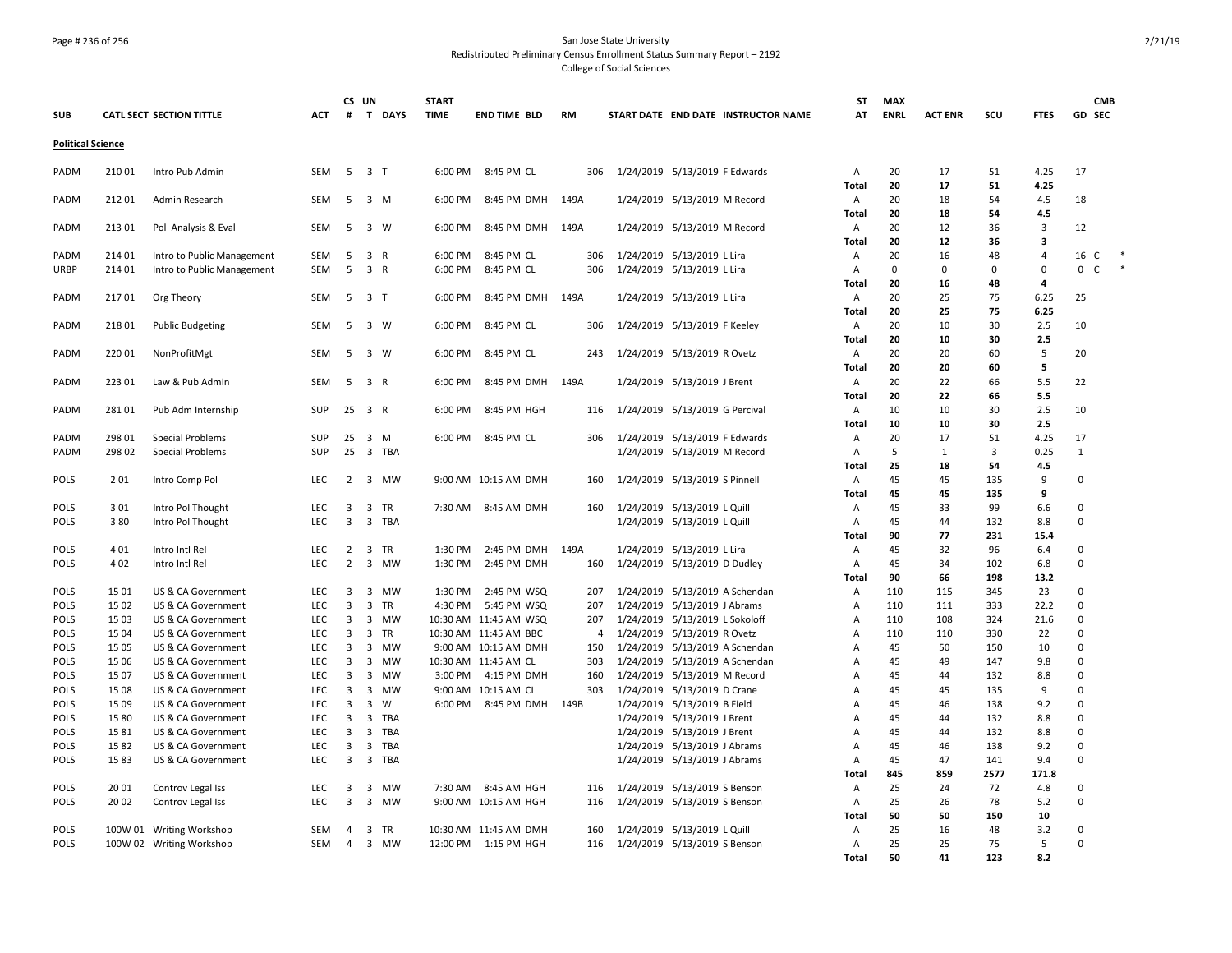### Page # 237 of 256 San Jose State University Redistributed Preliminary Census Enrollment Status Summary Report – 2192 College of Social Sciences

|             |         |                                 |            | CS UN                   |                       | <b>START</b> |                            |           |     |                                       | ST                             | <b>MAX</b>     |                             |                  |                            |                                | <b>CMB</b> |
|-------------|---------|---------------------------------|------------|-------------------------|-----------------------|--------------|----------------------------|-----------|-----|---------------------------------------|--------------------------------|----------------|-----------------------------|------------------|----------------------------|--------------------------------|------------|
| <b>SUB</b>  |         | <b>CATL SECT SECTION TITTLE</b> | <b>ACT</b> | #                       | T DAYS                | <b>TIME</b>  | <b>END TIME BLD</b>        | <b>RM</b> |     | START DATE END DATE INSTRUCTOR NAME   | AT                             | <b>ENRL</b>    | <b>ACT ENR</b>              | SCU              | <b>FTES</b>                | GD SEC                         |            |
| <b>POLS</b> | 103 01  | <b>Local Politics</b>           | LEC        | $\overline{2}$          | 4 TBA                 |              |                            |           |     | 1/24/2019 5/13/2019                   | А                              | 40             | 29                          | 116              | 7.866667                   | $2\degree$ C                   | $\ast$     |
| URBP        | 103 01  | <b>Local Politics</b>           | LEC.       | 2                       | 4 TBA                 |              |                            |           |     | 1/24/2019 5/13/2019                   | Α                              | $\Omega$       | $\mathbf 0$                 | $\mathbf 0$      | $\mathbf 0$                | $\mathbf{0}$<br>C <sub>1</sub> | $\ast$     |
|             |         |                                 |            |                         |                       |              |                            |           |     |                                       | <b>Total</b>                   | 40             | 29                          | 116              | 7.866667                   |                                |            |
| <b>POLS</b> | 105 01  | Legisl Process                  | <b>LEC</b> | $\overline{2}$          | 4 TBA                 |              |                            |           |     | 1/24/2019 5/13/2019                   | Α                              | 40             | 32                          | 128              | 8.533333 0                 |                                |            |
|             |         |                                 |            |                         |                       |              |                            |           |     |                                       | Total                          | 40             | 32                          | 128              | 8.533333                   |                                |            |
| <b>POLS</b> | 110 01  | Race and Politics               | <b>LEC</b> | $\overline{2}$          | 4 TBA                 |              |                            |           |     | 1/24/2019 5/13/2019                   | Α                              | 40             | 29                          | 116              | 7.733333 0                 |                                |            |
|             |         |                                 |            |                         |                       |              |                            |           |     |                                       | Total                          | 40             | 29                          | 116              | 7.733333                   |                                |            |
| <b>POLS</b> | 120 01  | U S Law and Society             | <b>LEC</b> |                         | $2 \t3 \tT$           |              | 6:00 PM 8:45 PM DMH 149B   |           |     | 1/24/2019 5/13/2019 B Field           | Α                              | 40             | 21                          | 63               | 4.2                        | $\Omega$                       |            |
| <b>POLS</b> | 121A01  | <b>Institutional Powers</b>     | <b>LEC</b> | $\overline{2}$          | 4 TBA                 |              |                            |           |     |                                       | <b>Total</b>                   | 40<br>40       | 21<br>29                    | 63<br>116        | 4.2<br>7.733333 0          |                                |            |
|             |         |                                 |            |                         |                       |              |                            |           |     | 1/24/2019 5/13/2019                   | Α<br>Total                     | 40             | 29                          | 116              | 7.733333                   |                                |            |
| <b>POLS</b> | 13001   | <b>Public Policy</b>            | <b>LEC</b> |                         | 2 4 TBA               |              |                            |           |     | 1/24/2019 5/13/2019                   | Α                              | 40             | 40                          | 160              | 10.66667 0                 |                                |            |
|             |         |                                 |            |                         |                       |              |                            |           |     |                                       | Total                          | 40             | 40                          | 160              | 10.66667                   |                                |            |
| POLS        | 146 01  | Latin American Pol              | <b>LEC</b> | $\overline{2}$          | 4 TBA                 |              |                            |           |     | 1/24/2019 5/13/2019                   | Α                              | 40             | 37                          | 148              | 9.866667 0                 |                                |            |
|             |         |                                 |            |                         |                       |              |                            |           |     |                                       | Total                          | 40             | 37                          | 148              | 9.866667                   |                                |            |
| <b>POLS</b> | 14701   | Globalization                   | <b>LEC</b> | $\overline{2}$          | 4 TBA                 |              |                            |           |     | 1/24/2019 5/13/2019                   | Α                              | 40             | 32                          | 128              | 8.533333 0                 |                                |            |
|             |         |                                 |            |                         |                       |              |                            |           |     |                                       | Total                          | 40             | 32                          | 128              | 8.533333                   |                                |            |
| <b>POLS</b> | 150 01  | War and Peace                   | <b>LEC</b> | 2                       | 3<br>MW               |              | 12:00 PM 1:15 PM DMH 149A  |           |     | 1/24/2019 5/13/2019 K Sasikumar       | Α                              | 40             | 37                          | 111              | 7.4                        | $\Omega$                       |            |
| <b>POLS</b> | 15080   | War and Peace                   | <b>LEC</b> | $\overline{2}$          | 3 TBA                 |              |                            |           |     | 1/24/2019 5/13/2019 K Sasikumar       | Α                              | 40             | 41                          | 123              | 8.2                        | $\mathbf 0$                    |            |
|             |         |                                 |            |                         |                       |              |                            |           |     |                                       | Total                          | 80             | 78                          | 234              | 15.6                       |                                |            |
| <b>POLS</b> |         | 152B 01 Model UN                | LEC        |                         | 2 3 MW                |              | 12:00 PM 1:15 PM DMH       |           | 160 | 1/24/2019 5/13/2019 D Dudley          | Α                              | 20             | 15                          | 45               | 3                          | $\mathbf 0$                    |            |
|             |         |                                 |            |                         |                       |              |                            |           |     |                                       | Total                          | 20             | 15                          | 45               | 3                          |                                |            |
| <b>POLS</b> | 155 01  | <b>Wealth Of Nations</b>        | <b>LEC</b> | $\overline{2}$          | 4 TBA                 |              |                            |           |     | 1/24/2019 5/13/2019                   | Α                              | 40             | 39                          | 156              | 10.4                       | $\Omega$                       |            |
|             |         |                                 |            |                         |                       |              |                            |           |     |                                       | <b>Total</b>                   | 40             | 39                          | 156              | 10.4                       |                                |            |
| <b>POLS</b> |         | 160B 01 Modern Pol Though       | <b>LEC</b> |                         | 3 3 TR                |              | 9:00 AM 10:15 AM DMH       |           | 160 | 1/24/2019 5/13/2019 L Quill           | Α                              | 40             | 32                          | 96               | 6.4                        | $\Omega$                       |            |
|             |         |                                 |            |                         |                       |              |                            |           |     |                                       | Total                          | 40             | 32                          | 96               | 6.4                        |                                |            |
| <b>POLS</b> | 163 01  | Amer Pol Thought                | <b>LEC</b> | $\overline{3}$          | 3 MW                  |              | 10:30 AM 11:45 AM DMH 149A |           |     | 1/24/2019 5/13/2019 K Peter           | A                              | 40             | 34                          | 102              | 6.8                        | $\mathbf 0$                    |            |
|             |         |                                 |            |                         |                       |              |                            |           |     |                                       | Total                          | 40             | 34                          | 102              | 6.8                        |                                |            |
| <b>POLS</b> |         | 170V 01 Amer Pol Global         | SEM        | 3                       | 3 MW                  | 3:00 PM      | 4:15 PM DMH                | 149A      |     | 1/24/2019 5/13/2019 S Pinnell         | Α                              | 35             | 35                          | 105              | $\overline{7}$             | 0                              |            |
| POLS        | 170V 02 | Amer Pol Global                 | SEM        | 3                       | 3 MW                  | 1:30 PM      | 2:45 PM DMH                |           | 356 | 1/24/2019 5/13/2019 S Pinnell         | Α                              | 35             | 39                          | 117              | 7.8                        | $\Omega$                       |            |
| <b>POLS</b> |         | 170V 03 Amer Pol Global         | <b>SEM</b> | $\overline{\mathbf{3}}$ | 3 TR                  |              | 9:00 AM 10:15 AM BBC       |           | 226 | 1/24/2019 5/13/2019 R Ovetz           | Α                              | 35             | 34                          | 102              | 6.8                        | $\Omega$                       |            |
|             |         |                                 |            |                         |                       |              |                            |           |     |                                       | Total                          | 105            | 108                         | 324              | 21.6                       |                                |            |
| <b>POLS</b> | 18101   | Internships                     | SEM        | 6                       | 4 TBA                 |              |                            |           |     | 1/24/2019 5/13/2019                   | Α                              | 20             | $\overline{7}$              | 28               | 1.866667                   | $\Omega$                       |            |
|             |         |                                 |            |                         |                       |              |                            |           |     |                                       | Total                          | 20             | $\overline{7}$              | 28               | 1.866667                   |                                |            |
| <b>POLS</b> | 190 01  | Senior Seminar                  | <b>SEM</b> | 5                       | 4 TBA                 |              |                            |           |     | 1/24/2019 5/13/2019                   | Α                              | 20             | 23                          | 92               | 6.133333                   | $\mathbf 0$                    |            |
| <b>POLS</b> | 190 02  | Senior Seminar                  | SEM        | 5                       | $\overline{4}$<br>TBA |              |                            |           |     | 1/24/2019 5/13/2019                   | A                              | 20             | 18                          | 72               | 4.8                        | $\overline{0}$                 |            |
| <b>POLS</b> | 190 03  | Senior Seminar                  | SEM        | 5                       | 4 TR                  | 1:30 PM      | 2:45 PM HGH                |           | 116 | 1/24/2019 5/13/2019 M Currin-Percival | Α                              | 20             | 12                          | 48               | 3.2                        | $\Omega$                       |            |
|             |         |                                 |            |                         |                       |              |                            |           |     |                                       | Total                          | 60             | 53                          | 212              | 14.13333                   |                                |            |
| <b>POLS</b> |         | 190H 01 Honors Thesis           | SUP        | 25                      | 1 TBA                 |              |                            |           |     | 1/24/2019 5/13/2019 M Jackson         | $\overline{A}$                 | 5              | 9                           | 9                | 0.6                        | $\mathbf 0$                    |            |
| <b>POLS</b> |         | 190H 02 Honors Thesis           | <b>SUP</b> | 25                      | 1 TBA                 |              |                            |           |     | 1/24/2019 5/13/2019 D Dudley          | A                              | 5              | $\overline{4}$              | $\overline{4}$   | 0.266667                   | $\mathbf 0$                    |            |
| <b>POLS</b> | 190H 03 | <b>Honors Thesis</b>            | SUP        |                         | 25 1 TBA              |              |                            |           |     | 1/24/2019 5/13/2019 M Currin-Percival | Α                              | 5              | $\mathbf 0$                 | $\mathbf 0$      | $\mathsf 0$                | $\overline{0}$                 |            |
|             |         |                                 |            |                         |                       |              |                            |           |     |                                       | Total                          | 15             | 13                          | 13               | 0.866667                   |                                |            |
| <b>POLS</b> | 195A 01 | Political Inquiry               | <b>LEC</b> | $\overline{2}$          | TBA<br>$\overline{4}$ |              |                            |           |     | 1/24/2019 5/13/2019                   | Α                              | 25             | 29                          | 116              | 7.733333                   | $\overline{0}$                 |            |
| <b>POLS</b> |         | 195A 02 Political Inquiry       | <b>LEC</b> | $\overline{2}$          | 4 TBA                 |              |                            |           |     | 1/24/2019 5/13/2019                   | Α                              | 25             | 28                          | 112              | 7.466667                   | $\mathbf 0$                    |            |
|             |         |                                 |            |                         | $\overline{4}$        |              |                            |           |     |                                       | Total                          | 50<br>$\Omega$ | 57                          | 228              | 15.2                       | $\Omega$                       |            |
| <b>POLS</b> |         | 195B 01 AppResMethods           | <b>LEC</b> |                         |                       |              |                            |           |     |                                       | Χ<br>Total                     | 0              | $\mathbf 0$<br>$\mathbf{0}$ | 0<br>$\mathbf 0$ | $\mathbf 0$<br>$\mathbf 0$ |                                |            |
|             |         |                                 |            |                         |                       |              |                            |           |     |                                       | <b>Political Science Total</b> | 2155           | 1991                        | 6331             | 430.6                      |                                |            |
|             |         |                                 |            |                         |                       |              |                            |           |     |                                       |                                |                |                             |                  |                            |                                |            |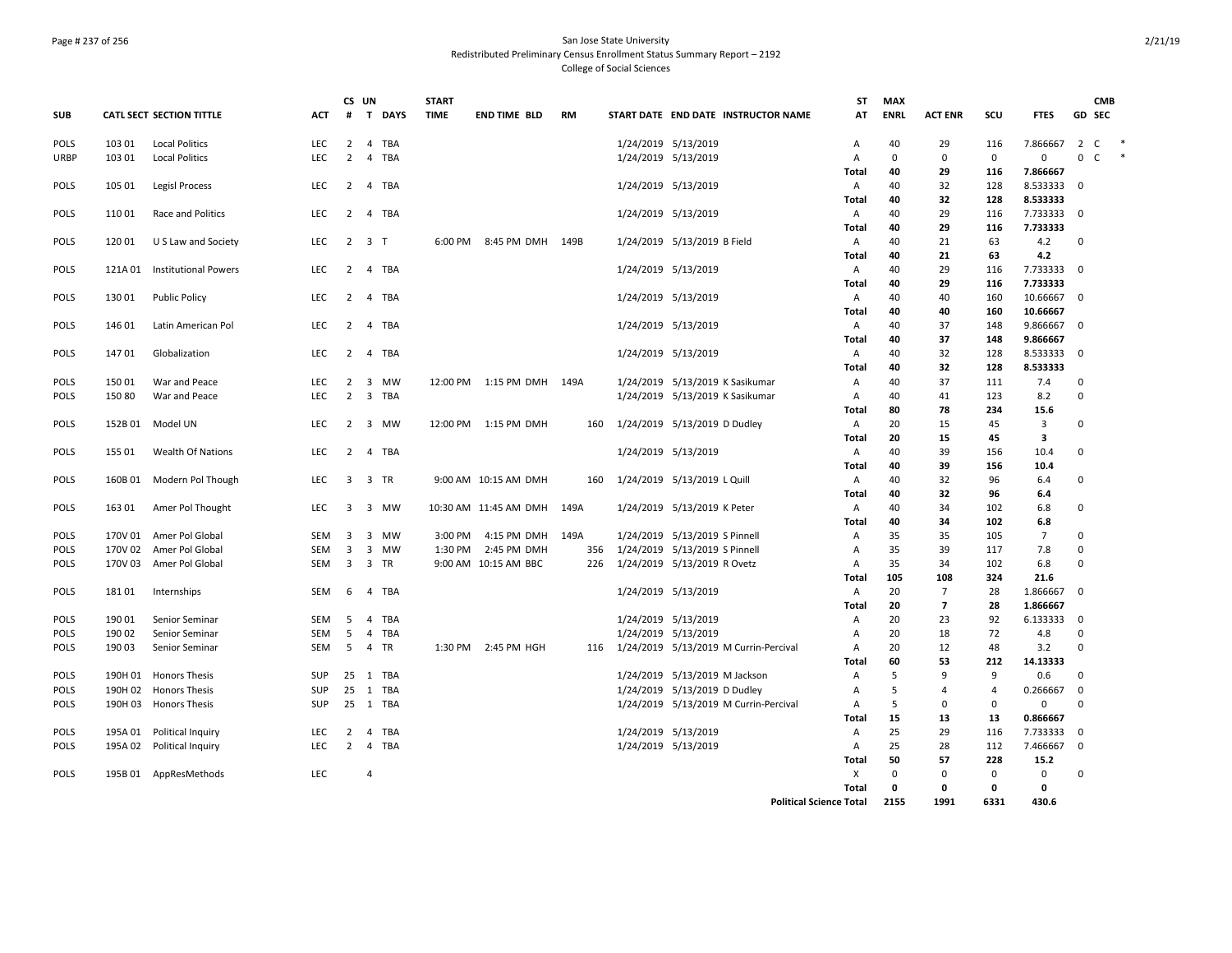### Page # 238 of 256 San Jose State University Redistributed Preliminary Census Enrollment Status Summary Report – 2192 College of Social Sciences

| <b>SUB</b>  |        | CATL SECT SECTION TITTLE | <b>ACT</b> | CS UN<br>#     |                         | T DAYS    | <b>START</b><br><b>TIME</b> | <b>END TIME BLD</b>   | <b>RM</b> | START DATE END DATE INSTRUCTOR NAME          | ST<br>АТ     | <b>MAX</b><br><b>ENRL</b> | <b>ACT ENR</b> | scu         | <b>FTES</b> | GD SEC      | <b>CMB</b>  |        |
|-------------|--------|--------------------------|------------|----------------|-------------------------|-----------|-----------------------------|-----------------------|-----------|----------------------------------------------|--------------|---------------------------|----------------|-------------|-------------|-------------|-------------|--------|
| Psychology  |        |                          |            |                |                         |           |                             |                       |           |                                              |              |                           |                |             |             |             |             |        |
|             |        |                          |            |                |                         |           |                             |                       |           |                                              |              |                           |                |             |             |             |             |        |
| <b>PSYC</b> | 101    | Introductory Psychology  | LEC.       | $\overline{2}$ | $\overline{\mathbf{3}}$ | <b>MW</b> |                             | 9:00 AM 10:15 AM DMH  | 356       | 1/24/2019 5/13/2019 N Rattan                 | A            | 38                        | 40             | 120         | 8           | $\Omega$    |             |        |
| <b>PSYC</b> | 102    | Introductory Psychology  | <b>LEC</b> | $\overline{2}$ | $\overline{\mathbf{3}}$ | <b>MW</b> |                             | 10:30 AM 11:45 AM DMH | 356       | 1/24/2019 5/13/2019 S Del Chiaro             | Α            | 38                        | 41             | 123         | 8.2         | $\Omega$    |             |        |
| <b>PSYC</b> | 103    | Introductory Psychology  | <b>LEC</b> | $\overline{2}$ |                         | 3 MW      | 3:00 PM                     | 4:15 PM MD            | 101       | 1/24/2019 5/13/2019 S Macramalla             | Α            | 180                       | 118            | 354         | 23.6        | $\mathbf 0$ |             |        |
| <b>PSYC</b> | 104    | Introductory Psychology  | <b>LEC</b> | $\overline{2}$ | $\overline{\mathbf{3}}$ | <b>MW</b> | 4:30 PM                     | 5:45 PM CL            | 234       | 1/24/2019 5/13/2019 N Rattan                 | Α            | 38                        | 36             | 108         | 7.2         | $\Omega$    |             |        |
| <b>PSYC</b> | 105    | Introductory Psychology  | <b>LEC</b> | $\overline{2}$ | $\overline{\mathbf{3}}$ | <b>TR</b> | 1:30 PM                     | 2:45 PM MD            | 101       | 1/24/2019 5/13/2019 G Feist                  | A            | 210                       | 201            | 603         | 40.2        | $\Omega$    |             |        |
| PSYC        | 106    | Introductory Psychology  | LEC        | $\overline{2}$ | $\overline{\mathbf{3}}$ | <b>TR</b> | 4:30 PM                     | 5:45 PM DMH           | 356       | 1/24/2019 5/13/2019 J Froelich               | A            | 38                        | 34             | 102         | 6.8         | $\mathbf 0$ |             |        |
|             |        |                          |            |                |                         |           |                             |                       |           |                                              | Total        | 542                       | 470            | 1410        | 94          |             |             |        |
| <b>PSYC</b> | 3001   | Intro Psychbiology       | <b>LEC</b> | 2              | $\overline{3}$          | M         | 3:00 PM                     | 5:45 PM DMH           | 355       | 1/24/2019 5/13/2019 C La                     | A            | 40                        | 30             | 90          | 6           | $\Omega$    |             |        |
| PSYC        | 3002   | Intro Psychbiology       | <b>LEC</b> | $\overline{2}$ | $\overline{3}$          | MW        |                             | 9:00 AM 10:15 AM DMH  | 348       | 1/24/2019 5/13/2019 Z Miguel Malaxechevarria | Α            | 40                        | 39             | 117         | 7.8         | $\mathbf 0$ |             |        |
| PSYC        | 3003   | Intro Psychbiology       | <b>LEC</b> | $\overline{2}$ | $\overline{\mathbf{3}}$ | TR        |                             | 10:30 AM 11:45 AM DMH | 355       | 1/24/2019 5/13/2019 C Chancellor-Freeland    | Α            | 40                        | 39             | 117         | 7.8         | $\Omega$    |             |        |
| <b>PSYC</b> | 3004   | Intro Psychbiology       | <b>LEC</b> |                | 2 3 TR                  |           | 3:00 PM                     | 4:15 PM DMH           | 355       | 1/24/2019 5/13/2019 C Chancellor-Freeland    | Α            | 40                        | 40             | 120         | 8           | $\Omega$    |             |        |
|             |        |                          |            |                |                         |           |                             |                       |           |                                              | Total        | 160                       | 148            | 444         | 29.6        |             |             |        |
| <b>PSYC</b> |        | 100W 01 Writing Workshop | <b>SEM</b> | 4              | $\overline{\mathbf{3}}$ | M         | 6:00 PM                     | 8:45 PM DMH           | 347       | 1/24/2019 5/13/2019 J Froelich               | Α            | 22                        | 26             | 78          | 5.2         | $\Omega$    |             |        |
| <b>PSYC</b> |        | 100W 02 Writing Workshop | SEM        | $\overline{4}$ | $\overline{\mathbf{3}}$ | <b>MW</b> |                             | 10:30 AM 11:45 AM DMH | 347       | 1/24/2019 5/13/2019 L Jones-Hagata           | Α            | 22                        | 25             | 75          | 5           | $\Omega$    |             |        |
| <b>PSYC</b> |        | 100W 03 Writing Workshop | SEM        | 4              | $\overline{\mathbf{3}}$ | MW        | 3:00 PM                     | 4:15 PM DMH           | 339       | 1/24/2019 5/13/2019 J Citron                 | A            | 22                        | 24             | 72          | 4.8         | $\mathbf 0$ |             |        |
| <b>PSYC</b> |        | 100W 04 Writing Workshop | SEM        | $\overline{4}$ | $\overline{\mathbf{3}}$ | T         | 6:00 PM                     | 8:45 PM DMH           | 347       | 1/24/2019 5/13/2019 J Froelich               | Α            | 22                        | 28             | 84          | 5.6         | $\Omega$    |             |        |
| PSYC        |        | 100W 05 Writing Workshop | SEM        | 4              | 3 TR                    |           |                             | 9:00 AM 10:15 AM DMH  | 359       | 1/24/2019 5/13/2019 L Cabral                 | A            | 22                        | 20             | 60          | 4           | $\mathbf 0$ |             |        |
| PSYC        |        | 100W 06 Writing Workshop | <b>SEM</b> | 4              | $\overline{\mathbf{3}}$ | <b>TR</b> |                             | 10:30 AM 11:45 AM DMH | 149A      | 1/24/2019 5/13/2019 L Cabral                 | A            | 22                        | 22             | 66          | 4.4         | $\Omega$    |             |        |
| <b>PSYC</b> |        | 100W 07 Writing Workshop | SEM        | 4              | $\overline{\mathbf{3}}$ | TR        |                             | 10:30 AM 11:45 AM DMH | 348       | 1/24/2019 5/13/2019 J Ventura                | Α            | 22                        | 23             | 69          | 4.6         | $\Omega$    |             |        |
| PSYC        |        | 100W 08 Writing Workshop | SEM        | 4              | $\overline{\mathbf{3}}$ | TR        | 12:00 PM                    | 1:15 PM DMH           | 359       | 1/24/2019 5/13/2019 L Cabral                 | Α            | 22                        | 22             | 66          | 4.4         | 0           |             |        |
| <b>PSYC</b> |        | 100W 09 Writing Workshop | SEM        | $\overline{4}$ | $\overline{\mathbf{3}}$ | TR        |                             | 9:00 AM 10:15 AM DMH  | 163       | 1/24/2019 5/13/2019 S Branca                 | Α            | 22                        | 23             | 69          | 4.6         | $\mathbf 0$ |             |        |
|             |        |                          |            |                |                         |           |                             |                       |           |                                              | Total        | 198                       | 213            | 639         | 42.6        |             |             |        |
| <b>PSYC</b> | 102 01 | Psyc of Childhood        | <b>LEC</b> | 1              |                         | 3 MW      |                             | 9:00 AM 10:15 AM WSQ  | 207       | 1/24/2019 5/13/2019 S Duh                    | Α            | 123                       | 122            | 366         | 24.4        | 0           |             |        |
| PSYC        | 102 02 | Psyc of Childhood        | <b>LEC</b> | $\mathbf{1}$   | $\overline{\mathbf{3}}$ | MW        | 12:00 PM                    | 1:15 PM DMH           | 355       | 1/24/2019 5/13/2019 L Jones-Hagata           | Α            | 40                        | 46             | 138         | 9.2         | $\mathbf 0$ |             |        |
| <b>PSYC</b> | 102 03 | Psyc of Childhood        | <b>LEC</b> |                | 1 3 TR                  |           |                             | 10:30 AM 11:45 AM YUH | 124       | 1/24/2019 5/13/2019 M Alvarez                | A            | 125                       | 126            | 378         | 25.2        | $\mathbf 0$ |             |        |
|             |        |                          |            |                |                         |           |                             |                       |           |                                              | <b>Total</b> | 288                       | 294            | 882         | 58.8        |             |             |        |
| <b>PSYC</b> | 10701  | Psych of Women           | <b>LEC</b> | $\overline{2}$ | $\overline{\mathbf{3}}$ | TR        | 1:30 PM                     | 2:45 PM DMH           | 356       | 1/24/2019 5/13/2019 S Lundquist              | Α            | 35                        | 39             | 117         | 7.8         | 0           | C           |        |
| WOMS        | 107 01 | Psych of Women           | <b>LEC</b> | $\overline{2}$ | $\overline{3}$          | TR        | 1:30 PM                     | 2:45 PM DMH           | 356       | 1/24/2019 5/13/2019 S Lundquist              | Α            | $\mathbf 0$               | $\Omega$       | $\mathbf 0$ | $\mathbf 0$ | $\mathbf 0$ | C           |        |
|             |        |                          |            |                |                         |           |                             |                       |           |                                              | Total        | 35                        | 39             | 117         | 7.8         |             |             |        |
| <b>PSYC</b> | 11001  | Adult Psychopathol       | <b>LEC</b> | 1              | $\overline{\mathbf{3}}$ | F         |                             | 9:30 AM 12:15 PM WSQ  | 207       | 1/24/2019 5/13/2019 S Del Chiaro             | Α            | 125                       | 116            | 348         | 23.2        | $\Omega$    |             |        |
| <b>PSYC</b> | 110 02 | Adult Psychopathol       | <b>LEC</b> | $\mathbf{1}$   |                         | 3 MW      | 12:00 PM                    | 1:15 PM DMH           | 356       | 1/24/2019 5/13/2019 G Callaghan              | Α            | 40                        | 44             | 132         | 8.8         | $\Omega$    |             |        |
| PSYC        | 110 03 | Adult Psychopathol       | <b>LEC</b> | 1              | $\overline{\mathbf{3}}$ | T         | 6:00 PM                     | 8:45 PM DMH           | 356       | 1/24/2019 5/13/2019 L Tinson                 | Α            | 40                        | 38             | 114         | 7.6         | $\mathbf 0$ |             |        |
| <b>PSYC</b> | 110 04 | Adult Psychopathol       | <b>LEC</b> | 1              | 3 TR                    |           | 12:00 PM                    | 1:15 PM SH            | 100       | 1/24/2019 5/13/2019 J Gregg                  | Α            | 125                       | 122            | 366         | 24.4        | $\mathbf 0$ |             |        |
| PSYC        | 110 05 | Adult Psychopathol       | <b>LEC</b> | 1              | 3 W                     |           | 6:00 PM                     | 8:45 PM DMH           | 353       | 1/24/2019 5/13/2019 A Prins                  | A            | 40                        | 38             | 114         | 7.6         | $\mathbf 0$ |             |        |
|             |        |                          |            |                |                         |           |                             |                       |           |                                              | Total        | 370                       | 358            | 1074        | 71.6        |             |             |        |
| <b>PSYC</b> | 112 01 | Psy of Adolescence       | <b>LEC</b> |                | 1 3 TR                  |           | 4:30 PM                     | 5:45 PM HGH           | 116       | 1/24/2019 5/13/2019 P Cravalho               | Α            | 40                        | 38             | 114         | 7.6         | 0           |             |        |
| PSYC        | 112 03 | Psy of Adolescence       | <b>LEC</b> | $\mathbf{1}$   | $\overline{3}$          | TR        | 3:00 PM                     | 4:15 PM DMH           | 356       | 1/24/2019 5/13/2019 M Alvarez                | Α            | 40                        | 39             | 117         | 7.8         | $\Omega$    |             |        |
| <b>PSYC</b> | 112 04 | Psy of Adolescence       | <b>LEC</b> | $\mathbf{1}$   | 3 TR                    |           |                             | 9:00 AM 10:15 AM HGH  | 118       | 1/24/2019 5/13/2019 M Alvarez                | Α            | 40                        | 39             | 117         | 7.8         | $\mathbf 0$ |             |        |
|             |        |                          |            |                |                         |           |                             |                       |           |                                              | Total        | 120                       | 116            | 348         | 23.2        |             |             |        |
| <b>PSYC</b> | 114 80 | Psych of Aging           | <b>LEC</b> | $\mathbf{1}$   | $\overline{\mathbf{3}}$ | TBA       |                             |                       |           | 1/24/2019 5/13/2019 S Branca                 | Α            | 38                        | 39             | 117         | 7.8         | 0           | C           |        |
| GERO        | 114 80 | Psych of Aging           | <b>LEC</b> | $\mathbf{1}$   | $\overline{\mathbf{3}}$ | TBA       |                             |                       |           | 1/24/2019 5/13/2019 S Branca                 | Α            | $\mathbf 0$               | $\mathbf 0$    | 0           | $\mathbf 0$ | $\mathsf 0$ | $\mathsf C$ | $\ast$ |
|             |        |                          |            |                |                         |           |                             |                       |           |                                              | Total        | 38                        | 39             | 117         | 7.8         |             |             |        |
| <b>PSYC</b> | 11701  | Psych Tests & Meas       | <b>LEC</b> | $\overline{2}$ | $\overline{\mathbf{3}}$ | <b>MW</b> | 7:30 AM                     | 8:45 AM DMH           | 355       | 1/24/2019 5/13/2019 B Oliveira               | Α            | 40                        | 32             | 96          | 6.4         | $\mathbf 0$ |             |        |
| <b>PSYC</b> | 11702  | Psych Tests & Meas       | <b>LEC</b> | 2              | $\overline{\mathbf{3}}$ | MW        |                             | 9:00 AM 10:15 AM DMH  | 355       | 1/24/2019 5/13/2019 B Oliveira               | Α            | 40                        | 40             | 120         | 8           | $\Omega$    |             |        |
| <b>PSYC</b> | 11703  | Psych Tests & Meas       | <b>LEC</b> | $\overline{2}$ |                         | 3 MW      | 4:30 PM                     | 5:45 PM DMH           | 356       | 1/24/2019 5/13/2019 P Cravalho               | Α            | 40                        | 44             | 132         | 8.8         | $\Omega$    |             |        |
| PSYC        | 11704  | Psych Tests & Meas       | <b>LEC</b> | $\overline{2}$ | $\overline{\mathbf{3}}$ | MW        | 6:00 PM                     | 7:15 PM DMH           | 356       | 1/24/2019 5/13/2019 P Cravalho               | Α            | 40                        | 43             | 129         | 8.6         | $\mathsf 0$ |             |        |
| PSYC        | 11705  | Psych Tests & Meas       | <b>LEC</b> | $\overline{2}$ | 3 <sub>T</sub>          |           | 3:00 PM                     | 5:45 PM DMH           | 348       | 1/24/2019 5/13/2019 T Shirley                | Α            | 40                        | 39             | 117         | 7.8         | $\mathbf 0$ |             |        |
|             |        |                          |            |                |                         |           |                             |                       |           |                                              | Total        | 200                       | 198            | 594         | 39.6        |             |             |        |
| PSYC        | 120 10 | Adv Res Meth & Des       | <b>LEC</b> | 2              | $\overline{4}$          | TR        |                             | 9:00 AM 10:15 AM DMH  | 353       | 1/24/2019 5/13/2019 G Savage                 | Α            | 44                        | 48             | 144         | 12.8        | $\mathbf 0$ |             |        |
| <b>PSYC</b> | 120 11 | Adv Res Meth & Des       | <b>ACT</b> | $7^{\circ}$    | $\mathbf 0$             | T         |                             | 10:30 AM 12:30 PM DMH | 339       | 1/24/2019 5/13/2019 G Savage                 | A            | 22                        | 24             | 24          | $\Omega$    | $\Omega$    |             |        |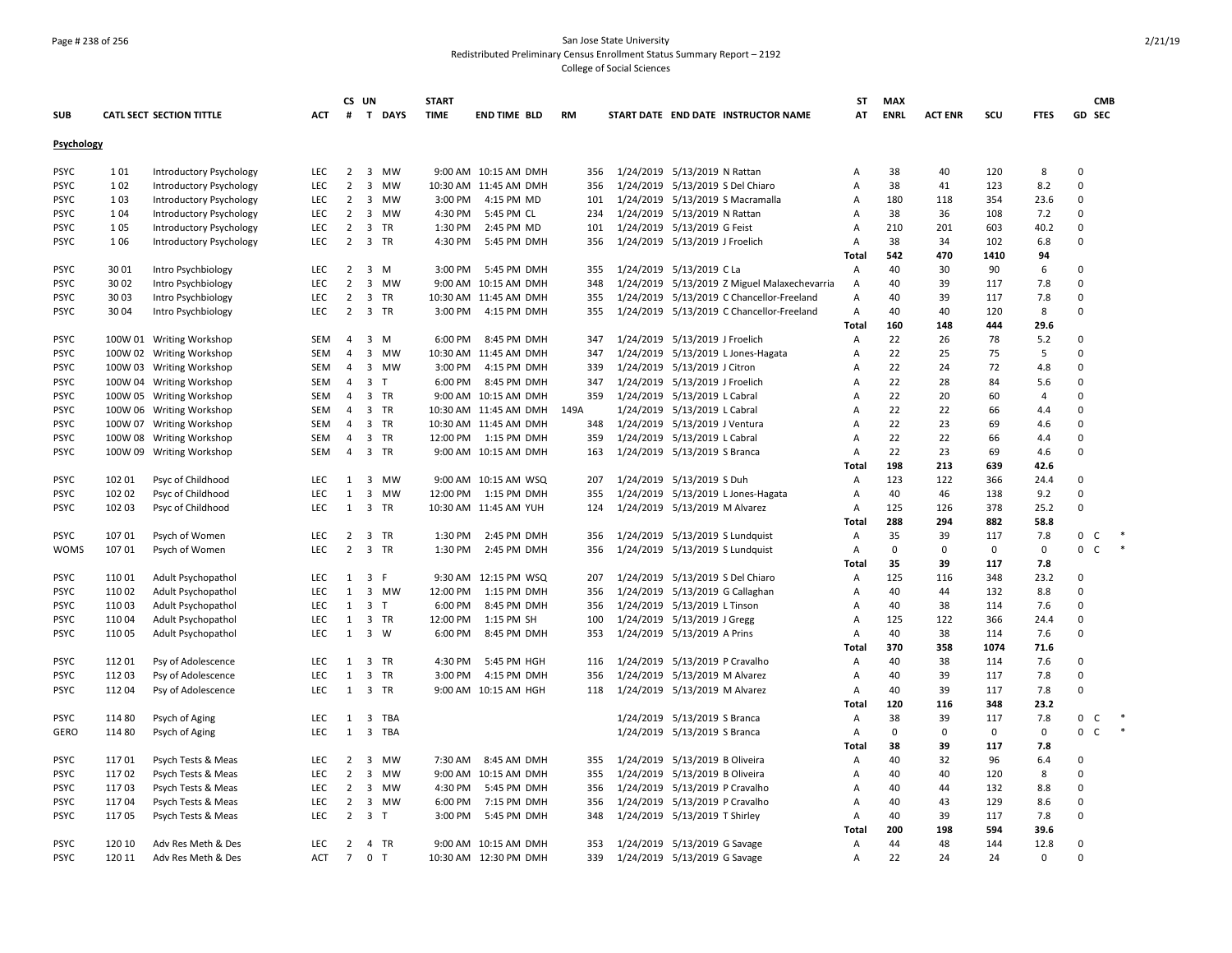### Page # 239 of 256 San Jose State University Redistributed Preliminary Census Enrollment Status Summary Report – 2192 College of Social Sciences

|             |         |                                 |                          |                | CS UN          |              | <b>START</b> |                        |           |                                        | ST           | <b>MAX</b>  |                |            |               |                            | <b>CMB</b>   |        |
|-------------|---------|---------------------------------|--------------------------|----------------|----------------|--------------|--------------|------------------------|-----------|----------------------------------------|--------------|-------------|----------------|------------|---------------|----------------------------|--------------|--------|
| <b>SUB</b>  |         | <b>CATL SECT SECTION TITTLE</b> | <b>ACT</b>               | #              | $\mathbf{T}$   | <b>DAYS</b>  | <b>TIME</b>  | <b>END TIME BLD</b>    | <b>RM</b> | START DATE END DATE INSTRUCTOR NAME    | AT           | <b>ENRL</b> | <b>ACT ENR</b> | scu        | <b>FTES</b>   |                            | GD SEC       |        |
| <b>PSYC</b> | 120 12  | Adv Res Meth & Des              | ACT                      | $\overline{7}$ | $\mathbf 0$    | $\mathsf{R}$ |              | 10:30 AM 12:30 PM DMH  | 339       | 1/24/2019 5/13/2019 G Savage           | Α            | 22          | 24             | 24         | $\mathbf 0$   | $\Omega$                   |              |        |
| <b>PSYC</b> | 120 20  | Adv Res Meth & Des              | <b>LEC</b>               | $\overline{2}$ | $\overline{4}$ | <b>TR</b>    | 1:30 PM      | 2:45 PM DMH            | 160       | 1/24/2019 5/13/2019 G Savage           | Α            | 44          | 48             | 144        | 12.8          | $\Omega$                   |              |        |
| <b>PSYC</b> | 120 21  | Adv Res Meth & Des              | <b>ACT</b>               | $\overline{7}$ | 0 <sub>T</sub> |              | 3:00 PM      | 5:00 PM DMH            | 359       | 1/24/2019 5/13/2019 G Savage           | Α            | 22          | 24             | 24         | $\mathbf 0$   | $\Omega$                   |              |        |
| <b>PSYC</b> | 120 22  | Adv Res Meth & Des              | <b>ACT</b>               | $\overline{7}$ | 0 R            |              | 3:00 PM      | 5:00 PM DMH            | 359       | 1/24/2019 5/13/2019 G Savage           | A            | 22          | 24             | 24         | $\Omega$      | $\Omega$                   |              |        |
| <b>PSYC</b> | 120 30  | Adv Res Meth & Des              | <b>LEC</b>               | $\overline{2}$ | $\overline{4}$ | <b>TR</b>    | 3:00 PM      | 4:15 PM DMH            | 353       | 1/24/2019 5/13/2019 S Trafalis         | Α            | 44          | 43             | 129        | 11.46667      | $\Omega$                   |              |        |
| <b>PSYC</b> | 120 31  | Adv Res Meth & Des              | ACT                      | $\overline{7}$ | 0 <sub>T</sub> |              | 4:30 PM      | 6:30 PM DMH            | 339       | 1/24/2019 5/13/2019 S Trafalis         | Α            | 22          | 21             | 21         | $\Omega$      | $\Omega$                   |              |        |
| <b>PSYC</b> | 120 32  | Adv Res Meth & Des              | <b>ACT</b>               | $\overline{7}$ | 0 R            |              | 4:30 PM      | 6:30 PM DMH            | 339       | 1/24/2019 5/13/2019 S Trafalis         | А            | 22          | 22             | 22         | $\Omega$      | $\Omega$                   |              |        |
| <b>PSYC</b> | 120 40  | Adv Res Meth & Des              | <b>LEC</b>               | $\overline{2}$ | 4              | MW           |              | 9:00 AM 10:15 AM CL    | 224       | 1/24/2019 5/13/2019 J Citron           | A            | 44          | 49             | 147        | 13.06667      | $\Omega$                   |              |        |
| <b>PSYC</b> | 12041   | Adv Res Meth & Des              | <b>ACT</b>               | $\overline{7}$ | $\mathbf 0$    | M            |              | 10:30 AM 12:30 PM DMH  | 339       | 1/24/2019 5/13/2019 J Citron           | A            | 22          | 24             | 24         | $\Omega$      | $\Omega$                   |              |        |
| <b>PSYC</b> | 120 42  | Adv Res Meth & Des              | <b>ACT</b>               | $\overline{7}$ | $\mathbf 0$    | W            |              | 10:30 AM 12:30 PM DMH  | 339       | 1/24/2019 5/13/2019 J Citron           | A            | 22          | 25             | 25         | $\Omega$      | $\Omega$                   |              |        |
| <b>PSYC</b> | 120 50  | Adv Res Meth & Des              | <b>LEC</b>               | $\overline{2}$ | 4              | MW           | 3:00 PM      | 4:15 PM HGH            | 116       | 1/24/2019 5/13/2019 S Trafalis         | Α            | 44          | 44             | 132        | 11.73333      | 0                          |              |        |
| <b>PSYC</b> | 120 51  | Adv Res Meth & Des              | ACT                      | $\overline{7}$ | 0              | M            | 4:30 PM      | 6:30 PM DMH            | 339       | 1/24/2019 5/13/2019 S Trafalis         | Α            | 22          | 23             | 23         | $\Omega$      | $\Omega$                   |              |        |
| <b>PSYC</b> | 120 52  | Adv Res Meth & Des              | ACT                      | $\overline{7}$ | $\mathbf 0$    | W            | 4:30 PM      | 6:30 PM DMH            | 339       | 1/24/2019 5/13/2019 S Trafalis         | Α            | 22          | 21             | 21         | $\mathbf 0$   | $\Omega$                   |              |        |
|             |         |                                 |                          |                |                |              |              |                        |           |                                        | Total        | 440         | 464            | 928        | 61.86667      |                            |              |        |
| <b>PSYC</b> | 121A 10 | Adv Res Meth Social/Pers        | <b>SEM</b>               | $\overline{a}$ | 2 F            |              |              | 9:00 AM 10:00 AM DMH   | 339       | 1/24/2019 5/13/2019 S Trafalis         | Α            | 22          | 25             | 25         | 3.333333      | $\Omega$                   |              |        |
| <b>PSYC</b> | 121A 11 | Adv Res Meth Social/Pers        | LAB                      | 16             | 0 F            |              |              | 10:15 AM   1:15 PM DMH | 339       | 1/24/2019 5/13/2019 S Trafalis         | Α            | 22          | 25             | 25         | $\mathbf 0$   | $\Omega$                   |              |        |
|             |         |                                 |                          |                |                |              |              |                        |           |                                        | <b>Total</b> | 44          | 50             | 50         | 3.333333      |                            |              |        |
| <b>PSYC</b> | 121B 20 | Adv R Met: Cog/Perc             | <b>SEM</b>               | 4              | 2 M            |              |              | 10:30 AM 11:30 AM WSQ  | 208       | 1/24/2019 5/13/2019 C Feria            | Α            | 22          | 23             | 23         | 3.066667      | 0                          |              |        |
| <b>PSYC</b> |         | 121B 21 Adv R Met: Cog/Perc     | LAB                      | 16             | $0 \t M$       |              | 11:45 AM     | 2:45 PM WSQ            | 208       | 1/24/2019 5/13/2019 C Feria            | A            | 22          | 23             | 23         | $\Omega$      | $\Omega$                   |              |        |
|             |         |                                 |                          |                |                |              |              |                        |           |                                        | Total        | 44          | 46             | 46         | 3.066667      |                            |              |        |
| <b>PSYC</b> | 126 01  | Drugs + Brain & Beh             | <b>LEC</b>               | $\overline{2}$ | 3 TR           |              | 1:30 PM      | 2:45 PM DMH            | 355       | 1/24/2019 5/13/2019 S Snycerski        | Α            | 40          | 40             | 120        | 8             | 0                          | $\mathsf{C}$ |        |
| HS          | 126 01  | Drugs + Brain & Beh             | <b>LEC</b>               | $\overline{2}$ | 3 TR           |              | 1:30 PM      | 2:45 PM DMH            | 355       | 1/24/2019 5/13/2019 S Snycerski        | Α            | $\mathbf 0$ | $\mathbf 0$    | $\Omega$   | $\mathbf 0$   | $\mathbf 0$                | $\mathsf{C}$ | $\ast$ |
|             |         |                                 |                          |                |                |              |              |                        |           |                                        | Total        | 40          | 40             | 120        | 8             |                            |              |        |
| <b>PSYC</b> | 12901   | Neuroscience                    | <b>LEC</b>               | $\overline{2}$ |                | 3 MW         | 1:30 PM      | 2:45 PM DMH            | 353       | 1/24/2019 5/13/2019 J Citron           | Α            | 35          | 38             | 114        | 7.6           | $\mathbf 0$                | $\mathsf{C}$ |        |
| <b>BIOL</b> | 129 01  | Neuroscience                    | <b>LEC</b>               | 2              |                | 3 MW         | 1:30 PM      | 2:45 PM DMH            | 353       | 1/24/2019 5/13/2019 J Citron           | Α            | $\mathbf 0$ | 0              | $\Omega$   | $\mathbf 0$   | $\mathbf 0$                | $\mathsf{C}$ | $\ast$ |
|             |         |                                 |                          |                |                |              |              |                        |           |                                        | Total        | 35          | 38             | 114        | 7.6           |                            |              |        |
| <b>PSYC</b> | 135 01  | Cognition                       | <b>SEM</b>               | 5              |                | 3 MW         |              | 10:30 AM 11:45 AM CL   | 117       | 1/24/2019 5/13/2019 E Palmer           | Α            | 38          | 43             | 129        | 8.65          | $\mathbf{1}$               |              |        |
| <b>PSYC</b> | 135 02  | Cognition                       | SEM                      | 5              | 3              | MW           |              | 10:30 AM 11:45 AM DMH  | 161       | 1/24/2019 5/13/2019 M Van Selst        | Α            | 38          | 40             | 120        | 8.05          | $\mathbf{1}$               |              |        |
| <b>PSYC</b> | 135 03  | Cognition                       | <b>SEM</b>               | 5              | 3 TR           |              |              | 10:30 AM 11:45 AM CL   | 117       | 1/24/2019 5/13/2019 L Huntsman         | A            | 38          | 39             | 117        | 7.8           | $\Omega$                   |              |        |
|             |         |                                 |                          |                |                |              |              |                        |           |                                        | Total        | 114         | 122            | 366        | 24.5          |                            |              |        |
| <b>PSYC</b> | 139 01  | Psy of Person                   | <b>LEC</b>               | $\overline{2}$ | 3              | <b>MW</b>    |              | 9:00 AM 10:15 AM DMH   | 353       | 1/24/2019 5/13/2019 N Wagner           | Α            | 38          | 37             | 111        | 7.4           | $\Omega$                   |              |        |
| <b>PSYC</b> | 139 02  | Psy of Person                   | <b>LEC</b>               | $\overline{2}$ | 3              | <b>MW</b>    |              | 12:00 PM 1:15 PM DMH   | 353       | 1/24/2019 5/13/2019 N Wagner           | Α            | 38          | 39             | 117        | 7.8           | $\Omega$                   |              |        |
| <b>PSYC</b> | 139 03  | Psy of Person                   | <b>LEC</b>               | $\overline{2}$ | 3 TR           |              |              | 9:00 AM 10:15 AM DMH   | 356       | 1/24/2019 5/13/2019 J Ventura          | Α            | 38          | 40             | 120        | 8             | $\Omega$                   |              |        |
| <b>PSYC</b> | 139 04  | Psy of Person                   | <b>LEC</b>               | $\overline{2}$ | $\overline{3}$ | <b>TR</b>    | 1:30 PM      | 2:45 PM CL             | 117       | 1/24/2019 5/13/2019 J Ventura          | A            | 38          | 43             | 129        | 8.6           | $\Omega$                   |              |        |
|             |         |                                 |                          |                |                |              |              |                        |           |                                        | Total        | 152         | 159            | 477        | 31.8          |                            |              |        |
| <b>PSYC</b> | 142 01  | Child Psychopathol              | <b>LEC</b>               | $\overline{2}$ | 3 TR           |              | 7:30 AM      | 8:45 AM DMH            | 356       | 1/24/2019 5/13/2019 S Torabian-Bassiri | Α            | 35          | 33             | 99         | 6.6           | $\mathbf 0$                |              |        |
| <b>PSYC</b> | 142 02  | Child Psychopathol              | <b>LEC</b>               | $\overline{2}$ | 3              | <b>TR</b>    | 12:00 PM     | 1:15 PM DMH            | 149A      | 1/24/2019 5/13/2019 E Herb             | A            | 35          | 34             | 102        | 6.8           | $\Omega$                   |              |        |
| <b>PSYC</b> | 142 03  | Child Psychopathol              | <b>LEC</b>               | $\overline{2}$ | 3 TR           |              | 3:00 PM      | 4:15 PM DMH            | 163       | 1/24/2019 5/13/2019 E Herb             | A            | 35          | 28             | 84         | 5.6           | $\Omega$                   |              |        |
|             |         |                                 |                          |                |                |              |              |                        |           |                                        | Total        | 105         | 95             | 285        | 19            |                            |              |        |
| <b>PSYC</b> | 15001   | <b>Educ Psych</b>               | <b>LEC</b>               | 2              | 3              | <b>MW</b>    |              | 12:00 PM 1:15 PM CL    | 117       | 1/24/2019 5/13/2019 P Cravalho         | Α            | 40          | 41             | 123        | 8.25          | $\mathbf{1}$               |              |        |
|             |         |                                 |                          |                |                |              |              |                        |           |                                        | Total        | 40          | 41             | 123        | 8.25          |                            |              |        |
| <b>PSYC</b> | 154 01  | Social Psy                      | <b>LEC</b>               | $\overline{2}$ |                | 3 TBA        |              |                        |           | 1/24/2019 5/13/2019                    | Α            | 38          | 38             | 114        | 7.6           | $\Omega$                   |              |        |
| <b>PSYC</b> | 154 02  | Social Psy                      | <b>LEC</b>               | $\overline{2}$ | 3              | <b>MW</b>    |              | 4:30 PM 5:45 PM DMH    | 163       | 1/24/2019 5/13/2019 N Wagner           | A            | 38          | 38             | 114        | 7.6           | $\Omega$                   |              |        |
| <b>PSYC</b> | 154 03  | Social Psy                      | <b>LEC</b>               | $\overline{2}$ | 3 TR           |              |              | 9:00 AM 10:15 AM WSQ   | 207       | 1/24/2019 5/13/2019 A Asuncion         | A            | 120         | 117            | 351        | 23.4          | $\Omega$                   |              |        |
|             |         |                                 |                          |                |                |              |              |                        |           |                                        | Total        | 196         | 193            | 579        | 38.6          | $\Omega$                   |              |        |
| <b>PSYC</b> | 155 01  | Human Learning                  | <b>LEC</b>               | $\overline{2}$ | 3              | MW           |              | 9:00 AM 10:15 AM CL    | 117       | 1/24/2019 5/13/2019 S Del Chiaro       | A            | 38          | 44             | 132        | 8.8           |                            |              |        |
| <b>PSYC</b> | 155 02  | Human Learning                  | <b>LEC</b>               | $\overline{2}$ | 3 TR           |              |              | 1:30 PM 2:45 PM DMH    | 353       | 1/24/2019 5/13/2019 V Carr             | Α            | 38          | 42             | 126        | 8.4           | 0                          |              |        |
|             |         |                                 |                          |                |                |              |              |                        |           |                                        | Total        | 76          | 86             | 258        | 17.2          |                            |              |        |
| <b>PSYC</b> | 158 01  | Perception                      | <b>LEC</b><br><b>LEC</b> | 2              |                | 3 MW         | 1:30 PM      | 2:45 PM CL             | 117       | 1/24/2019 5/13/2019 E Palmer           | Α            | 38<br>38    | 44             | 132<br>120 | 8.9           | $\overline{2}$<br>$\Omega$ |              |        |
| <b>PSYC</b> | 158 03  | Perception                      |                          | $\overline{2}$ | 3 TR           |              |              | 9:00 AM 10:15 AM DMH   | 348       | 1/24/2019 5/13/2019 C Feria            | Α            |             | 40             |            | 8             | $\mathbf{1}$               |              |        |
| <b>PSYC</b> | 158 04  | Perception                      | <b>LEC</b>               | $\overline{2}$ | 3 TR           |              |              | 1:30 PM 2:45 PM DMH    | 348       | 1/24/2019 5/13/2019 C Feria            | Α            | 38          | 41<br>125      | 123<br>375 | 8.25<br>25.15 |                            |              |        |
|             |         |                                 |                          |                |                |              |              |                        |           |                                        | <b>Total</b> | 114         |                |            |               |                            |              |        |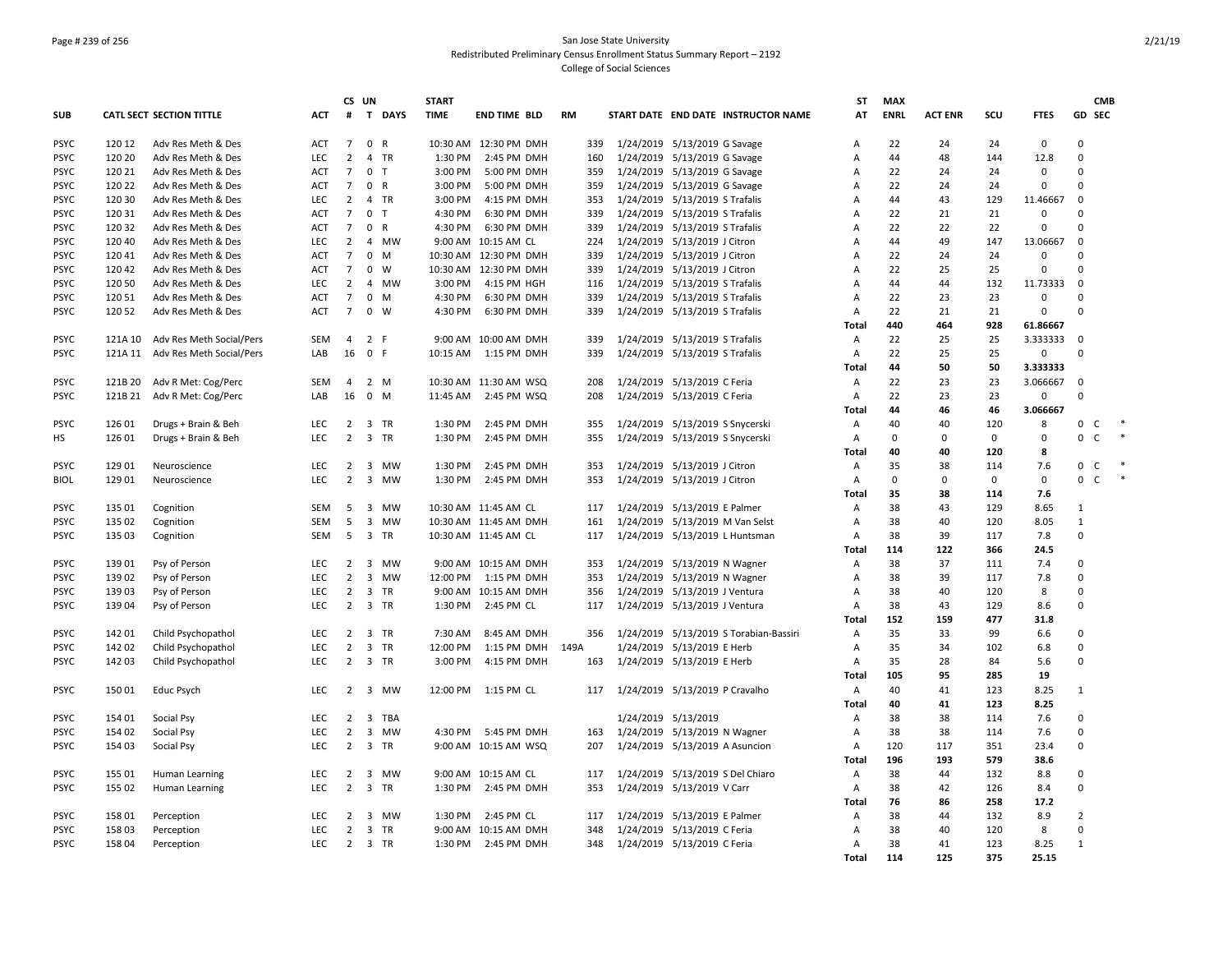### Page # 240 of 256 San Jose State University Redistributed Preliminary Census Enrollment Status Summary Report – 2192 College of Social Sciences

|             |        |                                 |            |                 | CS UN                          | <b>START</b> |                      |           |     |                     |                                  |                                           | ST           | <b>MAX</b>  |                |                |             | <b>CMB</b>  |
|-------------|--------|---------------------------------|------------|-----------------|--------------------------------|--------------|----------------------|-----------|-----|---------------------|----------------------------------|-------------------------------------------|--------------|-------------|----------------|----------------|-------------|-------------|
| <b>SUB</b>  |        | <b>CATL SECT SECTION TITTLE</b> | <b>ACT</b> | #               | T DAYS                         | <b>TIME</b>  | <b>END TIME BLD</b>  | <b>RM</b> |     |                     |                                  | START DATE END DATE INSTRUCTOR NAME       | AT           | <b>ENRL</b> | <b>ACT ENR</b> | SCU            | <b>FTES</b> | GD SEC      |
|             |        |                                 |            |                 |                                |              |                      |           |     |                     |                                  |                                           |              |             |                |                |             |             |
| <b>PSYC</b> | 160 01 | Clinical Psychology             | LEC        | 2               | 3 MW                           |              | 9:00 AM 10:15 AM DMH |           | 161 |                     | 1/24/2019 5/13/2019 S Nadeau     |                                           | А            | 38          | 41             | 123            | 8.2         | $\Omega$    |
| <b>PSYC</b> | 160 02 | Clinical Psychology             | <b>LEC</b> | 2               | 3 MW                           |              | 3:00 PM 4:15 PM DMH  |           | 353 |                     | 1/24/2019 5/13/2019 N Wagner     |                                           | A            | 38          | 38             | 114            | 7.6         | $\Omega$    |
| <b>PSYC</b> | 160 03 | Clinical Psychology             | LEC        | $\overline{2}$  | $\overline{\mathbf{3}}$<br>TR  |              | 9:00 AM 10:15 AM DMH |           | 355 |                     | 1/24/2019 5/13/2019 S Del Chiaro |                                           | Α            | 38          | 37             | 111            | 7.4         | $\Omega$    |
| <b>PSYC</b> | 160 04 | Clinical Psychology             | LEC        | $\overline{2}$  | 3 TR                           | 4:30 PM      | 5:45 PM CL           |           | 117 |                     | 1/24/2019 5/13/2019 B Oliveira   |                                           | Α            | 38          | 32             | 96             | 6.4         | $\Omega$    |
|             |        |                                 |            |                 |                                |              |                      |           |     |                     |                                  |                                           | <b>Total</b> | 152         | 148            | 444            | 29.6        |             |
| <b>PSYC</b> | 165 01 | Th & Me Counseling              | LEC        | 2               | 3 MW                           |              | 9:00 AM 10:15 AM DMH |           | 163 |                     | 1/24/2019 5/13/2019 S Lundquist  |                                           | Α            | 35          | 33             | 99             | 6.6         | 0           |
| <b>PSYC</b> | 165 02 | Th & Me Counseling              | <b>LEC</b> | $\overline{2}$  | $\overline{\mathbf{3}}$<br>MW  | 12:00 PM     | 1:15 PM CL           |           | 226 |                     | 1/24/2019 5/13/2019 S Del Chiaro |                                           | Α            | 35          | 34             | 102            | 6.8         | $\Omega$    |
| <b>PSYC</b> | 165 03 | Th & Me Counseling              | LEC        | $2^{\circ}$     | 3 TR                           | 4:30 PM      | 5:45 PM DMH          |           | 166 |                     | 1/24/2019 5/13/2019 E Herb       |                                           | Α            | 35          | 16             | 48             | 3.2         | $\Omega$    |
|             |        |                                 |            |                 |                                |              |                      |           |     |                     |                                  |                                           | Total        | 105         | 83             | 249            | 16.6        |             |
| <b>PSYC</b> | 170 01 | Indus Psy                       | <b>LEC</b> | $\overline{2}$  | 3 MW                           | 1:30 PM      | 2:45 PM SH           |           | 239 |                     | 1/24/2019 5/13/2019 L Davis      |                                           | A            | 27          | 27             | 81             | 5.4         | $\Omega$    |
| <b>PSYC</b> | 170 02 | <b>Indus Psy</b>                | LEC        | $\overline{2}$  | 3 MW                           | 12:00 PM     | 1:15 PM DMH          |           | 348 |                     | 1/24/2019 5/13/2019 T Shirley    |                                           | Α            | 38          | 32             | 96             | 6.4         | 0           |
| <b>PSYC</b> | 170 03 | Indus Psy                       | <b>LEC</b> | 2               | 3 <sub>T</sub>                 | 6:00 PM      | 8:45 PM CCB          |           | 101 |                     | 1/24/2019 5/13/2019 M Patterson  |                                           | A            | 38          | 33             | 99             | 6.6         | $\mathbf 0$ |
|             |        |                                 |            |                 |                                |              |                      |           |     |                     |                                  |                                           | Total        | 103         | 92             | 276            | 18.4        |             |
| <b>PSYC</b> | 173 01 | Human Factors                   | <b>LEC</b> | $\overline{2}$  | 3 TR                           |              | 9:00 AM 10:15 AM CL  |           | 117 |                     | 1/24/2019 5/13/2019 D Schuster   |                                           | Α            | 38          | 34             | 102            | 6.8         | $\Omega$    |
|             |        |                                 |            |                 |                                |              |                      |           |     |                     |                                  |                                           | Total        | 38          | 34             | 102            | 6.8         |             |
| <b>PSYC</b> | 18001  | <b>Indiv Studies</b>            | SUP        | 36              | 4 TBA                          |              |                      |           |     | 1/24/2019 5/13/2019 |                                  |                                           | А            | $\mathbf 0$ | $\mathbf 0$    | $\mathbf 0$    | $\mathbf 0$ | $\Omega$    |
| <b>PSYC</b> | 180 02 | <b>Indiv Studies</b>            | <b>SUP</b> | 36              | 1 TBA                          |              |                      |           |     | 1/24/2019 5/13/2019 |                                  |                                           | Α            | 10          | $\mathbf 0$    | $\mathbf 0$    | $\mathbf 0$ | $\Omega$    |
| <b>PSYC</b> | 180 03 | <b>Indiv Studies</b>            | SUP        |                 | 36 1 TBA                       |              |                      |           |     |                     | 1/24/2019 5/13/2019 G Feist      |                                           | А            | 10          | 1              | 1              | 0.066667    | $\Omega$    |
| <b>PSYC</b> | 180 04 | <b>Indiv Studies</b>            | SUP        |                 | 36 2 TBA                       |              |                      |           |     |                     | 1/24/2019 5/13/2019 V Carr       |                                           | A            | 10          | $\mathbf{1}$   | $\overline{2}$ | 0.133333    | $\Omega$    |
| <b>PSYC</b> | 180 05 | <b>Indiv Studies</b>            | SUP        | 36              | 2 TBA                          |              |                      |           |     |                     | 1/24/2019 5/13/2019 S Duh        |                                           | Α            | 10          | $\mathbf{1}$   | $\overline{2}$ | 0.133333    | $\mathbf 0$ |
| <b>PSYC</b> | 18006  | <b>Indiv Studies</b>            | SUP        | 36              | 2 TBA                          |              |                      |           |     |                     | 1/24/2019 5/13/2019 M Van Selst  |                                           | Α            | 10          | 1              | $\overline{2}$ | 0.133333    | $\mathbf 0$ |
| <b>PSYC</b> | 18007  | <b>Indiv Studies</b>            | SUP        |                 | 36 3 TBA                       |              |                      |           |     |                     | 1/24/2019 5/13/2019 A Prins      |                                           | A            | 10          | $\mathbf{1}$   | 3              | 0.2         | $\Omega$    |
| <b>PSYC</b> | 18008  | <b>Indiv Studies</b>            | SUP        | 36              | 3 TBA                          |              |                      |           |     |                     |                                  | 1/24/2019 5/13/2019 C Chancellor-Freeland | Α            | 10          | $\mathbf{1}$   | $\mathbf{a}$   | 0.2         | $\mathbf 0$ |
| <b>PSYC</b> | 18009  | <b>Indiv Studies</b>            | <b>SUP</b> | 36 <sub>3</sub> | TBA                            |              |                      |           |     | 1/24/2019 5/13/2019 |                                  |                                           | A            | 10          | $\mathbf 0$    | $\Omega$       | $\Omega$    | 0           |
| <b>PSYC</b> | 180 10 | <b>Indiv Studies</b>            | SUP        |                 | 36 3 TBA                       |              |                      |           |     | 1/24/2019 5/13/2019 |                                  |                                           | Α            | 10          | $\Omega$       | $\Omega$       | $\Omega$    | $\Omega$    |
| <b>PSYC</b> | 180 11 | <b>Indiv Studies</b>            | SUP        | 36              | 3 TBA                          |              |                      |           |     | 1/24/2019 5/13/2019 |                                  |                                           | Α            | 10          | 0              | $\Omega$       | $\Omega$    | $\Omega$    |
| <b>PSYC</b> | 180 12 | <b>Indiv Studies</b>            | SUP        |                 | 36 3 TBA                       |              |                      |           |     | 1/24/2019 5/13/2019 |                                  |                                           | Α            | 10          | $\mathbf 0$    | $\Omega$       | $\Omega$    | $\Omega$    |
| <b>PSYC</b> | 180 13 |                                 |            | 36              | $\overline{4}$<br>TBA          |              |                      |           |     |                     |                                  |                                           |              | 10          | $\mathbf 0$    | $\Omega$       | $\Omega$    | $\Omega$    |
|             |        | <b>Indiv Studies</b>            | SUP        |                 | 4 TBA                          |              |                      |           |     | 1/24/2019 5/13/2019 |                                  |                                           | Α            |             | $\Omega$       | $\Omega$       | $\Omega$    | $\Omega$    |
| <b>PSYC</b> | 180 14 | <b>Indiv Studies</b>            | SUP        | 36              |                                |              |                      |           |     | 1/24/2019 5/13/2019 |                                  |                                           | A            | 10          |                |                |             |             |
| <b>PSYC</b> | 180 15 | <b>Indiv Studies</b>            | SUP        | 36              | 4 TBA                          |              |                      |           |     | 1/24/2019 5/13/2019 |                                  |                                           | Α            | 10          | $\mathbf 0$    | $\Omega$       | $\mathbf 0$ | $\Omega$    |
| <b>PSYC</b> | 180 16 | <b>Indiv Studies</b>            | <b>SUP</b> | 36              | $\overline{4}$<br><b>TBA</b>   |              |                      |           |     | 1/24/2019 5/13/2019 |                                  |                                           | A            | 10          | $\Omega$       | $\Omega$       | $\Omega$    | O           |
|             |        |                                 |            |                 |                                |              |                      |           |     |                     |                                  |                                           | Total        | 150         | 6              | 13             | 0.866667    |             |
| <b>PSYC</b> | 184 01 | Directed Reading                | SUP        | 36              | TBA<br>$\overline{4}$          |              |                      |           |     | 1/24/2019 5/13/2019 |                                  |                                           | Α            | $\mathbf 0$ | $\Omega$       | $\mathbf 0$    | $\mathbf 0$ | $\Omega$    |
| <b>PSYC</b> | 184 02 | <b>Directed Reading</b>         | <b>SUP</b> | 36              | 1 TBA                          |              |                      |           |     |                     | 1/24/2019 5/13/2019 M Alvarez    |                                           | Α            | 10          | $\mathbf{1}$   | $\mathbf{1}$   | 0.066667    | $\Omega$    |
| <b>PSYC</b> | 184 03 | <b>Directed Reading</b>         | SUP        | 36              | 2 TBA                          |              |                      |           |     |                     | 1/24/2019 5/13/2019 C Oyamot     |                                           | A            | 10          | 1              | $\overline{2}$ | 0.133333    | $\mathbf 0$ |
| <b>PSYC</b> | 184 04 | Directed Reading                | SUP        |                 | 36 2 TBA                       |              |                      |           |     | 1/24/2019 5/13/2019 |                                  |                                           | A            | 1           | 0              | $\mathbf 0$    | $\mathbf 0$ | $\Omega$    |
| <b>PSYC</b> | 184 05 | Directed Reading                | SUP        | 36              | $\overline{\mathbf{3}}$<br>TBA |              |                      |           |     |                     | 1/24/2019 5/13/2019 S Del Chiaro |                                           | Α            | 10          | $\overline{7}$ | 21             | 1.4         | $\Omega$    |
| <b>PSYC</b> | 184 06 | Directed Reading                | SUP        | 36              | 3 TBA                          |              |                      |           |     |                     |                                  | 1/24/2019 5/13/2019 L Jones-Hagata        | Α            | 10          | 1              | 3              | 0.2         | $\Omega$    |
| <b>PSYC</b> | 184 07 | <b>Directed Reading</b>         | SUP        |                 | 36 3 TBA                       |              |                      |           |     | 1/24/2019 5/13/2019 |                                  |                                           | A            | 10          | $\mathbf{0}$   | $\Omega$       | $\Omega$    | $\Omega$    |
| <b>PSYC</b> | 184 08 | Directed Reading                | SUP        | 36              | <b>TBA</b><br>4                |              |                      |           |     |                     | 1/24/2019 5/13/2019 M Capriotti  |                                           | Α            | 10          | 1              | $\overline{a}$ | 0.266667    | $\mathbf 0$ |
| <b>PSYC</b> | 184 09 | Directed Reading                | <b>SUP</b> | 36              | 4 TBA                          |              |                      |           |     | 1/24/2019 5/13/2019 |                                  |                                           | A            | 10          | 0              | $\mathbf 0$    | 0           | 0           |
| <b>PSYC</b> | 184 10 | Directed Reading                | SUP        | 36              | $\overline{4}$<br>TBA          |              |                      |           |     | 1/24/2019 5/13/2019 |                                  |                                           | А            | 10          | $\mathbf{0}$   | $\Omega$       | $\Omega$    | $\Omega$    |
| <b>PSYC</b> | 184 11 | <b>Directed Reading</b>         | SUP        | 36              | $\overline{4}$<br><b>TBA</b>   |              |                      |           |     | 1/24/2019 5/13/2019 |                                  |                                           | А            | 10          | $\mathbf 0$    | $\Omega$       | $\mathbf 0$ | $\Omega$    |
|             |        |                                 |            |                 |                                |              |                      |           |     |                     |                                  |                                           | Total        | 91          | 11             | 31             | 2.066667    |             |
| <b>PSYC</b> | 18601  | Psych Field Wk                  | SUP        | 36              | TBA<br>$\overline{4}$          |              |                      |           |     | 1/24/2019 5/13/2019 |                                  |                                           | Α            | $\mathbf 0$ | $\mathbf{0}$   | $\Omega$       | $\mathbf 0$ | $\Omega$    |
| <b>PSYC</b> | 186 02 | Psych Field Wk                  | SUP        | 36              | 1<br>TBA                       |              |                      |           |     |                     | 1/24/2019 5/13/2019 G Callaghan  |                                           | Α            | 10          | $\mathbf{1}$   | $\mathbf{1}$   | 0.066667    | $\mathbf 0$ |
| <b>PSYC</b> | 18603  | Psych Field Wk                  | SUP        |                 | 36 2 TBA                       |              |                      |           |     |                     | 1/24/2019 5/13/2019 E Klaw       |                                           | Α            | 10          | $\mathbf{1}$   | $\overline{2}$ | 0.133333    | $\mathbf 0$ |
| <b>PSYC</b> | 186 04 | Psych Field Wk                  | SUP        | 36              | $\overline{\mathbf{3}}$<br>TBA |              |                      |           |     |                     | 1/24/2019 5/13/2019 M Hosoda     |                                           | A            | 10          | $\mathbf{1}$   | 3              | 0.2         | $\Omega$    |
| <b>PSYC</b> | 186 05 | Psych Field Wk                  | SUP        | 36              | 3 TBA                          |              |                      |           |     | 1/24/2019 5/13/2019 |                                  |                                           | Α            | 10          | $\mathbf 0$    | $\mathbf 0$    | $\Omega$    | $\Omega$    |
| <b>PSYC</b> | 186 06 | Psych Field Wk                  | SUP        | 36              | 3 TBA                          |              |                      |           |     | 1/24/2019 5/13/2019 |                                  |                                           | Α            | 10          | $\mathbf 0$    | $\Omega$       | $\Omega$    | $\Omega$    |
| <b>PSYC</b> | 18607  | Psych Field Wk                  | SUP        | 36              | 3 TBA                          |              |                      |           |     | 1/24/2019 5/13/2019 |                                  |                                           | A            | 10          | $\Omega$       | $\Omega$       | $\Omega$    | $\Omega$    |
| <b>PSYC</b> | 18608  | Psych Field Wk                  | SUP        | 36              | 4 TBA                          |              |                      |           |     | 1/24/2019 5/13/2019 |                                  |                                           | Α            | 36          | $\mathbf 0$    | $\Omega$       | $\Omega$    | $\Omega$    |
|             |        |                                 |            |                 |                                |              |                      |           |     |                     |                                  |                                           |              |             |                |                |             |             |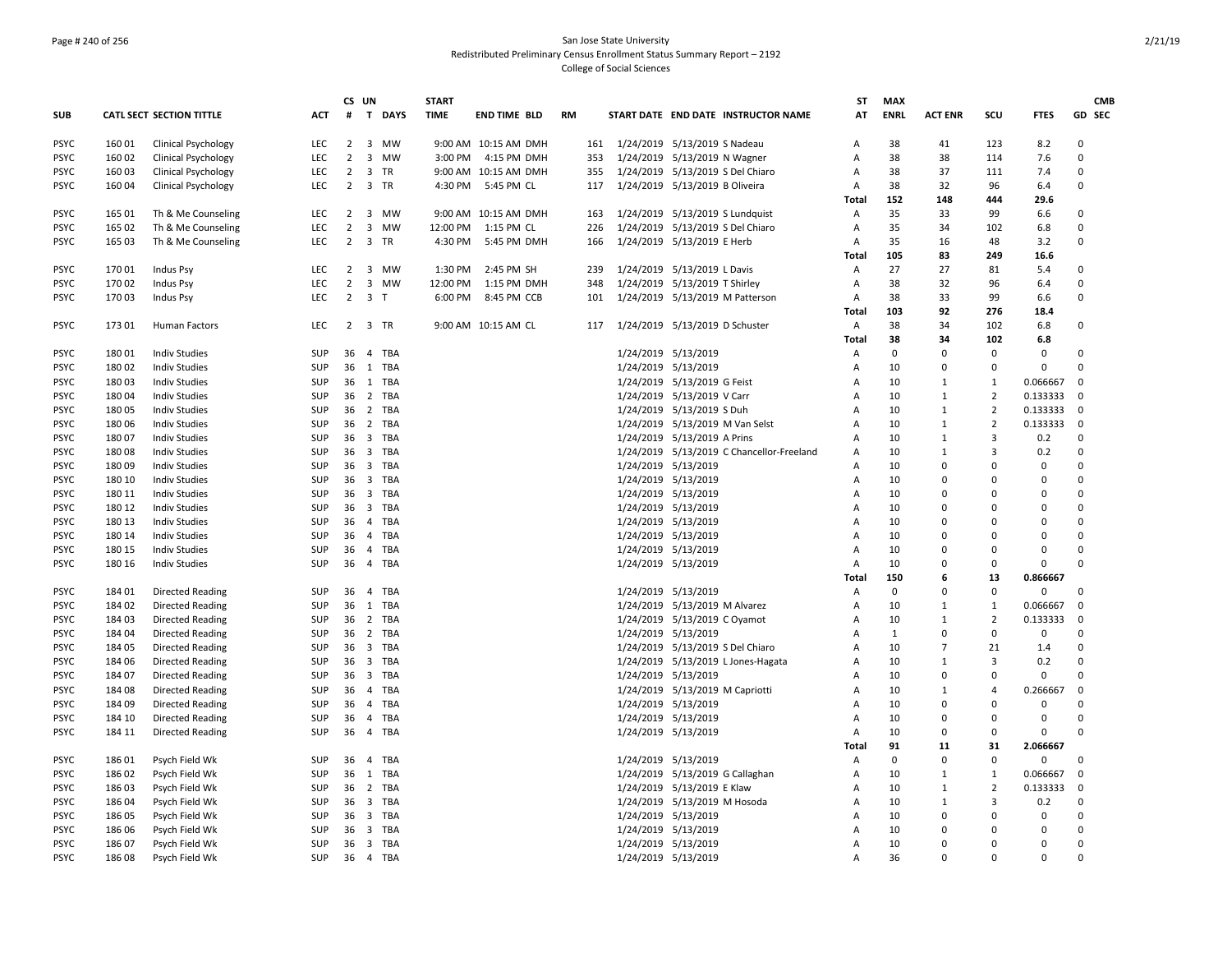### Page # 241 of 256 San Jose State University Redistributed Preliminary Census Enrollment Status Summary Report – 2192 College of Social Sciences

|             |         |                                 |            |                | CS UN                   |             | <b>START</b> |                       |           |     |                     |                                           | <b>ST</b>      | <b>MAX</b>  |                |              |                          | <b>CMB</b>  |
|-------------|---------|---------------------------------|------------|----------------|-------------------------|-------------|--------------|-----------------------|-----------|-----|---------------------|-------------------------------------------|----------------|-------------|----------------|--------------|--------------------------|-------------|
| <b>SUB</b>  |         | <b>CATL SECT SECTION TITTLE</b> | <b>ACT</b> | #              |                         | T DAYS      | <b>TIME</b>  | <b>END TIME BLD</b>   | <b>RM</b> |     |                     | START DATE END DATE INSTRUCTOR NAME       | AT             | <b>ENRL</b> | <b>ACT ENR</b> | SCU          | <b>FTES</b>              | GD SEC      |
| <b>PSYC</b> | 186 09  | Psych Field Wk                  | SUP        | 36             |                         | 1 TBA       |              |                       |           |     | 1/24/2019 5/13/2019 |                                           | A              | 10          | $\mathbf 0$    | $\mathbf 0$  | $\mathbf 0$              | $\mathbf 0$ |
|             |         |                                 |            |                |                         |             |              |                       |           |     |                     |                                           | <b>Total</b>   | 106         | 3              | 6            | 0.4                      |             |
| <b>PSYC</b> | 190 01  | <b>Current Issues Capstone</b>  | SEM        | 5              | $\overline{\mathbf{3}}$ | MW          |              | 9:00 AM 10:15 AM DMH  |           | 359 |                     | 1/24/2019 5/13/2019 L Jones-Hagata        | А              | 22          | 26             | 78           | 5.2                      | $\mathbf 0$ |
| <b>PSYC</b> | 190 02  | Current Issues Capstone         | <b>SEM</b> | 5              | $\overline{\mathbf{3}}$ | <b>TR</b>   |              | 9:00 AM 10:15 AM ENG  |           | 327 |                     | 1/24/2019 5/13/2019 S Torabian-Bassiri    | Α              | 22          | 21             | 63           | 4.2                      | $\mathbf 0$ |
| <b>PSYC</b> | 190 03  | <b>Current Issues Capstone</b>  | <b>SEM</b> | 5              |                         | 3 MW        | 12:00 PM     | 1:15 PM DMH           |           | 347 |                     | 1/24/2019 5/13/2019 A Caffrey             | Α              | 22          | 26             | 78           | 5.2                      | $\Omega$    |
| <b>PSYC</b> | 190 04  | <b>Current Issues Capstone</b>  | SEM        | 5              | $\overline{\mathbf{3}}$ | MW          | 1:30 PM      | 2:45 PM DMH           |           | 347 |                     | 1/24/2019 5/13/2019 A Caffrey             | Α              | 22          | 26             | 78           | 5.2                      | $\mathbf 0$ |
| <b>PSYC</b> | 190 05  | <b>Current Issues Capstone</b>  | SEM        | - 5            |                         | 3 TR        |              | 9:00 AM 10:15 AM DMH  |           | 347 |                     | 1/24/2019 5/13/2019 G Feist               | Α              | 22          | 24             | 72           | 4.8                      | 0           |
| <b>PSYC</b> | 190 06  | <b>Current Issues Capstone</b>  | <b>SEM</b> | 5              |                         | 3 TR        |              | 10:30 AM 11:45 AM DMH |           | 347 |                     | 1/24/2019 5/13/2019 S Lundquist           | Α              | 22          | 25             | 75           | 5                        | $\mathbf 0$ |
| <b>PSYC</b> | 190 07  | <b>Current Issues Capstone</b>  | SEM        | 5              |                         | 3 TR        | 12:00 PM     | 1:15 PM DMH           |           | 347 |                     | 1/24/2019 5/13/2019 C Chancellor-Freeland | Α              | 22          | 25             | 75           | 5                        | $\Omega$    |
| <b>PSYC</b> | 190 08  | Current Issues Capstone         | SEM        | - 5            |                         | 3 TR        | 1:30 PM      | 2:45 PM DMH           |           | 347 |                     | 1/24/2019 5/13/2019 J Gregg               | Α              | 22          | 25             | 75           | 5                        | $\mathbf 0$ |
| <b>PSYC</b> | 190 09  | Current Issues Capstone         | <b>SEM</b> | 5              |                         | 3 TR        | 3:00 PM      | 4:15 PM DMH           |           | 347 |                     | 1/24/2019 5/13/2019 S Lundquist           | A              | 22          | 25             | 75           | 5                        | $\mathbf 0$ |
| <b>PSYC</b> | 190 10  | <b>Current Issues Capstone</b>  | <b>SEM</b> | 5              |                         | $3 \quad W$ | 6:00 PM      | 8:45 PM DMH           |           | 347 |                     | 1/24/2019 5/13/2019 M Beristianos         | Α              | 22          | 23             | 69           | 4.6                      | $\mathbf 0$ |
| <b>PSYC</b> | 190 11  | <b>Current Issues Capstone</b>  | SEM        | 5              |                         | 3 TR        | 3:00 PM      | 4:15 PM DMH           |           | 308 |                     | 1/24/2019 5/13/2019 S Snycerski           | А              | 22          | 10             | 30           | $\overline{2}$           | $\mathbf 0$ |
|             |         |                                 |            |                |                         |             |              |                       |           |     |                     |                                           | <b>Total</b>   | 242         | 256            | 768          | 51.2                     |             |
| <b>PSYC</b> | 19101   | Psych of Prejudice              | <b>LEC</b> | 2              | $\overline{3}$          | <b>MW</b>   |              | 10:30 AM 11:45 AM DMH |           | 353 |                     | 1/24/2019 5/13/2019 N Rattan              | Α              | 38          | 39             | 117          | 7.8                      | $\mathbf 0$ |
| <b>PSYC</b> | 19102   | Psych of Prejudice              | <b>LEC</b> | $\overline{2}$ | $\overline{\mathbf{3}}$ | MW          | 3:00 PM      | 4:15 PM DMH           |           | 357 |                     | 1/24/2019 5/13/2019 N Rattan              | А              | 38          | 37             | 111          | 7.4                      | $\mathbf 0$ |
| <b>PSYC</b> | 191 03  | Psych of Prejudice              | <b>LEC</b> | $\overline{2}$ | $\overline{\mathbf{3}}$ | TR          |              | 10:30 AM 11:45 AM DMH |           | 353 |                     | 1/24/2019 5/13/2019 A Asuncion            | Α              | 38          | 38             | 114          | 7.6                      | $\mathbf 0$ |
| <b>PSYC</b> | 191 04  | Psych of Prejudice              | <b>LEC</b> | $\overline{2}$ |                         | 3 TR        | 1:30 PM      | 2:45 PM CL            |           | 303 |                     | 1/24/2019 5/13/2019 A Asuncion            | A              | 38          | 37             | 111          | 7.4                      | $\mathbf 0$ |
| <b>PSYC</b> | 191 05  | Psych of Prejudice              | <b>LEC</b> | $\overline{2}$ |                         | 3 TBA       |              |                       |           |     | 1/24/2019 5/13/2019 |                                           | А              | 38          | 36             | 108          | 7.2                      | $\mathbf 0$ |
| <b>PSYC</b> | 191 06  | Psych of Prejudice              | <b>LEC</b> | $\overline{2}$ | $\overline{\mathbf{3}}$ | W           | 6:00 PM      | 8:45 PM DMH           |           | 355 |                     | 1/24/2019 5/13/2019 L Tinson              | Α              | 38          | 26             | 78           | 5.2                      | $\mathbf 0$ |
|             |         |                                 |            |                |                         |             |              |                       |           |     |                     |                                           | <b>Total</b>   | 228         | 213            | 639          | 42.6                     |             |
| <b>PSYC</b> | 195 01  | <b>Honors Seminar</b>           | SEM        | 5              |                         | 3 MW        |              | 9:00 AM 10:15 AM DMH  |           | 236 |                     | 1/24/2019 5/13/2019 M Van Selst           | Α              | 20          | 9              | 27           | 1.8                      | $\mathsf 0$ |
|             |         |                                 |            |                |                         |             |              |                       |           |     |                     |                                           | Total          | 20          | 9              | 27           | 1.8                      |             |
| <b>PSYC</b> | 196 01  |                                 | <b>LEC</b> | $\overline{2}$ |                         | 3 MW        | 12:00 PM     | 1:15 PM DMH           |           | 234 |                     | 1/24/2019 5/13/2019 M Capriotti           | Α              | 38          | 31             | 93           | 6.2                      | $\mathbf 0$ |
|             |         | Appl Beh Analys                 |            |                |                         |             |              |                       |           |     |                     |                                           |                | 38          | 31             | 93           |                          |             |
|             |         |                                 |            |                |                         |             |              |                       |           |     |                     |                                           | <b>Total</b>   |             |                | $\Omega$     | 6.2                      |             |
| <b>PSYC</b> | 199 01  | Senior Hon Thesis               | SUP        | 36             | $\overline{\mathbf{3}}$ | TBA         |              |                       |           |     | 1/24/2019 5/13/2019 |                                           | Α              | 5           | $\mathbf 0$    |              | $\Omega$                 | $\mathbf 0$ |
| <b>PSYC</b> | 199 02  | Senior Hon Thesis               | <b>SUP</b> | 36             | $\overline{\mathbf{3}}$ | TBA         |              |                       |           |     |                     | 1/24/2019 5/13/2019                       | Α              | 5           | $\Omega$       | $\Omega$     | $\Omega$                 | $\mathbf 0$ |
| <b>PSYC</b> | 199 03  | Senior Hon Thesis               | SUP        | 36             |                         | 3 TBA       |              |                       |           |     | 1/24/2019 5/13/2019 |                                           | Α              | 5           | $\Omega$       | $\Omega$     | $\Omega$                 | $\Omega$    |
| <b>PSYC</b> | 19904   | Senior Hon Thesis               | SUP        | 36             |                         | 3 TBA       |              |                       |           |     | 1/24/2019 5/13/2019 |                                           | Α              | 5           | $\Omega$       | $\Omega$     | $\Omega$                 | $\mathbf 0$ |
|             |         |                                 |            |                |                         |             |              |                       |           |     |                     |                                           | Total          | 20          | 0              | $\mathbf 0$  | $\mathbf{0}$             |             |
| <b>PSYC</b> | 200 01  | Sem Pers Theory                 | <b>SEM</b> | 5              |                         | 3 TR        |              | 10:30 AM 11:45 AM CL  |           | 218 |                     | 1/24/2019 5/13/2019 G Feist               | Α              | 12          | 8              | 24           | $\overline{2}$           | 8           |
|             |         |                                 |            |                |                         |             |              |                       |           |     |                     |                                           | Total          | 12          | 8              | 24           | $\overline{2}$           |             |
| <b>PSYC</b> | 209 01  | Psyc of Contem Fam              | <b>SEM</b> | 5              |                         | 3 M         | 12:00 PM     | 2:45 PM DMH           |           | 308 |                     | 1/24/2019 5/13/2019 E Klaw                | Α              | 25          | 20             | 60           | 5                        | 20          |
|             |         |                                 |            |                |                         |             |              |                       |           |     |                     |                                           | Total          | 25          | 20             | 60           | 5                        |             |
| <b>PSYC</b> | 211 01  | Child Psychopathol              | <b>SEM</b> | - 5            |                         | $3 \quad W$ |              | 9:00 AM 11:45 AM DMH  |           | 308 |                     | 1/24/2019 5/13/2019 M Capriotti           | $\mathsf{A}$   | 12          | 12             | 36           | $\overline{3}$           | 12          |
|             |         |                                 |            |                |                         |             |              |                       |           |     |                     |                                           | Total          | 12          | 12             | 36           | 3                        |             |
| <b>PSYC</b> | 21201   | Life Span Dev                   | <b>SEM</b> | 5              |                         | 3 R         |              | 9:00 AM 11:45 AM DMH  |           | 308 |                     | 1/24/2019 5/13/2019 E Woodhead            | $\overline{A}$ | 12          | 11             | 33           | 2.75                     | 11          |
|             |         |                                 |            |                |                         |             |              |                       |           |     |                     |                                           | <b>Total</b>   | 12          | 11             | 33           | 2.75                     |             |
| <b>PSYC</b> | 22001   | Sem Exper Psych                 | <b>SEM</b> |                | 3                       |             |              |                       |           |     |                     |                                           | X              | $\mathbf 0$ | $\mathbf 0$    | $\mathbf 0$  | $\Omega$                 | 0           |
| <b>PSYC</b> | 22002   | Sem Exper Psych                 | <b>SEM</b> | 5              |                         | 3 MW        | 12:00 PM     | 1:15 PM HGH           |           | 120 |                     | 1/24/2019 5/13/2019 S Duh                 | Α              | 12          | 13             | 39           | 3.25                     | 13          |
|             |         |                                 |            |                |                         |             |              |                       |           |     |                     |                                           | Total          | 12          | 13             | 39           | 3.25                     |             |
| <b>PSYC</b> | 224B 01 | Clin Psych Prac II              | SUP        | 25             |                         | 3 TBA       |              |                       |           |     |                     | 1/24/2019 5/13/2019 A Prins               | A              | 12          | 8              | 24           | $\overline{2}$           | 8           |
|             |         |                                 |            |                |                         |             |              |                       |           |     |                     |                                           | <b>Total</b>   | 12          | 8              | 24           | $\overline{2}$           |             |
| <b>PSYC</b> | 225 01  | Adv Grp Dynamics                | SEM        | 5              |                         | 3 W         | 12:00 PM     | 2:45 PM DMH           |           | 308 |                     | 1/24/2019 5/13/2019 E Klaw                | Α              | 12          | 11             | 33           | 2.75                     | 11          |
|             |         |                                 |            |                |                         |             |              |                       |           |     |                     |                                           | Total          | 12          | 11             | 33           | 2.75                     |             |
| <b>PSYC</b> | 226 01  | <b>Addictions &amp; Tmt</b>     | <b>SEM</b> | 6              | 3 T                     |             |              | 9:00 AM 11:45 AM DMH  |           | 308 |                     | 1/24/2019 5/13/2019 E Woodhead            | A              | 12          | 8              | 24           | $\overline{2}$           | 8           |
|             |         |                                 |            |                |                         |             |              |                       |           |     |                     |                                           | <b>Total</b>   | 12          | 8              | 24           | $\overline{2}$           |             |
| <b>PSYC</b> | 230 01  | Sem Physio Psych                | SEM        | - 5            |                         | 3 TR        |              | 9:00 AM 10:15 AM CL   |           | 316 |                     | 1/24/2019 5/13/2019 V Carr                | Α              | 12          | 14             | 42           | 3.45                     | 13          |
|             |         |                                 |            |                |                         |             |              |                       |           |     |                     |                                           | <b>Total</b>   | 12          | 14             | 42           | 3.45                     |             |
| <b>PSYC</b> | 23201   | Clinical Psychopharm            | <b>SEM</b> |                | 5 3 M                   |             |              | 9:00 AM 11:45 AM DMH  |           | 308 |                     | 1/24/2019 5/13/2019 G Callaghan           | А              | 12          | 12             | 36           | $\overline{3}$           | 12          |
|             |         |                                 |            |                |                         |             |              |                       |           |     |                     |                                           | <b>Total</b>   | 12          | 12             | 36           | $\overline{\mathbf{3}}$  |             |
| <b>PSYC</b> | 24301   | Field Wk in Psych               | SEM        | 6              |                         | 3 TBA       |              |                       |           |     |                     | 1/24/2019 5/13/2019 G Callaghan           | Α              | 12          | $\mathbf{R}$   | $\mathbf{R}$ | $\overline{\phantom{0}}$ | 8           |
|             |         |                                 |            |                |                         |             |              |                       |           |     |                     |                                           |                |             |                |              |                          |             |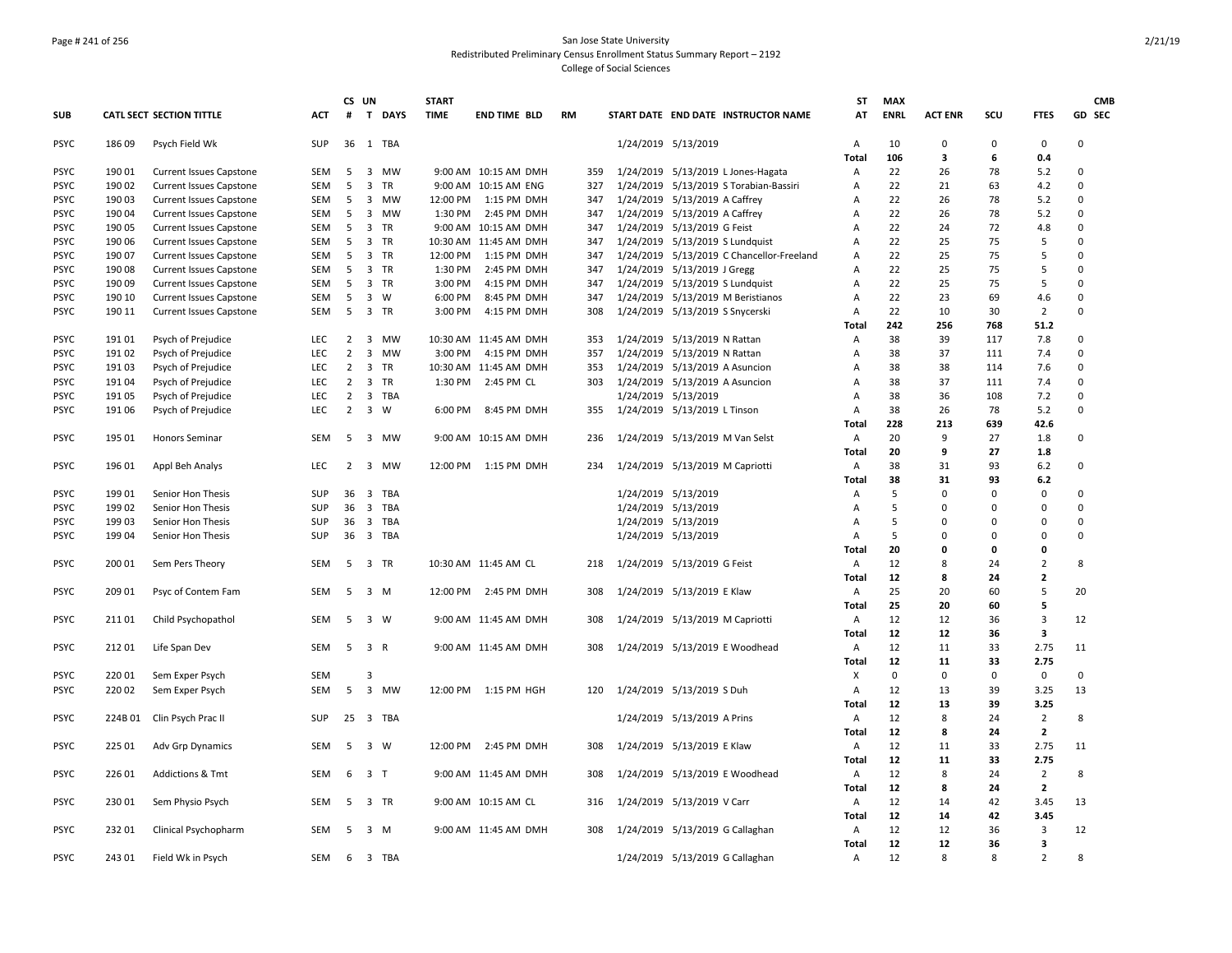### Page # 242 of 256 San Jose State University Redistributed Preliminary Census Enrollment Status Summary Report – 2192 College of Social Sciences

|             |        |                                 |            | CS UN           |                                      | <b>START</b> |                       |           |                |                              |                                     | <b>ST</b>    | <b>MAX</b>     |                |                      |                            | <b>CMB</b>            |
|-------------|--------|---------------------------------|------------|-----------------|--------------------------------------|--------------|-----------------------|-----------|----------------|------------------------------|-------------------------------------|--------------|----------------|----------------|----------------------|----------------------------|-----------------------|
| <b>SUB</b>  |        | <b>CATL SECT SECTION TITTLE</b> | <b>ACT</b> |                 | # T DAYS                             | <b>TIME</b>  | <b>END TIME BLD</b>   | <b>RM</b> |                |                              | START DATE END DATE INSTRUCTOR NAME | AT           | <b>ENRL</b>    | <b>ACT ENR</b> | scu                  | <b>FTES</b>                | GD SEC                |
|             |        |                                 |            |                 |                                      |              |                       |           |                |                              |                                     |              |                |                |                      |                            |                       |
|             |        |                                 |            |                 |                                      |              |                       |           |                |                              |                                     | <b>Total</b> | 12<br>$\Omega$ | 8<br>$\Omega$  | 8<br>$\mathbf 0$     | $\overline{2}$<br>$\Omega$ | $\Omega$              |
| <b>PSYC</b> | 255 01 | Sem in Learning                 | SEM        |                 | 3                                    |              |                       |           |                |                              |                                     | X            | 0              |                |                      |                            |                       |
|             |        |                                 |            |                 |                                      |              |                       |           |                |                              |                                     | Total        |                | 0<br>9         | 0                    | 0                          | 9                     |
| <b>PSYC</b> | 27101  | Sem App Psy H Res               | <b>SEM</b> | 5               | 3 MW                                 | 4:30 PM      | 5:45 PM DMH           |           | 308            | 1/24/2019 5/13/2019 A Rogers |                                     | Α            | 12             | 9              | 27<br>27             | 2.25                       |                       |
|             |        |                                 |            |                 |                                      |              |                       |           |                |                              |                                     | Total        | 12             |                |                      | 2.25                       |                       |
| <b>PSYC</b> | 275 01 | Professional Issue              | <b>SEM</b> | -5              | $\overline{3}$<br><b>W</b>           | 6:00 PM      | 8:45 PM DMH           |           | 308            | 1/24/2019 5/13/2019 M Hosoda |                                     | $\mathsf{A}$ | 12             | 6              | 18                   | 1.5                        | 6                     |
|             |        |                                 |            |                 |                                      |              |                       |           |                |                              |                                     | Total        | 12             | 6<br>9         | 18                   | $1.5\,$                    |                       |
| <b>PSYC</b> | 293 01 | Org Dev                         | SEM        |                 | 5 3 T                                | 6:00 PM      | 8:45 PM DMH           |           | 308            | 1/24/2019 5/13/2019 L Davis  |                                     | Α            | 10             | 9              | 27<br>27             | 2.25                       | 9                     |
|             |        |                                 |            |                 |                                      |              |                       |           |                |                              |                                     | Total        | 10             |                |                      | 2.25                       |                       |
| <b>PSYC</b> | 298 01 | Special Prob                    | SUP        | 25              | 4 TBA                                |              |                       |           |                | 1/24/2019 5/13/2019          |                                     | Α            | 0              | $\mathbf 0$    | $\mathbf 0$          | $\mathbf 0$                | $\mathbf 0$           |
| <b>PSYC</b> | 298 02 | Special Prob                    | SUP        | 25              | 1 TBA                                |              |                       |           |                | 1/24/2019 5/13/2019          |                                     | Α            | 10             | $\Omega$       | $\Omega$             | 0<br>$\Omega$              | 0<br>$\Omega$         |
| <b>PSYC</b> | 298 03 | Special Prob                    | SUP        |                 | 25 2 TBA                             |              |                       |           |                | 1/24/2019 5/13/2019          |                                     | Α            | 10             | $\mathbf 0$    | $\Omega$             | $\mathcal{P}$              | $\mathsf{\mathsf{R}}$ |
| <b>PSYC</b> | 298 04 | <b>Special Prob</b>             | <b>SUP</b> |                 | 25 3 TBA                             |              |                       |           |                | 1/24/2019 5/13/2019 J Gregg  |                                     | Α            | 10             | 8              | 24                   |                            |                       |
| <b>PSYC</b> | 298 05 | Special Prob                    | SUP        |                 | 25 3 TBA                             |              |                       |           |                | 1/24/2019 5/13/2019 J Gregg  |                                     | А            | 14             | $\Omega$       | $\Omega$             | $\Omega$                   | $\Omega$              |
| <b>PSYC</b> | 298 06 | Special Prob                    | SUP        |                 | 25 3 TBA                             |              |                       |           |                | 1/24/2019 5/13/2019          |                                     | Α            | 10             | $\Omega$       | $\Omega$<br>$\Omega$ | $\Omega$<br>$\Omega$       | $\Omega$              |
| <b>PSYC</b> | 298 07 | <b>Special Prob</b>             | SUP        |                 | 25 3 TBA                             |              |                       |           |                | 1/24/2019 5/13/2019          |                                     | A            | 10             | $\Omega$       |                      |                            | $\Omega$              |
| <b>PSYC</b> | 298 08 | Special Prob                    | <b>SUP</b> | 25              | 4 TBA                                |              |                       |           |                | 1/24/2019 5/13/2019          |                                     | Α            | 10             | $\mathbf 0$    | $\Omega$             | $\Omega$                   | $\Omega$              |
| <b>PSYC</b> | 298 09 | <b>Special Prob</b>             | SUP        | 25              | 4 TBA                                |              |                       |           |                | 1/24/2019 5/13/2019          |                                     | A            | 10             | $\Omega$       | $\Omega$             | $\Omega$                   | $\Omega$              |
| <b>PSYC</b> | 298 10 | Special Prob                    | SUP        |                 | 25 6 TBA                             |              |                       |           |                |                              | 1/24/2019 5/13/2019 H Tokunaga      | Α            | 10             | 1              | 6                    | 0.5                        | $\mathbf{1}$          |
| <b>PSYC</b> | 298 11 | Special Prob                    | SUP        | 25              | 4 TBA                                |              |                       |           |                | 1/24/2019 5/13/2019          |                                     | Α            | 10             | $\mathbf 0$    | $\Omega$             | $\mathbf 0$                | $\Omega$              |
|             |        |                                 |            |                 |                                      |              |                       |           |                |                              |                                     | Total        | 104            | 9              | 30                   | 2.5                        |                       |
| <b>PSYC</b> | 299 01 | <b>Masters Thesis</b>           | SUP        |                 | 25 6 TBA                             |              |                       |           |                | 1/24/2019 5/13/2019          |                                     | А            | $\mathbf 0$    | $\mathbf 0$    | $\mathbf 0$          | $\Omega$                   | $\Omega$              |
| <b>PSYC</b> | 29902  | <b>Masters Thesis</b>           | SUP        | 25              | 1 TBA                                |              |                       |           |                | 1/24/2019 5/13/2019          |                                     | A            | 10             | $\Omega$       | ŋ                    | $\Omega$                   | $\Omega$              |
| <b>PSYC</b> | 299 03 | <b>Masters Thesis</b>           | SUP        |                 | 25 1 TBA                             |              |                       |           |                | 1/24/2019 5/13/2019          |                                     | Α            | 10             | $\mathbf 0$    | $\Omega$             | $\Omega$                   | $\Omega$              |
| <b>PSYC</b> | 299 04 | <b>Masters Thesis</b>           | SUP        |                 | 25 2 TBA                             |              |                       |           |                | 1/24/2019 5/13/2019          |                                     | Α            | 10             | $\Omega$       | $\Omega$             | $\Omega$                   | $\Omega$              |
| <b>PSYC</b> | 299 05 | <b>Masters Thesis</b>           | SUP        |                 | 25 2 TBA                             |              |                       |           |                | 1/24/2019 5/13/2019          |                                     | A            | 10             | $\Omega$       | $\Omega$             | $\Omega$                   | $\Omega$              |
| <b>PSYC</b> | 299 06 | <b>Masters Thesis</b>           | SUP        |                 | 25 3 TBA                             |              |                       |           |                | 1/24/2019 5/13/2019 S Duh    |                                     | Α            | 10             | $\overline{2}$ | 6                    | 0.5                        | $\overline{2}$        |
| <b>PSYC</b> | 299 07 | <b>Masters Thesis</b>           | SUP        | 25              | 3 TBA                                |              |                       |           |                |                              | 1/24/2019 5/13/2019 S Snycerski     | Α            | 10             | 1              | 3                    | 0.25                       | 1                     |
| <b>PSYC</b> | 299 08 | <b>Masters Thesis</b>           | SUP        |                 | 25 3 TBA                             |              |                       |           |                |                              | 1/24/2019 5/13/2019 M Capriotti     | Α            | 10             | 1              | $\overline{3}$       | 0.25                       | $\mathbf{1}$          |
| <b>PSYC</b> | 299 09 | <b>Masters Thesis</b>           | <b>SUP</b> |                 | 25 3 TBA                             |              |                       |           |                | 1/24/2019 5/13/2019          |                                     | Α            | 10             | $\mathbf 0$    | $\Omega$             | $\mathbf 0$                | $\Omega$              |
| <b>PSYC</b> | 299 10 | <b>Masters Thesis</b>           | SUP        |                 | 25 3 TBA                             |              |                       |           |                | 1/24/2019 5/13/2019          |                                     | Α            | 10             | $\Omega$       | $\Omega$             | $\Omega$                   | O                     |
| <b>PSYC</b> | 299 11 | <b>Masters Thesis</b>           | SUP        | 25              | 4 TBA                                |              |                       |           |                |                              | 1/24/2019 5/13/2019 A Asuncion      | А            | 10             | 1              | $\overline{a}$       | 0.333333                   | $\mathbf{1}$          |
| <b>PSYC</b> | 299 12 | <b>Masters Thesis</b>           | SUP        |                 | 25 4 TBA                             |              |                       |           |                | 1/24/2019 5/13/2019 C Feria  |                                     | A            | 10             | 1              | $\overline{a}$       | 0.333333                   | 1                     |
| <b>PSYC</b> | 299 13 | <b>Masters Thesis</b>           | SUP        | 25              | 4 TBA                                |              |                       |           |                | 1/24/2019 5/13/2019          |                                     | Α            | 10             | $\mathbf{0}$   | $\mathbf 0$          | $\mathbf 0$                | $\Omega$              |
| <b>PSYC</b> | 299 14 | <b>Masters Thesis</b>           | <b>SUP</b> | 25              | 4 TBA                                |              |                       |           |                | 1/24/2019 5/13/2019          |                                     | А            | 10             | $\mathbf 0$    | $\Omega$             | $\Omega$                   | $\Omega$              |
| <b>PSYC</b> | 299 15 | <b>Masters Thesis</b>           | SUP        |                 | 25 4 TBA                             |              |                       |           |                | 1/24/2019 5/13/2019          |                                     | Α            | 10             | $\Omega$       | $\Omega$             | $\Omega$                   | $\Omega$              |
| <b>PSYC</b> | 299 16 | <b>Masters Thesis</b>           | SUP        | 25              | 5<br>TBA                             |              |                       |           |                | 1/24/2019 5/13/2019          |                                     | А            | 10             | $\Omega$       | $\Omega$             | $\Omega$                   | $\Omega$              |
| <b>PSYC</b> | 299 17 | <b>Masters Thesis</b>           | SUP        | 25 <sub>5</sub> | <b>TBA</b>                           |              |                       |           |                | 1/24/2019 5/13/2019          |                                     | Α            | 10             | $\Omega$       | $\Omega$             | $\mathbf 0$                | $\Omega$              |
| <b>PSYC</b> | 299 18 | <b>Masters Thesis</b>           | SUP        |                 | 25 5 TBA                             |              |                       |           |                | 1/24/2019 5/13/2019 A Rogers |                                     | Α            | 10             | 1              | 5                    | 0.416667                   | 1                     |
| <b>PSYC</b> | 299 19 | <b>Masters Thesis</b>           | <b>SUP</b> | 25              | 6<br><b>TBA</b>                      |              |                       |           |                | 1/24/2019 5/13/2019 M Hosoda |                                     | A            | 10             | 3              | 18                   | 1.5                        | 3                     |
| <b>PSYC</b> | 299 20 | <b>Masters Thesis</b>           | SUP        | 25              | 6 TBA                                |              |                       |           |                | 1/24/2019 5/13/2019 A Rogers |                                     | Α            | 10             | $\overline{2}$ | 12                   | 1                          | $\overline{2}$        |
|             |        |                                 |            |                 |                                      |              |                       |           |                |                              |                                     | Total        | 190            | 12             | 55                   | 4.583333                   |                       |
| <b>STAT</b> | 95 01  | Elem Stat                       | LEC.       | $\overline{2}$  | 3<br>F                               |              | 10:00 AM 12:45 PM CL  |           | 117            |                              | 1/24/2019 5/13/2019 L Huntsman      | Α            | 40             | 41             | 123                  | 8.2                        | $\Omega$              |
| <b>STAT</b> | 95 02  | Elem Stat                       | LEC        | 2               | $\overline{\mathbf{3}}$<br><b>MW</b> |              | 10:30 AM 11:45 AM DMH |           | 355            |                              | 1/24/2019 5/13/2019 S Macramalla    | Α            | 40             | 43             | 129                  | 8.6                        | 0                     |
| <b>STAT</b> | 95 03  | Elem Stat                       | <b>LEC</b> | 2               | $\overline{\mathbf{3}}$<br>MW        | 12:00 PM     | 1:15 PM BBC           |           | $\overline{4}$ | 1/24/2019 5/13/2019 A Rogers |                                     | A            | 110            | 112            | 336                  | 22.5                       | $\overline{2}$        |
| <b>STAT</b> | 95 04  | Elem Stat                       | LEC        | $\overline{2}$  | $\overline{3}$<br>MW                 | 1:30 PM      | 2:45 PM DMH           |           | 355            |                              | 1/24/2019 5/13/2019 S Macramalla    | Α            | 40             | 42             | 126                  | 8.4                        | $\Omega$              |
| <b>STAT</b> | 95 05  | Elem Stat                       | LEC        | 2               | 3 TR                                 | 12:00 PM     | 1:15 PM WSQ           |           | 207            |                              | 1/24/2019 5/13/2019 L Huntsman      | А            | 121            | 126            | 378                  | 25.2                       | $\Omega$              |
| <b>STAT</b> | 95 06  | Elem Stat                       | <b>LEC</b> | 2               | 3 TR                                 | 7:30 AM      | 8:45 AM CL            |           | 111            | 1/24/2019 5/13/2019 P Ruiz   |                                     | Α            | 40             | 45             | 135                  | 9                          | O                     |
| <b>STAT</b> | 95 07  | Elem Stat                       | LEC        | $\overline{2}$  | 3 MW                                 | 7:30 AM      | 8:45 AM CL            |           | 111            | 1/24/2019 5/13/2019 P Ruiz   |                                     | Α            | 40             | 45             | 135                  | 9                          | $\Omega$              |
| <b>STAT</b> | 95 08  | Elem Stat                       | <b>LEC</b> | $\overline{2}$  | 3 F                                  |              | 9:00 AM 11:45 AM DMH  |           | 166            | 1/24/2019 5/13/2019 J Citron |                                     | A            | 40             | 40             | 120                  | 8.05                       | $\mathbf{1}$          |
| <b>STAT</b> | 95 09  | Elem Stat                       | <b>LEC</b> | $\overline{2}$  | 3 TR                                 |              | 6:00 PM 7:15 PM DMH   |           | 165            | 1/24/2019 5/13/2019 G Savage |                                     | Α            | 40             | 42             | 126                  | 8.4                        | $\Omega$              |
| <b>STAT</b> | 95 80  | Elem Stat                       | <b>LEC</b> | $\overline{2}$  | 3 TBA                                |              |                       |           |                |                              | 1/24/2019 5/13/2019 N Bathurst      | A            | 40             | 40             | 120                  | 8                          | $\Omega$              |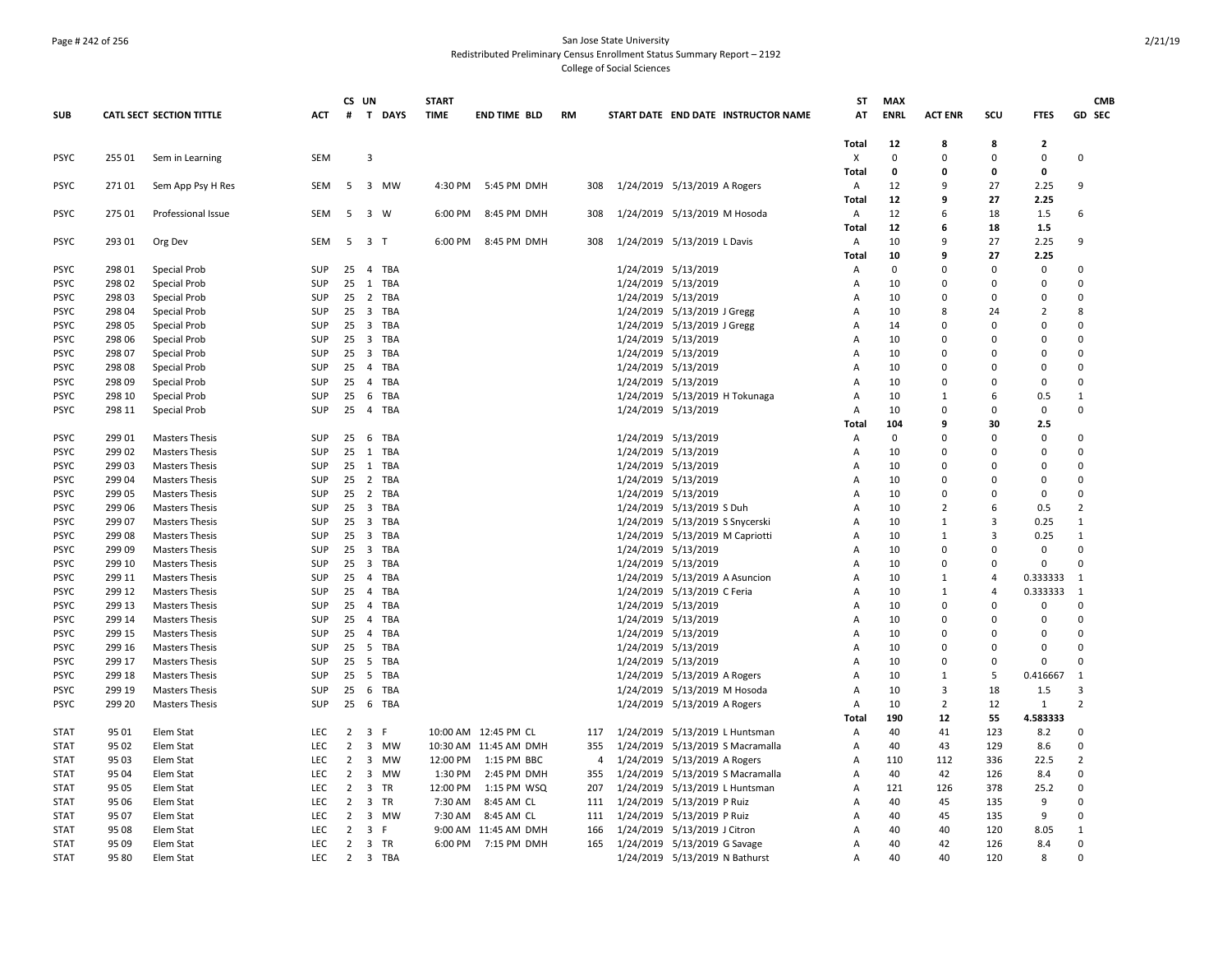### Page # 243 of 256 San Jose State University Redistributed Preliminary Census Enrollment Status Summary Report – 2192 College of Social Sciences

|             |        |                                 |            | CS UN |             | <b>START</b> |                       |    |     |                                |                               |                                     | SΤ                      | MAX         |                |             |               | <b>CMB</b>               |
|-------------|--------|---------------------------------|------------|-------|-------------|--------------|-----------------------|----|-----|--------------------------------|-------------------------------|-------------------------------------|-------------------------|-------------|----------------|-------------|---------------|--------------------------|
| <b>SUB</b>  |        | <b>CATL SECT SECTION TITTLE</b> | <b>ACT</b> |       | <b>DAYS</b> | <b>TIME</b>  | <b>END TIME BLD</b>   | RM |     |                                |                               | START DATE END DATE INSTRUCTOR NAME | AT                      | <b>ENRL</b> | <b>ACT ENR</b> | SCU         | <b>FTES</b>   | <b>GD SEC</b>            |
| <b>STAT</b> | 9581   | Elem Stat                       | <b>LEC</b> |       | TBA         |              |                       |    |     |                                | 1/24/2019 5/13/2019 S Laraway |                                     | $\mathsf{A}$<br>Total   | 40<br>591   | 48<br>624      | 144<br>1872 | 9.6<br>124.95 | $\overline{\phantom{0}}$ |
|             |        |                                 |            |       |             |              |                       |    |     |                                |                               |                                     |                         |             |                |             |               |                          |
| <b>STAT</b> | 115 01 | Interm Stat                     | LEC.       |       | MW          |              | 10:30 AM 11:45 AM DMH |    | 359 |                                | 1/24/2019 5/13/2019 M Hosoda  |                                     | A                       | 32          | 33             | 99          | 6.8           | $\overline{a}$           |
| <b>STAT</b> | 115 02 | Interm Stat                     | LEC.       |       | MW          | $3:00$ PM    | 4:15 PM DMH           |    | 359 | 1/24/2019 5/13/2019 M Hosoda   |                               |                                     | A                       | 32          | 33             | 99          | 6.75          |                          |
| <b>STAT</b> | 115 03 | Interm Stat                     | LEC.       |       | 3 TR        |              | 10:30 AM 11:45 AM DMH |    | 359 | 1/24/2019 5/13/2019 D Schuster |                               |                                     | $\mathsf{A}$            | 32          | 30             | 90          | 6.25          | -5                       |
|             |        |                                 |            |       |             |              |                       |    |     |                                |                               |                                     | Total                   | 96          | 96             | 288         | 19.8          |                          |
| <b>STAT</b> | 235 01 | <b>Multivar Analysis</b>        | <b>SEM</b> |       | MW          | 3:00 PM      | 4:15 PM DMH           |    | 347 |                                |                               | 1/24/2019 5/13/2019 H Tokunaga      | A                       | 25          | 20             | 60          | 5             | 20                       |
|             |        |                                 |            |       |             |              |                       |    |     |                                |                               |                                     | Total                   | 25          | 20             | 60          |               |                          |
|             |        |                                 |            |       |             |              |                       |    |     |                                |                               |                                     | <b>Psychology Total</b> | 5829        | 5130           | 14730       | 993.9333      |                          |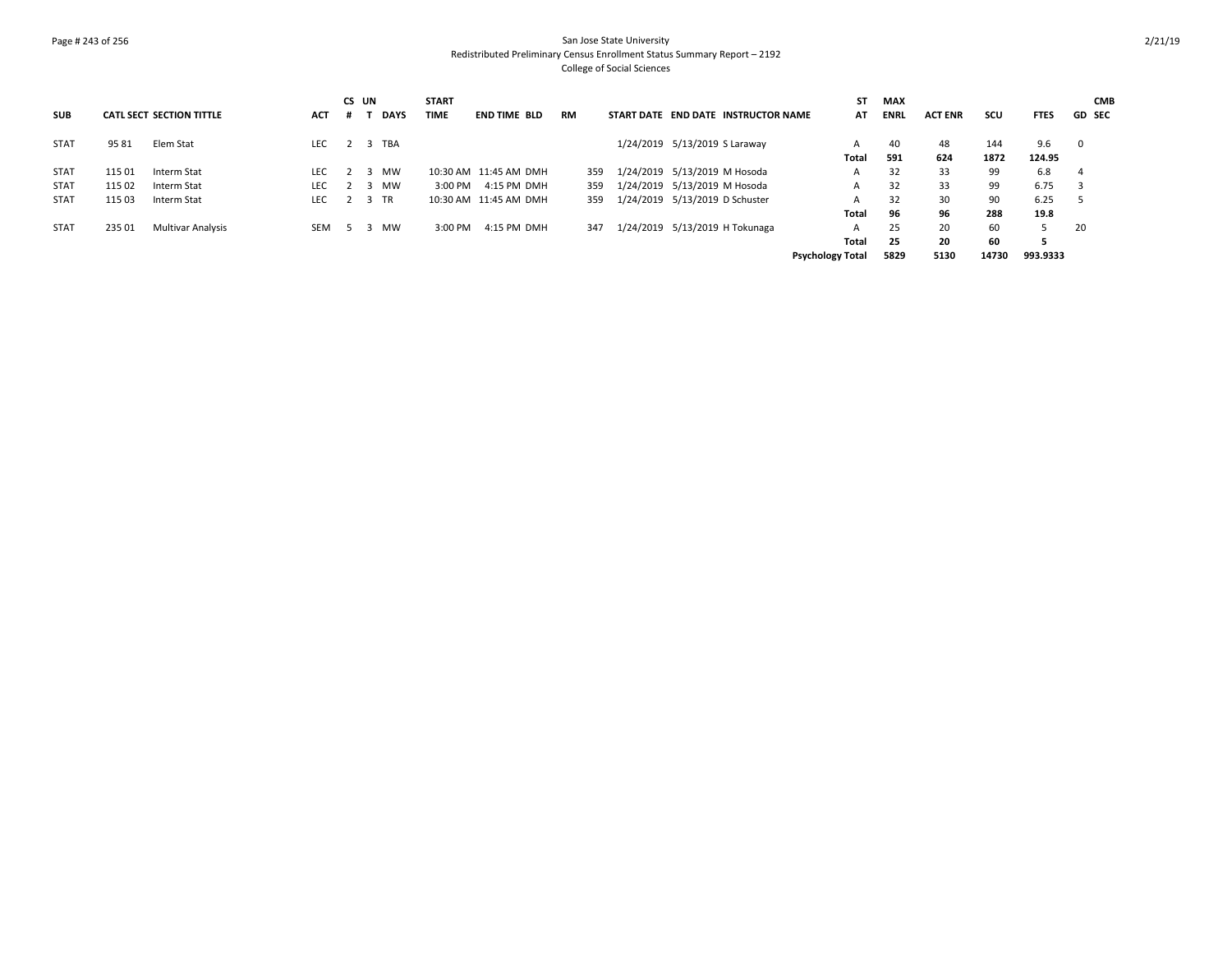### Page # 244 of 256 San Jose State University Redistributed Preliminary Census Enrollment Status Summary Report – 2192 College of Social Sciences

| <b>SUB</b>  |                               | <b>CATL SECT SECTION TITTLE</b> | <b>ACT</b> | #    | CS UN          | <b>DAYS</b> | <b>START</b><br><b>TIME</b> | <b>END TIME BLD</b> | <b>RM</b> |     | START DATE END DATE INSTRUCTOR NAME | SΤ<br>AT     | <b>MAX</b><br><b>ENRL</b> | <b>ACT ENR</b> | SCU         | <b>FTES</b> | <b>CMB</b><br><b>GD SEC</b> |
|-------------|-------------------------------|---------------------------------|------------|------|----------------|-------------|-----------------------------|---------------------|-----------|-----|-------------------------------------|--------------|---------------------------|----------------|-------------|-------------|-----------------------------|
|             | Social Sciences - All College |                                 |            |      |                |             |                             |                     |           |     |                                     |              |                           |                |             |             |                             |
| SSCI        | 90 01                         | Success Soc Sci                 | LEC.       | 2    | 1 M            |             | 3:00 PM                     | 3:50 PM CL          |           | 303 | 1/24/2019 5/13/2019 M Brown         | $\mathsf{A}$ | 35                        | 24             | 24          | 1.6         | 0                           |
| SSCI        | 90 02                         | Success Soc Sci                 | LEC        |      | 1 T            |             | 3:00 PM                     | 3:50 PM CL          |           | 303 | 1/24/2019 5/13/2019 M Brown         | $\mathsf{A}$ | 35                        | 33             | 33          | 2.2         | 0                           |
| SSCI        | 90 03                         | Success Soc Sci                 | LEC        |      | 1 W            |             | 3:00 PM                     | 3:50 PM CL          |           | 303 | 1/24/2019 5/13/2019 J Fessehaye     | $\mathsf{A}$ | 35                        | 15             | 15          |             | 0                           |
| SSCI        | 90 04                         | Success Soc Sci                 | <b>LEC</b> |      | 1 W            |             | 6:00 PM                     | 6:50 PM DMH         |           | 208 | 1/24/2019 5/13/2019 M West          | $\mathsf{A}$ | 35                        | 14             | 14          | 0.933333    | - 0                         |
| SSCI        | 90 80                         | Success Soc Sci                 | LEC        |      |                | 1 TBA       |                             |                     |           |     | 1/24/2019 5/13/2019 J Morales       | $\mathsf{A}$ | 40                        | 40             | 40          | 2.666667    | $\mathbf 0$                 |
| SSCI        | 9081                          | Success Soc Sci                 | <b>LEC</b> | 2    |                | 1 TBA       |                             |                     |           |     | 1/24/2019 5/13/2019 R Hunter        | Α            | 40                        | 32             | 32          | 2.133333    | $\mathbf 0$                 |
|             |                               |                                 |            |      |                |             |                             |                     |           |     |                                     | Total        | 220                       | 158            | 158         | 10.53333    |                             |
| SSED        | 184Y 01                       | Stdt Tchg II                    | <b>SUP</b> | 25 4 |                |             |                             |                     |           |     | 1/24/2019 5/13/2019                 | X            |                           | $\Omega$       | $\mathbf 0$ | $\Omega$    | 0                           |
| SSED        | 184Y 02                       | Stdt Tchg II                    | <b>SUP</b> | 25   |                | 4 TBA       |                             |                     |           |     | 1/24/2019 5/13/2019 E Boas          | Α            | 15                        | 9              | 36          | 2.4         | 0                           |
|             |                               |                                 |            |      |                |             |                             |                     |           |     |                                     | Total        | 15                        | 9              | 36          | 2.4         |                             |
| SSED        | 184Z01                        | Stdt Tchg III                   | <b>SUP</b> | 25 4 |                |             |                             |                     |           |     | 1/24/2019 5/13/2019                 | X            |                           | $\mathbf 0$    | $\mathbf 0$ | 0           | 0                           |
| <b>SSED</b> | 184Z 02                       | Stdt Tchg III                   | SUP        | 25   | $\overline{4}$ | TBA         |                             |                     |           |     | 1/24/2019 5/13/2019 E Boas          | A            | 15                        | 9              | 36          | 2.4         | $\Omega$                    |
| <b>SSED</b> | 184Z03                        | Stdt Tchg III                   | <b>SUP</b> | 25   |                | 5 TBA       |                             |                     |           |     | 1/24/2019 5/13/2019 E Boas          | A            | 15                        | $\mathbf 0$    | 0           | $\mathbf 0$ | 0                           |
| SSED        | 184Z04                        | Stdt Tchg III                   | <b>SUP</b> | 25   |                | 6 TBA       |                             |                     |           |     | 1/24/2019 5/13/2019 E Boas          | A            | 15                        | $\mathbf 0$    | 0           | $\mathbf 0$ | $\Omega$                    |
|             |                               |                                 |            |      |                |             |                             |                     |           |     |                                     | Total        | 45                        | 9              | 36          | 2.4         |                             |
|             |                               |                                 |            |      |                |             |                             |                     |           |     | Social Sciences - All College Total |              | 280                       | 176            | 230         | 15.33333    |                             |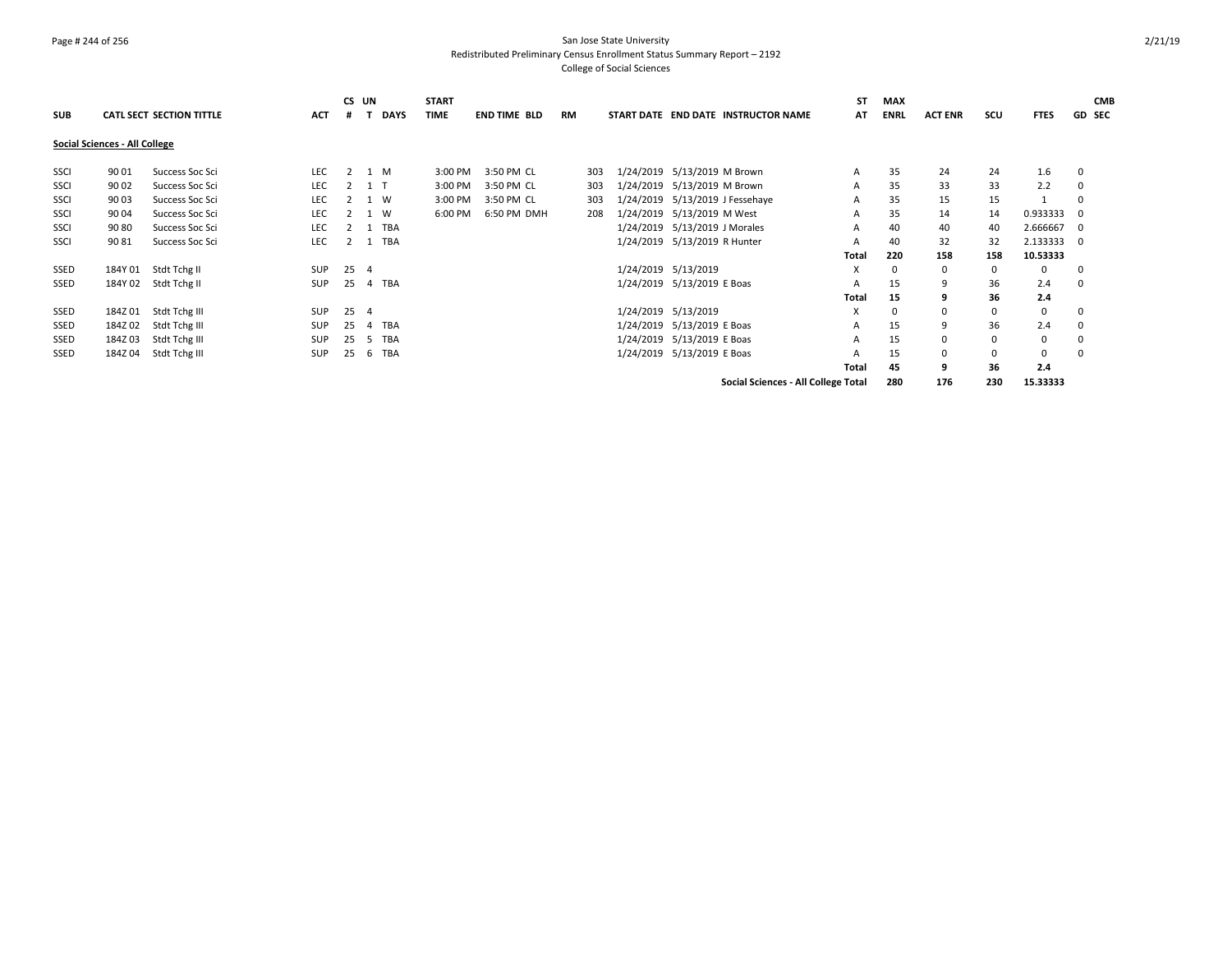### Page # 245 of 256 San Jose State University Redistributed Preliminary Census Enrollment Status Summary Report – 2192 College of Social Sciences

|            |        |                          |                   |                         | CS UN                         | <b>START</b> |                        |           |                              |                                |                                       | ST                           | <b>MAX</b>  |                |             |                |                   | <b>CMB</b> |        |
|------------|--------|--------------------------|-------------------|-------------------------|-------------------------------|--------------|------------------------|-----------|------------------------------|--------------------------------|---------------------------------------|------------------------------|-------------|----------------|-------------|----------------|-------------------|------------|--------|
| <b>SUB</b> |        | CATL SECT SECTION TITTLE | <b>ACT</b>        | #                       | T DAYS                        | <b>TIME</b>  | <b>END TIME BLD</b>    | <b>RM</b> |                              |                                | START DATE END DATE INSTRUCTOR NAME   | AT                           | <b>ENRL</b> | <b>ACT ENR</b> | SCU         | <b>FTES</b>    | GD SEC            |            |        |
| Sociology  |        |                          |                   |                         |                               |              |                        |           |                              |                                |                                       |                              |             |                |             |                |                   |            |        |
| SOCI       | 101    | Intro to Sociology       | <b>LEC</b>        |                         | 1 3 MW                        |              | 9:00 AM 10:15 AM HGH   | 122       | 1/24/2019 5/13/2019 M Pasion |                                |                                       | A                            | 40          | 40             | 120         | 8              | $\Omega$          |            |        |
| SOCI       | 102    | Intro to Sociology       | <b>LEC</b>        | 1                       | 3 TR                          | 1:30 PM      | 2:45 PM WSQ            | 207       |                              | 1/24/2019 5/13/2019 S Murray   |                                       | А                            | 120         | 113            | 339         | 22.6           | 0                 |            |        |
| SOCI       | 103    | Intro to Sociology       | LEC               | 1                       | 3 MW                          | 1:30 PM      | 2:45 PM HGH            | 122       |                              | 1/24/2019 5/13/2019 M Pasion   |                                       | Α                            | 40          | 39             | 117         | 7.8            | 0                 |            |        |
|            |        |                          |                   |                         |                               |              |                        |           |                              |                                |                                       | <b>Total</b>                 | 200         | 192            | 576         | 38.4           |                   |            |        |
| SOCI       | 15 01  | Stat Ap in Soc Sci       | LEC               | $\overline{\mathbf{3}}$ | 3 MW                          |              | 12:00 PM 1:15 PM DMH   | 226A      |                              | 1/24/2019 5/13/2019 M Thiele   |                                       | А                            | 30          | 30             | 90          | 6              | 0<br>C            |            | $\ast$ |
| SOCS       | 15 01  | Stat Ap in Soc Sci       | <b>LEC</b>        | 3                       | 3 MW                          | 12:00 PM     | 1:15 PM DMH            | 226A      |                              | 1/24/2019 5/13/2019 M Thiele   |                                       | А                            | $\Omega$    | $\Omega$       | 0           | 0              | 0<br>C            |            | $\ast$ |
| SOCI       | 15 02  | Stat Ap in Soc Sci       | <b>LEC</b>        | 3                       | 3 TR                          | 3:00 PM      | 4:15 PM DMH            | 226A      |                              | 1/24/2019 5/13/2019 E Sweet    |                                       | А                            | 30          | 34             | 102         | 6.8            | C<br>0            |            | $\ast$ |
| SOCS       | 15 02  | Stat Ap in Soc Sci       | LEC               | 3                       | 3 TR                          | 3:00 PM      | 4:15 PM DMH            | 226A      |                              | 1/24/2019 5/13/2019 E Sweet    |                                       | А                            | $\Omega$    | $\mathbf 0$    | 0           | $\mathbf 0$    | 0<br>$\mathsf{C}$ |            | $\ast$ |
| SOCI       | 15 03  | Stat Ap in Soc Sci       | <b>LEC</b>        | 3                       | 3 M                           | 6:00 PM      | 8:45 PM DMH            | 226A      |                              | 1/24/2019 5/13/2019 J Bautista |                                       | А                            | 30          | 25             | 75          | 5              | 0<br>C            |            | $\ast$ |
| SOCS       | 15 03  | Stat Ap in Soc Sci       | <b>LEC</b>        | $\overline{\mathbf{3}}$ | $3 \, M$                      | 6:00 PM      | 8:45 PM DMH            | 226A      |                              | 1/24/2019 5/13/2019 J Bautista |                                       | A                            | $\mathbf 0$ | $\Omega$       | $\mathbf 0$ | $\mathbf 0$    | C<br>0            |            |        |
|            |        |                          |                   |                         |                               |              |                        |           |                              |                                |                                       | Total                        | 90          | 89             | 267         | 17.8           |                   |            |        |
| SOCI       | 8001   | Social Problems          | <b>LEC</b>        | 1                       | 3 MW                          | 12:00 PM     | 1:15 PM WSQ            | 207       |                              | 1/24/2019 5/13/2019 N Boero    |                                       | Α                            | 120         | 116            | 348         | 23.2           | 0                 |            |        |
| SOCI       | 8002   | Social Problems          | LEC               | $\mathbf{1}$            | $\overline{\mathbf{3}}$<br>TR | 3:00 PM      | 4:15 PM CL             | 234       |                              | 1/24/2019 5/13/2019 D Brook    |                                       | Α                            | 40          | 39             | 117         | 7.8            | $\Omega$          |            |        |
| SOCI       | 8003   | Social Problems          | LEC               | 1                       | 3 TR                          |              | 9:00 AM 10:15 AM DMH   | 227       |                              | 1/24/2019 5/13/2019 D Brook    |                                       | Α                            | 40          | 40             | 120         | 8              | 0                 |            |        |
|            |        |                          |                   |                         |                               |              |                        |           |                              |                                |                                       | Total                        | 200         | 195            | 585         | 39             |                   |            |        |
| SOCI       |        | 100W 01 Writing Workshop | SEM               | $\overline{4}$          | 3 MW                          |              | 9:00 AM 10:15 AM DMH   | 162       | 1/24/2019 5/13/2019 R Buyco  |                                |                                       | Α                            | 20          | 25             | 75          | 5              | $\Omega$          |            |        |
| SOCI       |        | 100W 03 Writing Workshop | SEM               | $\overline{4}$          | 3 <sub>T</sub>                | 6:00 PM      | 8:45 PM DMH            | 226A      |                              | 1/24/2019 5/13/2019 G Ramos    |                                       | Α                            | 20          | 18             | 54          | 3.6            | 0                 |            |        |
| SOCI       |        | 100W 04 Writing Workshop | <b>SEM</b>        | $\overline{4}$          | 3 MW                          | 3:00 PM      | 4:15 PM DMH            | 236       | 1/24/2019 5/13/2019 T Dehaan |                                |                                       | A                            | 20          | 20             | 60          | $\overline{4}$ | $\Omega$          |            |        |
| SOCI       |        | 100W 05 Writing Workshop | SEM               | 4                       | 3 TR                          | 12:00 PM     | 1:15 PM CL             | 234       |                              | 1/24/2019 5/13/2019 D Brook    |                                       | А                            | 20          | 20             | 60          | 4              | 0                 |            |        |
| SOCI       |        | 100W 06 Writing Workshop | SEM               | 4                       | 3 TR                          | 4:30 PM      | 5:45 PM DMH            | 236       |                              | 1/24/2019 5/13/2019 T Dehaan   |                                       | Α                            | 20          | 20             | 60          | $\overline{4}$ | $\Omega$          |            |        |
| SOCI       |        | 100W 80 Writing Workshop | <b>SEM</b>        | $\overline{4}$          | 3 TBA                         |              |                        |           |                              |                                | 1/24/2019 5/13/2019 R Bryant-Anderson | $\mathsf{A}$                 | 20          | 21             | 63          | 4.2            | $\Omega$          |            |        |
| SOCI       |        | 100W 81 Writing Workshop | SEM               | 4                       | 3 TBA                         |              |                        |           |                              |                                | 1/24/2019 5/13/2019 R Bryant-Anderson | А                            | 20          | 21             | 63          | 4.2            | 0                 |            |        |
|            |        |                          |                   |                         |                               |              |                        |           |                              |                                |                                       | Total                        | 140         | 145            | 435         | 29             |                   |            |        |
| SOCI       | 101 01 | Social Theory            | <b>LEC</b>        | 2                       | 3 MW                          |              | 12:00 PM   1:15 PM DMH | 162       | 1/24/2019 5/13/2019 M Rokni  |                                |                                       | Α                            | 30          | 34             | 102         | 6.8            | $\Omega$          |            |        |
| SOCI       | 101 02 | Social Theory            | LEC               | $\overline{2}$          | 3 TR                          |              | 9:00 AM 10:15 AM DMH   | 162       |                              | 1/24/2019 5/13/2019 P Chua     |                                       | Α                            | 30          | 27             | 81          | 5.4            | 0                 |            |        |
| SOCI       | 101 03 | Social Theory            | <b>LEC</b>        | $\overline{2}$          | 3 TR                          | 3:00 PM      | 4:15 PM DMH            | 162       |                              | 1/24/2019 5/13/2019 P Chua     |                                       | Α                            | 30          | 29             | 87          | 5.8            | 0                 |            |        |
| SOCI       | 101 04 | Social Theory            | LEC               | $\overline{2}$          | 3 W                           | 6:00 PM      | 8:45 PM BBC            | 121       | 1/24/2019 5/13/2019 T Dehaan |                                |                                       | Α                            | 30          | 20             | 60          | 4              | 0                 |            |        |
| SOCI       | 101 80 | Social Theory            | <b>LEC</b>        |                         | 2 3 TBA                       |              |                        |           |                              | 1/24/2019 5/13/2019 M Rokni    |                                       | $\mathsf{A}$                 | 30          | 30             | 90          | 6              | $\Omega$          |            |        |
|            |        |                          |                   |                         |                               |              |                        |           |                              |                                |                                       | Total                        | 150         | 140            | 420         | 28             |                   |            |        |
| SOCI       | 104 01 | Quantit Res Meth         | <b>LEC</b>        | $\overline{2}$          | 3 MW                          |              | 10:30 AM 11:45 AM DMH  | 162       |                              | 1/24/2019 5/13/2019 M Thiele   |                                       | Α                            | 30          | 27             | 81          | 5.4            | 0                 |            |        |
| SOCI       | 104 02 | Quantit Res Meth         | LEC               | $\overline{2}$          | 3 TR                          |              | 12:00 PM 1:15 PM DMH   | 162       |                              | 1/24/2019 5/13/2019 E Sweet    |                                       | Α                            | 30          | 32             | 96          | 6.4            | 0                 |            |        |
| SOCI       | 104 03 | <b>Quantit Res Meth</b>  | <b>LEC</b>        | 2                       | 3 W                           | 6:00 PM      | 8:45 PM DMH            | 226A      |                              | 1/24/2019 5/13/2019 J DeHaan   |                                       | A                            | 30          | 24             | 72          | 4.8            | 0                 |            |        |
|            |        |                          |                   |                         |                               |              |                        |           |                              |                                |                                       | <b>Total</b>                 | 90          | 83             | 249         | 16.6           |                   |            |        |
| SOCI       | 105 01 | Qual Research Meth       | LEC               | $\overline{2}$          | 3 MW                          |              | 9:00 AM 10:15 AM DMH   | 231       |                              | 1/24/2019 5/13/2019 N Boero    |                                       | Α                            | 30          | 31             | 93          | 6.2            | 0                 |            |        |
| SOCI       | 105 02 | Qual Research Meth       | <b>LEC</b>        | $\overline{2}$          | 3 TR                          |              | 9:00 AM 10:15 AM DMH   | 231       |                              | 1/24/2019 5/13/2019 J DeHaan   |                                       | A                            | 30          | 33             | 99          | 6.6            | $\Omega$          |            |        |
| SOCI       | 105 03 | Qual Research Meth       | LEC               | $2^{\circ}$             | 3 TR                          |              | 1:30 PM 2:45 PM DMH    | 231       | 1/24/2019 5/13/2019 J DeHaan |                                |                                       | Α                            | 30          | 33             | 99          | 6.6            | 0                 |            |        |
|            |        |                          |                   |                         |                               |              |                        |           |                              |                                |                                       | Total                        | 90          | 97             | 291         | 19.4           | $\Omega$          |            |        |
| SOCI       | 116 01 | <b>Global Society</b>    | <b>LEC</b>        | 1                       | 3 MW                          |              | 9:00 AM 10:15 AM DMH   | 226A      |                              | 1/24/2019 5/13/2019 C Cox      |                                       | Α                            | 35          | 35             | 105         | $\overline{7}$ |                   |            |        |
| SOCI       | 116 03 | Global Society           | <b>LEC</b><br>LEC | 1<br>1                  | 3 <sub>T</sub>                |              | 6:00 PM 8:45 PM HGH    | 122       | 1/24/2019 5/13/2019 D Brook  |                                |                                       | А                            | 40<br>40    | 39<br>40       | 117<br>120  | 7.8<br>8       | 0<br>$\Omega$     |            |        |
| SOCI       | 116 80 | Global Society           |                   |                         | 3 TBA                         |              |                        |           |                              | 1/24/2019 5/13/2019 M Rokni    |                                       | $\mathsf{A}$<br><b>Total</b> | 115         | 114            | 342         | 22.8           |                   |            |        |
| SOCI       | 118 01 | Soci of Hum Rights       | LEC               | 2                       | 3 MW                          |              | 10:30 AM 11:45 AM HGH  | 122       |                              | 1/24/2019 5/13/2019 C Cox      |                                       | A                            | 35          | 38             | 114         | 7.6            | 0                 |            |        |
|            |        |                          |                   |                         |                               |              |                        |           |                              |                                |                                       | <b>Total</b>                 | 35          | 38             | 114         | 7.6            |                   |            |        |
| SOCI       | 120 01 | Contemp Soc Issues       | <b>LEC</b>        | $\overline{2}$          | 3 TR                          |              | 10:30 AM 11:45 AM DMH  | 162       |                              | 1/24/2019 5/13/2019 P Chua     |                                       | A                            | 33          | 28             | 84          | 5.6            | 0                 |            |        |
|            |        |                          |                   |                         |                               |              |                        |           |                              |                                |                                       | <b>Total</b>                 | 33          | 28             | 84          | 5.6            |                   |            |        |
| SOCI       | 142 01 | Crit Native Am Std       | LEC               | 2                       | 3 MW                          |              | 12:00 PM 1:15 PM CL    | 234       |                              |                                | 1/24/2019 5/13/2019 S de Bourbon      | Α                            | 35          | 34             | 102         | 6.8            | 0                 |            |        |
|            |        |                          |                   |                         |                               |              |                        |           |                              |                                |                                       | Total                        | 35          | 34             | 102         | 6.8            |                   |            |        |
| SOCI       | 146 01 | Work Power & Leisure     | <b>LEC</b>        | $\overline{2}$          | 3 MW                          | 4:30 PM      | 5:45 PM DMH            | 226A      |                              | 1/24/2019 5/13/2019 P Rudy     |                                       | $\mathsf{A}$                 | 35          | 33             | 99          | 6.6            | 0                 |            |        |
|            |        |                          |                   |                         |                               |              |                        |           |                              |                                |                                       | Total                        | 35          | 33             | 99          | 6.6            |                   |            |        |
| SOCI       | 151 01 | Violence in Family       | <b>LEC</b>        |                         | 2 3 MW                        | 3:00 PM      | 4:15 PM DMH            | 231       |                              |                                | 1/24/2019 5/13/2019 S de Bourbon      | $\mathsf{A}$                 | 35          | 37             | 111         | 7.4            | $\Omega$          |            |        |
|            |        |                          |                   |                         |                               |              |                        |           |                              |                                |                                       |                              |             |                |             |                |                   |            |        |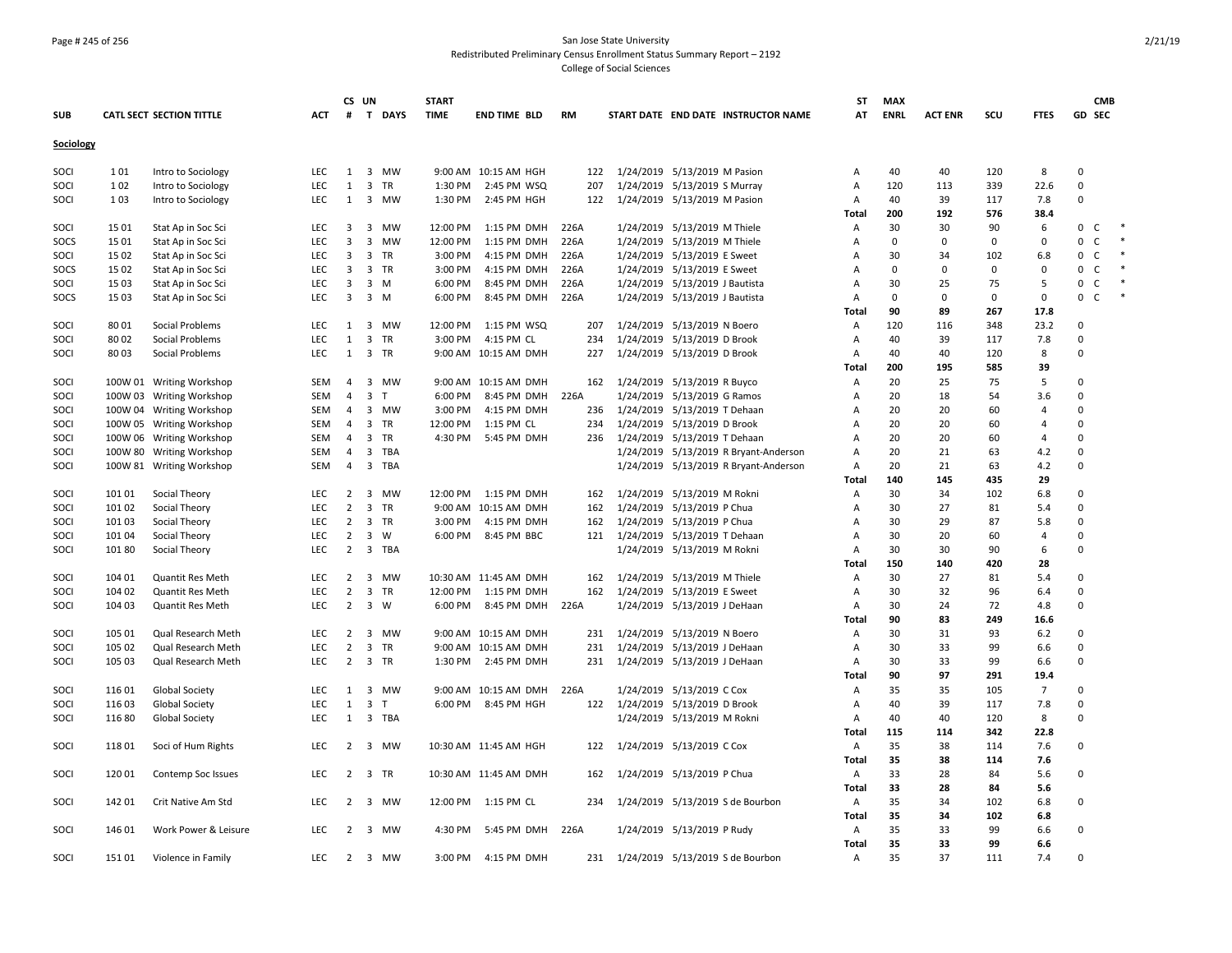### Page # 246 of 256 San Jose State University Redistributed Preliminary Census Enrollment Status Summary Report – 2192 College of Social Sciences

|             |         |                                 |            |                | CS UN                   |                | <b>START</b> |                           |           |     |                     |                                     | ST             | <b>MAX</b>     |                |                |                      |                   | <b>CMB</b> |  |
|-------------|---------|---------------------------------|------------|----------------|-------------------------|----------------|--------------|---------------------------|-----------|-----|---------------------|-------------------------------------|----------------|----------------|----------------|----------------|----------------------|-------------------|------------|--|
| <b>SUB</b>  |         | <b>CATL SECT SECTION TITTLE</b> | <b>ACT</b> |                |                         | # T DAYS       | <b>TIME</b>  | <b>END TIME BLD</b>       | <b>RM</b> |     |                     | START DATE END DATE INSTRUCTOR NAME | AT             | <b>ENRL</b>    | <b>ACT ENR</b> | SCU            | <b>FTES</b>          | <b>GD SEC</b>     |            |  |
|             |         |                                 |            |                |                         |                |              |                           |           |     |                     |                                     | Total          | 35             | 37             | 111            | 7.4                  |                   |            |  |
| SOCI        | 154 01  | Non Conform Behav               | <b>LEC</b> |                | 2 3 R                   |                |              | 6:00 PM 8:45 PM HGH       |           | 124 |                     | 1/24/2019 5/13/2019 S Morewitz      | $\mathsf{A}$   | 35             | 31             | 93             | 6.2                  | 0                 |            |  |
|             |         |                                 |            |                |                         |                |              |                           |           |     |                     |                                     | Total          | 35             | 31             | 93             | 6.2                  |                   |            |  |
| SOCI        | 160 01  | Immigration & Identy            | LEC        | $\overline{2}$ |                         | 3 TR           |              | 12:00 PM 1:15 PM DMH      |           | 231 |                     | 1/24/2019 5/13/2019 F DuCros        | A              | 35             | 36             | 108            | 7.2                  | $\mathbf 0$       |            |  |
|             |         |                                 |            |                |                         |                |              |                           |           |     |                     |                                     | Total          | 35             | 36             | 108            | 7.2                  |                   |            |  |
| SOCI        | 161 01  | City Life                       | <b>LEC</b> | $\overline{2}$ | $\overline{\mathbf{3}}$ | TR             | 1:30 PM      | 2:45 PM DMH               |           | 162 |                     | 1/24/2019 5/13/2019 P Chua          | Α              | 30             | 28             | 84             | 5.6                  | 0<br>C            |            |  |
| <b>GEOG</b> | 161 01  | City Life                       | <b>LEC</b> | $\overline{2}$ |                         | 3 TR           |              | 1:30 PM 2:45 PM DMH       |           | 162 |                     | 1/24/2019 5/13/2019 P Chua          | Α              | $\mathbf 0$    | $\mathbf 0$    | $\mathbf 0$    | $\mathbf 0$          | 0<br>C            |            |  |
|             |         |                                 |            |                |                         |                |              |                           |           |     |                     |                                     | Total          | 30             | 28             | 84             | 5.6                  |                   |            |  |
| SOCI        | 162 01  | Race/Ethnic Rels                | <b>LEC</b> | $\overline{2}$ | $\overline{\mathbf{3}}$ | <b>MW</b>      |              | 3:00 PM 4:15 PM CL        |           | 234 |                     | 1/24/2019 5/13/2019 W Armaline      | Α              | 35             | 35             | 105            | $\overline{7}$       | $\Omega$          |            |  |
| SOCI        | 162 02  | Race/Ethnic Rels                | LEC        | 2              |                         | 3 TR           |              | 10:30 AM 11:45 AM DMH     |           | 231 |                     | 1/24/2019 5/13/2019 F DuCros        | Α              | 35<br>70       | 35             | 105            | $\overline{7}$       | 0                 |            |  |
|             |         |                                 | <b>LEC</b> | 2              |                         | 3 MW           |              |                           |           |     |                     |                                     | Total          | 33             | 70<br>35       | 210<br>105     | 14<br>$\overline{7}$ | $\mathbf 0$       |            |  |
| SOCI        | 163 01  | Social Change                   |            |                |                         |                |              | 1:30 PM 2:45 PM DMH       |           | 162 |                     | 1/24/2019 5/13/2019 V Montes        | Α              | 33             | 35             | 105            | $\overline{7}$       |                   |            |  |
|             | 164 01  | Social Action                   | <b>LEC</b> | 2              |                         | 3 TR           |              | 9:00 AM 10:15 AM CL       |           | 303 |                     |                                     | Total<br>A     | 35             | 25             | 75             | 5                    | $\mathbf 0$       |            |  |
| SOCI        |         |                                 |            |                |                         |                |              |                           |           |     |                     | 1/24/2019 5/13/2019 S Myers-Lipton  | Total          | 35             | 25             | 75             | 5                    |                   |            |  |
| SOCI        | 165 01  | Poverty Wealth Prv              | <b>LEC</b> |                | 2 3 TR                  |                |              | 12:00 PM 1:15 PM DMH 226A |           |     |                     | 1/24/2019 5/13/2019 S Myers-Lipton  | A              | 35             | 31             | 93             | 6.2                  | $\mathbf 0$       |            |  |
|             |         |                                 |            |                |                         |                |              |                           |           |     |                     |                                     | Total          | 35             | 31             | 93             | 6.2                  |                   |            |  |
| SOCI        | 169 01  | Polit Sociology                 | <b>LEC</b> | $\overline{2}$ |                         | 3 MW           |              | 10:30 AM 11:45 AM DMH     |           | 231 |                     | 1/24/2019 5/13/2019 M Rokni         | $\overline{A}$ | 36             | 30             | 90             | 6                    | $\mathbf 0$       |            |  |
|             |         |                                 |            |                |                         |                |              |                           |           |     |                     |                                     | Total          | 36             | 30             | 90             | 6                    |                   |            |  |
| SOCI        | 17001   | Soci of Family                  | <b>LEC</b> | 2              |                         | 3 TR           |              | 10:30 AM 11:45 AM DMH     | 226A      |     |                     | 1/24/2019 5/13/2019 S Murray        | A              | 35             | 36             | 108            | 7.2                  | $\mathbf 0$       |            |  |
|             |         |                                 |            |                |                         |                |              |                           |           |     |                     |                                     | Total          | 35             | 36             | 108            | 7.2                  |                   |            |  |
| SOCI        | 17101   | Person and Society              | <b>LEC</b> |                | 2 3 W                   |                |              | 6:00 PM 8:45 PM DMH       |           | 231 |                     | 1/24/2019 5/13/2019 V Montes        | A              | 35             | 35             | 105            | 7.05                 | $\mathbf{1}$      |            |  |
|             |         |                                 |            |                |                         |                |              |                           |           |     |                     |                                     | <b>Total</b>   | 35             | 35             | 105            | 7.05                 |                   |            |  |
| SOCI        | 172 01  | <b>LGBT Studies</b>             | <b>LEC</b> | $\overline{2}$ |                         | 3 MW           | 4:30 PM      | 5:45 PM DMH               |           | 231 |                     | 1/24/2019 5/13/2019 S de Bourbon    | $\mathsf{A}$   | 35             | 33             | 99             | 6.6                  | 0                 |            |  |
|             |         |                                 |            |                |                         |                |              |                           |           |     |                     |                                     | Total          | 35             | 33             | 99             | 6.6                  |                   |            |  |
| SOCI        | 173 01  | Socialization                   | <b>LEC</b> | 2              |                         | 3 TR           | 3:00 PM      | 4:15 PM DMH               |           | 231 |                     | 1/24/2019 5/13/2019 T Dehaan        | A              | 35             | 34             | 102            | 6.8                  | $\mathbf 0$       |            |  |
|             |         |                                 |            |                |                         |                |              |                           |           |     |                     |                                     | Total          | 35             | 34             | 102            | 6.8                  |                   |            |  |
| SOCI        | 174 01  | Sexualities                     | <b>LEC</b> | 2              |                         | 3 MW           | 3:00 PM      | 4:15 PM DMH               | 226A      |     |                     | 1/24/2019 5/13/2019 C Cox           | A              | 35             | 35             | 105            | $\overline{7}$       | $\mathbf 0$       |            |  |
|             |         |                                 |            |                |                         |                |              |                           |           |     |                     |                                     | Total          | 35             | 35             | 105            | $\overline{7}$       |                   |            |  |
| SOCI        | 175 80  | Soc of Mas & Fem                | <b>LEC</b> | $\overline{2}$ |                         | 3 TBA          |              |                           |           |     |                     | 1/24/2019 5/13/2019 T Dehaan        | Α              | 35             | 35             | 105            | $\overline{7}$       | 0<br>C            |            |  |
| <b>WOMS</b> | 175 80  | Soc of Mas & Fem                | <b>LEC</b> | $\overline{2}$ |                         | 3 TBA          |              |                           |           |     |                     | 1/24/2019 5/13/2019 T Dehaan        | Α              | $\mathbf 0$    | $\mathbf 0$    | $\mathbf 0$    | $\mathbf 0$          | 0<br>$\mathsf{C}$ | $\ast$     |  |
|             |         |                                 |            |                |                         |                |              |                           |           |     |                     |                                     | Total          | 35             | 35             | 105            | $\overline{7}$       |                   |            |  |
| SOCI        | 180 01  | <b>Indiv Studies</b>            | SUP        |                |                         | 36 4 TBA       |              |                           |           |     | 1/24/2019 5/13/2019 |                                     | Α              | $\mathbf 0$    | $\mathbf 0$    | $\mathbf 0$    | 0                    | $\Omega$          |            |  |
| SOCI        | 180 11  | <b>Indiv Studies</b>            | <b>SUP</b> | 36             |                         | 1 TBA          |              |                           |           |     |                     | 1/24/2019 5/13/2019 S Murray        | Α              | 1              | 1              | 1              | 0.066667             | 0                 |            |  |
| SOCI        | 180 20  | <b>Indiv Studies</b>            | <b>SUP</b> |                |                         | 36 3 TBA       |              |                           |           |     |                     | 1/24/2019 5/13/2019 Y Kwan          | $\mathsf{A}$   | $\overline{2}$ | 1              | 3              | 0.2                  | O                 |            |  |
| SOCI        | 180 21  | <b>Indiv Studies</b>            | SUP        |                |                         | 36 2 TBA       |              |                           |           |     |                     | 1/24/2019 5/13/2019 Y Kwan          | Α              | $\overline{2}$ | $\Omega$       | $\Omega$       | $\mathbf 0$          | $\mathbf 0$       |            |  |
| SOCI        | 18031   | <b>Indiv Studies</b>            | <b>SUP</b> | 36             |                         | 3 TBA          |              |                           |           |     | 1/24/2019 5/13/2019 |                                     | Α              | 2              | $\Omega$       | $\Omega$       | 0                    | $\Omega$          |            |  |
| SOCI        | 180 32  | <b>Indiv Studies</b>            | <b>SUP</b> | 36             |                         | 3 TBA          |              |                           |           |     |                     | 1/24/2019 5/13/2019 S de Bourbon    | A              | 3              | $\mathbf{1}$   | 3              | 0.2                  | $\Omega$          |            |  |
| SOCI        | 180 33  | <b>Indiv Studies</b>            | SUP        | 36             |                         | 3 TBA          |              |                           |           |     | 1/24/2019 5/13/2019 |                                     | $\overline{A}$ | 3              | $\Omega$       | $\Omega$       | 0                    | $\mathbf 0$       |            |  |
| SOCI        | 18041   | <b>Indiv Studies</b>            | <b>SUP</b> | 36             | $\overline{4}$          | <b>TBA</b>     |              |                           |           |     | 1/24/2019 5/13/2019 |                                     | A              | $\overline{2}$ | $\Omega$       | $\Omega$       | 0                    | $\Omega$          |            |  |
|             |         |                                 |            |                |                         |                |              |                           |           |     |                     |                                     | Total          | 15             | 3              | $\overline{7}$ | 0.466667             |                   |            |  |
| SOCI        | 18101   | Service Internship              | <b>SUP</b> | 36             |                         | 6 TBA          |              |                           |           |     | 1/24/2019 5/13/2019 |                                     | Α              | 0              | $\Omega$       | $\Omega$       | 0                    | $\Omega$          |            |  |
| SOCI        | 181 11  | Service Internship              | <b>SUP</b> |                |                         | 36 1 TBA       |              |                           |           |     |                     | 1/24/2019 5/13/2019 T Bakhru        | Α              | $\overline{2}$ | 1              | $\mathbf{1}$   | 0.066667             | $\mathbf 0$       |            |  |
| SOCI        | 181 21  | Service Internship              | <b>SUP</b> |                |                         | 36 2 TBA       |              |                           |           |     | 1/24/2019 5/13/2019 |                                     | Α              | $\overline{2}$ | $\mathbf 0$    | $\mathbf 0$    | 0                    | $\Omega$          |            |  |
| SOCI        | 18131   | Service Internship              | SUP        | 36             |                         | 3 TBA          |              |                           |           |     |                     | 1/24/2019 5/13/2019 S Murray        | Α              | $\overline{2}$ | $\mathbf{1}$   | 3              | 0.2                  | $\Omega$          |            |  |
| SOCI        | 18132   | Service Internship              | <b>SUP</b> | 36             |                         | 3 TBA          |              |                           |           |     | 1/24/2019 5/13/2019 |                                     | Α              | $\overline{2}$ | $\Omega$       | $\Omega$       | 0                    | $\Omega$          |            |  |
| SOCI        | 18141   | Service Internship              | <b>SUP</b> |                |                         | 36 4 TBA       |              |                           |           |     | 1/24/2019 5/13/2019 |                                     | A              | 0              | $\Omega$       | $\Omega$       | 0                    | $\Omega$          |            |  |
|             |         |                                 |            |                |                         |                |              |                           |           |     |                     |                                     | <b>Total</b>   | 8              | $\overline{2}$ | 4              | 0.266667             |                   |            |  |
| SOCI        | 181B 01 | Sociology Capstone              | <b>LEC</b> | 2              | 3                       | MW             |              | 1:30 PM 2:45 PM BBC       |           | 22  |                     | 1/24/2019 5/13/2019 C Cox           | A              | 40             | 39             | 117            | 7.8                  | 0                 |            |  |
| SOCI        | 181B02  | Sociology Capstone              | <b>LEC</b> | 2              |                         | 3 TR           |              | 9:00 AM 10:15 AM CL       |           | 234 |                     | 1/24/2019 5/13/2019 P Rudy          | A              | 40             | 36             | 108            | 7.2                  | $\Omega$          |            |  |
| SOCI        | 181B03  | Sociology Capstone              | LEC        | $\overline{2}$ |                         | 3 M            |              | 6:00 PM 8:45 PM HGH       |           | 122 |                     | 1/24/2019 5/13/2019 P Rudy          | Α              | 40             | 36             | 108            | 7.2                  | 0                 |            |  |
| SOCI        |         | 181B 04 Sociology Capstone      | <b>LEC</b> | $\overline{2}$ |                         | 3 <sub>1</sub> |              | 6:00 PM 8:45 PM CL        |           | 302 |                     | 1/24/2019 5/13/2019 C Cox           | A              | 40             | 23             | 69             | 4.6                  | $\Omega$          |            |  |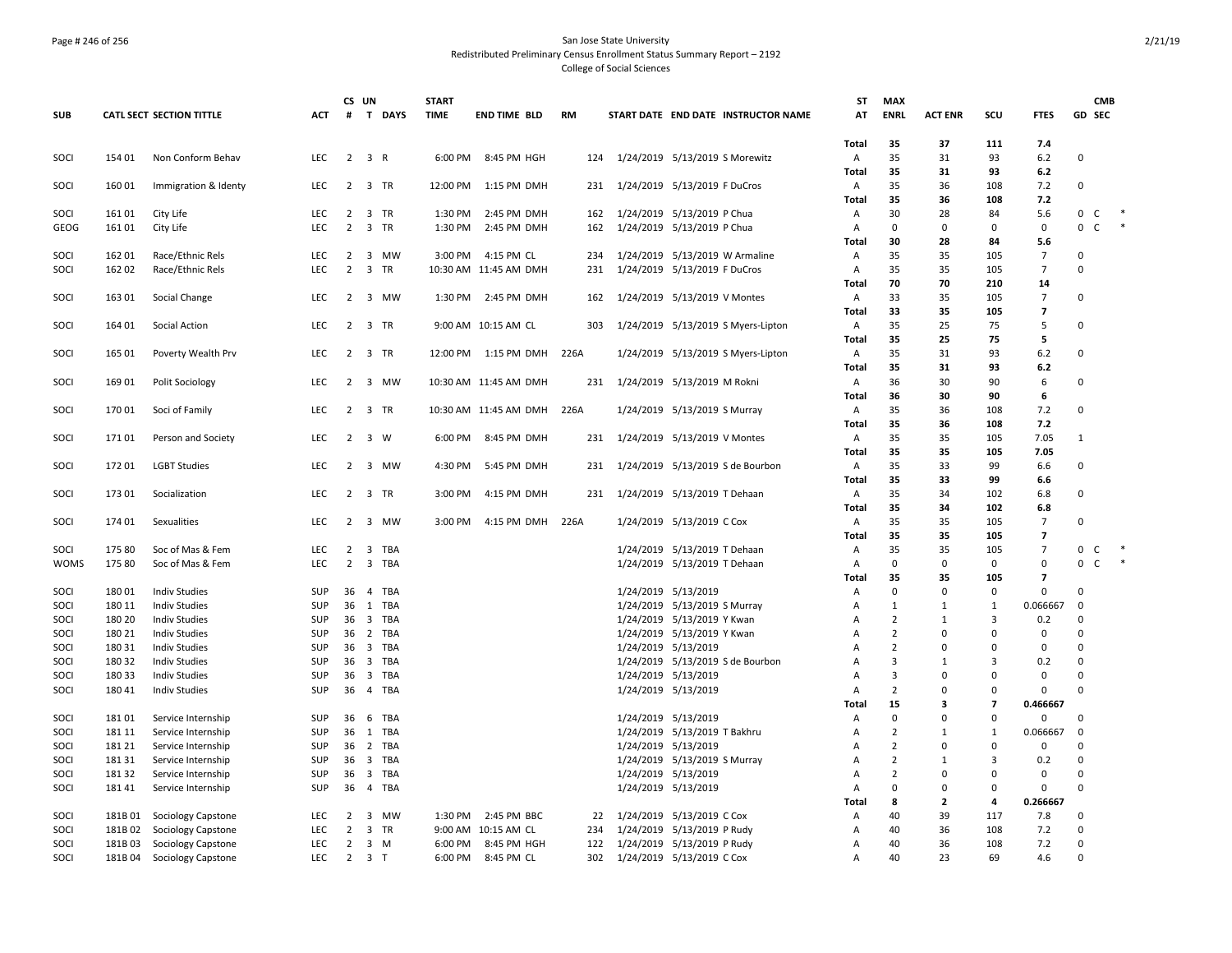### Page # 247 of 256 San Jose State University Redistributed Preliminary Census Enrollment Status Summary Report – 2192 College of Social Sciences

|            |        |                                 |            |    | CS UN                   |            | <b>START</b> |                     |           |     |                     |                                     | <b>ST</b>              | <b>MAX</b>     |                |                |                | <b>CMB</b>   |
|------------|--------|---------------------------------|------------|----|-------------------------|------------|--------------|---------------------|-----------|-----|---------------------|-------------------------------------|------------------------|----------------|----------------|----------------|----------------|--------------|
| <b>SUB</b> |        | <b>CATL SECT SECTION TITTLE</b> | <b>ACT</b> | #  |                         | T DAYS     | <b>TIME</b>  | <b>END TIME BLD</b> | <b>RM</b> |     |                     | START DATE END DATE INSTRUCTOR NAME | AT                     | <b>ENRL</b>    | <b>ACT ENR</b> | SCU            | <b>FTES</b>    | GD SEC       |
|            |        |                                 |            |    |                         |            |              |                     |           |     |                     |                                     | <b>Total</b>           | 160            | 134            | 402            | 26.8           |              |
| SOCI       |        | 199H 01 Sen Hon Thesis          | SUP        | 36 | 4 TBA                   |            |              |                     |           |     | 1/24/2019 5/13/2019 |                                     | Α                      | $\mathsf 0$    | $\mathbf 0$    | $\mathbf 0$    | $\mathbf 0$    | 0            |
| SOCI       |        | 199H 32 Sen Hon Thesis          | <b>SUP</b> | 36 | $\overline{\mathbf{3}}$ | <b>TBA</b> |              |                     |           |     | 1/24/2019 5/13/2019 |                                     | Α                      | $\overline{2}$ | $\mathbf 0$    | $\Omega$       | $\Omega$       | $\Omega$     |
| SOCI       |        | 199H 33 Sen Hon Thesis          | <b>SUP</b> |    | 36 3 TBA                |            |              |                     |           |     |                     | 1/24/2019 5/13/2019                 | A                      | $\overline{2}$ | $\Omega$       | $\Omega$       | 0              | $\Omega$     |
|            |        |                                 |            |    |                         |            |              |                     |           |     |                     |                                     | Total                  | 4              | 0              | 0              | 0              |              |
| SOCI       | 204 01 | Quant Data Analysis             | SEM        | 5  | 3 W                     |            | 6:00 PM      | 8:45 PM DMH         |           | 236 |                     | 1/24/2019 5/13/2019 Y Kwan          | А                      | 20             | 6              | 18             | 1.45           | 5            |
|            |        |                                 |            |    |                         |            |              |                     |           |     |                     |                                     | Total                  | 20             | 6              | 18             | 1.45           |              |
| SOCI       | 205 01 | Sem Qual Methods                | <b>SEM</b> | 5  | $3 \, M$                |            | 6:00 PM      | 8:45 PM DMH         |           | 162 |                     | 1/24/2019 5/13/2019 N Boero         | Α                      | 20             | 8              | 24             | $\overline{2}$ | 8            |
|            |        |                                 |            |    |                         |            |              |                     |           |     |                     |                                     | Total                  | 20             | 8              | 24             | $\overline{2}$ |              |
| SOCI       | 262 01 | Race Ethnic Relation            | SEM        |    | 5 3 T                   |            | 6:00 PM      | 8:45 PM DMH         |           | 162 |                     | 1/24/2019 5/13/2019 W Armaline      | A                      | 20             | 10             | 30             | 2.5            | 10           |
|            |        |                                 |            |    |                         |            |              |                     |           |     |                     |                                     | Total                  | 20             | 10             | 30             | 2.5            |              |
| SOCI       | 281 01 | Internship in Soc               | SUP        | 25 | 6                       | TBA        |              |                     |           |     | 1/24/2019 5/13/2019 |                                     | Α                      | $\mathbf 0$    | $\mathbf 0$    | $\mathbf 0$    | $\mathbf 0$    | 0            |
| SOCI       | 281 11 | Internship in Soc               | <b>SUP</b> |    | 25 1 TBA                |            |              |                     |           |     | 1/24/2019 5/13/2019 |                                     | Α                      | $\overline{2}$ | $\mathbf 0$    | $\mathbf 0$    | $\mathbf 0$    | $\mathbf 0$  |
| SOCI       | 281 21 | Internship in Soc               | SUP        |    | 25 2 TBA                |            |              |                     |           |     | 1/24/2019 5/13/2019 |                                     | A                      | $\overline{2}$ | $\mathbf 0$    | $\Omega$       | $\mathbf 0$    | $\Omega$     |
| SOCI       | 28131  | Internship in Soc               | SUP        |    | 25 3 TBA                |            |              |                     |           |     |                     | 1/24/2019 5/13/2019 S Murray        | Α                      | 5              | 1              | 3              | 0.25           | 1            |
| SOCI       | 28132  | Internship in Soc               | <b>SUP</b> |    | 25 3 TBA                |            |              |                     |           |     |                     | 1/24/2019 5/13/2019 S Murray        | A                      | $\overline{2}$ | 1              | $\overline{3}$ | 0.25           | 1            |
| SOCI       | 28133  | Internship in Soc               | SUP        |    | 25 3 TBA                |            |              |                     |           |     |                     | 1/24/2019 5/13/2019 S Murray        | Α                      | $\overline{2}$ | 1              | $\overline{3}$ | 0.25           | $\mathbf{1}$ |
| SOCI       | 28134  | Internship in Soc               | SUP        |    | 25 3 TBA                |            |              |                     |           |     | 1/24/2019 5/13/2019 |                                     | Α                      | $\overline{2}$ | $\mathbf 0$    | $\mathbf 0$    | $\mathbf 0$    | $\mathbf 0$  |
| SOCI       | 281 35 | Internship in Soc               | <b>SUP</b> | 25 | 3 TBA                   |            |              |                     |           |     | 1/24/2019 5/13/2019 |                                     | A                      | $\overline{2}$ | $\Omega$       | $\Omega$       | $\mathbf 0$    | $\mathbf 0$  |
| SOCI       | 281 61 | Internship in Soc               | <b>SUP</b> |    | 25 6 TBA                |            |              |                     |           |     | 1/24/2019 5/13/2019 |                                     | A                      | $\overline{2}$ | 0              | $\Omega$       | 0              | $\mathbf 0$  |
|            |        |                                 |            |    |                         |            |              |                     |           |     |                     |                                     | Total                  | 19             | з              | 9              | 0.75           |              |
| SOCI       | 298 01 | <b>Special Studies</b>          | SUP        | 25 | $\overline{4}$          | TBA        |              |                     |           |     | 1/24/2019 5/13/2019 |                                     | Α                      | $\mathbf 0$    | $\overline{0}$ | $\Omega$       | $\mathbf 0$    | 0            |
| SOCI       | 298 11 | <b>Special Studies</b>          | SUP        |    | 25 1 TBA                |            |              |                     |           |     | 1/24/2019 5/13/2019 |                                     | Α                      | 5              | $\mathbf 0$    | $\mathbf 0$    | $\mathbf{0}$   | $\mathbf 0$  |
| SOCI       | 298 31 | <b>Special Studies</b>          | SUP        |    | 25 3 TBA                |            |              |                     |           |     |                     | 1/24/2019 5/13/2019 S Murray        | A                      | $\overline{2}$ | $\mathbf{1}$   | $\overline{3}$ | 0.25           | $\mathbf{1}$ |
| SOCI       | 298 32 | <b>Special Studies</b>          | SUP        |    | 25 3 TBA                |            |              |                     |           |     |                     | 1/24/2019 5/13/2019 C Garcia        | Α                      | $\overline{2}$ | $\mathbf{1}$   | $\overline{3}$ | 0.25           | $\mathbf{1}$ |
| SOCI       | 298 33 | <b>Special Studies</b>          | <b>SUP</b> |    | 25 3 TBA                |            |              |                     |           |     |                     | 1/24/2019 5/13/2019 N Boero         | A                      | $\overline{2}$ | $\mathbf{1}$   | $\overline{3}$ | 0.25           | $\mathbf{1}$ |
| SOCI       | 298 34 | <b>Special Studies</b>          | SUP        |    | 25 3 TBA                |            |              |                     |           |     |                     | 1/24/2019 5/13/2019 W Armaline      | Α                      | $\overline{2}$ | 1              | 3              | 0.25           | $\mathbf{1}$ |
| SOCI       | 298 35 | <b>Special Studies</b>          | SUP        |    | 25 3 TBA                |            |              |                     |           |     | 1/24/2019 5/13/2019 |                                     | A                      | $\overline{2}$ | $\overline{0}$ | $\Omega$       | $\mathbf 0$    | $\mathbf 0$  |
| SOCI       | 298 41 | <b>Special Studies</b>          | <b>SUP</b> | 25 | $\overline{4}$          | <b>TBA</b> |              |                     |           |     | 1/24/2019 5/13/2019 |                                     | A                      | $\overline{2}$ | $\Omega$       | $\Omega$       | $\Omega$       | $\Omega$     |
|            |        |                                 |            |    |                         |            |              |                     |           |     |                     |                                     | Total                  | 17             | 4              | 12             | 1              |              |
| SOCI       | 299 01 | <b>Masters Thesis</b>           | SUP        | 25 |                         | 6 TBA      |              |                     |           |     | 1/24/2019 5/13/2019 |                                     | Α                      | $\mathbf 0$    | 0              | $\mathbf 0$    | 0              | 0            |
| SOCI       | 299 31 | <b>Masters Thesis</b>           | <b>SUP</b> |    | $25 \quad 3$            | TBA        |              |                     |           |     | 1/24/2019 5/13/2019 |                                     | Α                      | $\overline{2}$ | $\overline{0}$ | $\Omega$       | 0              | $\mathbf 0$  |
| SOCI       | 299 32 | <b>Masters Thesis</b>           | <b>SUP</b> |    | 25 3 TBA                |            |              |                     |           |     | 1/24/2019 5/13/2019 |                                     | Α                      | $\overline{2}$ | $\mathbf 0$    | $\mathbf 0$    | $\mathbf 0$    | $\mathbf 0$  |
| SOCI       | 299 33 | <b>Masters Thesis</b>           | <b>SUP</b> |    | 25 3 TBA                |            |              |                     |           |     | 1/24/2019 5/13/2019 |                                     | А                      | $\overline{2}$ | $\Omega$       | $\Omega$       | $\Omega$       | $\Omega$     |
| SOCI       | 299 34 | <b>Masters Thesis</b>           | SUP        |    | 25 3 TBA                |            |              |                     |           |     | 1/24/2019 5/13/2019 |                                     | Α                      | $\overline{2}$ | $\mathbf 0$    | $\Omega$       | $\Omega$       | $\mathbf 0$  |
| SOCI       | 299 35 | <b>Masters Thesis</b>           | <b>SUP</b> |    | 25 3 TBA                |            |              |                     |           |     | 1/24/2019 5/13/2019 |                                     | A                      | $\overline{2}$ | 0              | $\Omega$       | 0              | 0            |
| SOCI       | 299 61 | <b>Masters Thesis</b>           | <b>SUP</b> |    | 25 6 TBA                |            |              |                     |           |     | 1/24/2019 5/13/2019 |                                     | A                      | $\overline{2}$ | $\mathbf 0$    | $\Omega$       | $\Omega$       | $\mathbf 0$  |
| SOCI       | 299 62 | <b>Masters Thesis</b>           | <b>SUP</b> | 25 |                         | 6 TBA      |              |                     |           |     | 1/24/2019 5/13/2019 |                                     | A                      | $\overline{2}$ | $\mathbf 0$    | $\mathbf 0$    | $\mathbf 0$    | $\mathbf 0$  |
| SOCI       | 299 63 | <b>Masters Thesis</b>           | <b>SUP</b> | 25 |                         | 6 TBA      |              |                     |           |     | 1/24/2019 5/13/2019 |                                     | A                      | $\overline{2}$ | $\mathbf 0$    | $\mathbf 0$    | $\Omega$       | $\Omega$     |
|            |        |                                 |            |    |                         |            |              |                     |           |     |                     |                                     | Total                  | 16             | $\mathbf{0}$   | 0              | $\Omega$       |              |
|            |        |                                 |            |    |                         |            |              |                     |           |     |                     |                                     | <b>Sociology Total</b> | 2066           | 1889           | 5663           | 379.0833       |              |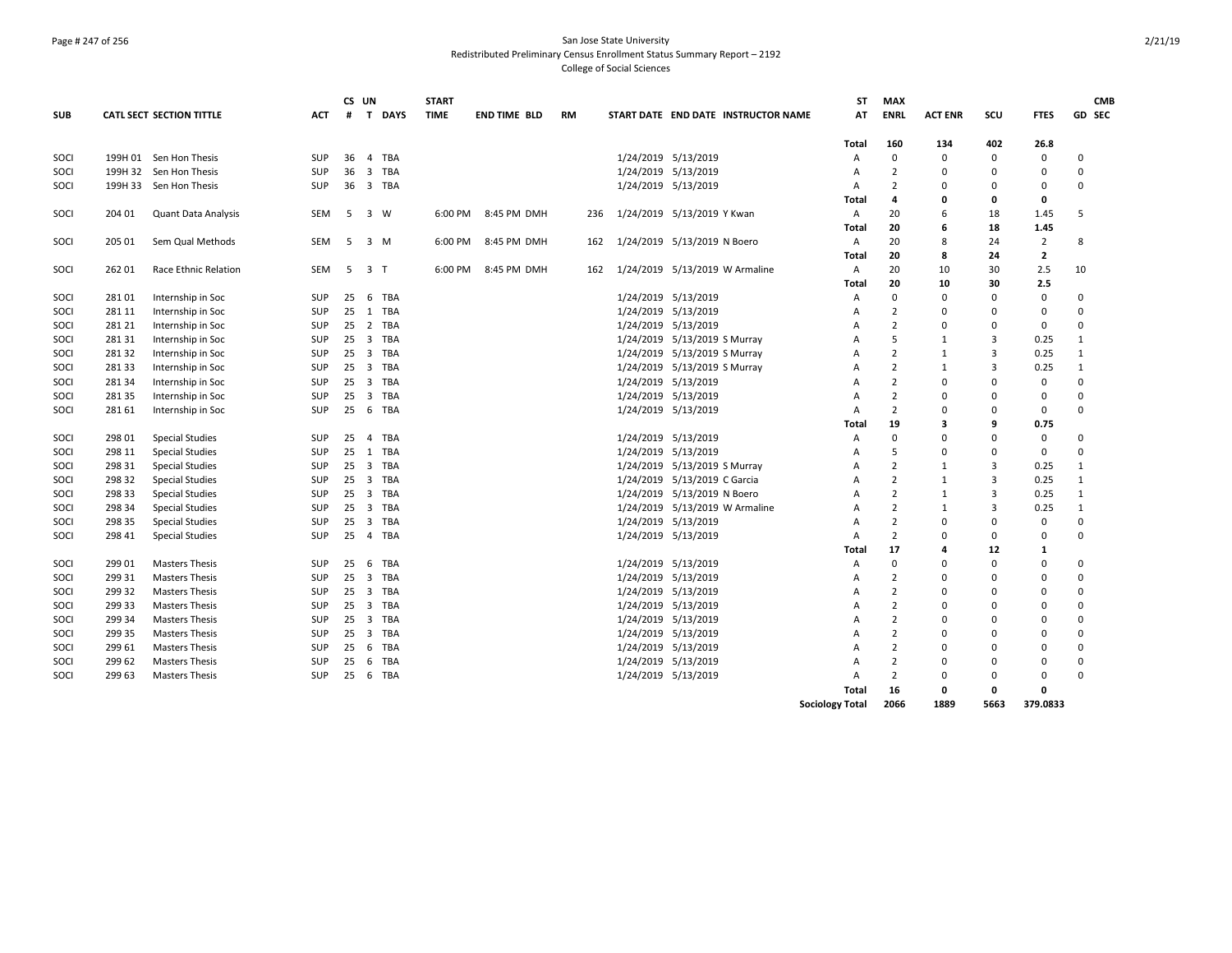### Page # 248 of 256 San Jose State University Redistributed Preliminary Census Enrollment Status Summary Report – 2192 College of Social Sciences

|              |                                      |                                                 |                   | CS UN   |                               | <b>START</b>       |                            |           |            |                     |                                                          | ST             | <b>MAX</b>        |                |                   |                         |                     | <b>CMB</b>   |  |
|--------------|--------------------------------------|-------------------------------------------------|-------------------|---------|-------------------------------|--------------------|----------------------------|-----------|------------|---------------------|----------------------------------------------------------|----------------|-------------------|----------------|-------------------|-------------------------|---------------------|--------------|--|
| <b>SUB</b>   |                                      | <b>CATL SECT SECTION TITTLE</b>                 | ACT               | #       | T DAYS                        | <b>TIME</b>        | <b>END TIME BLD</b>        | <b>RM</b> |            |                     | START DATE END DATE INSTRUCTOR NAME                      | AΤ             | ENRL              | <b>ACT ENR</b> | SCU               | <b>FTES</b>             | GD SEC              |              |  |
|              | <b>Urban &amp; Regional Planning</b> |                                                 |                   |         |                               |                    |                            |           |            |                     |                                                          |                |                   |                |                   |                         |                     |              |  |
| URBP         | 120 01                               | Int Hous Econ Poli                              | <b>SEM</b>        | 5       | 4 TBA                         |                    |                            |           |            | 1/24/2019 5/13/2019 |                                                          | A              | 5                 | $\overline{2}$ | 8                 | 0.533333 0              |                     |              |  |
|              |                                      |                                                 |                   |         |                               |                    |                            |           |            |                     |                                                          | <b>Total</b>   | 5                 | $\overline{2}$ | 8                 | 0.533333                |                     |              |  |
| <b>URBP</b>  | 136 01                               | Int Land Use Plan                               | SEM               | 5       | 4 R                           |                    | 7:30 PM 10:15 PM HGH       |           | 122        |                     | 1/24/2019 5/13/2019 J Davidson                           | Α              | .5                | 5              | 20                | 1.333333                | $\mathbf 0$         | C            |  |
| ENVS         | 136 01                               | Int Land Use Plan                               | <b>SEM</b>        | 5       | 4 R                           |                    | 7:30 PM 10:15 PM HGH       |           | 122        |                     | 1/24/2019 5/13/2019 J Davidson                           | A              | $\mathbf 0$       | $\Omega$       | $\mathbf 0$       | $\mathbf 0$             | $\mathbf 0$         | C            |  |
|              |                                      |                                                 |                   | 5       |                               |                    | 7:30 PM 10:15 PM BBC       |           |            |                     |                                                          | <b>Total</b>   | 5<br>5            | 5<br>$\Omega$  | 20<br>$\mathbf 0$ | 1.333333                |                     |              |  |
| <b>URBP</b>  | 143 01                               | Int Priv Dev Plan                               | SEM               |         | 3 <sub>1</sub>                |                    |                            |           | 223        |                     | 1/24/2019 5/13/2019 M Allen                              | A<br>Total     | 5                 | 0              | O                 | 0<br>0                  | 0                   |              |  |
| <b>URBP</b>  | 15001                                | Intro Muni Finance                              | SEM               | 5       | 4 M                           |                    | 7:30 PM 10:15 PM CL        |           | 243        |                     | 1/24/2019 5/13/2019 S Mathur                             | A              | 5                 | $\Omega$       | $\Omega$          | $\overline{0}$          | $\Omega$            |              |  |
|              |                                      |                                                 |                   |         |                               |                    |                            |           |            |                     |                                                          | Total          | 5                 | 0              | 0                 | $\mathbf{0}$            |                     |              |  |
| <b>URBP</b>  | 156 01                               | Intro Local Trans                               | SEM               | 5       | 4<br>W                        |                    | 7:30 PM 10:15 PM HGH       |           | 122        |                     | 1/24/2019 5/13/2019 J Kott                               | A              | 5                 | $\Delta$       | 16                | 1.066667                | $\mathbf 0$         | C            |  |
| ENVS         | 156 01                               | Intro Local Trans                               | SEM               | 5       | 4 W                           |                    | 7:30 PM 10:15 PM HGH       |           | 122        |                     | 1/24/2019 5/13/2019 J Kott                               | A              | $\mathbf 0$       | $\Omega$       | $\mathbf 0$       | 0                       | 0                   | C            |  |
|              |                                      |                                                 |                   |         |                               |                    |                            |           |            |                     |                                                          | Total          | 5                 | 4              | 16                | 1.066667                |                     |              |  |
| <b>URBP</b>  | 200 01                               | Urb Plan Seminar                                | SEM               | 5       | 4 T                           |                    | 4:30 PM 7:15 PM CL         |           | 243        |                     | 1/24/2019 5/13/2019 G Douglas                            | Α              | 20                | 17             | 68                | 5.666667                | 17                  |              |  |
|              |                                      |                                                 |                   |         |                               |                    |                            |           |            |                     |                                                          | Total          | 20                | 17             | 68                | 5.666667                |                     |              |  |
| <b>URBP</b>  | 204 01                               | <b>Quant Methods</b>                            | <b>SEM</b>        | 5       | $\overline{4}$<br>TBA         |                    |                            |           |            | 1/24/2019 5/13/2019 |                                                          | $\overline{A}$ | 15                | 12             | 48                | $\overline{4}$          | 12                  |              |  |
|              |                                      |                                                 |                   |         |                               |                    |                            |           |            |                     |                                                          | Total          | 15                | 12             | 48                | $\overline{\mathbf{a}}$ |                     |              |  |
| URBP         | 205 01                               | Private Dev & Urbp                              | SEM               | 5       | 3 <sub>1</sub>                |                    | 7:30 PM 10:15 PM BBC       |           | 223        |                     | 1/24/2019 5/13/2019 M Allen                              | A              | 20                | 11             | 33                | 2.7                     | 10                  |              |  |
|              |                                      |                                                 |                   |         |                               |                    |                            |           |            |                     |                                                          | <b>Total</b>   | 20                | 11             | 33                | 2.7                     |                     |              |  |
| <b>URBP</b>  | 208 01                               | Real Estate Studio                              | SEM               |         | 5 3 R                         |                    | 7:30 PM 10:15 PM BBC       |           | 223        |                     | 1/24/2019 5/13/2019 K Snider                             | A              | 20                | 2              | 6                 | 0.5                     | $\overline{2}$      |              |  |
|              |                                      |                                                 |                   |         |                               |                    |                            |           |            |                     |                                                          | Total          | 20                | $\overline{2}$ | 6                 | 0.5                     |                     |              |  |
| <b>URBP</b>  | 223 01                               | Housing Econ & Pol                              | SEM               | 5       | <b>TBA</b><br>4               |                    |                            |           |            | 1/24/2019 5/13/2019 |                                                          | Α              | 20                | 9              | 36                | 3                       | 9                   |              |  |
|              |                                      |                                                 |                   |         |                               |                    |                            |           |            |                     |                                                          | Total          | 20                | 9              | 36                | 3                       |                     |              |  |
| <b>URBP</b>  | 225 01                               | Land Use Plng Law                               | SEM               | -5      | $\overline{4}$<br>TBA         |                    |                            |           |            | 1/24/2019 5/13/2019 |                                                          | Α              | 25                | 21             | 84                | $\overline{7}$          | 21                  |              |  |
|              |                                      |                                                 |                   |         |                               |                    |                            |           |            |                     |                                                          | Total          | 25                | 21             | 84                | $\overline{7}$          |                     |              |  |
| <b>URBP</b>  | 234 01                               | Field Study Sem                                 | SEM               |         | 5 1 TBA                       |                    |                            |           |            |                     | 1/24/2019 5/13/2019 A Agrawal                            | A              | 5                 | 3              | 3                 | 0.25                    | $\overline{3}$      |              |  |
|              |                                      |                                                 |                   |         |                               |                    |                            |           |            |                     |                                                          | Total          | 5                 | 3              | 3                 | 0.25                    |                     |              |  |
| <b>URBP</b>  | 23601                                | Urb Plan Pol Analysis                           | SEM               | 5       | $\overline{4}$<br>M           | 4:30 PM            | 7:00 PM DMH                |           | 165        |                     | 1/24/2019 5/13/2019 S Alexander                          | Α              | 20                | 14             | 56                | 4.666667 14             |                     |              |  |
|              |                                      |                                                 |                   |         |                               |                    |                            |           |            |                     |                                                          | Total          | 20                | 14             | 56                | 4.666667                |                     |              |  |
| URBP<br>PADM | 240 01<br>240 01                     | Environmental Plan<br><b>Environmental Plan</b> | SEM<br><b>SEM</b> | .5<br>5 | 4<br>W<br>$\overline{4}$<br>W | 4:30 PM<br>4:30 PM | 7:15 PM HGH<br>7:15 PM HGH |           | 122<br>122 |                     | 1/24/2019 5/13/2019 J Kott<br>1/24/2019 5/13/2019 J Kott | Α<br>Α         | 20<br>$\mathbf 0$ | 18<br>$\Omega$ | 72<br>$\mathbf 0$ | 6<br>$\mathbf 0$        | 18 C<br>$\mathbf 0$ | <sub>c</sub> |  |
|              |                                      |                                                 |                   |         |                               |                    |                            |           |            |                     |                                                          | Total          | 20                | 18             | 72                | 6                       |                     |              |  |
| <b>URBP</b>  | 24101                                | Plan Sustain City                               | <b>SEM</b>        |         | $\overline{2}$                |                    |                            |           |            |                     |                                                          | X              | $\Omega$          | $\Omega$       | $\Omega$          | $\Omega$                | $\Omega$            |              |  |
| URBP         | 241 02                               | Plan Sustain City                               | SEM               | 5       | 2 R                           |                    | 4:30 PM 7:00 PM CL         |           | 243        |                     | 1/24/2019 5/13/2019 R Eastwood                           | A              | 20                | 24             | 48                | $\overline{4}$          | 24                  |              |  |
|              |                                      |                                                 |                   |         |                               |                    |                            |           |            |                     |                                                          | Total          | 20                | 24             | 48                | 4                       |                     |              |  |
| <b>URBP</b>  | 250 01                               | Urb Pl Pub Finance                              | SEM               | -5      | <b>TBA</b><br>$\overline{4}$  |                    |                            |           |            | 1/24/2019 5/13/2019 |                                                          | Α              | 20                | 10             | 40                | 3.333333                | 10                  |              |  |
|              |                                      |                                                 |                   |         |                               |                    |                            |           |            |                     |                                                          | Total          | 20                | 10             | 40                | 3.333333                |                     |              |  |
| <b>URBP</b>  | 25601                                | Sust Trns Pl Local                              | <b>SEM</b>        | 5       | $\overline{4}$<br>TBA         |                    |                            |           |            | 1/24/2019 5/13/2019 |                                                          | A              | 20                | 12             | 48                | $\overline{4}$          | 12                  |              |  |
|              |                                      |                                                 |                   |         |                               |                    |                            |           |            |                     |                                                          | <b>Total</b>   | 20                | 12             | 48                | $\overline{a}$          |                     |              |  |
| <b>URBP</b>  |                                      | 275G 01 GIS Overview                            | SEM               | 5       | 1 W                           |                    | 4:30 PM 7:15 PM WSQ        |           | 208        |                     | 1/24/2019 5/13/2019 R Kos                                | A              | 20                | 17             | 17                | 1.416667 17             |                     |              |  |
|              |                                      |                                                 |                   |         |                               |                    |                            |           |            |                     |                                                          | <b>Total</b>   | 20                | 17             | 17                | 1.416667                |                     |              |  |
| <b>URBP</b>  | 276 01                               | Social Media Plnng                              | SEM               | 5       | 1 S                           |                    | 9:00 AM 12:00 PM WSQ       |           | 208        |                     | 1/24/2019 5/13/2019 J Su                                 | A              | 20                | 15             | 15                | 1.233333 14             |                     |              |  |
|              |                                      |                                                 |                   |         |                               |                    |                            |           |            |                     |                                                          | <b>Total</b>   | 20                | 15             | 15                | 1.233333                |                     |              |  |
| <b>URBP</b>  | 278 01                               | Intro to GIS Urb Ping                           | SEM               | 5       | <b>TBA</b><br>$\overline{4}$  |                    |                            |           |            | 1/24/2019 5/13/2019 |                                                          | Α              | 18                | 16             | 64                | 5.333333                | 16                  |              |  |
|              |                                      |                                                 |                   |         |                               |                    |                            |           |            |                     |                                                          | Total          | 18                | 16             | 64                | 5.333333                |                     |              |  |
| <b>URBP</b>  | 280 01                               | Plng Rsearch Topic                              | SEM               |         | 5 3 TBA                       |                    |                            |           |            |                     | 1/24/2019 5/13/2019 R Kos                                | A              | 3                 | $\mathbf 0$    | $\mathbf 0$       | 0                       | 0                   |              |  |
|              |                                      |                                                 |                   |         |                               |                    |                            |           |            |                     |                                                          | Total          | 3                 | 0              | 0                 | 0                       |                     |              |  |
| <b>URBP</b>  | 295 01                               | Capstone Studio                                 | SEM               | -5      | 6<br>w                        | 4:30 PM            | 7:15 PM CL                 |           | 224        | 1/24/2019 5/13/2019 |                                                          | Α              | 20                | 17             | 102               | 8.5                     | 17                  |              |  |
|              |                                      |                                                 |                   |         |                               |                    |                            |           |            |                     |                                                          | Total          | 20                | 17             | 102               | 8.5                     |                     |              |  |
| URBP         |                                      | 297P 01 Plan Rpt Prelim                         | SEM               | 5       | 1 T                           | 4:30 PM            | 7:15 PM DMH                |           | 231        |                     | 1/24/2019 5/13/2019 L Prevetti                           | Α              | 15<br>15          | 18<br>18       | 18<br>18          | 1.5<br>1.5              | 18                  |              |  |
|              |                                      |                                                 |                   |         |                               |                    |                            |           |            |                     |                                                          | Total          |                   |                |                   |                         |                     |              |  |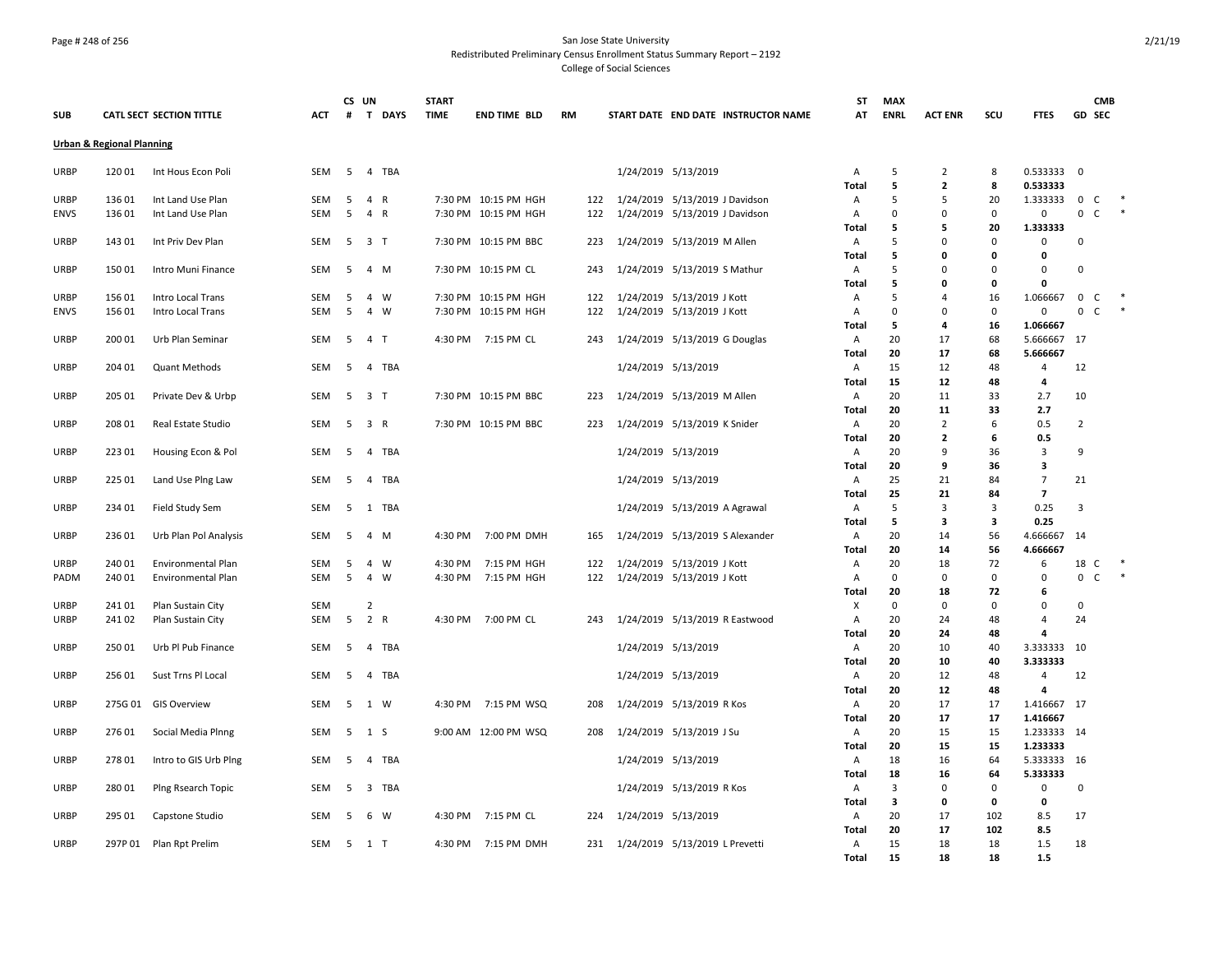### Page # 249 of 256 San Jose State University Redistributed Preliminary Census Enrollment Status Summary Report – 2192 College of Social Sciences

|             |         |                             |            |    | CS UN                                 | <b>START</b> |                     |    |     |                                            | SΤ    | <b>MAX</b>  |                |     |             | <b>CMB</b>    |
|-------------|---------|-----------------------------|------------|----|---------------------------------------|--------------|---------------------|----|-----|--------------------------------------------|-------|-------------|----------------|-----|-------------|---------------|
| <b>SUB</b>  |         | CATL SECT SECTION TITTLE    | <b>ACT</b> |    | <b>DAYS</b>                           | <b>TIME</b>  | <b>END TIME BLD</b> | RM |     | START DATE END DATE INSTRUCTOR NAME        | AT    | <b>ENRL</b> | <b>ACT ENR</b> | scu | <b>FTES</b> | <b>GD SEC</b> |
| URBP        | 298A 01 | <b>Planning Report</b>      | <b>SUP</b> |    | 25 3 T                                | 4:30 PM      | 7:15 PM WSQ         |    | 208 | 1/24/2019 5/13/2019 S Alexander            | A     | 10          | 5              | 15  | 1.25        |               |
| URBP        | 298A 02 | <b>Planning Report</b>      | <b>SUP</b> |    | 25 3 T                                | 4:30 PM      | 7:15 PM             |    |     | 1/24/2019 5/13/2019 G Douglas              | A     | 10          |                | 21  | 1.75        |               |
| <b>URBP</b> | 298A 03 | <b>Planning Report</b>      | <b>SUP</b> |    | 25 3 T                                | 4:30 PM      | 7:15 PM             |    |     | 1/24/2019 5/13/2019 R Kos                  | A     | 10          | 6              | 18  | 1.5         | -6            |
| <b>URBP</b> | 298A 04 | <b>Planning Report</b>      | <b>SUP</b> |    | 25 3 T                                | 4:30 PM      | 7:15 PM YUH         |    | 208 | 1/24/2019 5/13/2019 S Kos                  | A     | 10          | 5              | 15  | 1.25        |               |
|             |         |                             |            |    |                                       |              |                     |    |     |                                            | Total | 40          | 23             | 69  | 5.75        |               |
| <b>URBP</b> | 298B 01 | Special Study: Pln Rpt Comp | <b>SUP</b> | 25 | TBA<br>$\overline{\mathbf{3}}$        |              |                     |    |     | 1/24/2019 5/13/2019 S Alexander            | A     | 10          | 6              | 18  | 1.5         | 6             |
| <b>URBP</b> | 298B 02 | Special Study: Pln Rpt Comp | <b>SUP</b> | 25 | <b>TBA</b><br>$\overline{\mathbf{3}}$ |              |                     |    |     | 1/24/2019 5/13/2019 G Douglas              | A     | 10          | ь              | 15  | 1.25        |               |
| URBP        | 298B 03 | Special Study: Pln Rpt Comp | <b>SUP</b> | 25 | TBA<br>$\overline{3}$                 |              |                     |    |     | 1/24/2019 5/13/2019 R Kos                  | А     | 10          |                | 21  | 1.75        |               |
| <b>URBP</b> | 298B 04 | Special Study: Pln Rpt Comp | <b>SUP</b> | 25 | 3 TBA                                 |              |                     |    |     | 1/24/2019 5/13/2019 S Kos                  | A     | 40          |                | 21  | 1.75        |               |
|             |         |                             |            |    |                                       |              |                     |    |     |                                            | Total | 70          | 25             | 75  | 6.25        |               |
|             |         |                             |            |    |                                       |              |                     |    |     | <b>Urban &amp; Regional Planning Total</b> |       | 456         | 295            | 946 | 78.03333    |               |